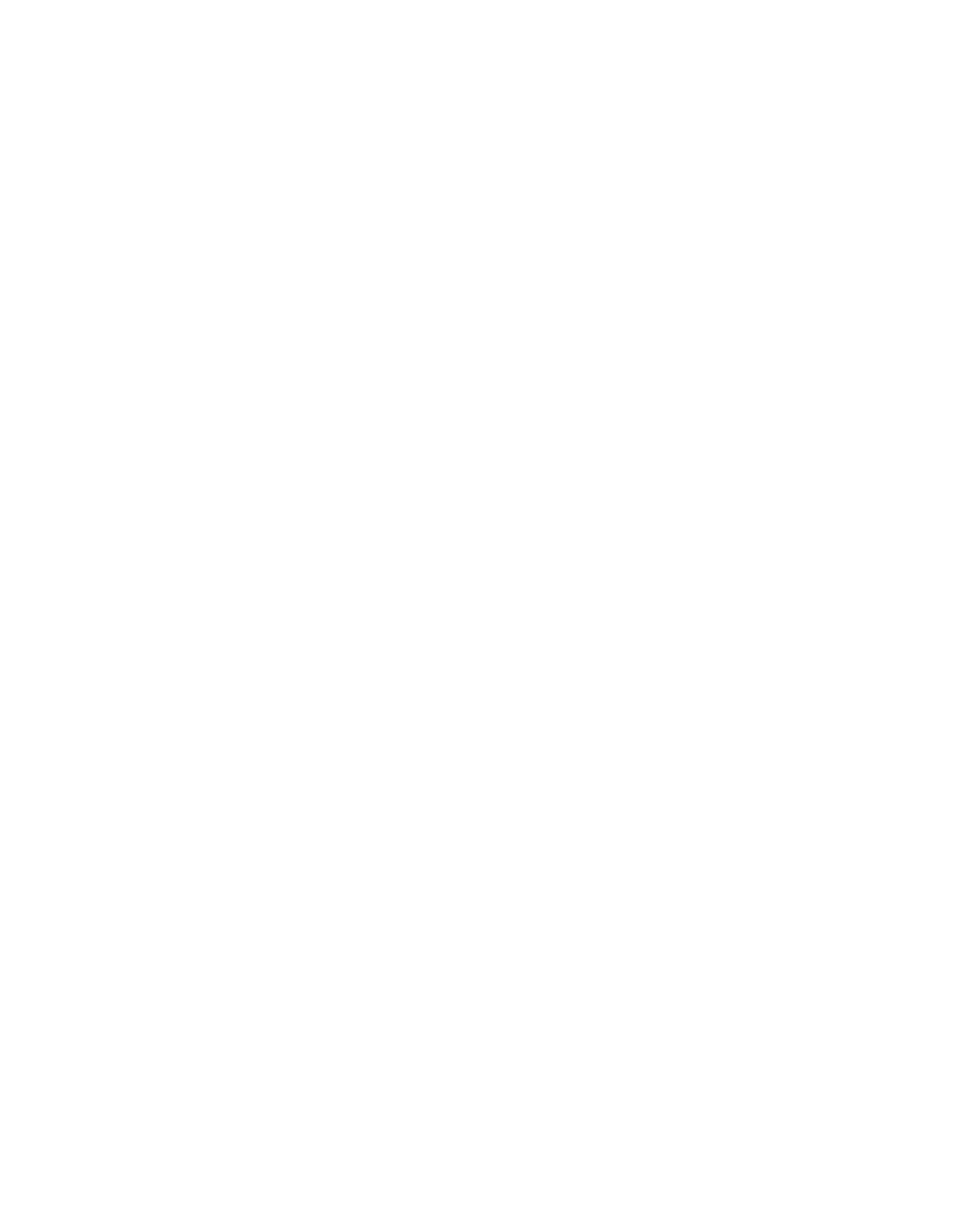#### **Trihalomethane Formation in Rural Household Water Filtration Systems in Haiti**

by Daniele S. Lantagne

Submitted to the Department of Civil and Environmental Engineering on May 15, 2001 in partial fulfillment of the requirements for the degree of Master of Engineering in Civil and Environmental Engineering

#### **Abstract**

The Florida-based non-governmental organization Gift of Water, Incorporated (GWI) produces, distributes, and provides technical assistance on household water filtration systems in rural Haiti. The GWI purifier utilizes chlorine in the form of bleach as a disinfectant, a cotton filter for sediment removal, and a granulated activated carbon (GAC) filter for chemical removal. Because of the chlorination step, GWI is concerned with the possible production of trihalomethanes (THMs). THMs are disinfection byproducts (DBPs) associated with potential human health effects.

During the month of January, 2001, water sources in Haiti were visited. Raw source waters were analyzed for physical parameters, and purified finished waters were collected for analysis at MIT. Results of that analysis determined that no finished water sample was above World Health Organization (WHO) guideline values for concentrations of the four individual THMs. In addition, only one finished water sample was above the WHO guideline value and USEPA standard for total THM concentration. Total THM concentration correlated with the total usage of the carbon filter, and conductivity of the water, as shown in the following equation:

> TTHM  $(\mu g/L) = 0.14$  (Total Usage) + 21 (Conductivity) – 9.6  $R^2 = 0.780$

The most important variable in TTHM concentration was determined to be total usage of the GAC filter. Reliable GAC filter replacement is thus critical to maintaining low concentrations of THMs in finished waters in Haiti. Other mitigation strategies to reduce THM production are presented herein for completeness. In addition, three critical factors that lead to GWI program success were determined: dedicated and responsible staff, planned distribution of purifiers, and purifiers as part of a larger community development initiative.

Thesis Supervisor: Dr. Philip Gschwend Title: Ford Professor of Engineering of Civil and Environmental Engineering

Thesis Supervisor: Dr. Peter Shanahan Title: Lecturer of Civil and Environmental Engineering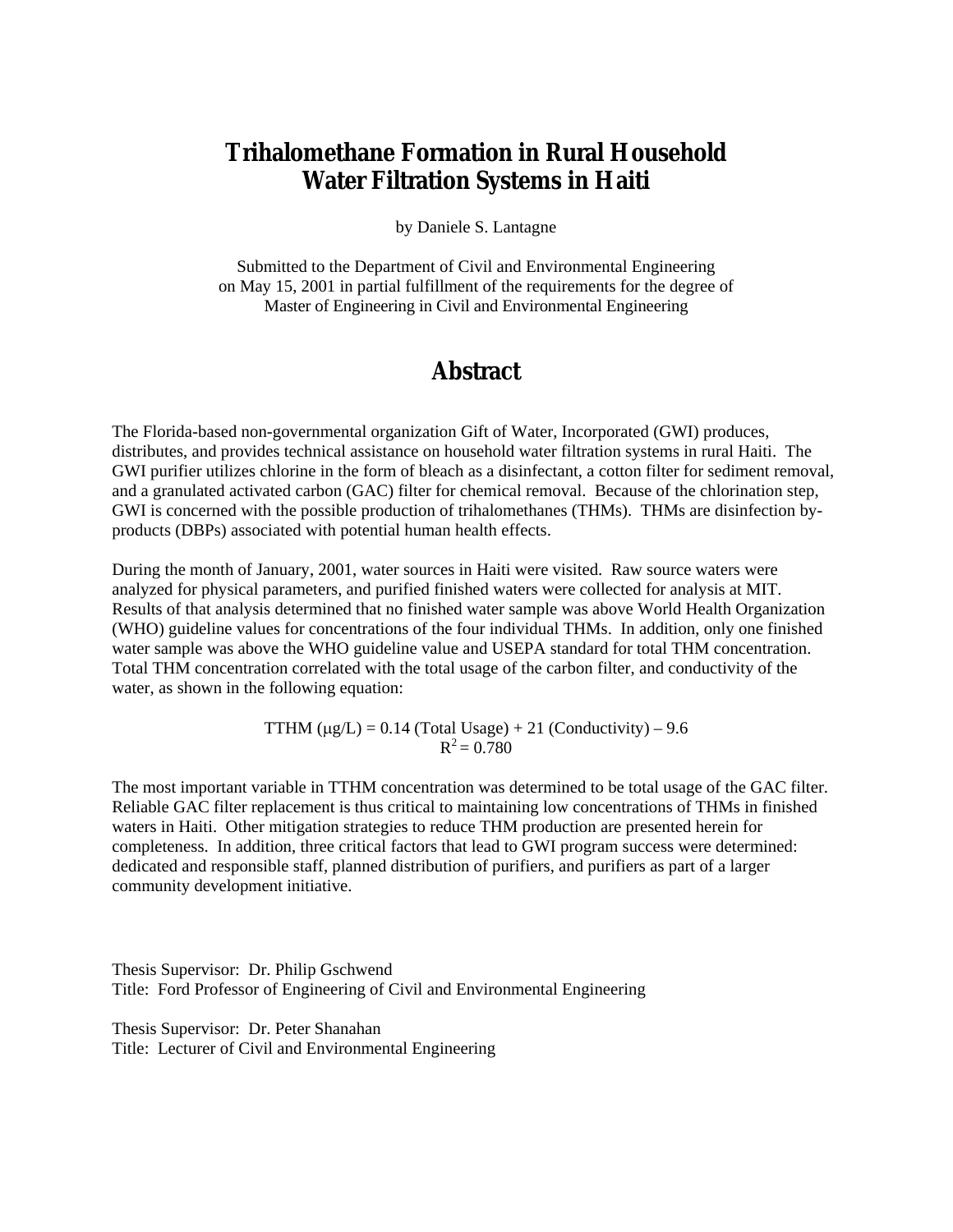## **Acknowledgments**

Without the following group of people, this thesis would not have been possible.

To the people at Gift of Water: Bill Gallo, our intrepid guide who threw me into a four wheel drive and said "Go!," Trudi Onek whose organization and kindness keeps it all going, and Phil & Barb Warwick who started it all. May your work continue.

To the people in Haiti: Nathan and Wanda, Father Bruni, and Father Belneau for their hospitality, Rose for her cooking, and to Matt, Remus, and Wilburn for their translation and help.

To my advisors at MIT: Phil Gschwend whose intelligence and approachability makes him a rare find, Pete Shanahan whose insights and engineering skills are beyond valuable, Eric Adams who organizes the entire M.Eng. program *and* deals with all our small problems, and Susan Murcott whose work inspired the Haiti Project.

To the people in lab: John for his invaluable lab knowledge and help and Rachel, Rainer, Greg, and Amy Marie for making the lab a comfortable place to be.

To the staff at the Edgerton Center: Kim for the suggestion of the RA position and for being a great boss and to Jim, Sandi, and Amy for so much support and help in bringing in over 2,000 (only slightly disruptive!) school children to the Edgerton Center this year.

To the other members of the Haiti group: Nadine van Zyl, Peter Oates, and Farzana Mohamed. Thank you for the laughs, the conversations, the craziness, and the experience.

And to my partner, Cheryl McSweeney. For surviving my M.Eng. and your intern year all at once, for timely distractions, and for love.

Thank you. Peace, Daniele Daniele Daniele Daniele Daniele Daniele Daniele Daniele Daniele Daniele Daniele Daniele Daniele Daniele D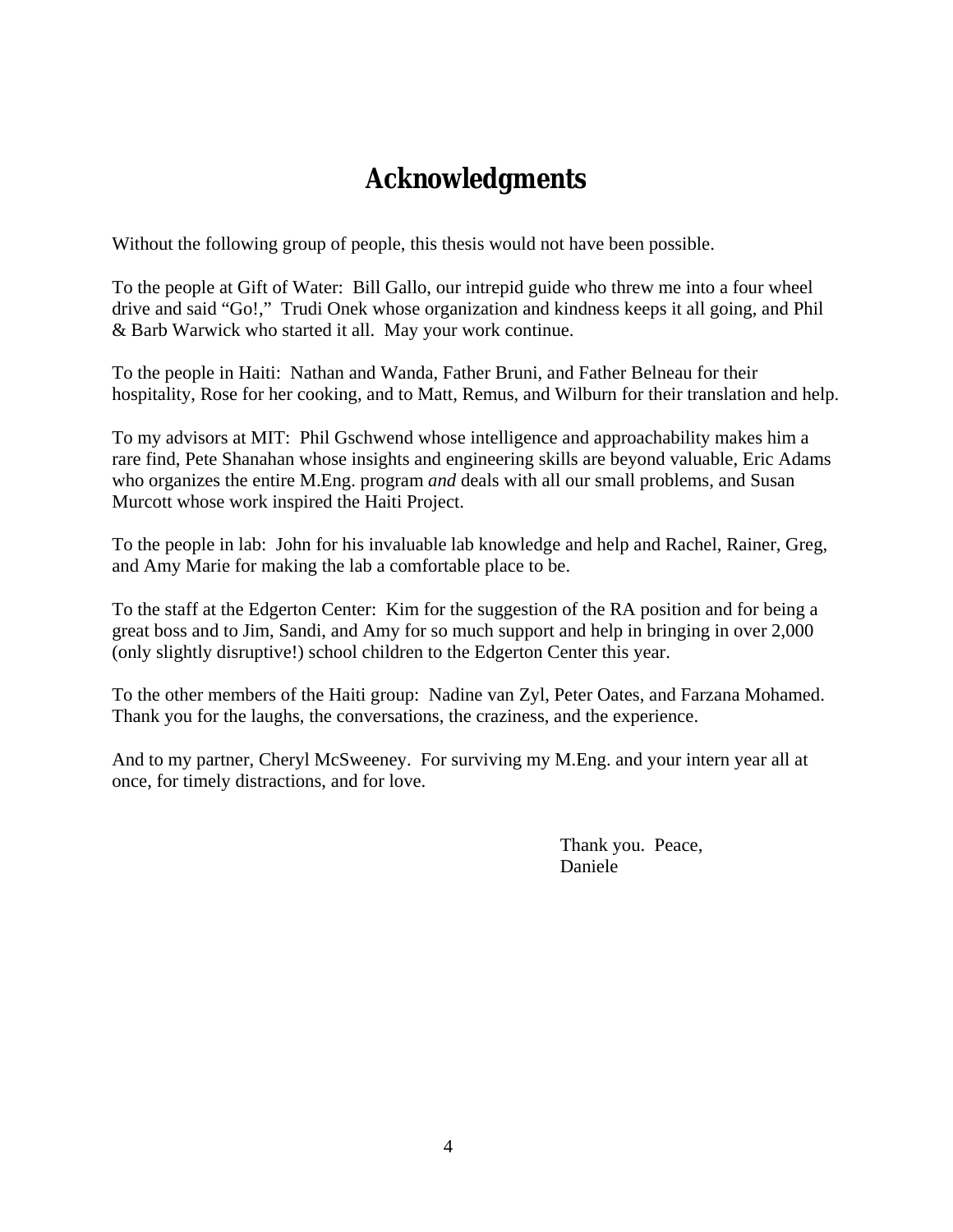## **Table of Contents**

| 1.1 |       |                                                                        |  |
|-----|-------|------------------------------------------------------------------------|--|
| 1.2 |       |                                                                        |  |
|     |       |                                                                        |  |
| 2.1 |       |                                                                        |  |
|     | 2.1.1 |                                                                        |  |
|     | 2.1.2 |                                                                        |  |
| 2.2 |       |                                                                        |  |
|     | 2.2.1 |                                                                        |  |
|     | 2.2.2 |                                                                        |  |
|     | 2.2.3 |                                                                        |  |
| 2.3 |       |                                                                        |  |
|     |       |                                                                        |  |
| 3.1 |       |                                                                        |  |
|     | 3.1.1 |                                                                        |  |
| 3.2 |       |                                                                        |  |
| 3.3 |       |                                                                        |  |
|     | 3.3.1 |                                                                        |  |
|     | 3.3.2 |                                                                        |  |
|     |       |                                                                        |  |
|     |       | Chapter 4: Chlorination and the Formation of Trihalomethanes (THMs) 34 |  |
| 4.1 |       |                                                                        |  |
|     | 4.1.1 |                                                                        |  |
|     | 4.1.2 |                                                                        |  |
|     | 4.1.3 |                                                                        |  |
|     | 4.1.4 |                                                                        |  |
|     | 4.1.5 |                                                                        |  |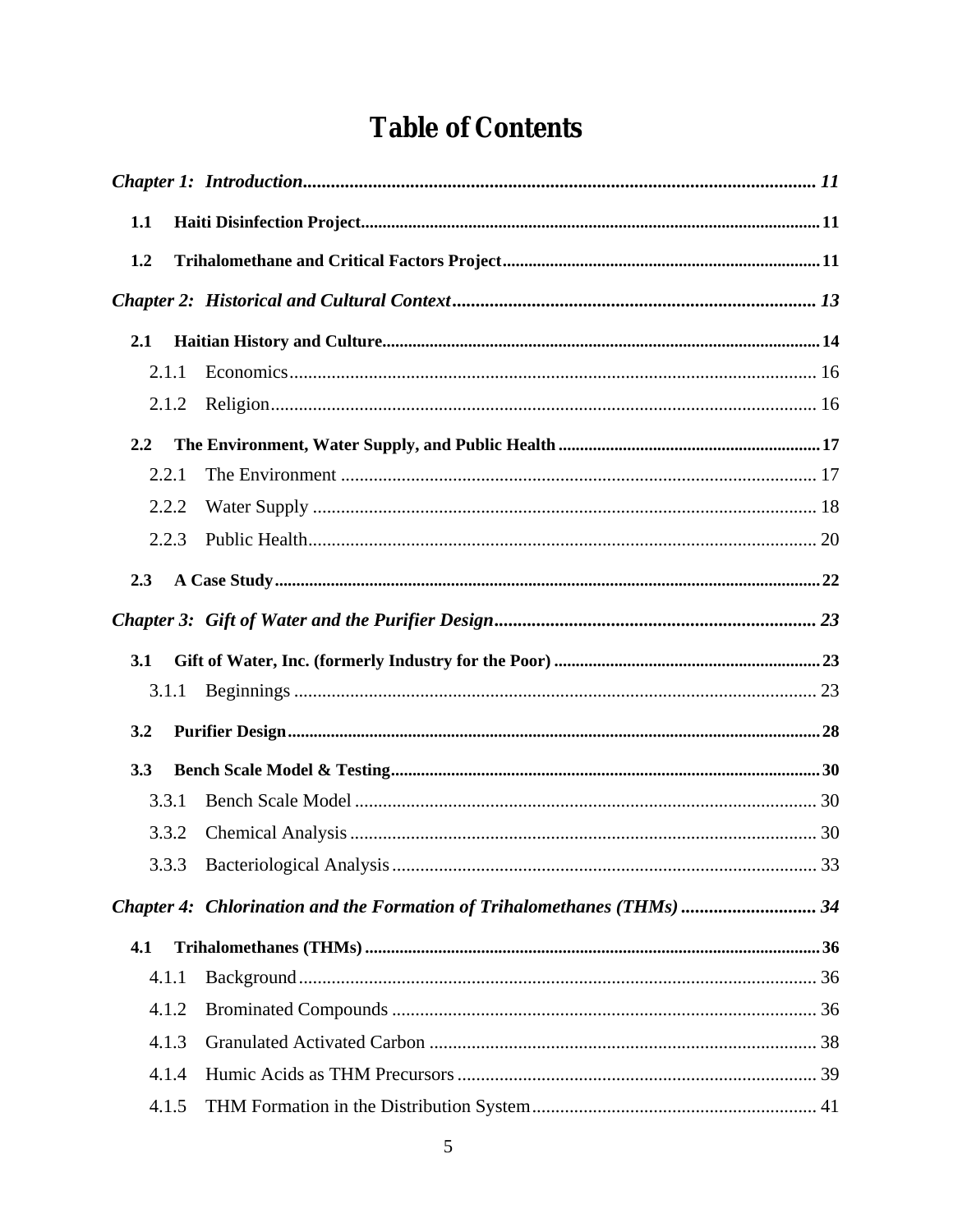| 4.1.6 |  |
|-------|--|
|       |  |
| 5.1   |  |
| 5.1.1 |  |
| 5.1.2 |  |
| 5.1.3 |  |
| 5.1.4 |  |
| 5.2   |  |
| 5.2.1 |  |
| 5.2.2 |  |
| 5.3   |  |
| 5.3.1 |  |
| 5.3.2 |  |
|       |  |
| 6.1   |  |
| 6.2   |  |
| 6.2.1 |  |
| 6.2.2 |  |
| 6.2.3 |  |
| 6.2.4 |  |
| 6.2.5 |  |
| 6.2.6 |  |
| 6.3   |  |
| 6.4   |  |
| 6.4.1 |  |
| 6.4.2 |  |
| 6.4.3 |  |
| 6.4.4 |  |
|       |  |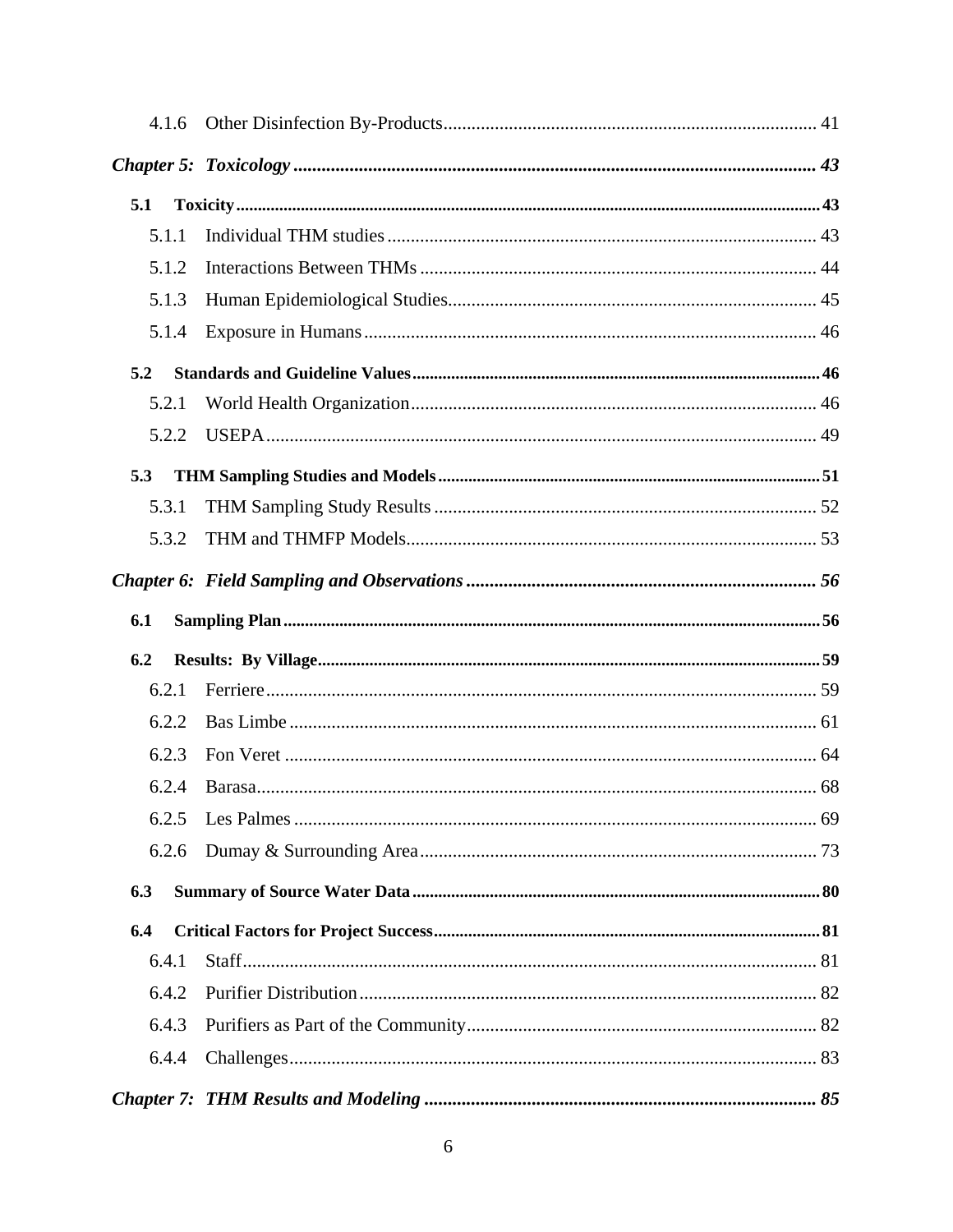| 7.1 |       |  |
|-----|-------|--|
| 7.2 |       |  |
|     | 7.2.1 |  |
|     | 7.2.2 |  |
|     | 7.2.3 |  |
|     | 7.2.4 |  |
| 7.3 |       |  |
|     | 7.3.1 |  |
| 7.4 |       |  |
|     | 7.4.1 |  |
|     | 7.4.2 |  |
| 7.5 |       |  |
|     |       |  |
| 8.1 |       |  |
|     |       |  |
| 8.2 |       |  |
|     | 8.2.1 |  |
|     | 8.2.2 |  |
|     | 8.2.3 |  |
| 8.3 |       |  |
| 8.4 |       |  |
| 8.5 |       |  |
| 8.6 |       |  |
| 8.7 |       |  |
|     |       |  |
| 9.1 |       |  |
| 9.2 |       |  |

## **List of Tables**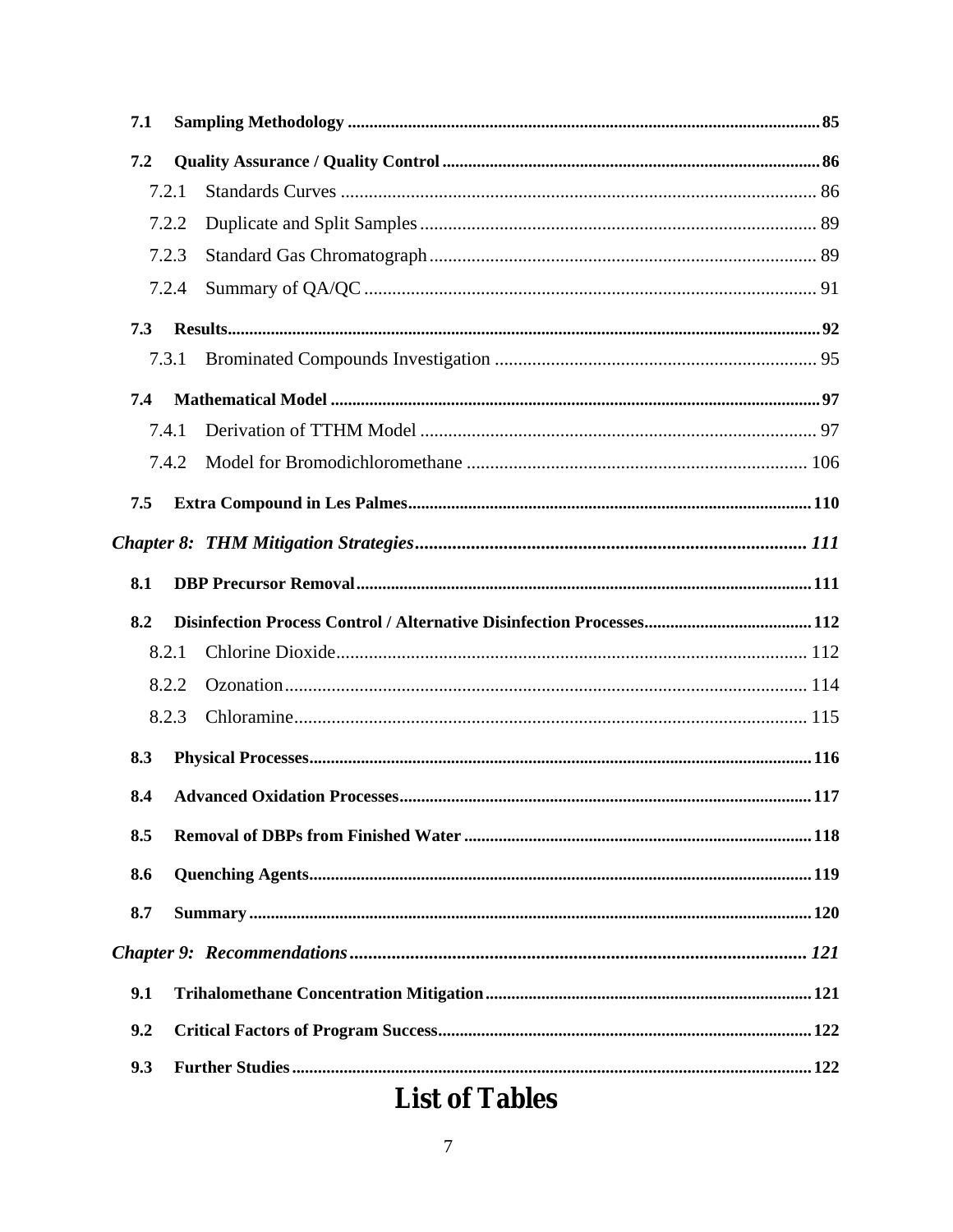| <b>Table 2.1:</b>  | Water and Public Health Metrics in Haiti                                | 21  |
|--------------------|-------------------------------------------------------------------------|-----|
| <b>Table 2.2:</b>  | Incidence of Water Borne Disease by Area in Haiti                       | 21  |
| Table 3.1:         | <b>TTHM and Residual Chlorine Results, Florida Water</b>                | 25  |
| <b>Table 3.2:</b>  | GWI Testing Results, Dumay, Haiti 1996 - 1999                           | 26  |
| Table 3.3:         | <b>Communities in Haiti with Purifier Programs</b>                      | 26  |
| Table 3.4:         | Turbidity, pH, and TOC of Haitian Water through Bench-Scale Purifier    | 31  |
| Table 5.1:         | <b>IARC-WHO Carcinogenicity of THMs</b>                                 | 47  |
| <b>Table 5.2:</b>  | D/DBP Implementation Schedule, USEPA                                    | 50  |
| Table 5.3:         | <b>USEPA Cancer Potency Factors</b>                                     | 50  |
| Table 5.4:         | <b>Worldwide TTHM Standards</b>                                         | 51  |
| <b>Table 5.5:</b>  | <b>TTHM Results in Targeted Studies</b>                                 | 52  |
| Table 5.6:         | <b>Australian DBP Standards</b>                                         | 53  |
| Table 6.1:         | Raw Water Analysis Parameters in Haiti                                  | 57  |
| <b>Table 6.2:</b>  | Carbon Changes per Month in Dumay, Haiti                                | 78  |
| Table 6.3:         | <b>Source Water Quality Summary</b>                                     | 80  |
| Table 6.4:         | <b>Summary of Source Type</b>                                           | 80  |
| Table 6.5:         | Percentage Correct Usage by Community                                   | 81  |
| <b>Table 7.1:</b>  | Elution times of THMs in GC                                             | 86  |
| <b>Table 7.2:</b>  | <b>Standard Error</b>                                                   | 89  |
| <b>Table 7.3:</b>  | <b>Duplicate and Split Sampling Results</b>                             | 89  |
| <b>Table 7.4:</b>  | <b>THMs Measure in Haitian Samples</b>                                  | 93  |
| <b>Table 7.5:</b>  | <b>TTHM</b> and Percent Brominated in 17 Haitian Samples                | 94  |
| <b>Table 7:6:</b>  | <b>Bromide Concentration and Conductivity in Haitian Samples</b>        | 96  |
| <b>Table 7.7:</b>  | Source Water Variables Accounting for Variability of TTHM Concentration | 101 |
| <b>Table 7.8:</b>  | Multiple Regression $R^2$ Values                                        | 102 |
| <b>Table 7.9:</b>  | Average, Best, and Worst Case Carbon Change Scenarios                   | 105 |
| <b>Table 7.10:</b> | Multiple Regression R <sup>2</sup> Values for Bromodichloromethane      | 107 |
| <b>Table 7.11:</b> | BDCM Average, Best, and Worst Case Carbon Change Scenarios              | 108 |
| <b>Table 8.1:</b>  | <b>Removal of THMFP from AOP Methods</b>                                | 118 |

# **List of Figures**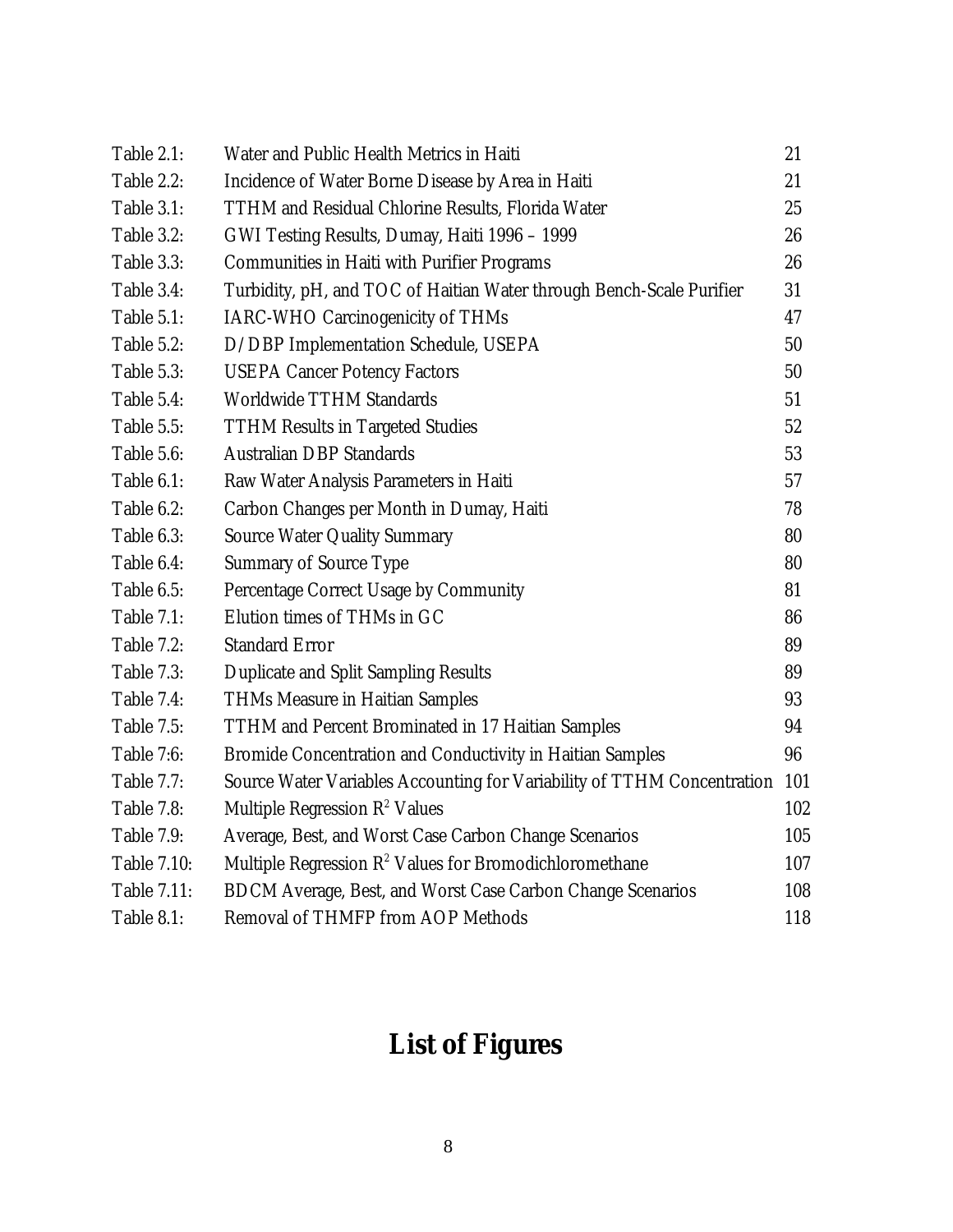| Figure 2.1:         | Map of Haiti                                           | 13 |
|---------------------|--------------------------------------------------------|----|
| Figure 3.1:         | <b>Cotton Filter</b>                                   | 28 |
| Figure 3.2:         | <b>Carbon Filter</b>                                   | 28 |
| Figure 3.3:         | <b>Bench Scale Model</b>                               | 30 |
| Figure 3.4:         | GC Run, Raw Water                                      | 32 |
| Figure 3.5:         | GC Run, Post Cotton Filter                             | 32 |
| Figure 3.6:         | GC Run, Post Chlorination 1                            | 32 |
| Figure 3.7:         | GC Run, Post Carbon Filter                             | 32 |
| Figure 3.8:         | GC Run, Post Chlorination 2                            | 32 |
| Figure 4.1:         | Relative Cancer Risk Due to [Br]/[chlorine] Ratios     | 37 |
| Figure 4.2:         | Breakthrough of THMs and Residual Chlorine through GAC | 39 |
| Figure 6.1:         | <b>Well in Ferriere</b>                                | 59 |
| Figure 6.2:         | Mary-Marthe & Purifier                                 | 60 |
| Figure 6.3:         | Spring in Bas Limbe (BL-1)                             | 61 |
| Figure 6.4:         | Well in Bas Limbe (BL-2)                               | 62 |
| Figure 6.5:         | Spring in Bas Limbe (BL-3)                             | 62 |
| Figure 6.6:         | Hurricane Damage in Fon Veret                          | 64 |
| Figure 6.7:         | Karetye Source in Fon Veret (FV-1)                     | 65 |
| Figure 6.8:         | Cistern in Fon Veret (FV-2)                            | 66 |
| Figure 6.9:         | <b>Roof Draining to Cistern</b>                        | 66 |
| <b>Figure 6.10:</b> | <b>Barasa Agriculture</b>                              | 68 |
| Figure $6.11$ :     | Source Sen Lwi (B-2)                                   | 68 |
| Figure 6.12:        | Les Palmes Captage (FV-2)                              | 71 |
| Figure 6.13:        | Les Palmes Spring (FV-3)                               | 72 |
| Figure 6.14:        | Les Palmes Captage (FV-4)                              | 72 |
| Figure $6.15$ :     | Dumay Captage & Technician                             | 73 |
| Figure 6.16:        | Dumay Pump Well                                        | 75 |
| Figure 6.17:        | Dumay Captage Fountain (D-4, D-5)                      | 75 |
| Figure 6.18:        | <b>Dumay Assembly Factory</b>                          | 79 |
| Figure 6.19:        | <b>Dumay Assembly Factory</b>                          | 79 |
| Figure 7.1:         | <b>Chloroform Standard</b>                             | 87 |
| Figure 7.2:         | <b>Bromodichloromethane Standard</b>                   | 87 |
| Figure 7.3:         | Chlorodibromomethane Standard                          | 88 |
| Figure 7.4:         | <b>Bromoform Standard</b>                              | 88 |
| Figure 7.5:         | Standard 5 ppb THM Mix Chromatograph                   | 90 |
| Figure 7.6:         | Standard Chromatograph, 42 Days Old                    | 91 |
| Figure 7.7:         | THM species and TTHM in 17 Haitian Samples             | 92 |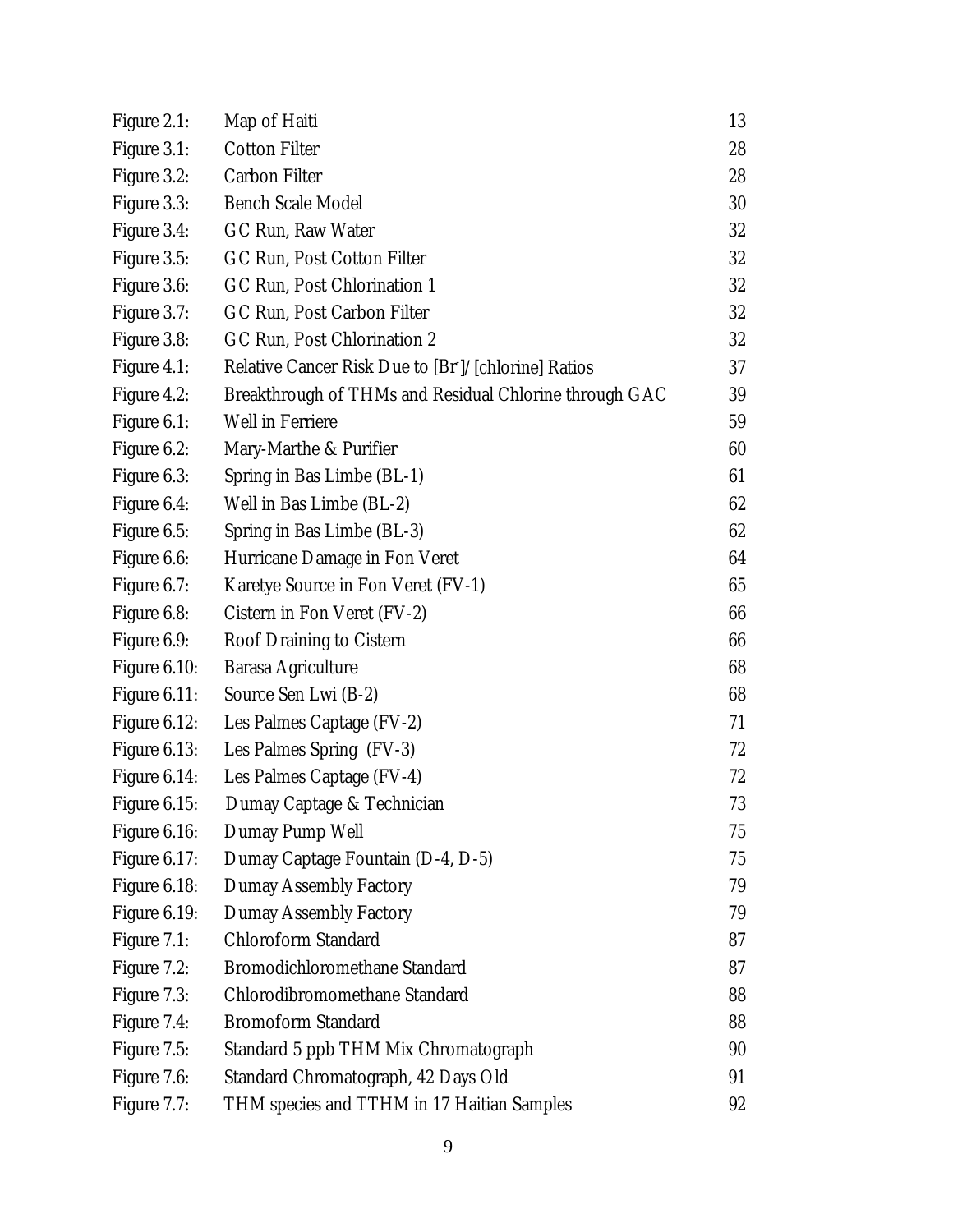| Figure 7.8:     | Conductivity / Bromide Correlation                                    | 97  |
|-----------------|-----------------------------------------------------------------------|-----|
| Figure 7.9:     | TTHM Concentration and Total Usage of the Carbon Filter               | 98  |
| Figure $7.10$ : | <b>Comparison of Calculated and Observed TTHM Concentration</b>       | 104 |
|                 | Figure 7.11: Comparison of Calculated and Observed BDCM Concentration | 109 |
|                 | Figure 7.12: Extra Peak in Les Palmes Samples                         | 110 |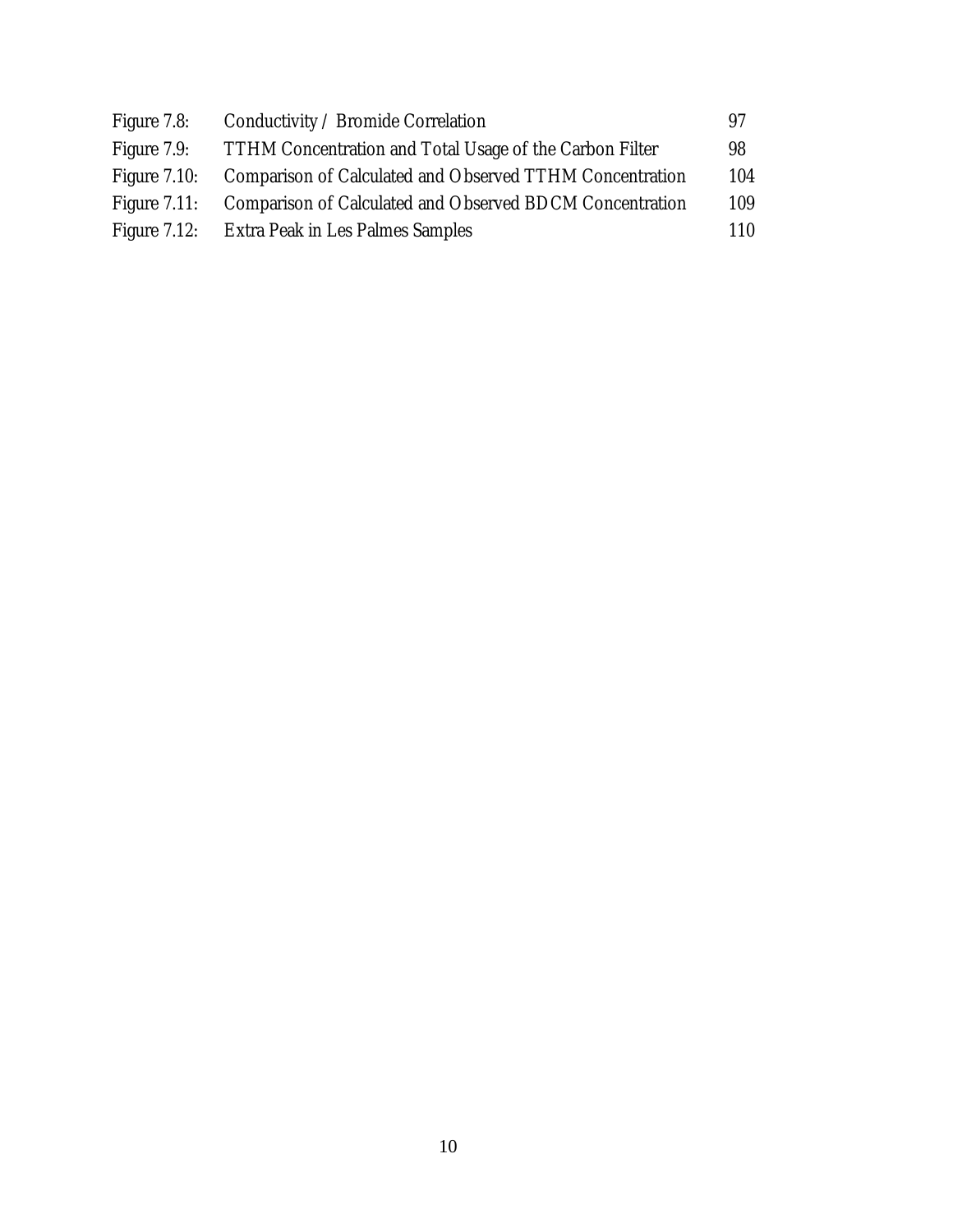# **Chapter 1: Introduction**

#### **1.1 Haiti Disinfection Project**

Over one billion people in the world lack access to safe water, and over three billion lack access to adequate sanitation [WHO, 2001]. In Haiti, only 45 percent of the rural population has access to safe water, only 16 percent of the rural population has access to safe sanitation, and the morality rate for children under five is 129 per 1,000 live births [UNICEF, 2001].

To address this need for safe water in Haiti, MIT Master's of Engineering (M. Eng.) students teamed with the Florida-based non-governmental organization (NGO) Gift of Water, Inc. (GWI). GWI has been working in Haiti on point-of-use rural household filtration since 1995. Four related projects were developed and researched by M. Eng. students during the 2000 – 2001 academic year. The projects researched included: (1) chlorine generation in Haiti, conducted by Nadine van Zyl; (2) disinfection by-product formation and critical factors for program success, conducted by the author; (3) alternate forms of disinfection, conducted by Peter Oates; and (4) program sustainability, conducted by Farzana Mohamed.

### **1.2 Trihalomethane and Critical Factors Project**

This thesis investigates trihalomethane production in the GWI purifier system. Trihalomethanes (THMs) are disinfection by-products (DBPs) formed when chlorine reacts with natural organic matter in the source water. Studies have detailed potential human health effects from lifetime exposure to low levels of THMs. GWI is concerned about THMs because their purifier system chlorinates twice: once in the raw water for biological inactivation, and then again in finished water to form the residual necessary to prevent recontamination in unclean containers.

In order to investigate THM formation, source and finished water samples were collected during a field month in Haiti in January, 2001. Source water samples were analyzed for a variety of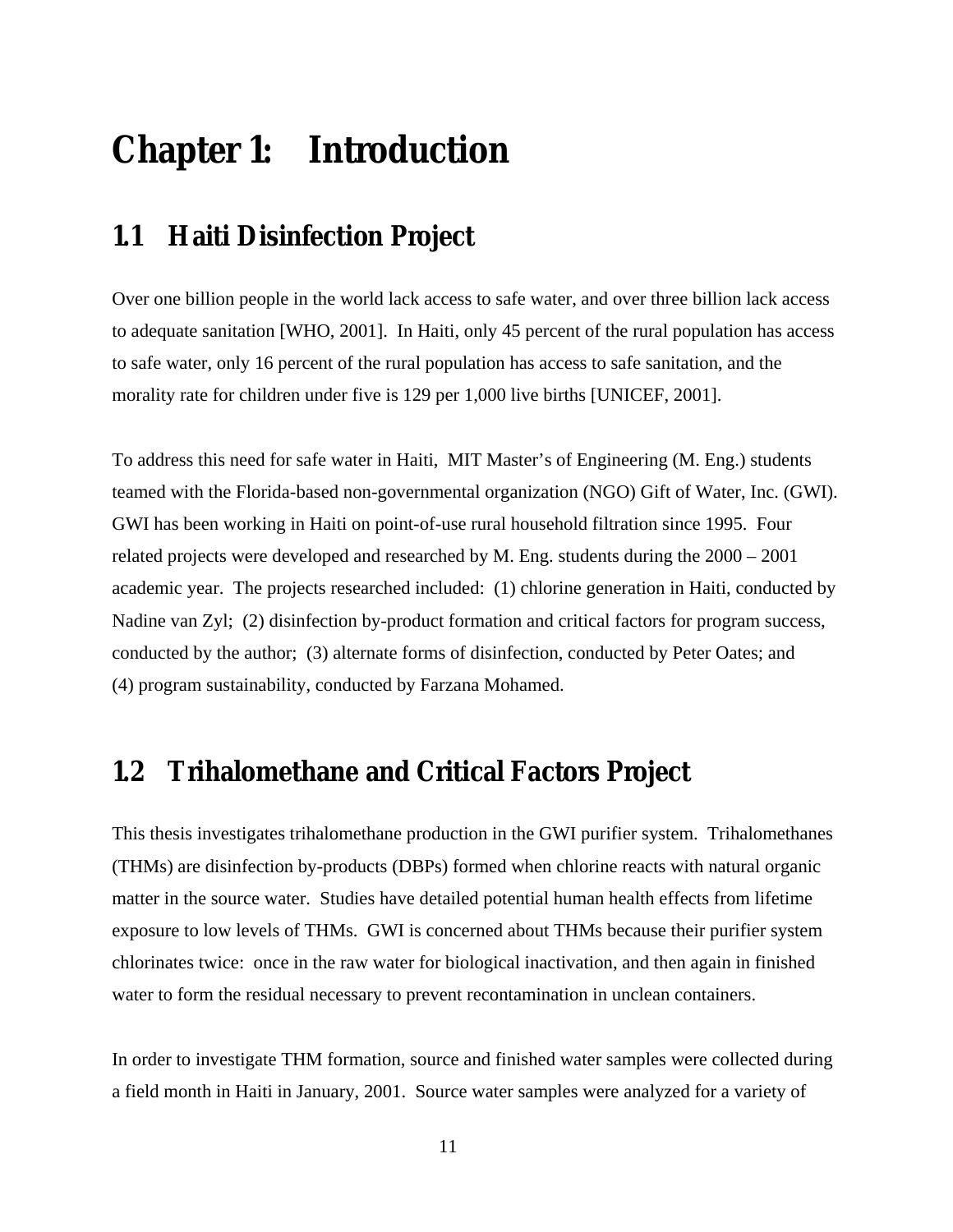physical parameters easily tested in Haiti. These parameters included pH, turbidity, nitrate, and temperature. Source water was then purified using a GWI purifier. The owner of the purifier was asked how often they used the purifier, the age of the carbon and cotton filter in the purifier, and whether they have had any problems with the purifier. Finished water samples were collected and analyzed at MIT using a gas chromatograph (GC). The purpose of the THM study was twofold: (1) to determine if THM concentrations were above the World Health Organization (WHO) and United States Environmental Protection Agency (USEPA) standards; and (2) to develop an equation based on easily measured source water parameters that GWI could use to estimate THM concentration in finished waters.

An additional focus of the thesis was to observe the program "in action" and determine critical factors of program success. Thus, Chapter 2 provides a socio-political framework of Haiti and Chapter 3 an introduction to the purifier and to GWI. Chapter 4 moves to the THM focus with an introduction to chlorination and THM formation, which continues in Chapter 5 with THM toxicology. Chapter 6 combines the two foci with the field observations and data. Chapter 7 moves back to THMs with the analysis results and Chapter 8 discusses THM mitigation strategies. Chapter 9 then summarizes recommendations for both parts of the thesis.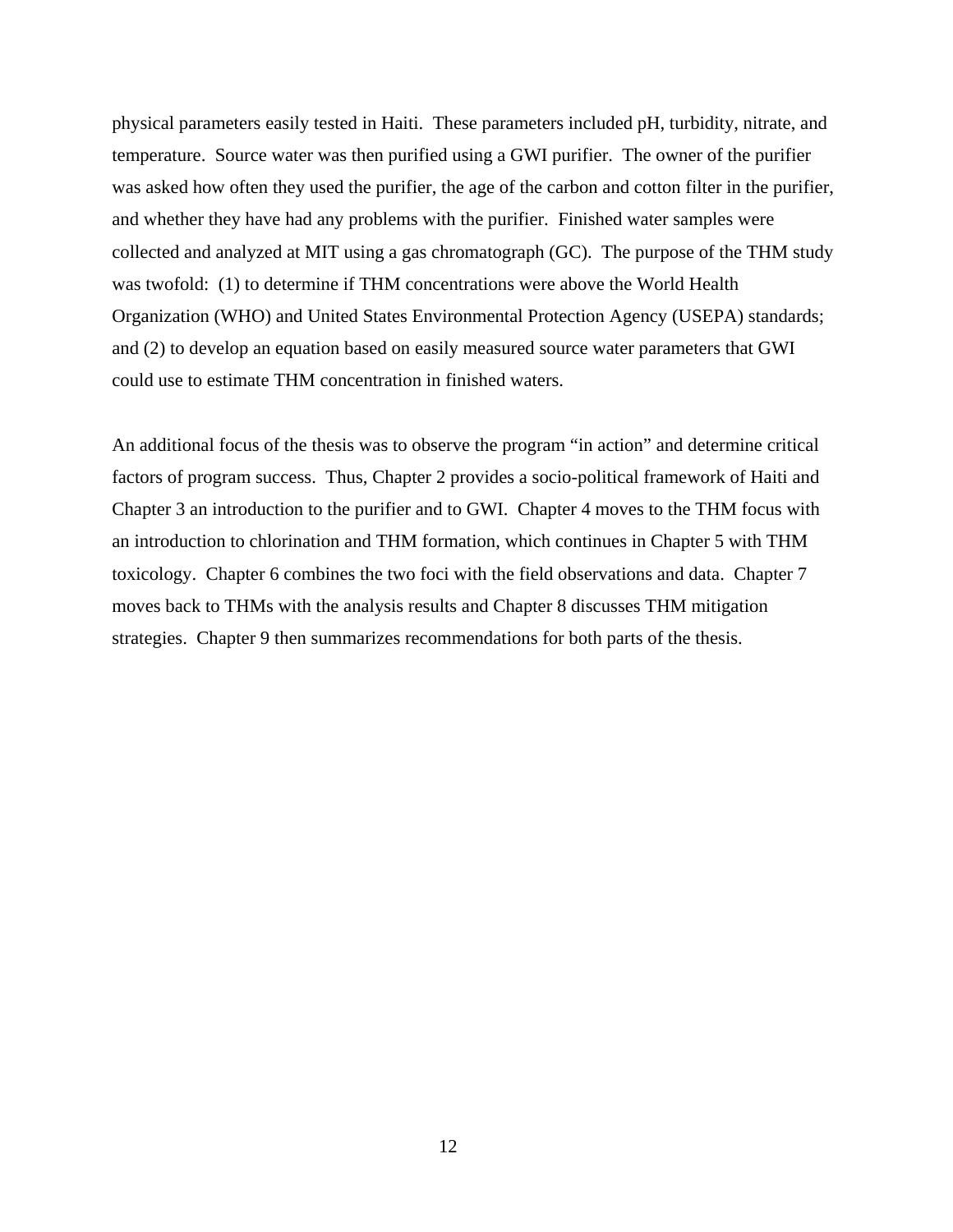# **Chapter 2: Historical and Cultural Context**

Haiti encompasses 27,750 square kilometers of the western third of the island of Hispaniola in the Carribean Sea. It shares the island with the Dominican Republic, and is near Cuba, Jamaica, and Florida. Haiti's current population is about 8 million people, with the largest population center the capital, Port-au-Prince.

Isolated by culture and language from its neighbors, Haiti remains "the most African of Afro-American countries [USAID, 1985]." Haiti is also full of apparent contradictions. From being the second free state and the poorest country in the hemisphere, to the mixture of Vodoun and Catholicism, to a history that is both proud and contentious, to a people who are living in severe poverty but are welcoming and friendly, Haiti is both a vibrant and a difficult place.



**Figure 2.1: Map of Haiti**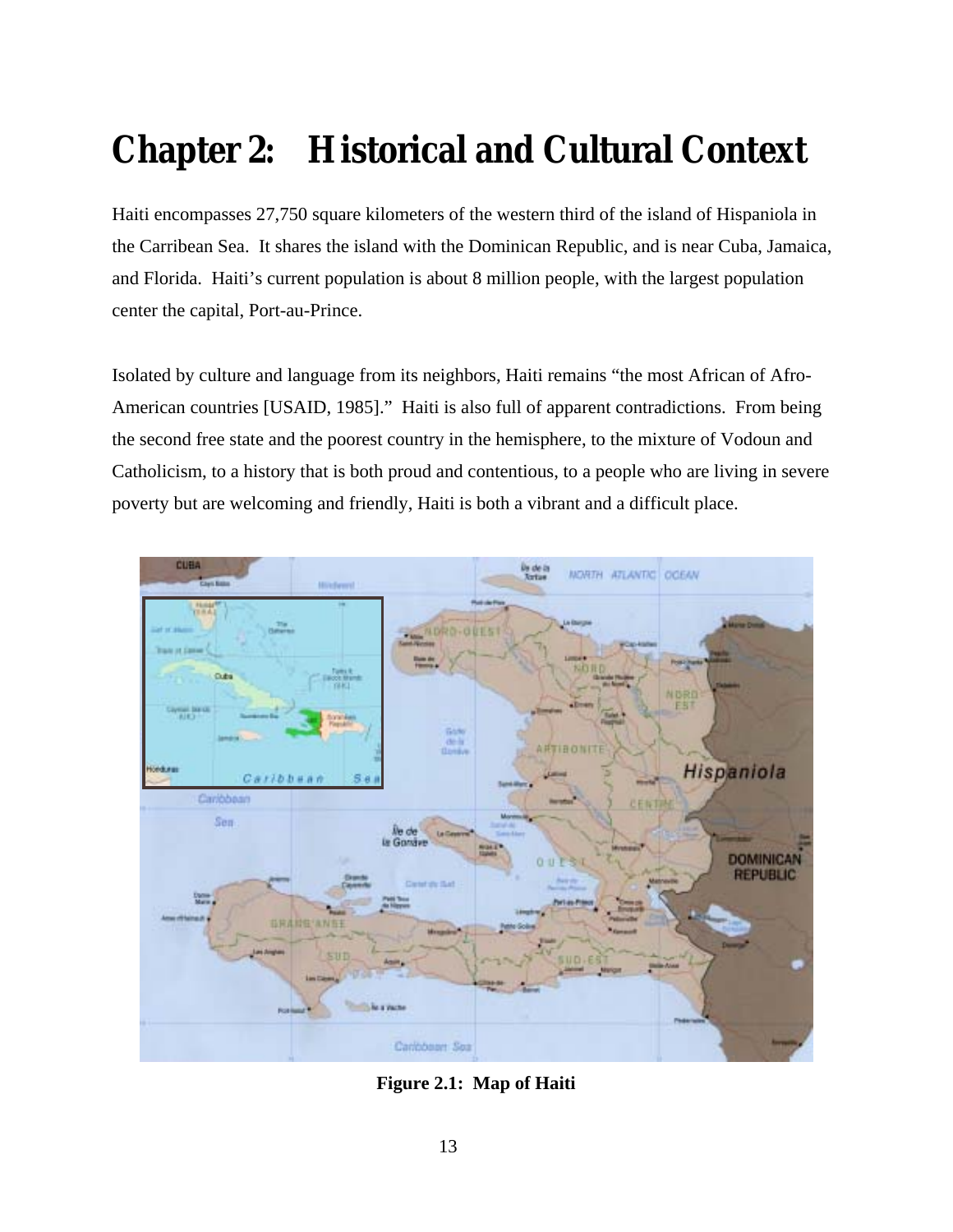#### **2.1 Haitian History and Culture**

Prince [1995] detailed the complexity of Haiti's complicated and tortuous history. Columbus first landed in the new world at Cap-Haiten, on the northern coast of Haiti, in 1492. He promptly exploited the native Taino population to mine for gold to send back to Spain. In 1548, 56 years after Columbus had landed, the population of Taino had dropped from 500,000 to less than 500 due to slavery, hunger, disease, and suicide. In 1519, with the gold mines worked out, sugar and cattle farming began to thrive. 864,000 slaves were brought to Haiti from Africa between 1519 and 1549. By 1559 only 400,000 slaves remained, due to the death rate of slaves in transport to, and hardship of life in, Haiti.

During this time period, French pirates landed at La Tortue, an island off the north coast of Haiti. The French began to fight with the Spanish over control of Hispaniola, eventually taking control of the western portion of the island in 1697. In 1801, slave leaders Francois-Dominique Toussaint L'Ouverture, Jean Biassou, and Jean Francois led a revolt that resulted in Haiti declaring independence on January 1, 1804. Thus, Haiti became the first black republic in the world and only the second free state in the western hemisphere.

France officially recognized Haiti in 1825, on the condition that France would be compensated for lost income due to "confiscation" of property. Thus, Haiti began its existence with 150 million dollars of debt to France that was only repaid in full in 1922.

A number of different political leaders were in control of the country from 1804 to 1915. The political situation reflected the social tension between blacks and mulattos and between Haiti and the Dominican Republic. Leaders came into and out of power quickly, and established the precedent for dictatorships and "kleptocracies" in Haiti. In 1915, the United States occupied Haiti after seven different presidents were in power from 1910 to 1915. Ostensibly the U.S. occupied to stabilize the political system, but economic recognition of Haiti's strategic importance also played a role. The U.S. left Haiti in 1934, leaving behind a U.S. supported dictator, improved infrastructure, a U.S. trained police force, and increased tension between the mulatto and black communities.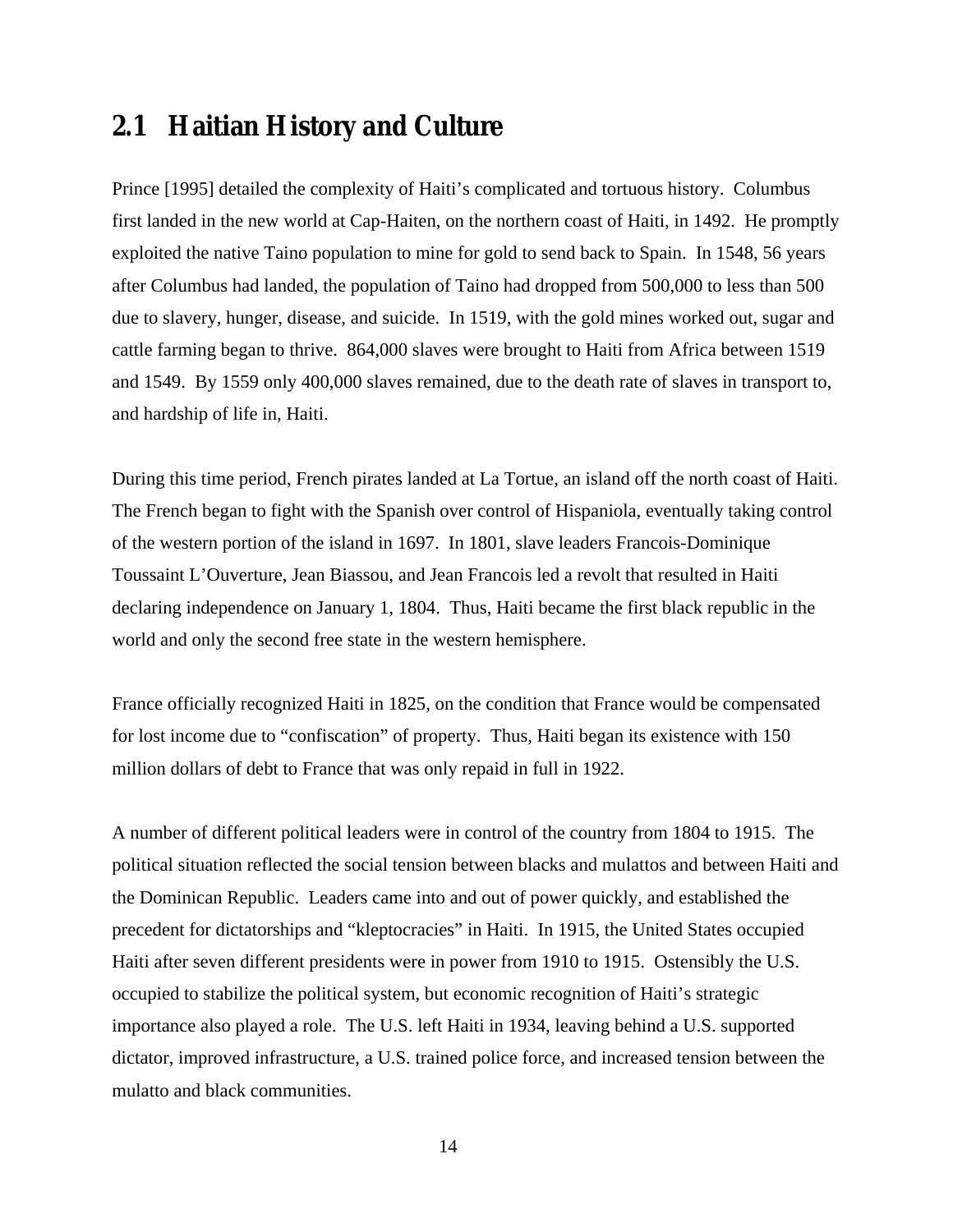A number of dictators held office in Haiti from 1934 to 1956. In 1956, Francois Duvalier, with support from the black middle class and isolated rural poor, won the presidency in the first election in Haiti that women were allowed to vote in. The Duvalier regime lasted from 1956 to 1986, with Duvalier's son, Jean Claude, succeeding him after his death in 1971. The Duvalier regime was characterized by excessive wealth at the expense of the Haitian people, rule by private militia, amendment of the constitution, and on-and-off support from the United States.

Maguire [1996] discussed Haiti's recent history. In 1986, a combination of popular uprising, supported by the liberation theology of the Catholic Church, and withdrawal of U.S. support led Jean Claude Duvalier to flee to France in exile. In February 1991, after a period of civil unrest, a young priest named Father Jean-Bertrand Aristide was inaugurated into the presidency in what is widely regarded as the first democratic election in Haiti. His Lavalas (cleansing flood) party only survived until a coup in September of 1991. Aristide escaped to the U.S., and the army was again in power.

In October 1991, the U.S. established economic sanctions against the military regime governing Haiti that significantly hurt the civilian population. Responding to pressure from an increased number of "boat people" attempting to escape the military regime to Florida, and following the established diplomacy of "nobody really cares about Haiti except as it impacts on southern Florida," the U.S. occupied Haiti once again in 1994. On October 15, 1994 Aristide was reestablished as the Haitian president, with only one and a half years left in his constitutionally mandated five year term. Aristide was replaced by his successor, Rene Preval, in 1996, with civil unrest and poverty still playing a large role in Haiti.

Aristide was reelected President on November 26, 2000, with civil unrest, low voter turn-out, and the questioning of the legitimacy of the election all indicating that Aristide has lost popular support and the ability to effectively govern the country. His inauguration was February 7, 2001. The questioning and unrest surrounding his reelection does not lead to much hope for Haitian politics changing for the better in the near future.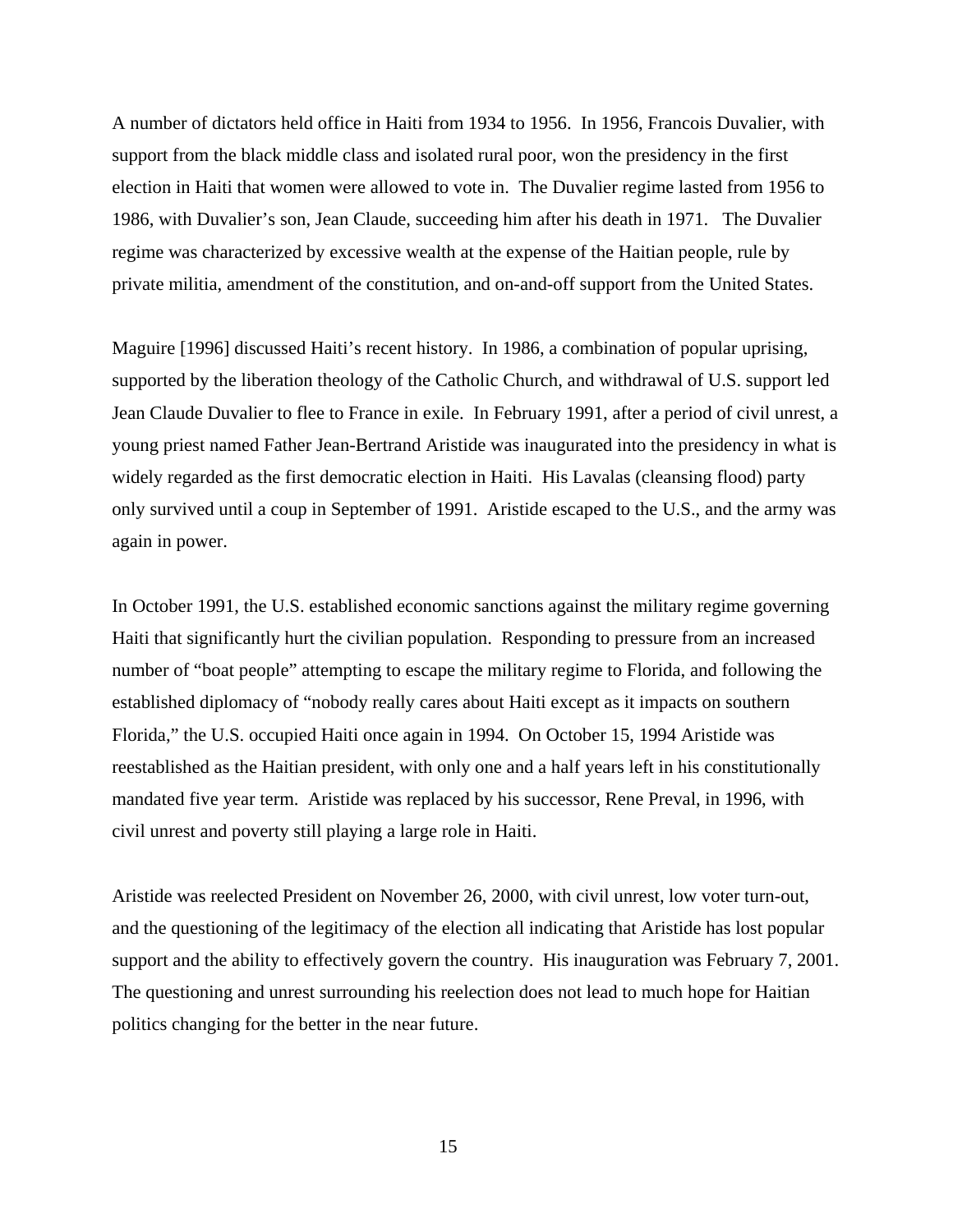#### 2.1.1 Economics

Maguire [1996], detailed some economic indicators in Haiti as well. Seventy-five percent of the population of Haiti is involved in sustenance agriculture, although urban migration to Port-au-Prince has increased over the last few years. Poverty is widespread, with over 75 percent of the country in "absolute poverty." Economic disparity is extreme, with one percent of the country owning 45 to 55 percent of the wealth. The foreign debt weight of Haiti is also extreme.

Population growth is currently among the highest in Central America at 5 children per woman. The growing tourism industry of the 1980's was abruptly shut down when Haiti was, incorrectly, blamed for bringing HIV to the U.S. via Miami.

#### 2.1.2 Religion

Courlander [1960] observed the following while investigation religion in Haiti. Haiti is predominantly Catholic, with a small 10 percent Protestant minority. Although the majority of the population is Catholic, Vodoun is extremely widespread throughout the country. Despite first appearances, this is not the anachronism that it seems. Vodoun and Catholicism are blended in a religion that sees the Catholic God as "destiny," and the Vodoun *loa* (spirits) as responsible for the here-and-now.

Africans in Haiti came predominantly from Dahomey, with other groups from Togoland, Nigeria, and the Congo River basin. These cultures provided the framework for the Afro-Haitian religious belief system. As Catholicism became rooted in Haiti, the Dahomean supreme being, Nananbuluku, was replaced with the Catholic God. "Though God is the supreme creator, giver, and taker, it is the *loa* who must be supplicated and mollified." The *loa* are the myriad local and African pantheons of gods and goddesses that exemplify day-to-day concerns. The Vodoun priest, the *houngan*, maintains his own independent temple, the *hounfor*. Some common elements bind the individual temples, including the possession, or "mounting" of the human body by one of the *loa*.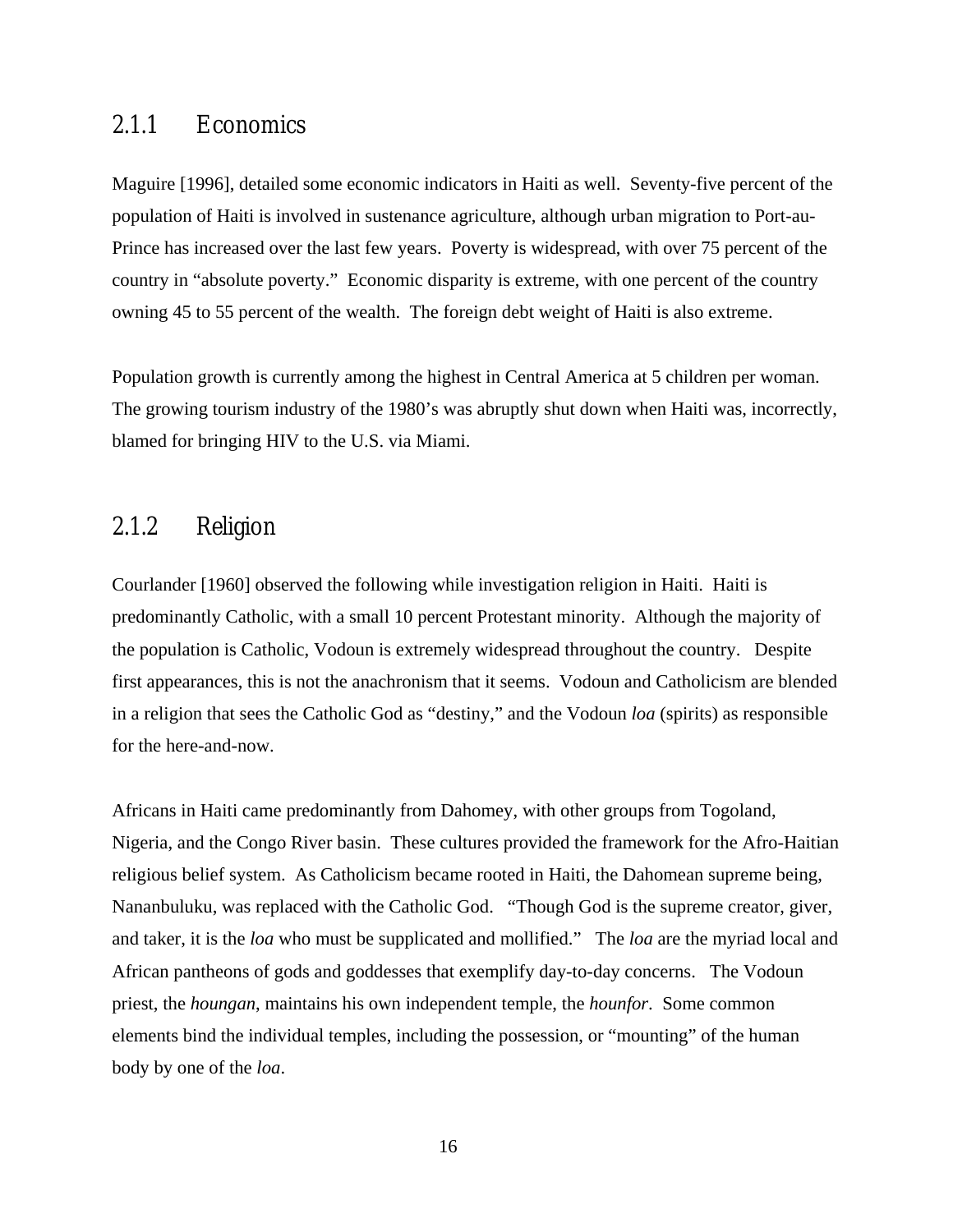Water is intrinsically tied to the Vodoun relationship with the *loa*. "The land where the loa live" is "the place below the water." The route to *loa* worship is through water: "tales are heard everywhere of persons who, drawing water from the spring at night, heard the voices of loa or the sound of singing and drumming coming up from somewhere below," and "virtually all the tales about human beings who visited the land of the *loa* describe them as descending into a river or disappearing into a waterfall." Water is also used to entice *loa* to ceremonies, to call the cardinal points, and to bathe the *loa* in the ceremonies. The baptism of Catholicism integrates well with this water worship.

Courlander wrote in 1960 that "the Catholic attitude of tolerance-by-necessity in Haiti won for it most of the country's four million souls. Today, many a Haitian who participates in the rites of Vodoun on Saturday worships in a Catholic chapel on Sunday. The Protestant churches in Haiti, on the contrary, have demanded that their converts become new people." This statement is true to this day. However, the Catholic and Protestant churches work extremely well together. Due to the absence of government support for infrastructure, the churches have stepped into this role. In rural areas, churches are often the only organizations that support community development projects. Both Catholic and Protestant churches work with GWI to provide safe water.

#### **2.2 The Environment, Water Supply, and Public Health**

In Haiti, the links between environmental damage, water supply, and public health are dramatic and problematic. Centuries of deforestation have reduced baseflow in surface water supplies, which results in lower river flows. Thus, pollution from inadequate sanitation is more concentrated, which in turn affects public health.

#### 2.2.1 The Environment

The United States Agency for International Development's (USAID) Haiti: Country Environmental Profile begins with the statement that "few countries in the world face a more serious threat to their own survival from environmental catastrophe than Haiti [1985]." The report continued by noting that overpopulation, overexploited natural resources, and trends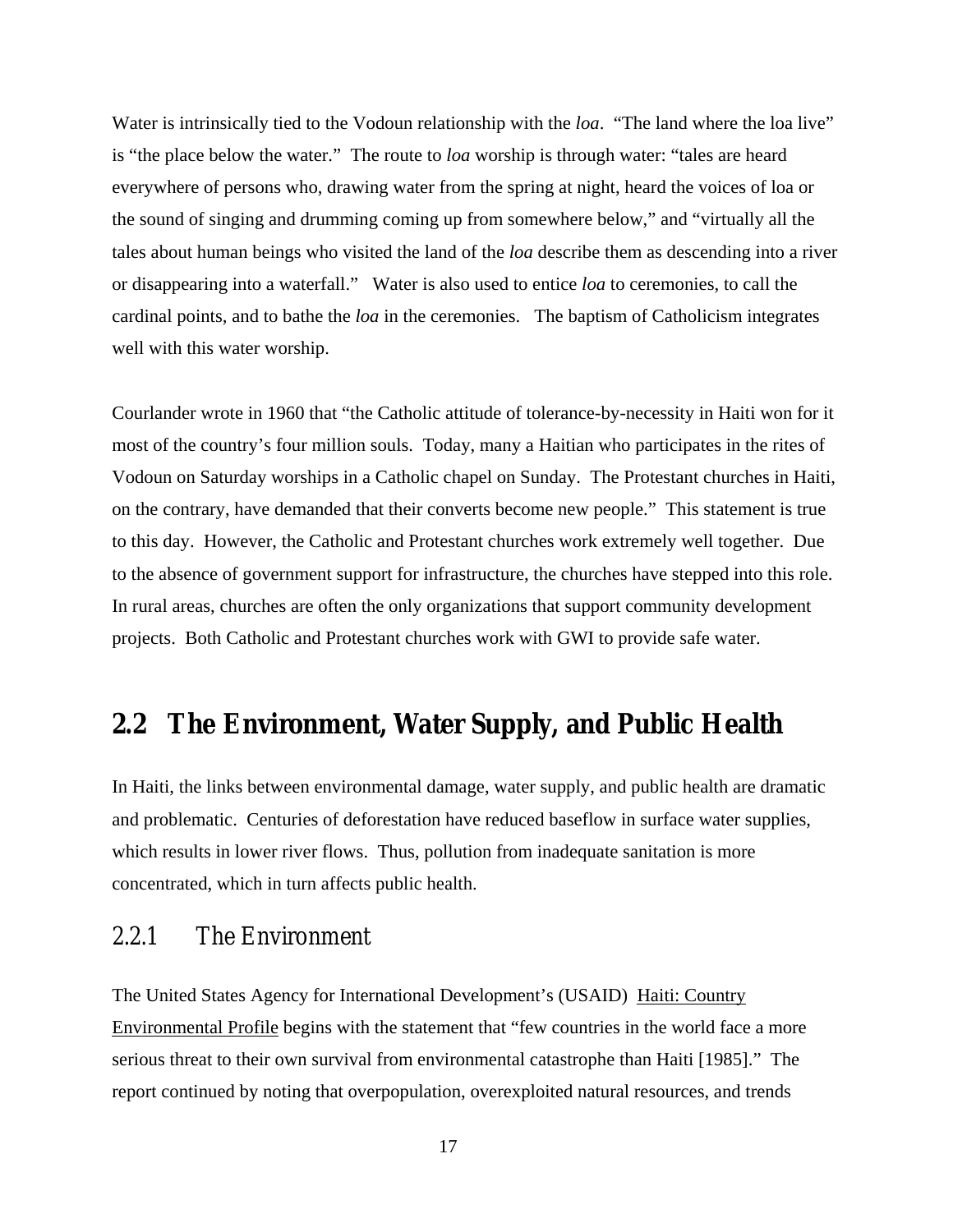toward further environmental degradation were so significant that "the chance for reversing this trend ... is diminishing daily."

The USAID report continued by discussing the role of geology. Due to its position in the tropics and the mountainous terrain, extreme weather and temperature conditions predominant in Haiti. Elevation ranges from sea level to the highest peak of 2,684 meters, and rainfall varies from 300 mm to 3000 mm across the country. In addition, tropical storms, hurricanes, droughts, and floods are common. The prevalence of mountainous terrain means that 63 percent of the 27,000  $km<sup>2</sup>$  land area has a slope greater than 20 percent. Due to the numerous mountains and two narrow peninsulas, Haiti's rivers are mostly short and swift flowing, with the exception of the 290 km Artibonite River. The broken and steep landscape gives rise to numerous streams and rivers with torrential flow in rain, but no permanent flow. Haiti has two rainy seasons, in the spring, and in the fall.

Covered with lush forest in the nineteenth century, deforestation due to peasant farming of marginal lands, production of charcoal, and export forestry crops has resulted in only 185,000 hectares (6.7 percent) of forested land remaining. Twelve of the thirty major watersheds in Haiti were deforested by 1978. Thirty-eight percent of the forested land remaining is in the south-east, where the rivers in those protected watersheds drain to the Dominican Republic. Evidence is accumulating that baseflows in rivers are decreasing across Haiti due to the loss of groundwater recharge caused by deforestation. The actual amount of land currently used for agriculture is six times that of land judged to be "good" for agriculture. One-third of the total land in Haiti is unusable because of erosion or salinization due to farming, grazing, or tree cutting.

#### 2.2.2 Water Supply

USAID [1985] states that "water resources, though not precisely known, are believed adequate to meet basic domestic needs." Currently, irrigation and drinking water systems predominantly use surface water sources for supply. These sources are in danger, due to deforestation and overuse. The abundant limestone formations in Haiti are believed to hold significant amounts of groundwater, however. USAID recommended two policies to address safe water supply in Haiti: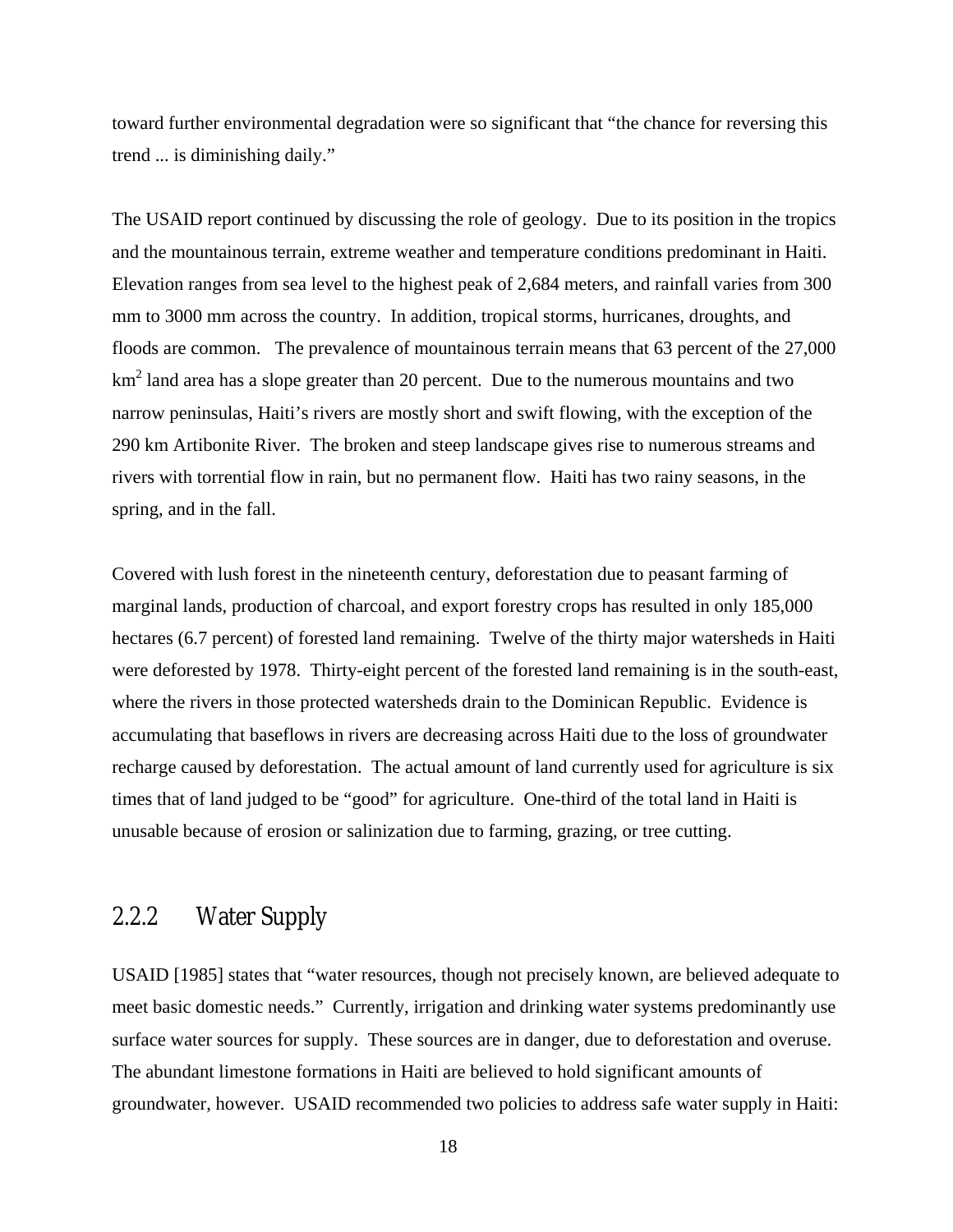(1) improve water retention by reducing hillside farming and grazing; and (2) investigate safe groundwater development that does not result in salinization of aquifers.

The Haitian Ministry of Public Works has two branches that oversee water supply development: CAMEP and SNEP [USAID, 1985]. CAMEP supplies the Port-au-Prince metropolitan area and SNEP the remainder of the country. The majority of the government funding is allocated to CAMEP, which supplies the Port-au-Prince area from 17 springs and three wells. The quality of the raw and distributed water is generally good, as all sources but one have a disinfection unit (in various states of repair). SNEP receives little funding from the government, although much support from the international community. UNICEF, USAID, CARE, Plan International, and many other NGOs work with SNEP, or on their own, to secure rural water access.

During the January field month, we noted that CAMEP was drilling new deep wells in the Dumay area. These wells are intended to supply the fountain system in Port-au-Prince. Residents in the Dumay area were worried about the possibility that these new deep wells will interfere with their own fountain system and shallow wells.

A survey by USAID [1996] of Cite Soleil found that the infamous Port-au-Prince slum is currently supplied by trucked water that residents pay for, or by the priests' reservoirs, which are free. Residents also walk across the national route, a busy and dangerous road, to collect water. A male resident responded to the survey by saying, "these details, it's a woman's concern because we don't cook, clean the house or wash clothes." This quote illustrates the fact that in Haiti, women and children of both sexes are responsible for the collection of water. Once collected, Cite Soleil residents added Clorox or Jif (a Dominican Republic bleach), sometimes in combination with lemon juice, to disinfect the water. Some residents boiled their water. Residents attributed the following diseases to dirty water: diarrhea, malaria, typhoid, polio, cholera, dysentery, skin problems, vertigo, colic, stomach problems, cancer, female genital infections, TB, parasites, and malnutrition.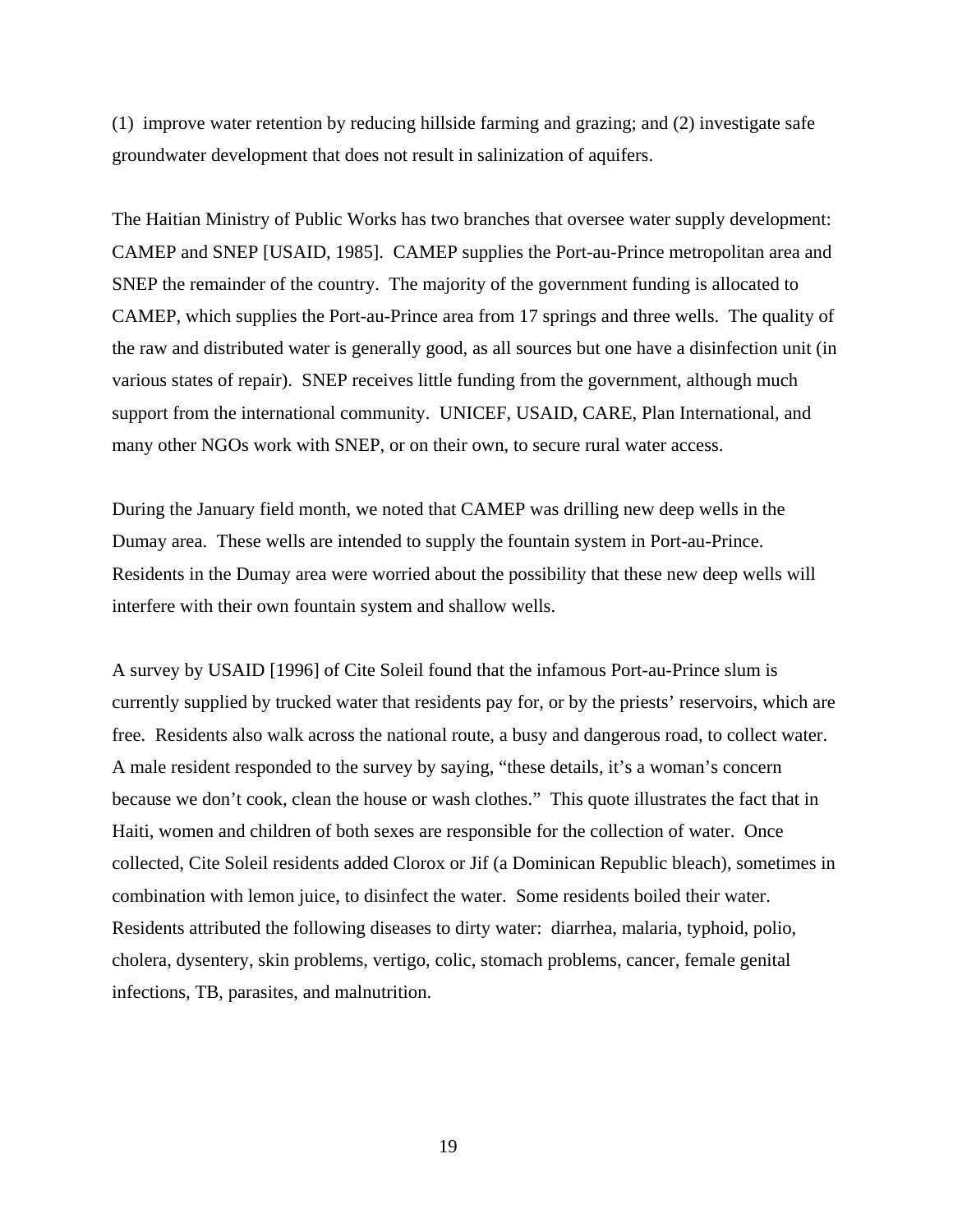#### 2.2.3 Public Health

A number of different international aid agencies have accumulated data detailing access to safe drinking water and sanitation in Haiti, and the health effects of contaminated water. Although the absolute values of the numbers differ, approximately half the Haitian population lacks access to safe water and 75 percent lacks access to safe sanitation (Table 2.1). The high infant mortality, child mortality, and stunting rates detail the effects of this lack. The Pan-American Health Organization (PAHO) [1999] noted that one-half of all deaths in Haiti are in children under five. Diarrheal diseases, acute respiratory illnesses, and malnutrition are the leading causes of childhood death. Nearly half of  $6 - 11$  month olds have diarrhea.

| <b>Metric</b>             | <b>UNICEF (2001)</b> | <b>UNCSD (1997)</b> | PAHO (1999)    |
|---------------------------|----------------------|---------------------|----------------|
| Access to safe water:     | 46 %                 | 39 %                | 43 %           |
| Rural                     | 45 %                 |                     |                |
| Urban                     | 49 %                 |                     |                |
| Access to sanitation      | 28 %                 | 50 %                | 27 %           |
| Rural                     | 16 %                 |                     | 16 %           |
| Urban                     | 50 %                 |                     | 43 %           |
| Stunting seen in children | 32 %                 | 41 %                |                |
| <b>Infant Mortality</b>   |                      | 76 / 1000           | 74 / 1000      |
|                           |                      |                     | 101/1000       |
| <b>Under 5 Mortality</b>  |                      |                     | 131 / 1000     |
| <b>Birth Rate</b>         | $4.2 /$ woman        |                     | $4.8 /$ woman  |
| <b>Maternal Mortality</b> |                      | 600 / 100,000       | 457 / 100,000  |
| Life expectancy           |                      |                     | 54.5 years     |
| GNP per capita            | <b>US\$460</b>       | <b>US\$304</b>      | <b>US\$310</b> |
| Population                |                      | 7,500,000           | 8,000,000      |
| <b>Urban Population</b>   |                      | 32.6 %              |                |
| Population in poverty     |                      | 75.5 %              | 65 %           |

**Table 2.1: Water and Public Health Metrics in Haiti**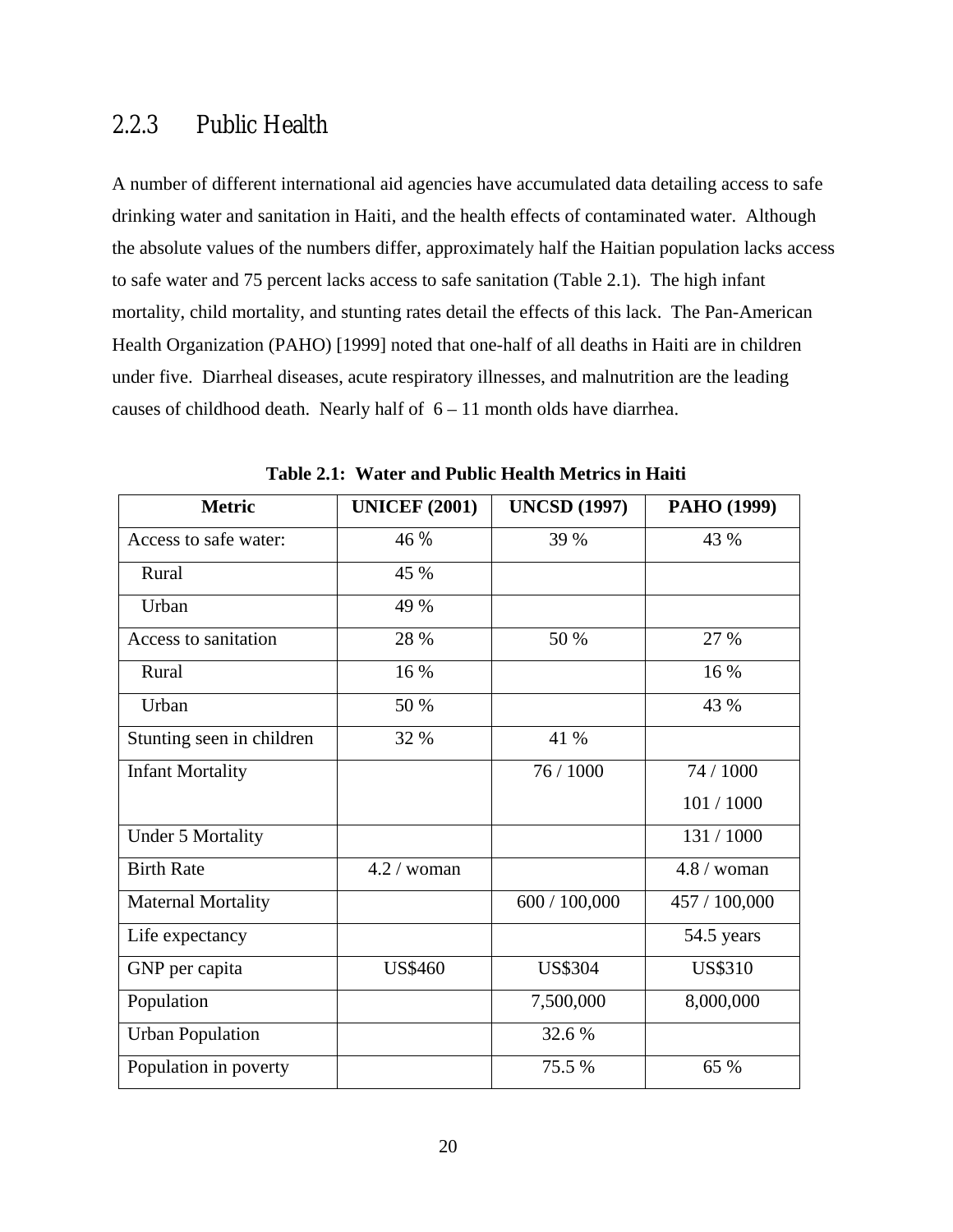Data from a 1980 USAID study described in USAID (1985) details the incidence breakdown of water borne diseases by area in Haiti (Table 2.2). Rates of diarrhea range from 3.8 to 350 cases per 1,000 people. Thus, in the worst areas, one third of people have diarrhea, and one tenth of people have intestinal illnesses.

| Area             | Diarrhea / 1000 | Intestinal / 1000 | Typhoid / 1000 |
|------------------|-----------------|-------------------|----------------|
| Part-au-Prince   | 10.2            | 7.2               | 0.7            |
| Gonaives         | 7.7             | 5.1               | 0.3            |
| Port-de-Paix     | 30.3            | 145               | 7.6            |
| Hinche           | 69.4            | 74                | 10             |
| St-Marc          | 37              | 13.7              | 11.6           |
| Petit-Goave      | 42              | 194               | 0.3            |
| Belladere        | 350             | 109               | 27.2           |
| Jacmel           | 24.6            | 11.7              | 6.7            |
| South Department | 5.6             | 12.2              | 0.3            |
| North Department | 3.8             | 4.8               | 0.9            |

**Table 2.2: Incidence of Water Borne Disease by Area in Haiti** 

One last note on public health in Haiti is the role of infectious diseases. Paul Farmer established a clinic in Haiti as a medical student at Harvard Medical School. His work in infectious disease clinics in the developing world has continued, investigating TB and HIV in clinics in Haiti, Peru, and Russia. Infectious diseases are still the world's most common cause of death, with three million people worldwide dying of tuberculosis alone [Farmer, 1999]. PAHO [1999] estimated that 7 to 10 percent of the urban population, and 3 to 5 percent of the rural population of Haiti was seropositive for HIV. Farmer's research confirmed these numbers, noting that the highest seropositive rate is in low socioeconomic status urban residents. His work on combating TB and HIV in rural, poverty stricken areas led him to write a book that examined "inequalities in the distribution and outcome of infectious diseases" and concluded that "inequalities have powerfully sculpted not only the distribution of infection diseases but also the course of health outcomes among the afflicted [Farmer, 1999]." His books are powerful statements on the links between poverty and disease.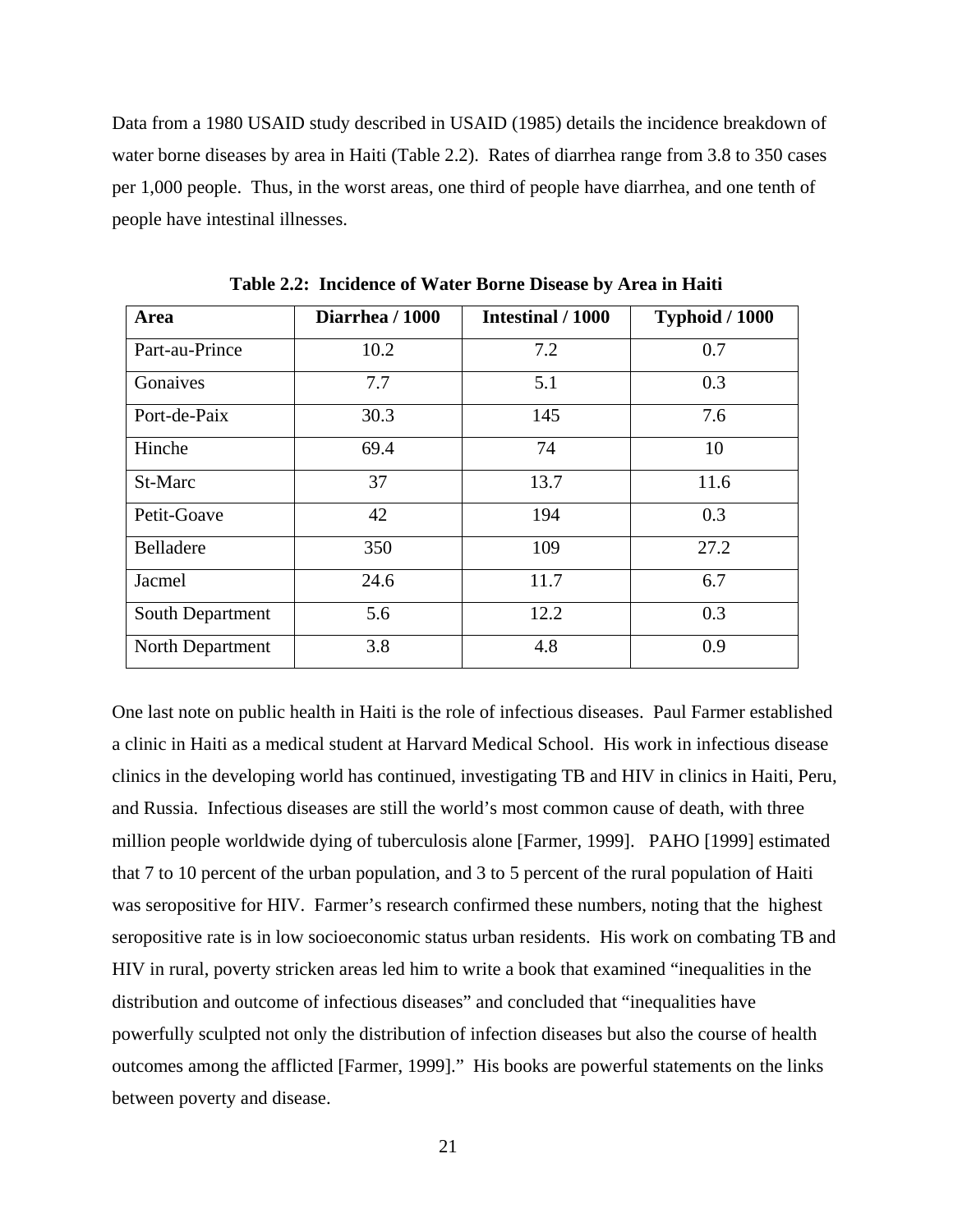#### **2.3 A Case Study**

In the January 17, 2001 issue of the Philadelphia Weekly, Victor Fiorillo and Liz Spikol detailed the following events in a feature article.

In 1996, the city of Philadelphia signed a contract with Joseph Paolin & Sons to dispose of incinerator ash. Amalgamated Shipping Corp. was subcontracted and 14,000 tons of ash were loaded onto the barge, Khian Sea. The Khian Sea circled the Caribbean for 18 months, unable to find a place to dump the ash, and landed at Gonaives, Haiti on New Year's Eve, 1987. The contents were described as fertilizer, and corrupt government officials signed the contract. The next day the government rescinded the contract, but 4,000 tons had already been dumped on the beaches at Gonaives. In November 1988, the Khian Sea arrived in Singapore without the ash. The captain later admitted they had dumped the balance, 10,000 tons, into the sea.

The ash was unloaded by Haitian workers onto the beach, and then transferred inland by Haitian workers to an enclosed, but not covered, area. The ash was removed on April 5, 2000, not by Philadelphia, but by the Haitian Government and the New York City Trade Waste Commission. Before the ash could be removed, Haitian workers treated it with VAPAM HL, a treatment to purge the ash of its toxicity. The ash now sits on a barge outside of Florida.

Workers and families complain of skin and genital rashes and malaise. The Lonely Planet guidebook warns tourists against visiting the beaches in Gonaives. The investors in a Haitian-American business plan to produce salt in Gonaives backed out when they heard of the waste site.

The United States has a long history of involvement within the political affairs of Haiti. Our interventions, intended for humanitarian reasons or for other more complicated political and economic reasons, have affected Haiti both negatively and positively. The above example exemplifies the most negative aspects of the relationship between the wealthiest country in the hemisphere and the most impoverished. This thesis details a significantly more positive relationship between the United States and Haiti.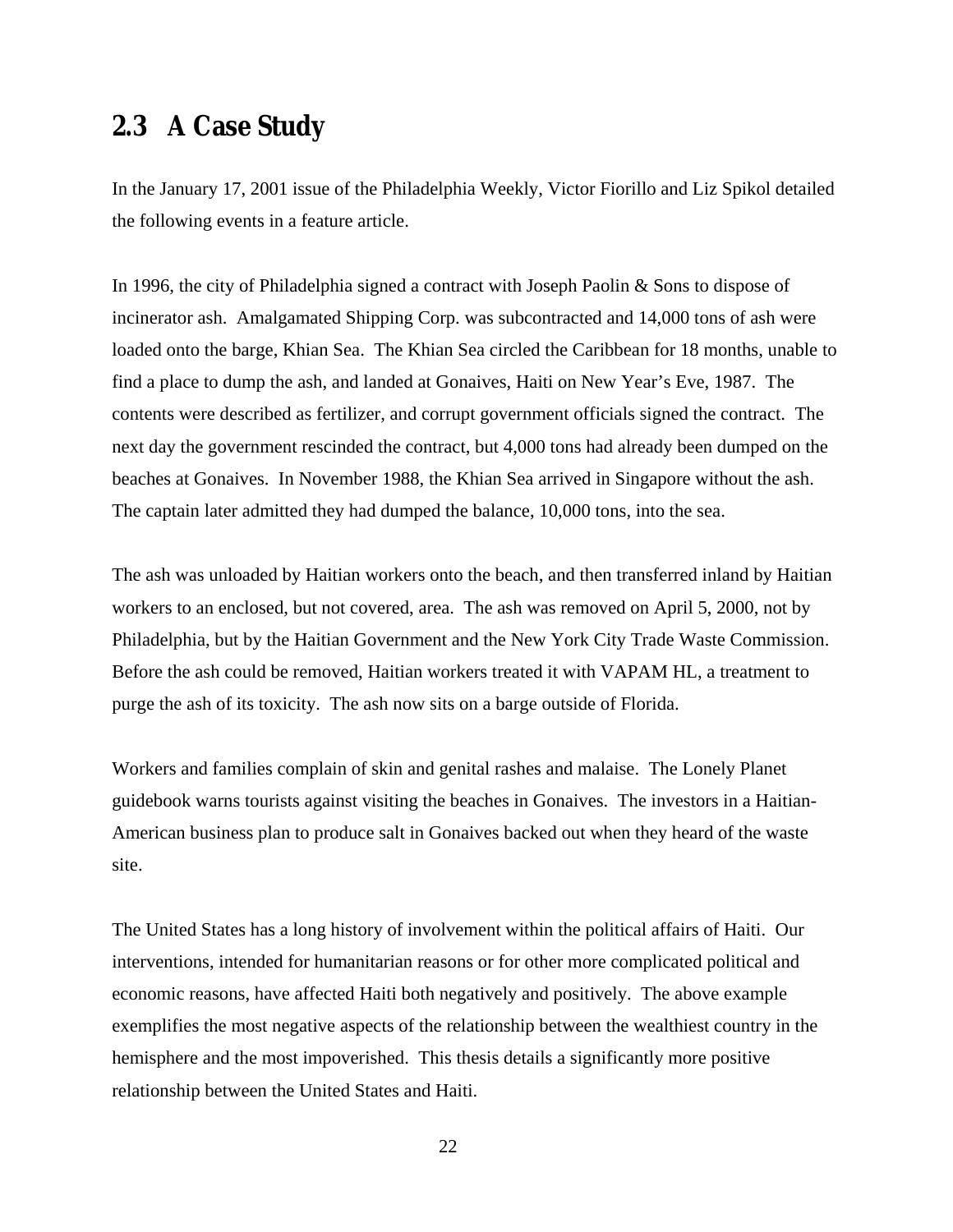# **Chapter 3: Gift of Water and the Purifier Design**

#### **3.1 Gift of Water, Inc. (formerly Industry for the Poor)**

The general objective of Gift of Water (GWI) is: "Industry for the Poor empowers impoverished families in rural Haiti to purify their own water through the sustainable development of a maintenance network and small scale enterprises [GWI, 2000]."

#### 3.1.1 Beginnings

In 1985, Thomas P. Warwick (Phil) became involved with a solar distillation project in Haiti that was large, impractical, and cost prohibitive. Later, in medical mission trips to the Dominican Republic, Phil worked on a water project for three years, and the beginnings of the current GWI purifier were developed [GWI, 2000].

In May 1995, Phil and his family decided to incorporate Industry for the Poor and work to provide safe drinking water in Haiti. In November 1995, GWI began by assessing medical conditions and health problems in Dumay, Haiti with Adopt-a-Village Medical Missions [GWI, 2000]. Three concurrent studies were undertaken and presented in Wilson [1996]: (1) an epidemiological survey of families in the area; (2) an analysis of primary care medical records; and (3) water quality analysis of well and captage sources in the area. Captage is a Kreyol word for a structure containing or transporting a groundwater spring. The epidemiological study showed high levels of gastro-intestinal problems in childhood that declined in the 20 to 35 year old age bracket and then rose again with increasing age. Analysis of the primary care records showed that gastro-esophageal reflux disease (heartburn), a presumed indicator of contaminated drinking water, was extremely prevalent in the 20 to 35 year old range. Parasites, another indicator of contaminated drinking water, were prevalent in the 1 to 5 year old range, but not the 0 to 1 year range, presumably because breastfeeding protects against diseases caused by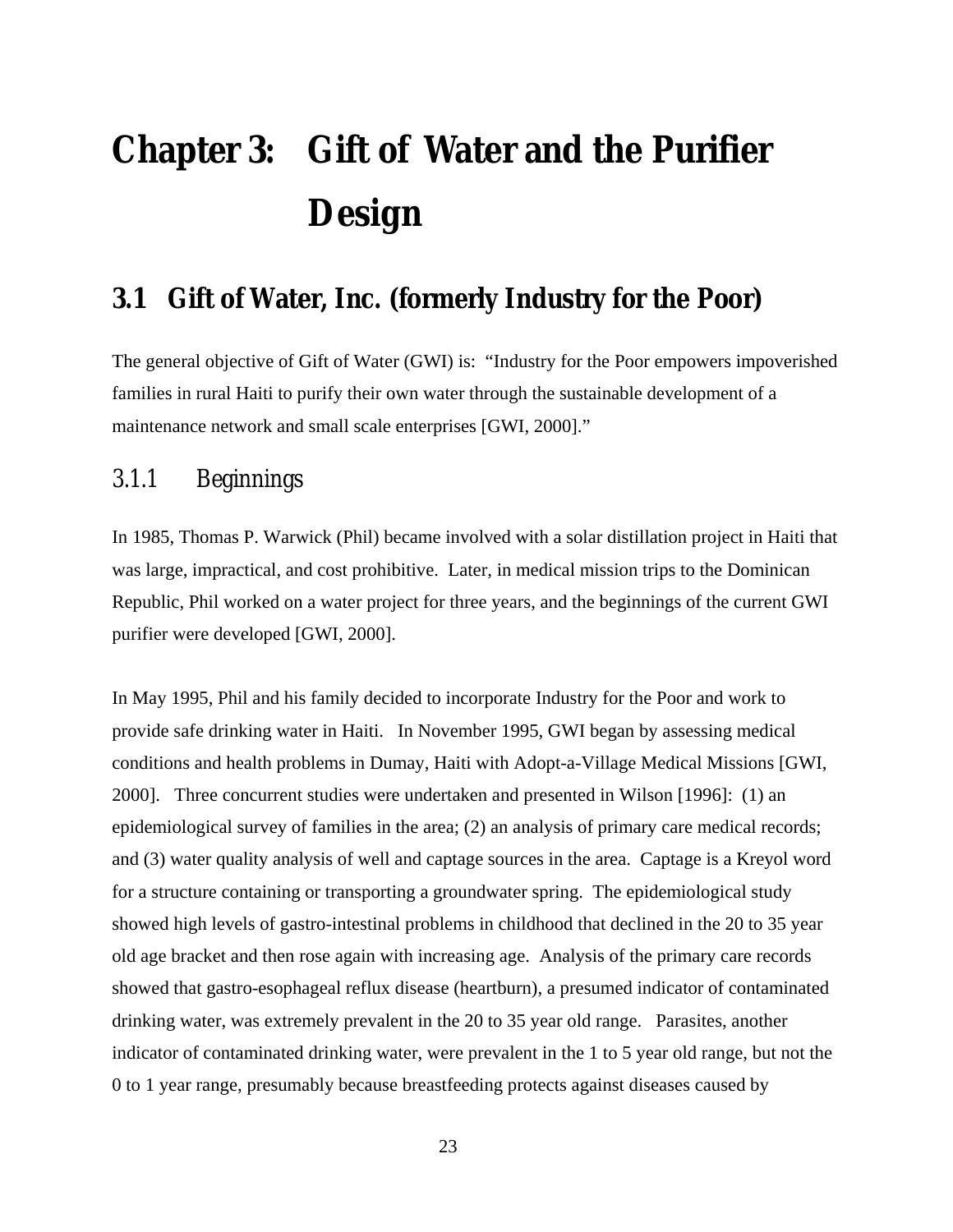contaminated drinking water. Water quality analysis of eight wells near Dumay showed that all were contaminated with coliform bacteria. Based on an economic analysis, the study recommended home-based water purification as the most economical of the alternatives, which included boiling, high quality purification, low quality purification, new wells, and the homebased system.

GWI [2000] details the history of purifiers in Haiti. In August 1996, 52 families in Dumay purchased the first purifiers for H\$2 (approximately US\$0.40), and the first six Haitian technicians were trained to monitor the program. By March 1997, 96 percent of the families using the purifier chlorinated properly and 84 percent of the purifiers showed negative total coliform tests. The decision was made to expand and 229 purifiers were installed in Haiti in August 1997.

In August 1997, 13 Haitians were trained to assemble the purifiers in a factory facility in Dumay. Seven hundred twelve additional unassembled purifiers were sent in February 1998, 1,600 more in December 1998, and another 1,600 in November 1999. Thus, by the end of 1999, approximately 4,000 purifiers had been shipped to Haiti. Some pre-assembly work also occurs in a Florida workshop organized by a GWI staff member. Workers at the workshop include juvenile offenders and differently-abled staff. The latest shipment of purifiers to Haiti was held up in customs for approximately one year and was eventually released in April, 2001.

In November 1997, the purifier was independently verified by Brevard Teaching & Research Laboratories (BTR). BTR independently assembled the purifier, collected water from three surface water sources in Florida, and purified the water. Raw water was sampled for total dissolved solids (TDS), pH, residual and total chlorine, nitrate, nitrite, and total coliform. TDS increased approximately 10 to 20 percent through the purifier, pH increased approximately a log unit to become more basic through the purifier, and nitrate/nitrite increased by approximately 50 percent. Fecal and total coliform were always below the detection limit after purifying, but were as high as 2700 colonies per 100 mL in the raw source water.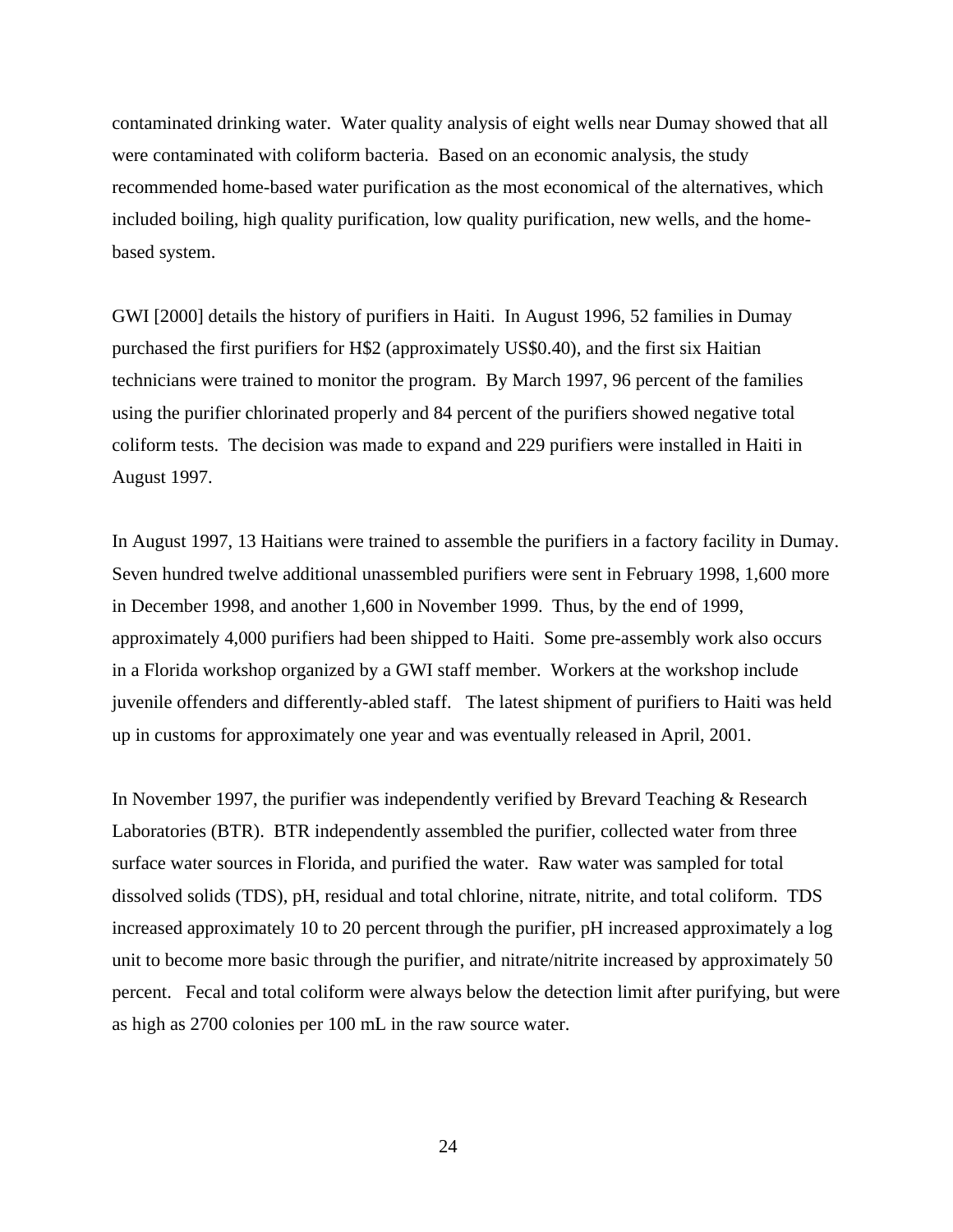BTR also analyzed the finished water samples for total THMs (TTHMs). The results are all below the USEPA standards, except for Sample 4 (Table 3.1). Please see Chapter 5 for discussion of the standards for, and health effects of, total trihalomethanes.

| <b>Sample Number</b> | $TTHM$ ( $\mu$ g/L) | <b>Residual Chlorine</b> |
|----------------------|---------------------|--------------------------|
|                      | 12.7                | 3.25                     |
|                      | 21.4                | 3.5                      |
|                      | 27.7                | 3.25                     |
|                      | 200.0               |                          |

**Table 3.1: TTHM and Residual Chlorine Results, Florida Water** 

In July 1998, the newly independently verified purifier became the first Haitian-made purifier to be approved by the Haitian Ministry of Health [GWI, Undated]. Gift of Water states in their literature that monitoring studies have shown greater than 90 percent correct use, greater than 98 percent consistent use of the purifier, and a 90 percent drop in water-related illnesses among children under five who use the purifier [GWI, 2000].

GWI sampling data, collected in Dumay, Haiti over a period off almost three years is not completely consistent with the 90 percent correct usage figure quoted in GWIs literature (Table 3.2) [GWI, 2000]. Correct usage, as defined by GWI, is based on whether the correct amount of chlorine is in the top and bottom buckets of the purifier. Values for this metric in Dumay varied from 45 to 90 percent over three years. Values for this metric in our sampling in January, 2001 are detailed in Table 6.5, and show a 20 to 100 percent correct usage rate.

 $\overline{a}$ 

 $1$  pH in the raw water of this sample was measured at 2.6, which may account for the low residual chlorine.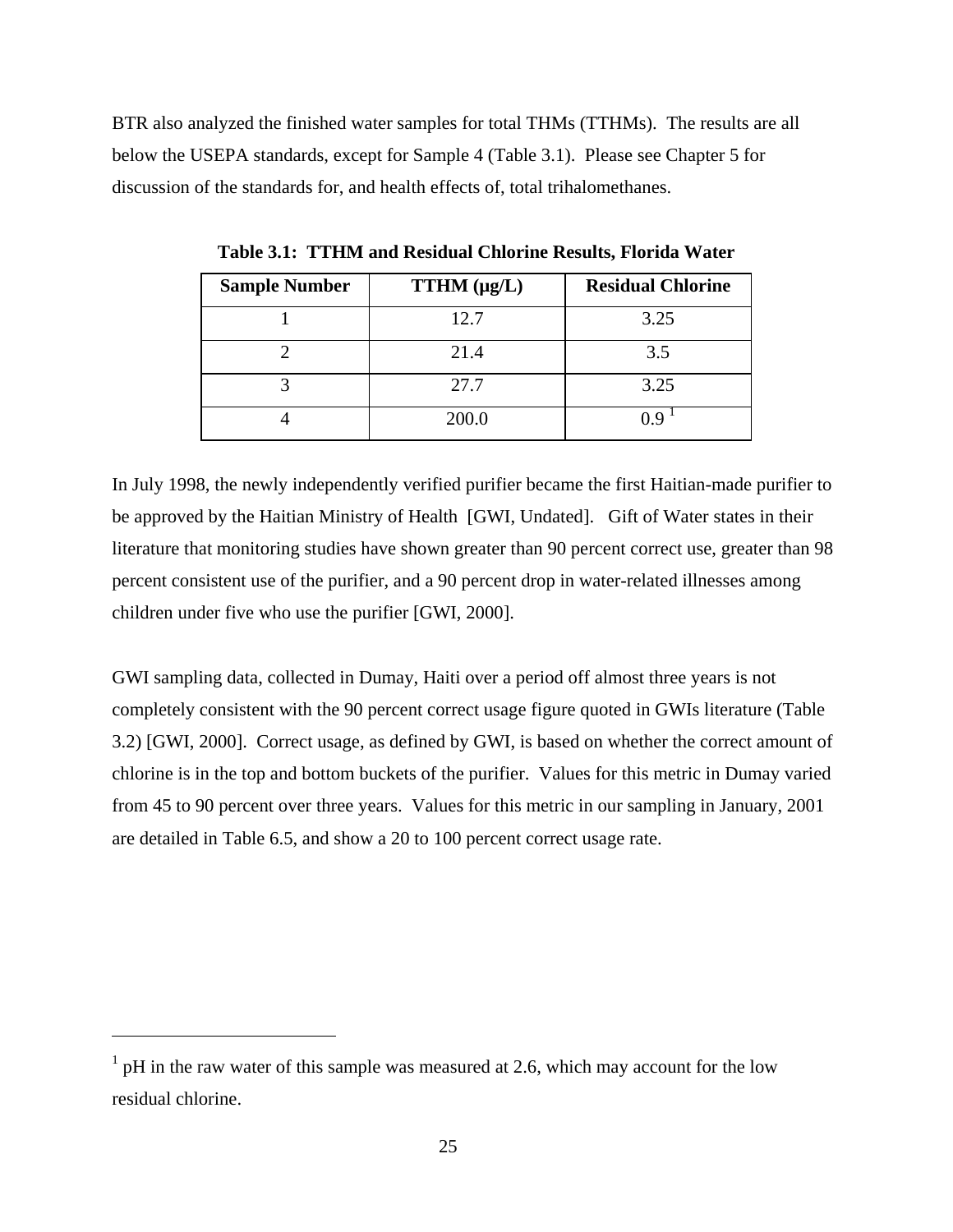| <b>GWI Sampling Date</b> | % Chlorine Residual<br><b>Correct</b> | % Negative Total<br><b>Coliform Test</b> |
|--------------------------|---------------------------------------|------------------------------------------|
| December 1996            | 45                                    | 9                                        |
| March 1997               | 88                                    | 67                                       |
| May 1997                 | 90                                    | 73                                       |
| August 1997              | Not sampled                           | 60                                       |
| January 1998             | Not sampled                           | 93                                       |
| <b>June 1998</b>         | Not sampled                           | 79                                       |
| October 1998             | Not sampled                           | 62                                       |
| March 1999               | 79                                    | 71                                       |
| October 1999             | Not sampled                           | 67                                       |

**Table 3.2: GWI Testing Results, Dumay, Haiti 1996 -1999** 

In January, 1999 GWI began working with a number of different sponsors to expand to additional rural communities. Seven communities, together with sponsors, now have established purifier programs (Table 3.3).

**Table 3.3: Communities in Haiti with Purifier Programs** 

| <b>Village</b>   | Number of        | Data Began       | <b>Sponsor</b>                                   |
|------------------|------------------|------------------|--------------------------------------------------|
|                  | <b>Purifiers</b> |                  |                                                  |
| Dumay            | $1,800^2$        | August 1996      | Adopt-A-Village<br><b>Bethel Foundation</b>      |
| Les Palmes       | 600              | January 1999     | Haiti Twinning<br>Program Church                 |
| <b>Barasa</b>    | 50               | January 2000     | Catholic Center at<br><b>Illinois University</b> |
| Fon Veret        | 50               | October 2000     | Matt Cyr                                         |
| Ferriere         | 50               | <b>July 2000</b> | <b>Catholic Church</b>                           |
| <b>Bas Limbe</b> | 50               | August 2000      | <b>Medical Mission</b>                           |
| Demiere          | 50               | September 2000   | <b>Dennison University</b>                       |
| Total:           | 2,650            |                  |                                                  |

 $2$  Different technicians in Dumay quoted different total numbers of purifiers. 1,800 is an average number.

 $\overline{a}$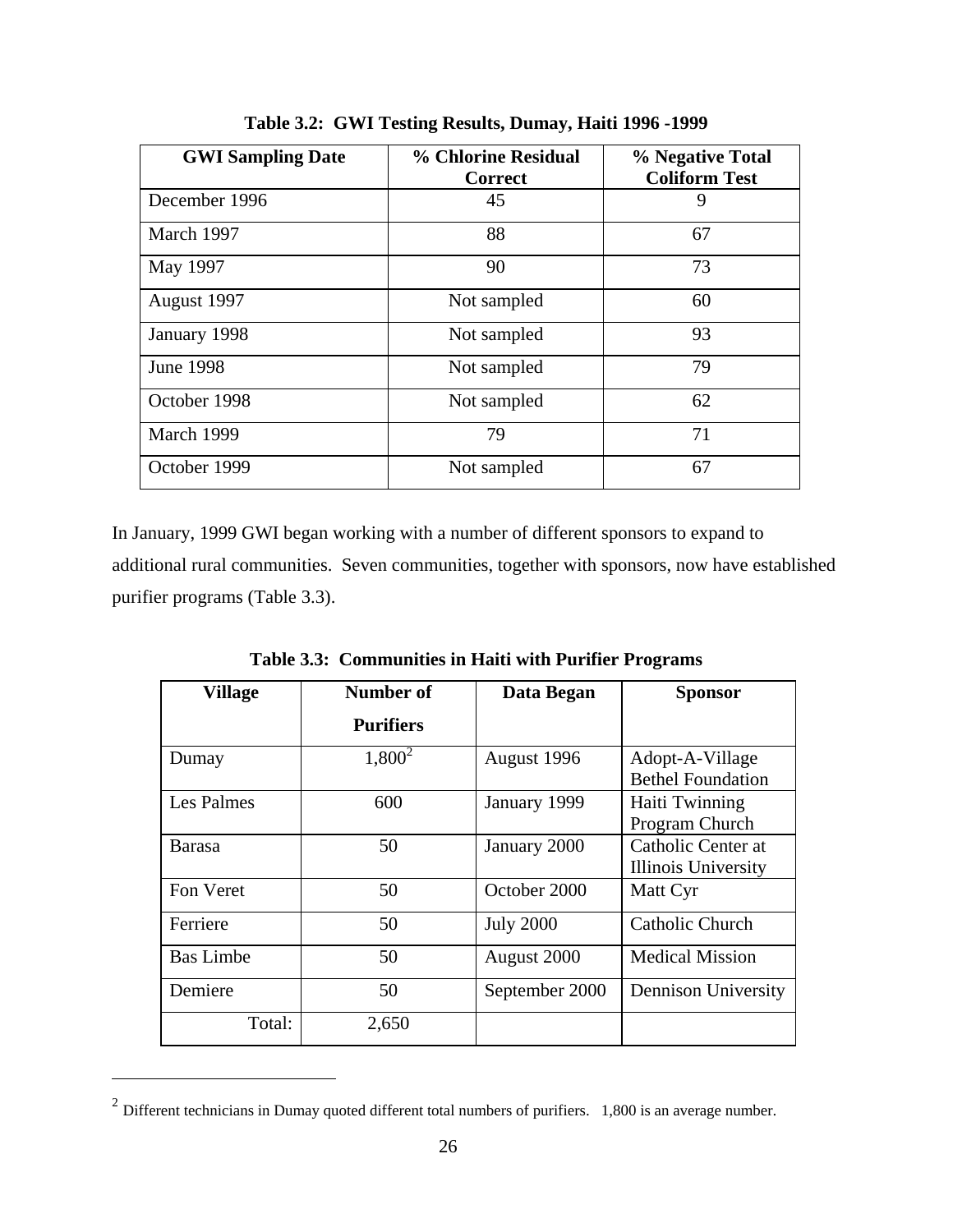Of note is that 4,000 purifiers have been shipped to Haiti, but only approximately 2,650 are accounted for in the seven communities. Phil Warwick is working to investigate this discrepancy [Warwick, personal communication].

GWI [2000] also details that the initial cost of the purifier is US\$15.29 per family in Haiti. This includes the purifier, monitoring, educational programs, and shipment of materials. Families pay approximately H\$2 for the purifier, and sponsors cover the difference. The usage and maintenance cost per purifier is US\$0.42 per month. The sponsors work in conjunction with the local partner in the community and GWI as the technical advisor to establish the program. Due to extra transportation and monitoring costs in the first year, the total cost for the first year of operation is approximately US\$50 per filter.

Currently GWI employs Trudi Onek as General Administrator, Sisi Towers as Workshop Manager, and two differently abled workshop employees. Salaries are very fair and competitive, family time and bringing young children to work is encouraged, and employee needs are honored. The President of the Board, Thomas P. Warwick (Phil), and the rest of the Board do not take a salary. Bill Gallo volunteers to lead the sampling trips to Haiti and also does not take a salary. In Haiti, GWI employs technicians in each community who visit homes with purifiers, solve problems, and implement the program on the ground. The technicians are supervised by a volunteer water committee of approximately ten people in each community. In addition, each community has one contact person, such as the priest or nun, who acts as the liason between GWI and the community. Thus, a network of people support the program on the ground.

A recent donation appeal, sent by Phil Warwick, detailed GWIs [2000] continued vision, successes, concerns, and financial accountability. Phil details how water "remains the #1 killer of children today" and how "education and monitoring programs are *more important* than the actual number of purifiers shipped." He states "our vision provides education, monitoring, and growth." In program successes of the past year, Phil details how six out of seven areas in Haiti meet an 80 percent correct and consistent usage standard.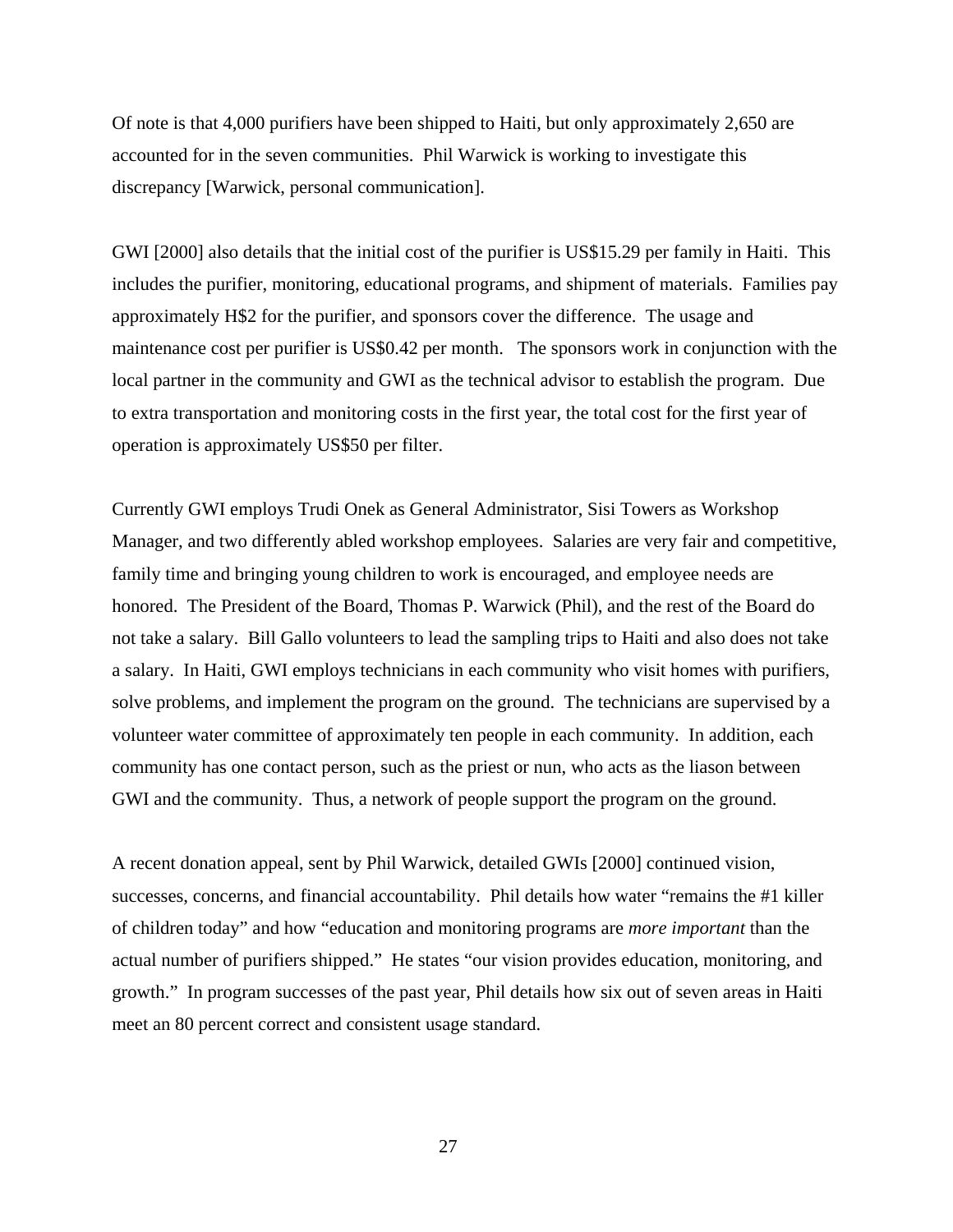In summary, although there are a number of inconsistencies, including: (1) the actual number of purifiers in Haiti; (2) data supporting the 90 percent correct usage statement; and (3) epidemiological data supporting the 90 percent drop in childhood disease statement [GWI, 2000], GWI clearly has developed a responsible organization that is promoting public health in Haiti.

### **3.2 Purifier Design**

The purifier itself is two 15-liter buckets connected by a check valve. Above the check valve in the top bucket is a cotton filter. Below the check valve in the bottom bucket is a carbon filter.

The top bucket has a capacity of 15 liters, with a spare 2.6 inches to the top of the bucket. The "cotton" filter is a five micron spun polypropylene sediment filter purchased from Eagle Spring Filtration in Holly Hill, Florida (Figure 3.1). The filter is 25 cm long, with the string 0.1 inch in diameter and 500 feet in length when unwound. The core of the cotton filter is 1.4 inches of diameter, with 0.25" x 0.25" hollow inner squares. There are eight squares around the diameter and 23.5 in the length. A plug at the top prevents water from flowing down through the core of the filter. A plug at the bottom connects the cotton filter to the check valve.





**Figure 3.1: Cotton Filter Figure 3.2: Carbon Filter** 

The carbon filter is 4.8 cm in diameter and 21 cm long. There were 220 grams of granulated activated carbon (GAC) in the filter analyzed in lab. The GAC is 12/40 bituminous GAC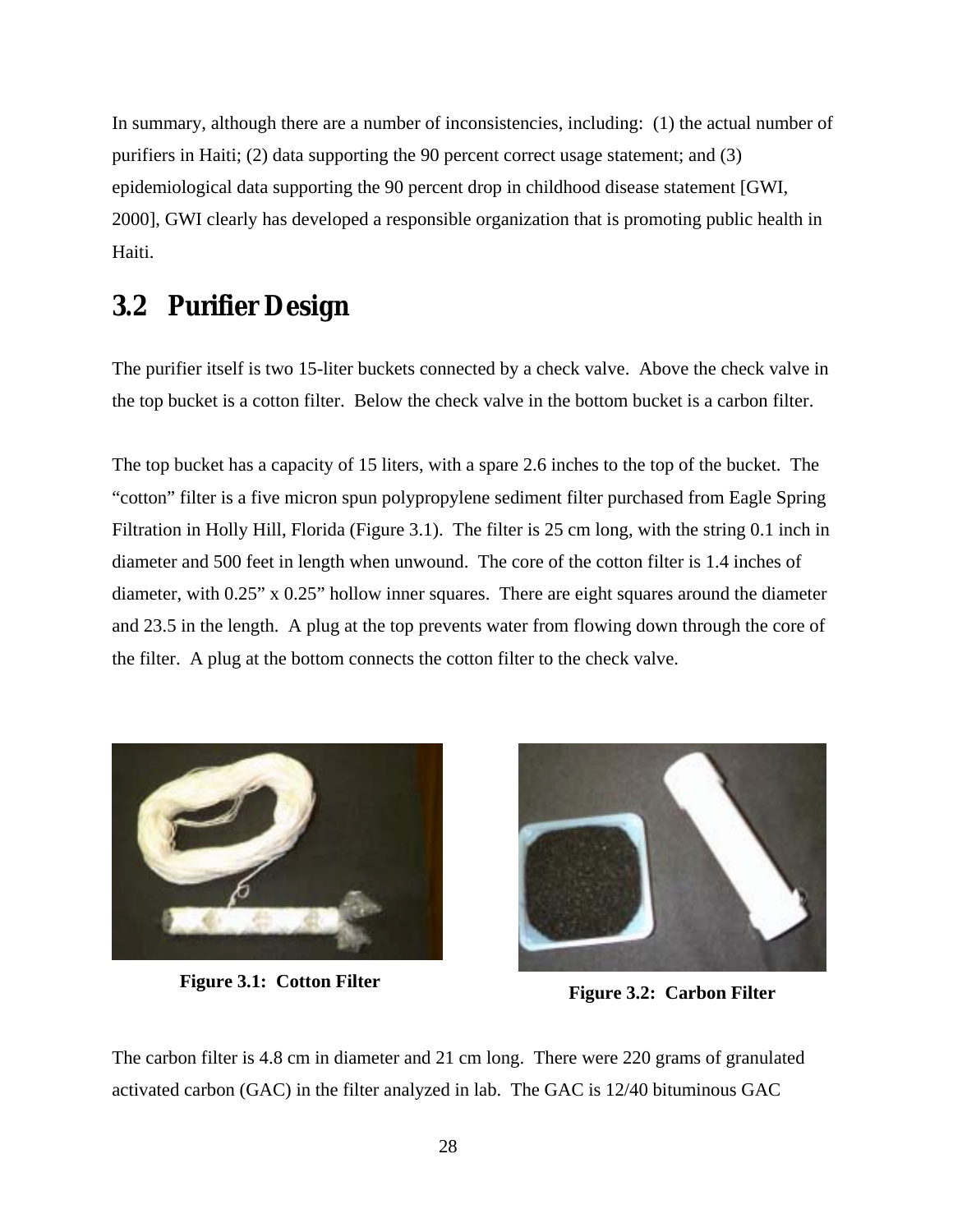purchased from Eagle Spring Filtration. The ratio of diameter to the length of the carbon filter is 4.4.

To use the purifier, water is collected in the top bucket, and bleach is added. The amount of bleach added is measured through one of two systems: (1) a bleach container that is opened, and the cap is filled and poured into the bucket; or (2) a mouthwash-type container that is squeezed into a top receptacle and then poured into the bucket. The amount of bleach added using the second mechanism was 6. 8 - 8.6 mL in lab, depending on how it was squeezed and if there was leakage.

The top bucket with the bleach in it is allowed to sit for 30 minutes. It is then placed on the bottom bucket and water flows through the cotton and then the carbon filter. Five drops of chlorine (0.04 milliliters) are added to the bottom bucket before filtration to form the residual.

Phil Warwick determined the chlorine demand of Haitian water when designing the purifier. He found the highest chlorine demand to be 5 ppm. Adding 3 ppm as a safety factor because bleach is stored for one month and can degrade, and a margin of error of 2 ppm leads a necessary chlorine addition concentration of 10 ppm. To calculate the actual amount of chlorine added to the top bucket of the purifier the amount of chlorine in bleach is multiplied by the amount of bleach added to the top bucket, and divided by the amount of water. The amount of chlorine in bleach is determined by taking the amount of sodium hypochlorite (NaOCl) in bleach (0.0525 kg / L), multiplying it by the molecular weight of chlorine (35.5) and dividing by the molecular weight of NaOCl (74.5). The result is 12.5 mg/L (ppm) of chlorine added. This is close to the 10 ppm recommended by GWI. The Center for Disease Control (CDC) recommends a residual chlorine level of 0.5 – 2.0 mg/L, but notes some raw water may have very high demand [2001].

Chlorine  $=$  0.0525 kg NaOCl  $*$  35.5 g Chlorine  $*$  0.0075 L Bleach  $=$  12.5 ppm Concentration Liter Bleach 74.5 g NaOCl 15 L water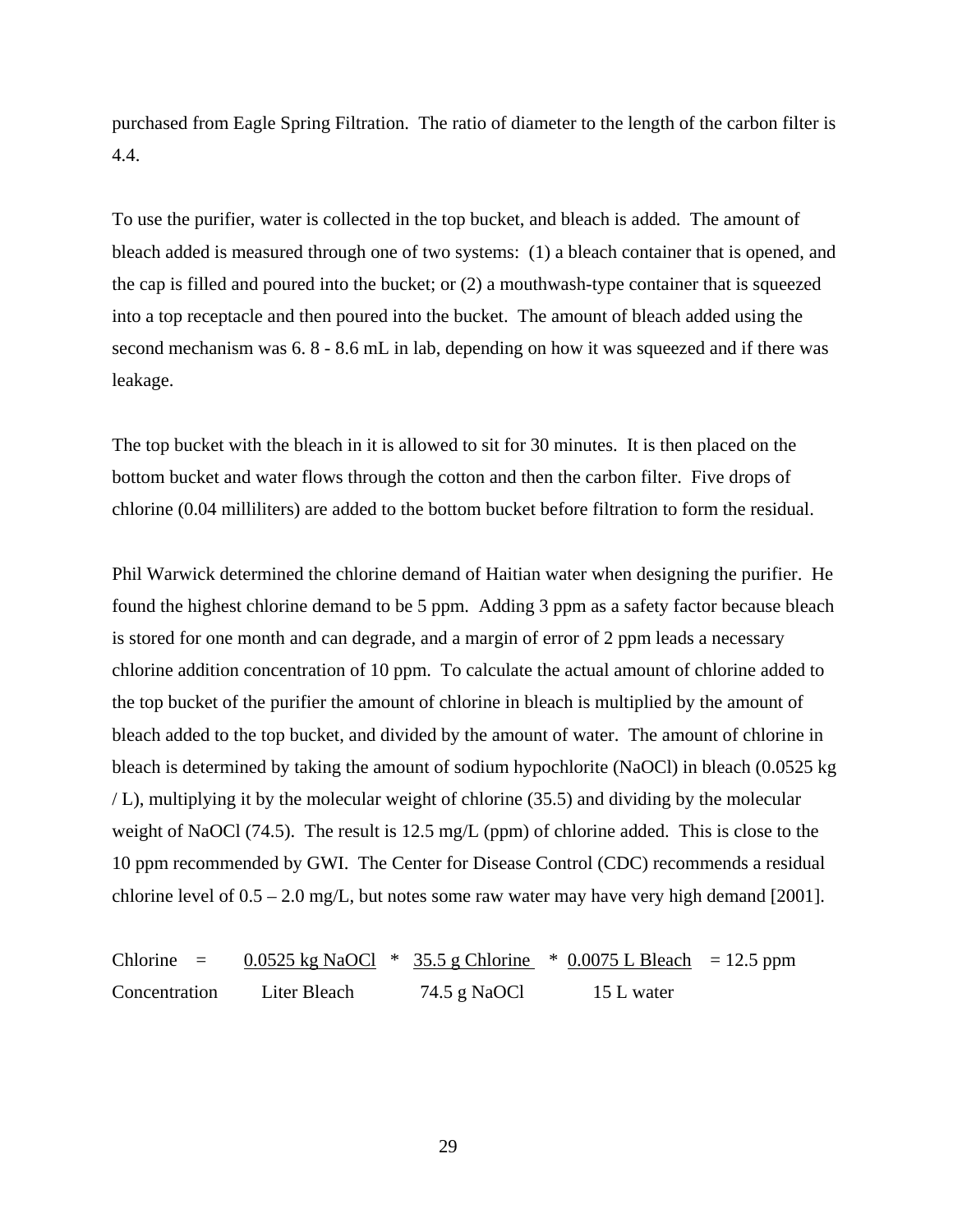Phil Warwick also noted that water at the bottom of the filter begins to taste like chlorine at the end of six months as the residual chlorine breaks through the GAC [personal communication]. This mechanism is thought to ensure the GAC is regularly changed. Based on the literature and research in Haiti, we did not find this mechanism to be occurring.

#### **3.3 Bench Scale Model & Testing**

#### 3.3.1 Bench Scale Model

A 1/30th scale, 500 mL bench scale model of the purifier was constructed in order to test Haitian water at MIT using samples of less that 15 liters of volume. The top bucket was constructed by drilling a hole in the bottom of a plastic 1-liter bottle and inserting a rubber stopper with tubing

through it. Above the stopper a model cotton filter made of 1/30th the total amount of cotton wrapped around a 5 x 21 square piece of 10-square-per-inch plastic canvas was attached. A rubber cap secured the top end of the cotton from leakage. The water flowed into a flask from which water could be collected and then flowed through a model GAC filter. The GAC filter was constructed using 1/30th of the weight of the carbon and placing it in a plastic vial that maintained the diameter to length ratio of the original filter. The original screen was secured around the bottom of the vial and a collection bottle placed beneath the carbon filter. Bleach was diluted by a factor of 30.



**Figure 3.3: Bench Scale Model** 

#### 3.3.2 Chemical Analysis

Raw source water was mailed to MIT from one of the fountains in Dumay, Haiti at the end of November and was stored at room temperature in plastic bottles with head space. It was received at MIT and placed in the refrigerator in early December. On December 29, 2000 that water was used to test the bench scale model. Triplicate samples were collected into 45 mL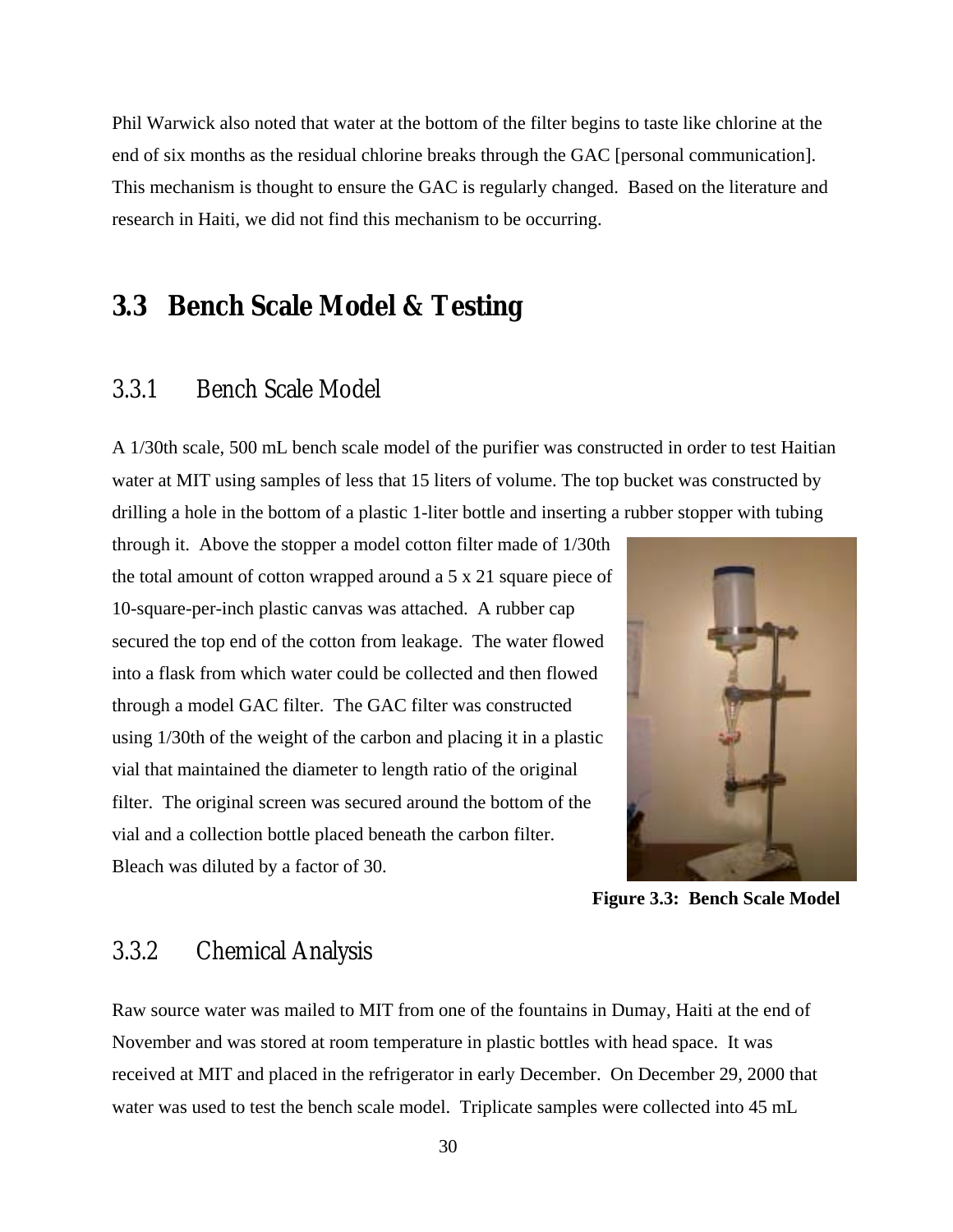volatile organic analysis (VOA) vials before chlorination, after first chlorination but before filtration, after the cotton filtration, after GAC filtration, and after the final chlorination. These samples were analyzed for pH, turbidity, TOC, and trihalomethanes.

pH was measured with a Orion Model 720A meter calibrated at pH 7, 4, and 10. Turbidity was measured with a HF Scientific DRT-15CE turbidity meter. TOC was measured with a Schmidzu TOC-5000.

The results show that pH decreased with initial chlorination and then increased through the purifier (Table 3.4). The unexpected decrease in pH from sample 1 to sample 2 can be explained by the fact that pH was analyzed five days after the sample was taken. Turbidity decreased through the cotton filter and then increased through the GAC filter and with final chlorination. This is due to the reduction of particulate matter through the cotton filter, and then flowthrough of GAC into the finished water. TOC decreased with initial chlorination, increased through the cotton filter due to shedding of the filter, and decreased through the GAC filter.

| <b>Sample</b>         | pH   | <b>Turbidity (NTU)</b> | TOC (ppm) |
|-----------------------|------|------------------------|-----------|
| 1: Raw Water          | 7.8  | 0.25                   | 1.47      |
| 2: Post Chlorination  | 7.67 | 0.27                   | 0.80      |
| 3: Post Cotton Filter | 7.91 | 0.18                   | 1.26      |
| 4: Post GAC           | 8.22 | 0.20                   | 0.83      |
| 5: Finished Water     | 8.39 | 0.24                   | 0.82      |

**Table 3.4: Turbidity, pH, and TOC of Haitian Water through Bench-Scale Purifier** 

The THM chromatographs are shown in Figures  $3.4 - 3.8$ . All graphs are at the same scale both vertically (peak height) and horizontally (time), and because no standards were run with these samples, the graphs detail relative trihalomethane concentration only. As can be seen, raw water contained no volatile organics compounds (no peaks), but after initial chlorination occurred, a whole range of compounds (peaks) was created. The cotton filter removed many of the compounds (peaks), and then the GAC filter removed almost all of the compounds (peaks).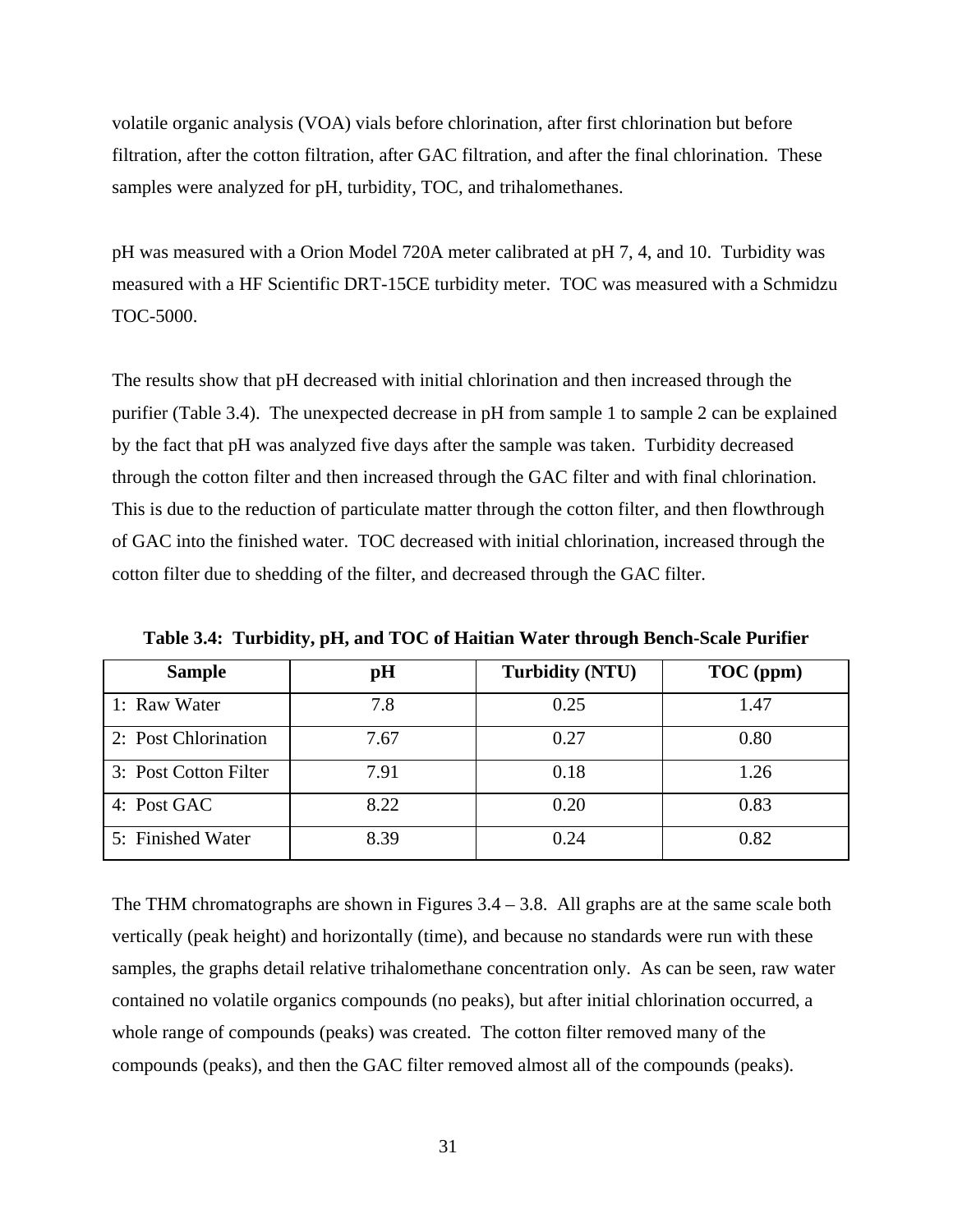Final chlorination resulted in the creation of chloroform at elution time 2.96 minutes, bromodichloromethane at 3.54 minutes, and chlorodibromomethane at 4.37 minutes.



**Figure 3.4: GC Run, Raw Water** 



**Figure 3.5: GC Run, Post Cotton Filter** 



**Figure 3.6: GC Run, Post Chlorination 1** 



**Figure 3.7: GC Run, Post Carbon Filter** 



**Figure 3.8: GC Run, Post Chlorination 2**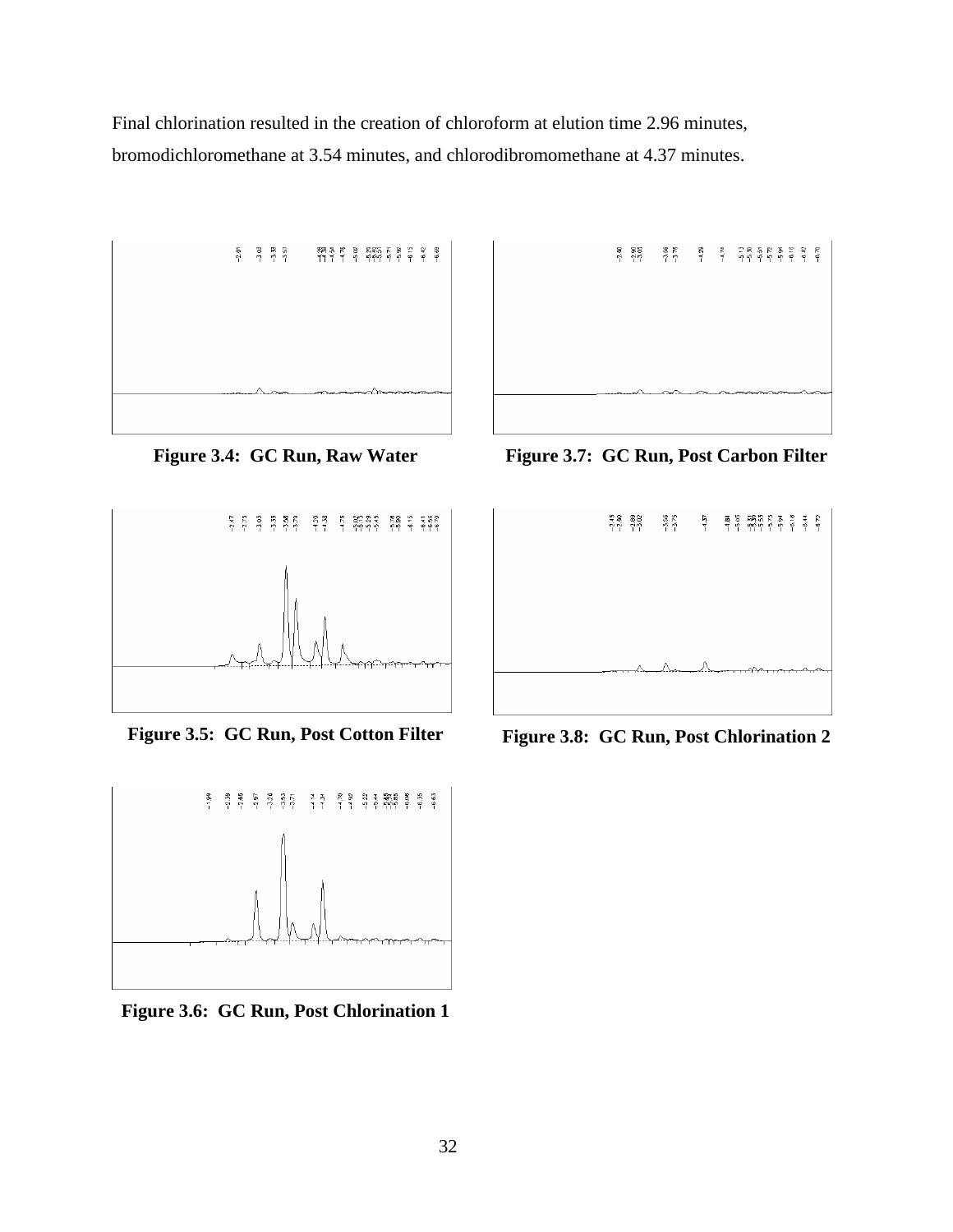#### 3.3.3 Bacteriological Analysis

In addition to the bench scale modeling, Charles River water was run through the real purifier, and bacteriological analysis was conducted.

Total coliform bacteria are part of the *Enterobacterceae* family, but their actual defininition is based on an analysis protocol, not a biological definition They are defined as aerobic and facultatively anaerobic, gram-negative, non-spore-forming, rod-shaped bacteria that ferment lactose with gas formation within 40 hours at 35 C. In the U.K., they are defined as gramnegative, oxidase-negative, non-spore-forming rods capable of growing aerobically on agar containing bile salts and able to ferment lactose within 48 hours at 37 C with the production of both acid and gas [Lynch, 1998].

The Family *Enterobacteriaceae* consists of the tribes Eschericheae, Klebsielleae, and Proteae with genera and species branching from those tribes [Kauffman, 1966]. Fecal coliform are organisms in the genera *Escherichia* and *Klebsiella* that are able to ferment lactose with the production of acid and gas at 44.5 C within 24 hours. These organisms are the subset of total coliform that are of fecal origin. This test does not differentiate between human and animal fecal origin, however [Maier, 1999].

The Haiti M. Eng. student group tested pre- and post-filter samples using a PathoScreen medium and Lauryl Tryptose Broth with Bromcresol Purple (LT/BCP) medium in November 2000. The PathoScreen medium detects hydrogen sulfide-producing bacteria that are associated with fecal contamination and the presence of coliform. A powder pillow is opened, mixed with the sample and incubated for 48 hours. The Lauryl Tryptose Broth detects total coliform, with the Bromcresol Purple fluorescing in the presence of *E. coli*. Duplicate samples of pre-filtration Charles River water were both positive for both the PathoScreen and LT/BCP tests. Duplicate samples of post-filtration water were both negative for the PathoScreen and LT/BCP tests.

The combination of chemical and bacteriological testing clearly shows that when used correctly, the purifier effectively disinfects and purifies water.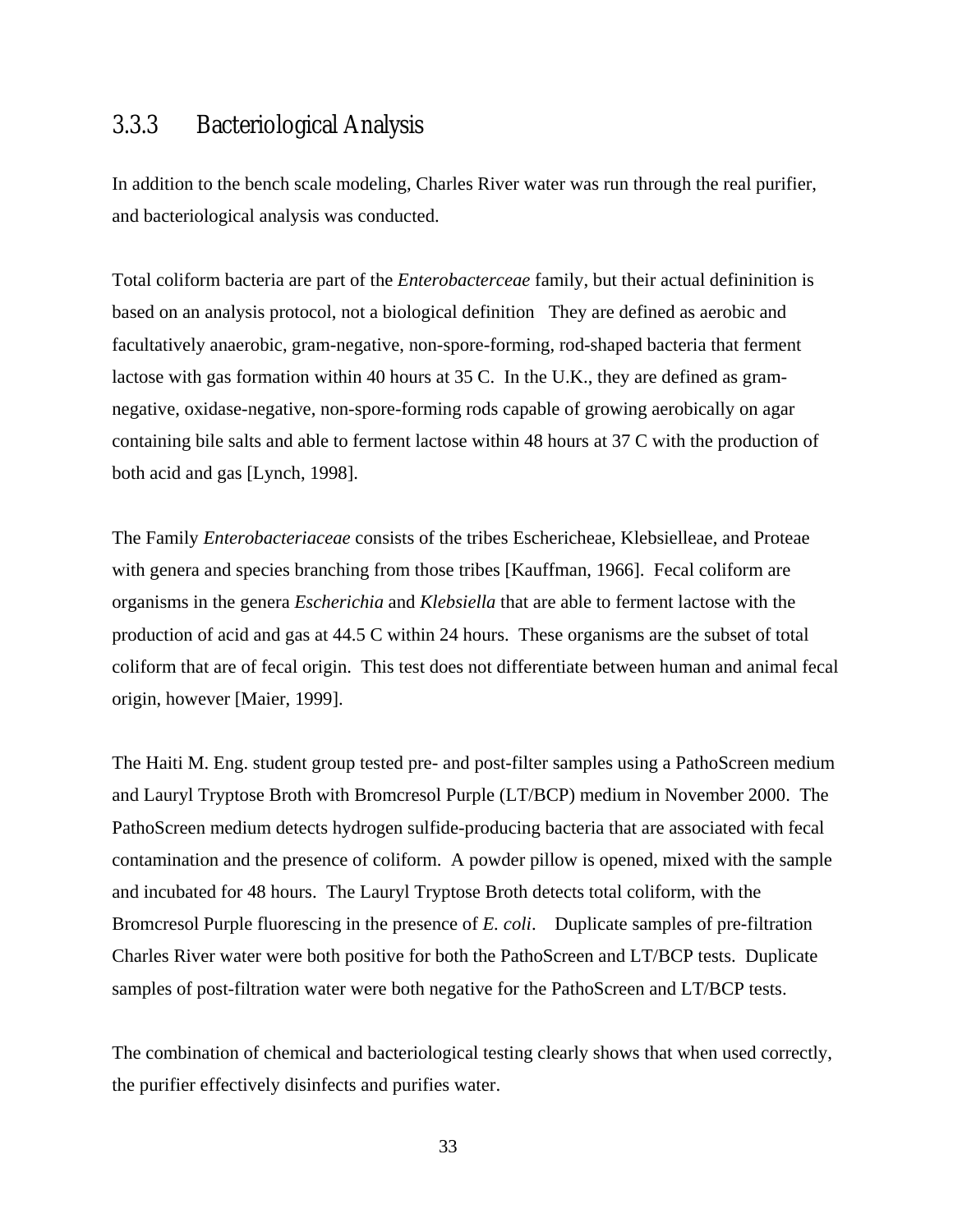# **Chapter 4: Chlorination and the Formation of Trihalomethanes (THMs)**

"The first documented drinking water treatment can be found in Egyptian hieroglyphics, describing procedures to purify water. The basic principles were the same then as they are today: boiling, chemical treatment, and filtration were recommended treatments [Calderon, 2000]."

Until 1908, when chlorine was first introduced in the United States, the same mechanisms as mentioned in Egypt were utilized for drinking water treatment. Chlorine revolutionized water purification, is credited with the reduction of infectious disease, and is currently the most widely used chemical for disinfection in the U.S. [Gordon, 1987].

Gaseous chlorine  $(Cl<sub>2</sub>)$  or sodium hypoclorite (bleach, NaOCl (aq)), reacts with water to form hypochlorous acid and hypochlorite ion.

> $Cl_2(g) + H_2O \longleftrightarrow HOCl + H^+ + Cl^ NaOCL$  (*aq*) +  $H_2O \longrightarrow Na^+ + OCl^- + H_2O$

Hypochlorous acid and hypochlorite ion hen react with water according to pH.

$$
H O Cl + H_2 O \longleftrightarrow H_3 O^+ + O Cl^-
$$

Chlorine is a strong oxidizing agent and reacts with a wide variety of reducing compounds to consume chlorine, making it unavailable for disinfection. The set of reactions is called the "chlorine demand." Sulfur, manganese, iron, sulfate, nitrate, and iodine can all react with chlorine and prevent it from inactivating biological compounds.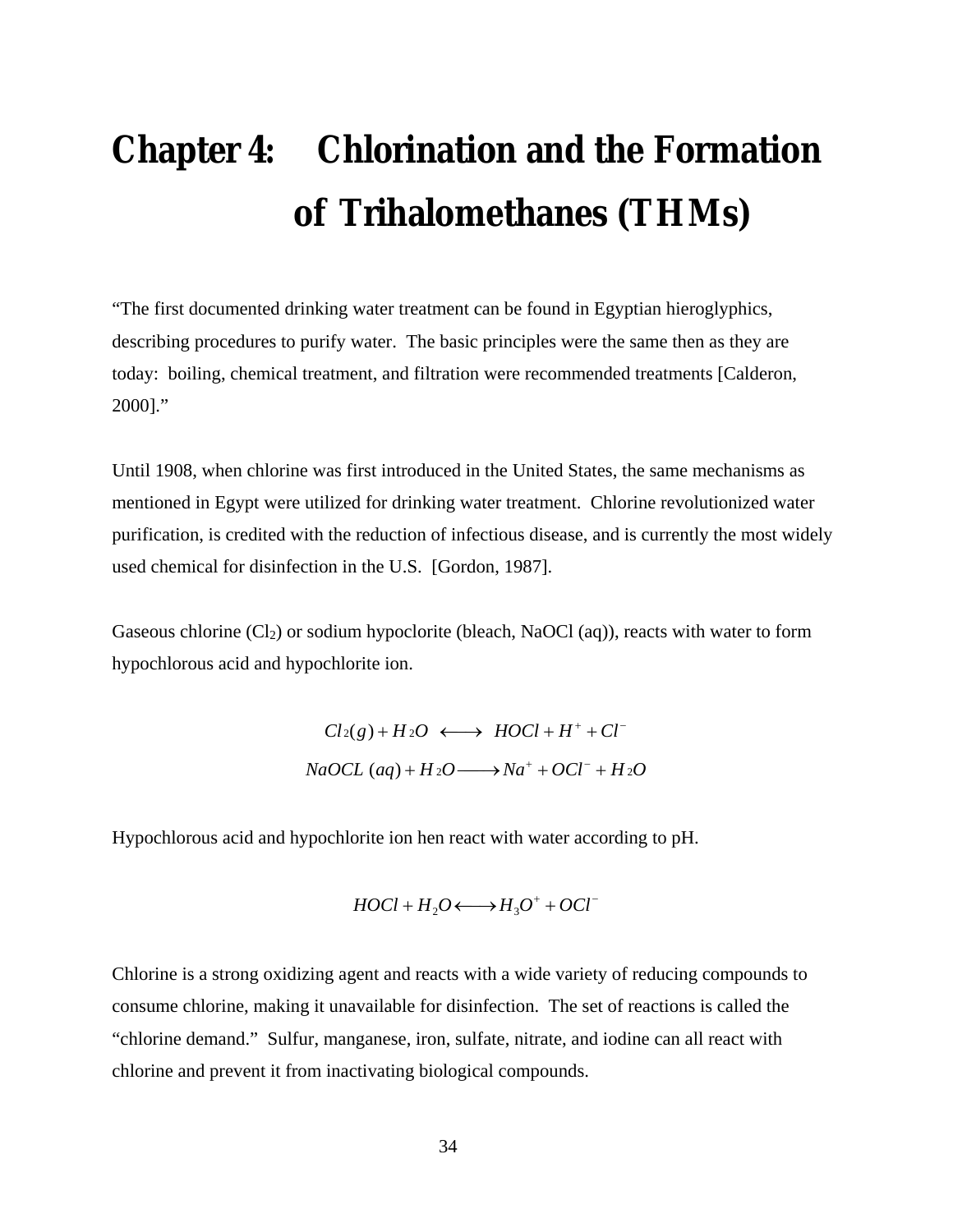In addition to reacting with the compounds above, hypochlorous acid also reacts with bromide in the water according to the following reaction:

$$
H O Cl + Br^- \longrightarrow H OBr + Cl^-
$$

Chlorine is the most common disinfection agent in the U.S. because of its effectiveness in inactivating bacteria. Gibbons [1999] details that hypochlorous acid inactivates bacteria by attacking the respiratory and transport systems, and nucleic acid activity. It inactivates viruses by attacking the protein coat. Sufficient chlorine is added in the purification process to ensure residual is left throughout the distribution system, so that regrowth in the pipes is prevented.

To inactivate pathogens or microorganisms, chlorine must be present in sufficient concentration and have enough time to react. This is mathematically shown by [Gibbons, 1999]:

$$
C(mg/L) \times t(min) = k factor
$$

To inactivate *E. coli*, a k factor of 0.04 at neutral pH is needed. For *Giardia lamblia*, k is generally greater than 50, indicating *G. lamblia* may be the limiting factor in the disinfection process.

In 1974, Rook discovered that hypochlorous acid and hypobromous acid react with naturally occurring natural organic matter to create four compounds (chloroform (CHCl<sub>3</sub>), bromoform  $(CHBr<sub>3</sub>)$ , bromodichloromethane  $(CHCl<sub>2</sub>Br)$ , and chlorodibromomethane  $(CHClBr<sub>2</sub>)$ ). These four compounds are collectively termed trihalomethanes (THMs). Early days of research into THMs and chloroform received much attention because chloroform was shown to be an animal carcinogen [Simpson, 1998]. As time has passed, chlorination of drinking waters has become equated with increased mutagenic activity due to an array of halogenated compounds and has spurred much concern and research [Simpson, 1998]. Hubbs [1986] found that approximately 10 to 20 percent of disinfection by-products (DBPs) were THMs. The others were collectively termed TOX (total organic halogen). A different study of 35 water treatment plants showed that THMs accounted for 50 percent of the DBPs on a weight basis, while haloacetic acids (HAAs)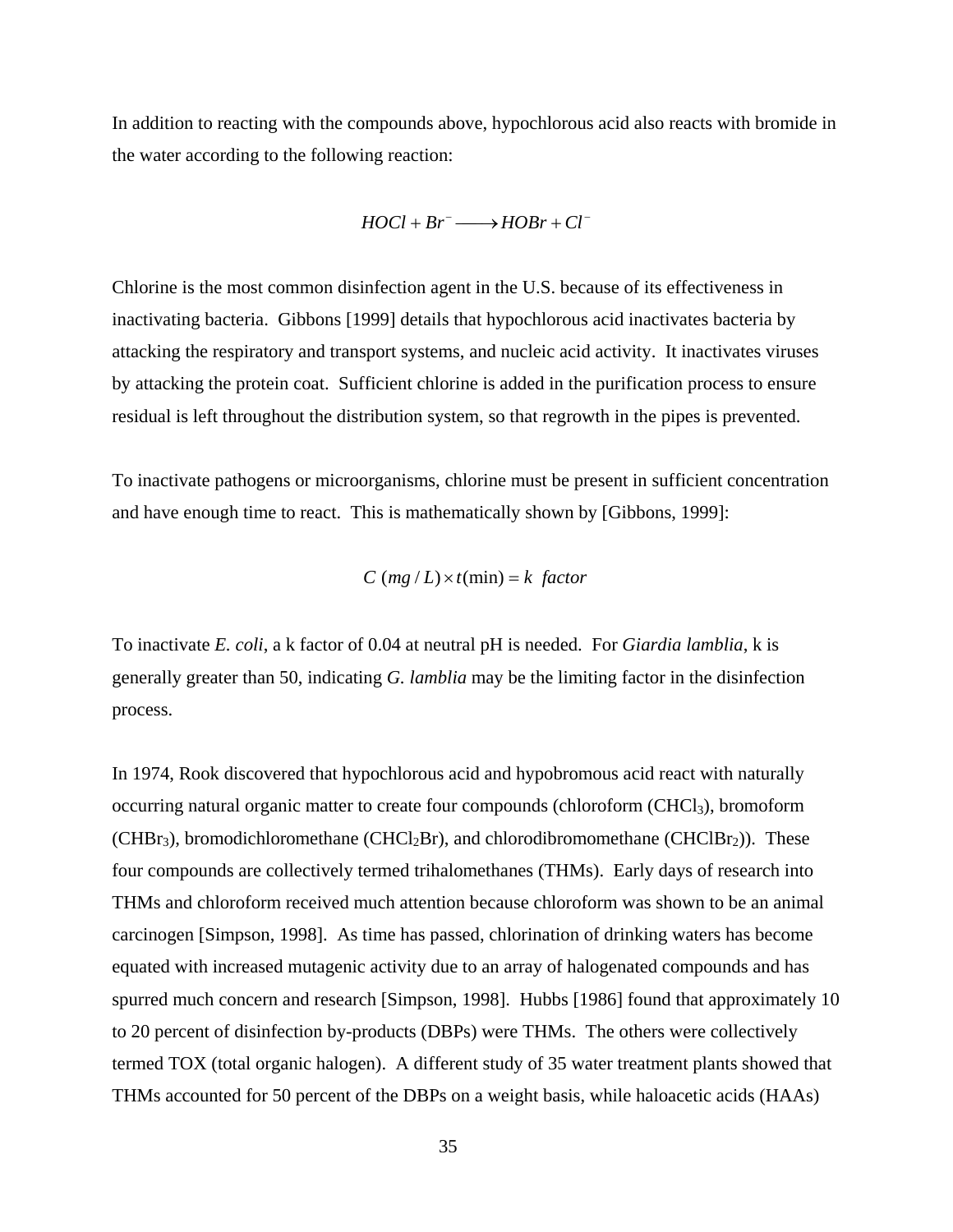accounted for 25 percent, and aldehydes 7 percent [Gibbons,1989]. Thus, THMs are often used as an indicator organism for other disinfection by-products.

#### **4.1 Trihalomethanes (THMs)**

#### 4.1.1 Background

Rook noted in 1974 that hypochlorous and hypobromous acid reacted with natural organic matter in the water supply to form the four THM compounds. This discovery led to a field of research to determine how THMs are formed and how to mitigate THM formation.

Hubbs [1986] details in a summary article that increased THM production occurs with:

- higher temperatures (not as many precursors and lower k values in the winter);
- higher pH (the last step of THM formation is base-catalyzed);
- higher humic acid concentration (not fulvic acid concentration); and
- higher chlorine dose.

#### 4.1.2 Brominated Compounds

The role of the bromide ion in the formation of THMs is critical. Without bromide in the raw water, the three brominated THMs are not formed. A number of studies and articles begin with the assumption that only chloroform concentrations are important because the raw water has no bromide. Bromide itself is a naturally occurring ion found most commonly in ocean water and waters near the ocean. While chlorine acts preferentially as an oxidant, bromine is a more effective halogen substituting agent, so bromide not only causes a shift towards the more brominated species, but also increases the total THM yield [Sketchell, 1995]. Bromine incorporation values decline, however, at higher dissolved organic carbon (DOC) concentrations where more precursor reactive sites are available and utilized by the chlorine in excess [Sketchell, 1995].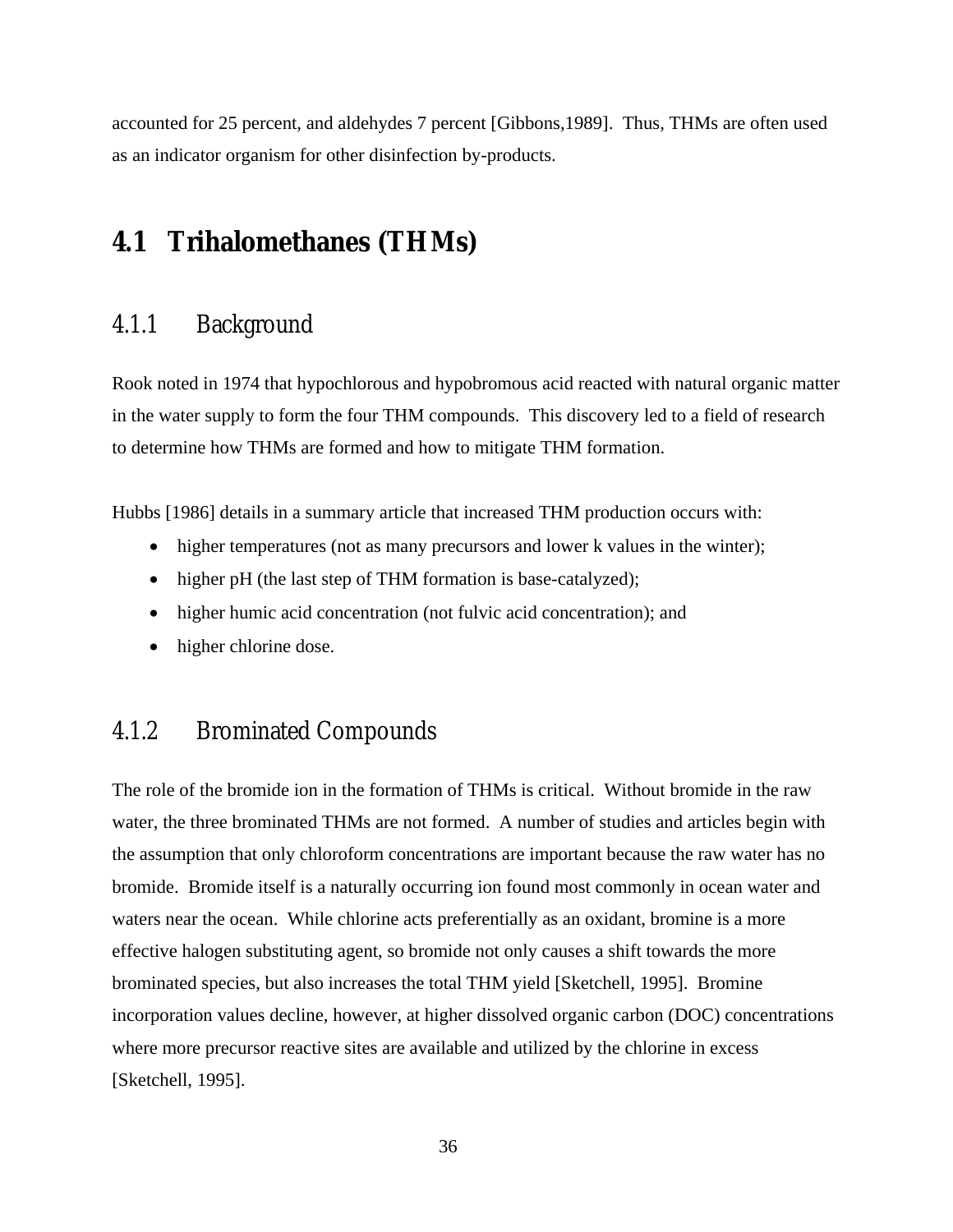Once formed, hypobromous acid is capable of participating in reactions analogous to those of chlorine. Nokes [1999] shows that as the bromine:chlorine ratio increases, the molar percent CHCl<sub>3</sub> decreases exponentially, the CHCl<sub>2</sub>Br and CHClBr<sub>2</sub> molar percents increase and then fall off, and the CHBr<sub>3</sub> molar percent increases (Figure 4.1). The relative cancer risk (using EPA potency factors) associated with these trends, indicates that the highest cancer risk is at a [Br- ]/[chlorine] ratio of 0.15.



**Figure 4.1: Relative Cancer Risk Due to [Br- ]/[chlorine] Ratios**

Ichihashi's [1999] results agree with Nokes. Ichihashi finds that below a NaOBr / NaOCl ratio of 0.04, CHCl<sub>3</sub> is the dominant species followed in descending order by CHCl<sub>2</sub>Br, CHClBr<sub>2</sub> and  $CHBr<sub>3</sub>$ . Above a ratio of 0.1,  $CHBr<sub>3</sub>$  is the dominant species, followed in descending order by  $CHClBr<sub>2</sub>, CHCl<sub>2</sub>Br, and CHCl<sub>3</sub>. Ichihashi produces the same graph as Notes. These findings$ suggest that the rate of substitution of bromide is greater than that of chloride. The same graph is produced using KBr / NaOCl, strongly supporting the argument that Br is first oxidized to OBr by OCI and then OBr reacts with naturally occurring matter. Additionally, Ichihashi finds that the concentration of  $CHBr<sub>3</sub>$  is seven times higher in the presence of NaOCl than with only NaOBr, showing that NaOCl promotes the formation of CHBr<sub>3</sub>, possibly by the hypochlorite reacting with the humic acids to produce precursors and the hypobromite reacting then with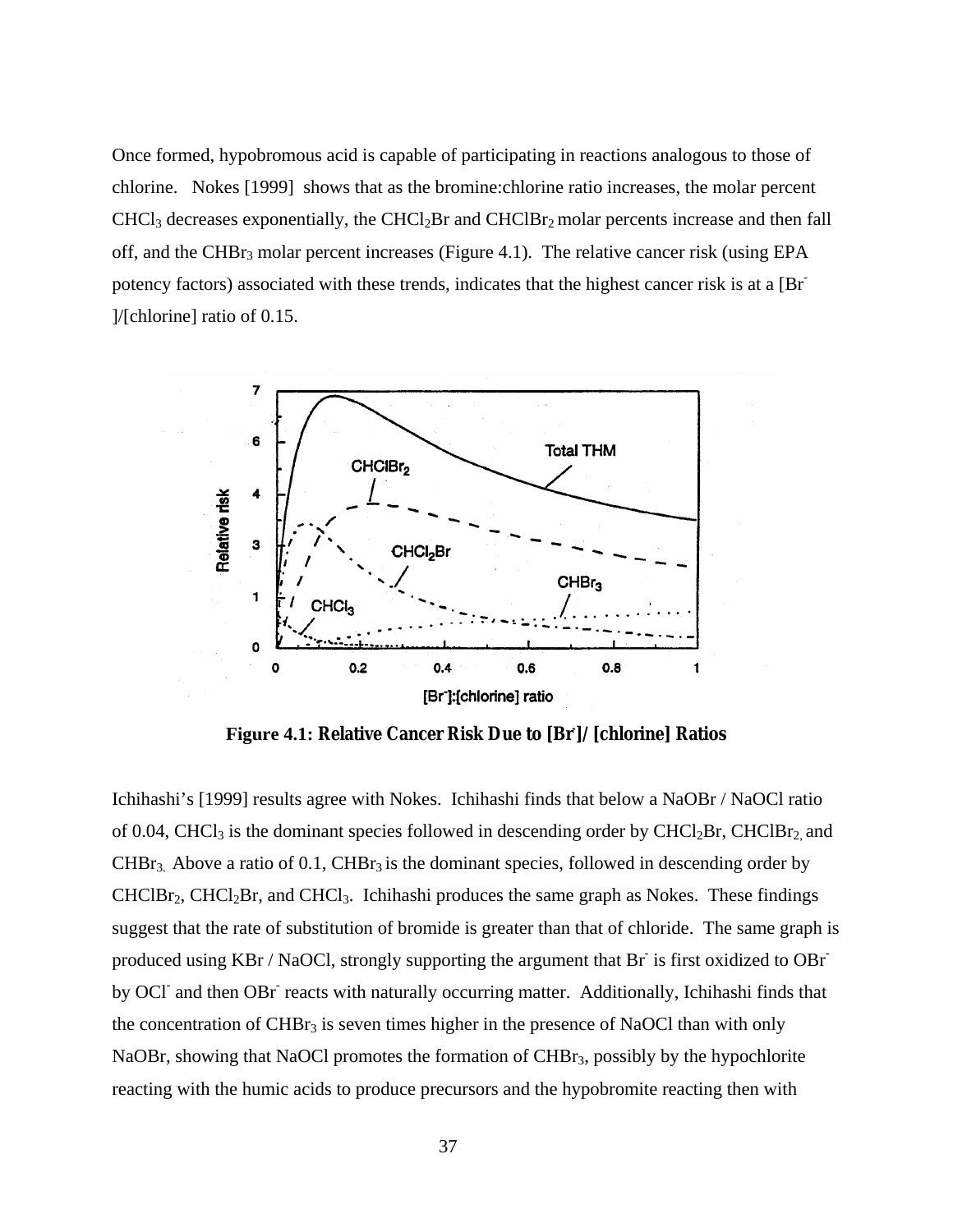those precursors. Also, although the amount of TTHM produced changes with pH, the relative percent of the species distribution remains constant.

### 4.1.3 Granulated Activated Carbon

"Activated carbon adsorption using either granular activated carbon (GAC) or powdered activated carbon (PAC) is commonly used to remove dissolved organic contamination, especially halogenated hydrocarbons [Morawski, 1997]." The mechanical resistivity and the lifetime of the carbon are important properties when considering GAC filtration of THMs. Synthetic carbons obtained from polymers have better mechanical resistivity than carbon from natural precursors. Three different prepared GAC samples were analyzed to compare their adsorpability. All three were prepared by heating phenol resin to 1000 C in the presence of nitrogen or carbon dioxide. Chemical modification of these three by nitric acid to from a hydrophilic surface allowed significantly more adsorption of THM. The following adsorption rates for TTHM were determined with these modifications [Morawski, 1997]:

| Carbon 1: | $40 \frac{\text{mg}}{\text{g}}$ |
|-----------|---------------------------------|
| Carbon 2: | $120 \text{ mg/g}$              |
| Carbon 3: | $77 \text{ mg/g}$               |

Using commercially available carbon, Nakano [1997] designed a point-of-use activated carbon and microfilter unit to remove THMs. They determined that THM breakthrough occurred early in the throughput volume, followed by musty odor and finally residual chlorine (Figure 4.2).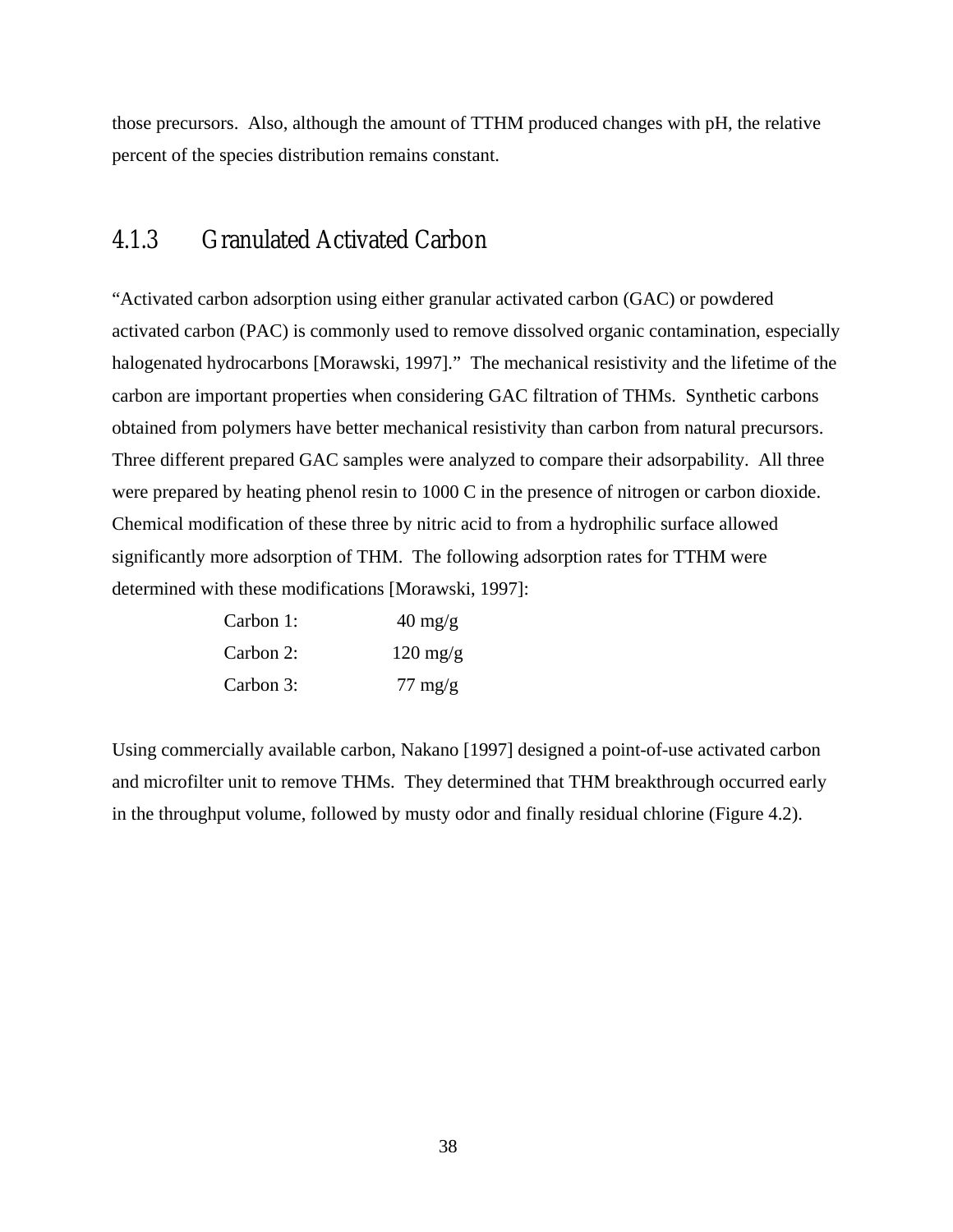

**Figure 4.2: Breakthrough of THMs and Residual Chlorine through GAC** 

Adsorption quantities for the four different commercial natural carbons used ranged from 0.4 to 1.8 mg chloroform / gram carbon [Nakano, 1997]. Adsorption quantities of  $CHBrCl<sub>2</sub>$  and  $CHBr<sub>2</sub>Cl$  were higher than chloroform. Heating the activated carbon to 70 degrees C at regular intervals reduced adsorbed chloroform by 97 percent.

Morawski  $[2000]$  also found that CHB $r_3$  preferentially adsorbed into carbon spheres, followed by  $CHBr<sub>2</sub>Cl$ ,  $CHBrCl<sub>2</sub>$ , and then  $CHCl<sub>3</sub>$ . The adsorption of  $CHCl<sub>3</sub>$  from a mixed THM solution was depressed compared to a pure solution of CHCl<sub>3</sub> by 60 percent. The total adsorbed amount of all four THMs was about twice that of the capacity of pure CHCl<sub>3</sub>.

# 4.1.4 Humic Acids as THM Precursors

Although humic acids are known to be THM precursors, little is known about the actual mechanism and what types of humic acids react with hypochlorous and hypobromous acid to form THMs. This is an active and debated point in the current literature, as described below.

C. Lin [2000] found that unfractionated commercial humic acids had  $165 \mu g$  THMFP / mg DOC. THM formation potential (THMFP), detailed in Standard Methods [APHA, 1995], is a laboratory analysis that chlorinates raw water and then analyzes THMs one week later. When fractionated, the hydrophobic fraction was 190 µg THMFP / mg DOC and the hydrophilic 130

39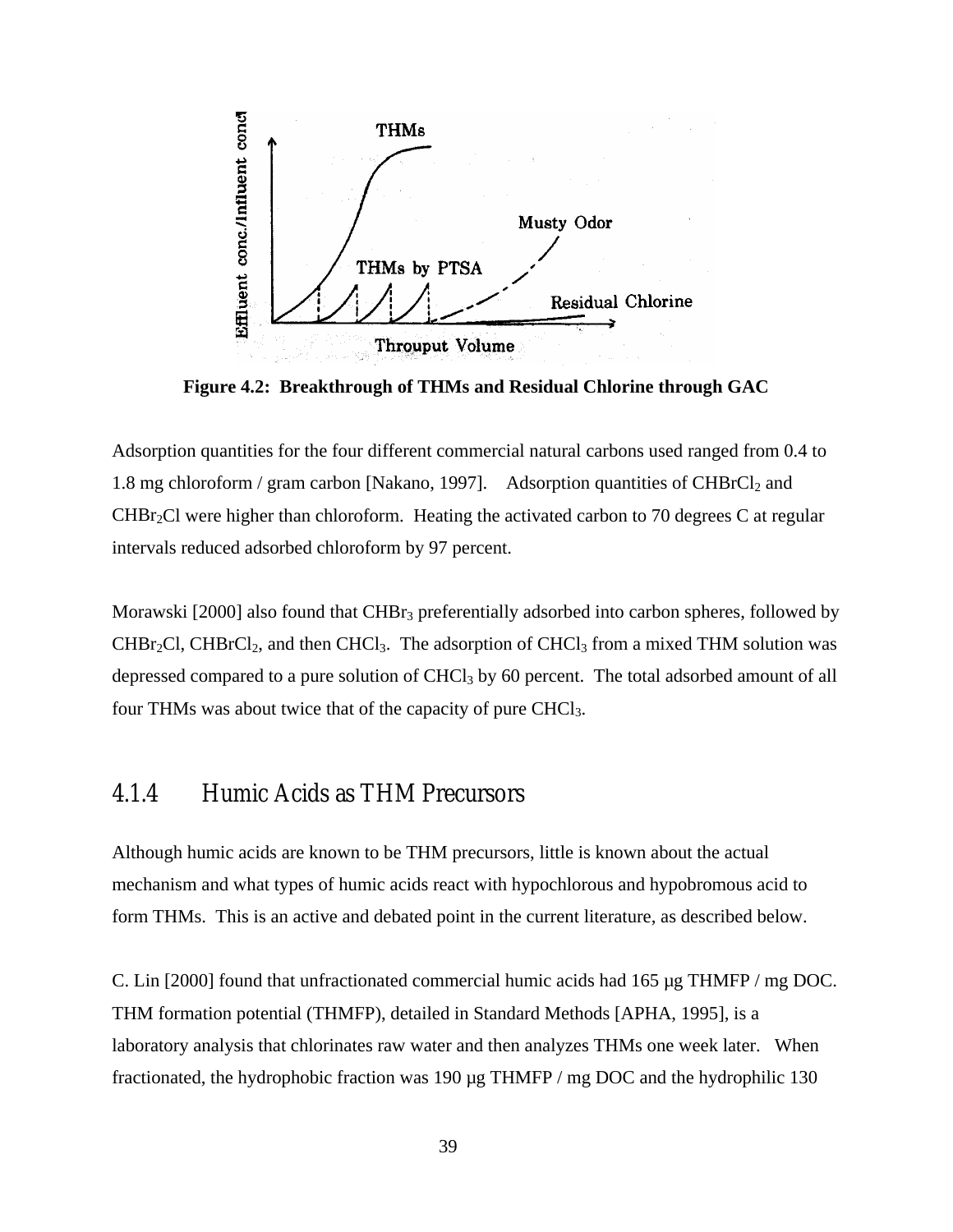$\mu$ g THMFP / mg DOC. The high reactivity of the hydrophilic fraction to form THMs is important to note. Exposure to powdered activated carbon led to a reduction in THMFP of approximately 20 percent in each fraction.

Galapate [1999] found that in treated industrial wastewater samples, the hydrophilic (nonhumic) portion of the DOC had an average of 8.5 µg THMFP / mg DOC and the hydrophobic portion an average of 36 µg THMFP / mg DOC. This is consistent with the general view and with Lin, although Galapate found lower values. However, because the DOC content of the hydrophilic fraction was significantly higher then the hydrophobic fraction, the hydrophilic fraction actually had a higher contribution to the total THMFP, as they did in Lin's work.

Marhaba [2000] fractionated dissolved organic material (DOM) from a conventional surface water treatment plant in northern New Jersey and found that the hydrophilic acid fraction was the most reactive THM precursor and the hydrophobic neutral fraction were the most reactive haloacetic acid (HAA) precursor. Removing the hydrophilic acid fraction removed 70 percent of the THMFP and removing the hydrophobic base fraction removed 60 percent of the haloacetic acid formation potential (HAAFP). Coagulation and sedimentation in the plant were found to reduce the THMFP 30 percent and the HAAFP 55 percent. Hydrophilic acid fraction was 53 percent of the DOM and hydrophobic base was 7 percent of the DOM.

Bergamaschi [1999] used carbon isotopes as a tool to identify the source of THM precursors. They found that maize releases almost twice the amount of DOC as *Scirpus* (another grain), forming more than twice the amount of THM from their leachates. This indicates that plant type may be an important variable in managing DOC released into watersheds.

Galapate [1997] found that in the Kurose River in Hiroshima Japan, the sources of THM precursors were mainly point sources such as domestic wastewater, industrial effluent, and agricultural drains, but not treated domestic sewage. After rainfall, however, the dominant source of THM precursors was runoff containing water-soluble organic compounds extracted from forest litter and top soil, but not road dust or agricultural soil.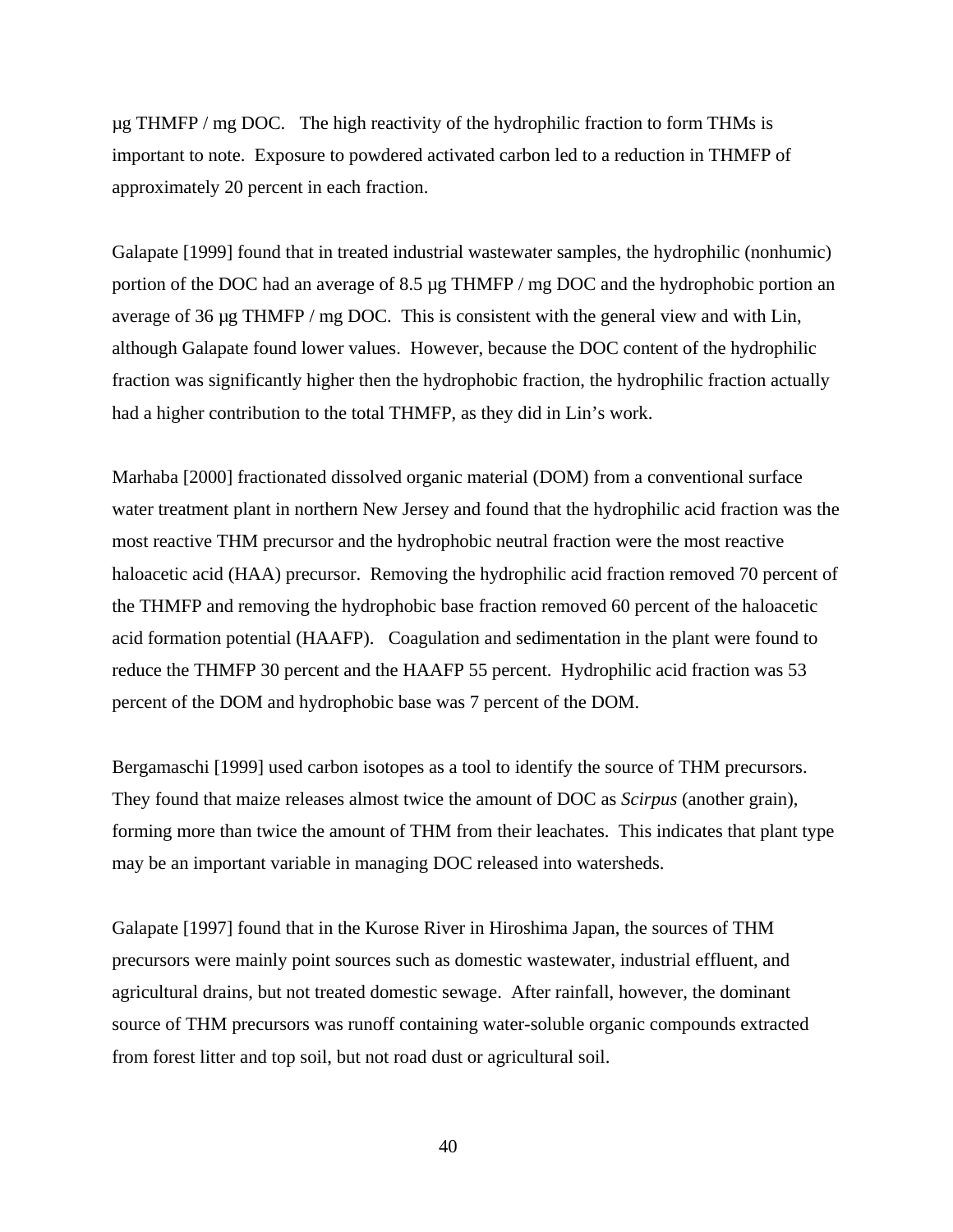Fujii [1998] found that, despite the "generally accepted conceptual model for THM formation [that] assumes that aromatic forms of carbon (such as resorcinol) are primary precursors to THMs," COC aromaticity alone cannot explain fully or predict THM precursor contact. This study was conducted in reduced peat soils beneath shallow ground water that would have a tendency to release greater aromatic carbon relative to near surface oxidized peat soils.

Although humic acids are known as one precursor of THM formation, the actual reaction is complicated and removal technologies aimed at targeting specific fractions of the humic acids are just beginning to be developed. Thus, determining the fractionation of humic acids in Haitian raw water will not yet provide usable data to determine trihalomethane production or mitigation strategies.

### 4.1.5 THM Formation in the Distribution System

The production of THMs continues after processing is complete. El-Shafy [2000] studied THM formation in a water distribution system in the Czech Republic, and found that formation of THMs in the treatment plant only accounted for 45 percent of the THMs in the tap. In the distribution system, residual chlorine dropped as THM levels increased, with linear  $R^2 = 0.913$ . Rodriguez [2001] also found that THM concentrations varied significantly (from 1.5 - 4 times) between finished waters and system extremities.

Thus one important consideration in Haiti is the formation of THMs in the purifier after chlorination is complete and before the water is used. At the high temperatures typical in Haiti, this could be significant.

### 4.1.6 Other Disinfection By-Products

A number of other DBPs are formed by the reaction of chlorine with raw water. Iodinated THM's are "formed when iodide (from natural sources, sea-water intrusion or brines) is present [Cancho, 1999]." "The low odor and taste threshold concentrations of iodoform (0.02 and 5 µg/l,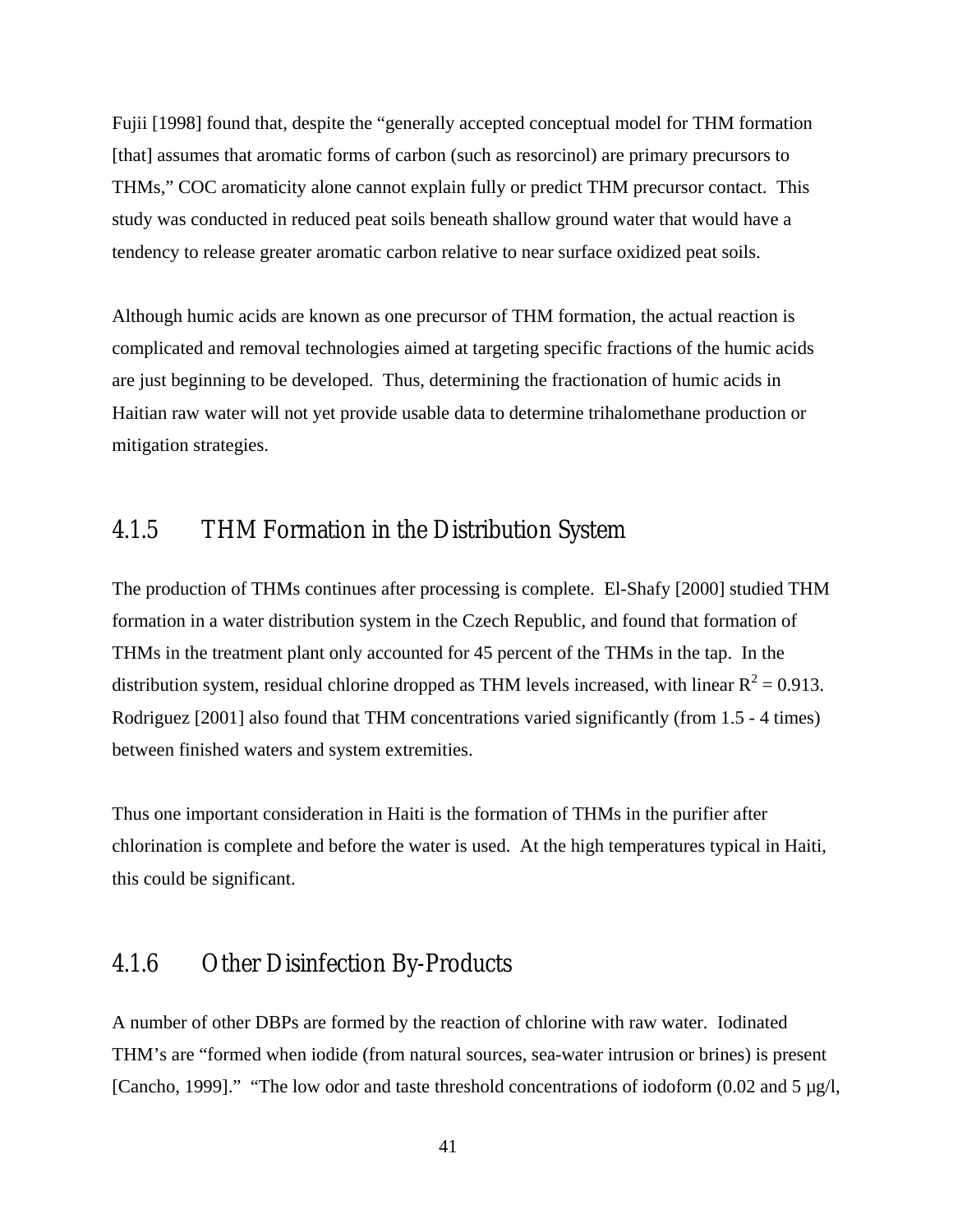respectively) could explain how ITHMs at concentrations between 0.02 - 1 µg/l are able to cause medicinal taste and odor problems in drinking water [Cancho, 1999]."

HAAs are another DBP formed during the chlorination process. Dojlido [1999] found that their formation was depended on organic matter concentration, chlorine concentration and, more importantly, increasing water temperature. Unlike THM's, boiling does not reduce them, except for trichloroacetic acid, CCl<sub>3</sub>COOH, which decomposes into CHCl<sub>3</sub> and Cl<sub>2</sub> when boiled.

THMs have widely been used as an indicator of total DPB formation. Recently, however, organizations have begun to regulate the DPBs separately. For this study, THM levels were used as an indicator of total DPB formation.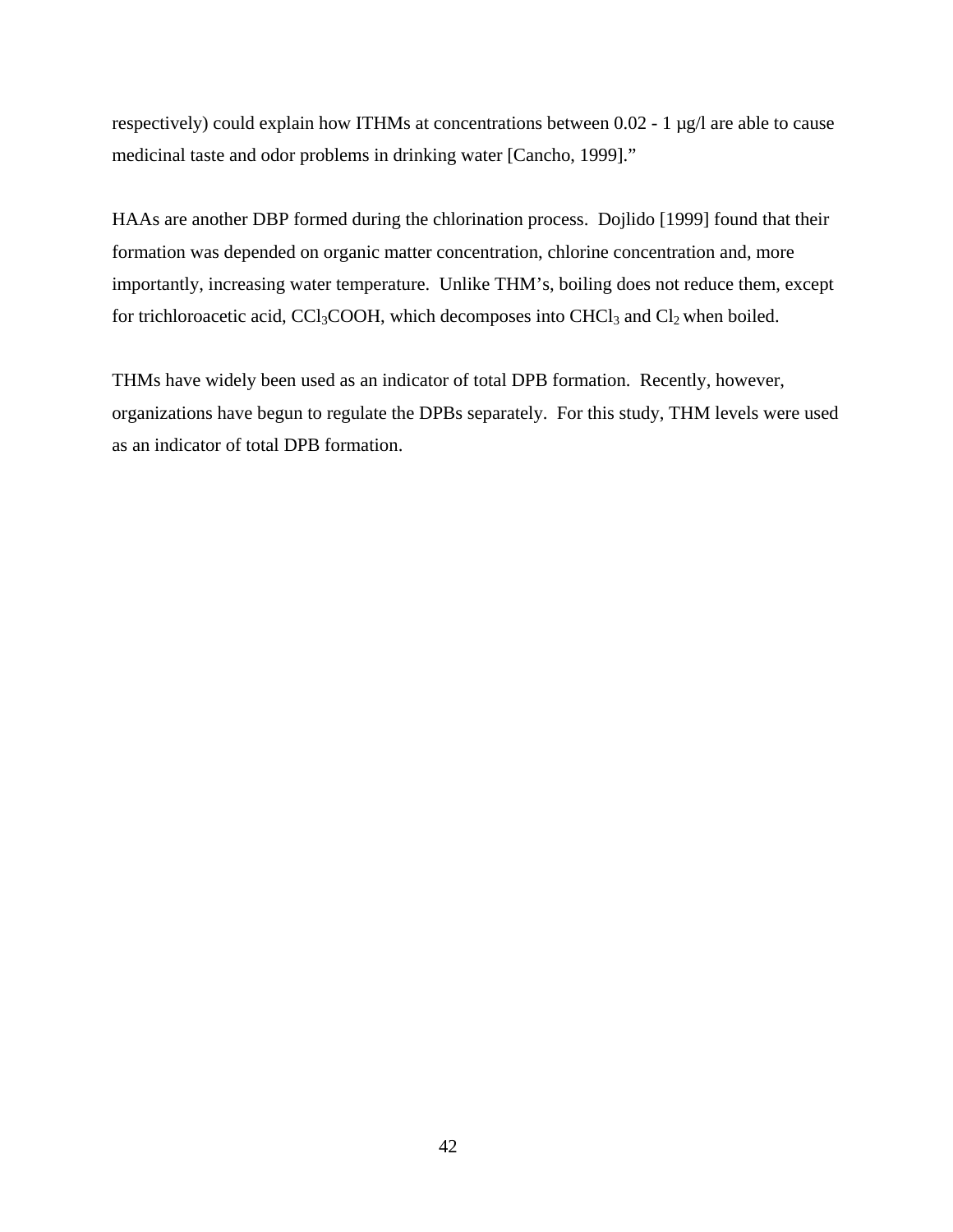# **Chapter 5: Toxicology**

# **5.1 Toxicity**

The identification of DBPs as ubiquitous in chlorinated drinking water led to a flurry of research into potential human health effects. The effects of the four THMs have been studied individually and synergistically.

### 5.1.1 Individual THM studies

Chloroform is the most studied THM because of historical identification, occupational exposure, and industrial importance. It was "recognized as a liver toxin many years ago," and although Fawell [2000] details some studies where in vitro genotoxic effects were seen, in vivo studies showed inactivity. Thus, "the weight of evidence supports the view that chloroform is not genotoxic [Fawell, 2000]." The body of evidence supports the mechanism that chloroform promotes the formation of tumors by causing cell death and reparative cell proliferation. Chloroform is oxidized to trichloromethanol, which on the elimination of hydrogen chloride, produces phosgene. Phosgene can react with water to produce carbon dioxide and hydrogen chloride. It can also react with cellular macromolecules, causing damage to the cell.

Fawell [2000] also described mechanisms for the other three THMs. Bromodichloromethane increased kidney tumors in male and female rats and male mice, increased liver tumors in female mice, and increased intestinal tumors in male and female rats, all when administered in corn oil. A recent EPA study showed no significant increase in incidence of tumors in rats administered bromodichloromethane in drinking water instead of corn oil. In vivo studies of genotoxicity have been negative. No clear pathway for the mechanism of carcinogenicity has been developed, although kidney and liver tumors probably result from non-genotoxic tissue damage and reparative cell proliferation.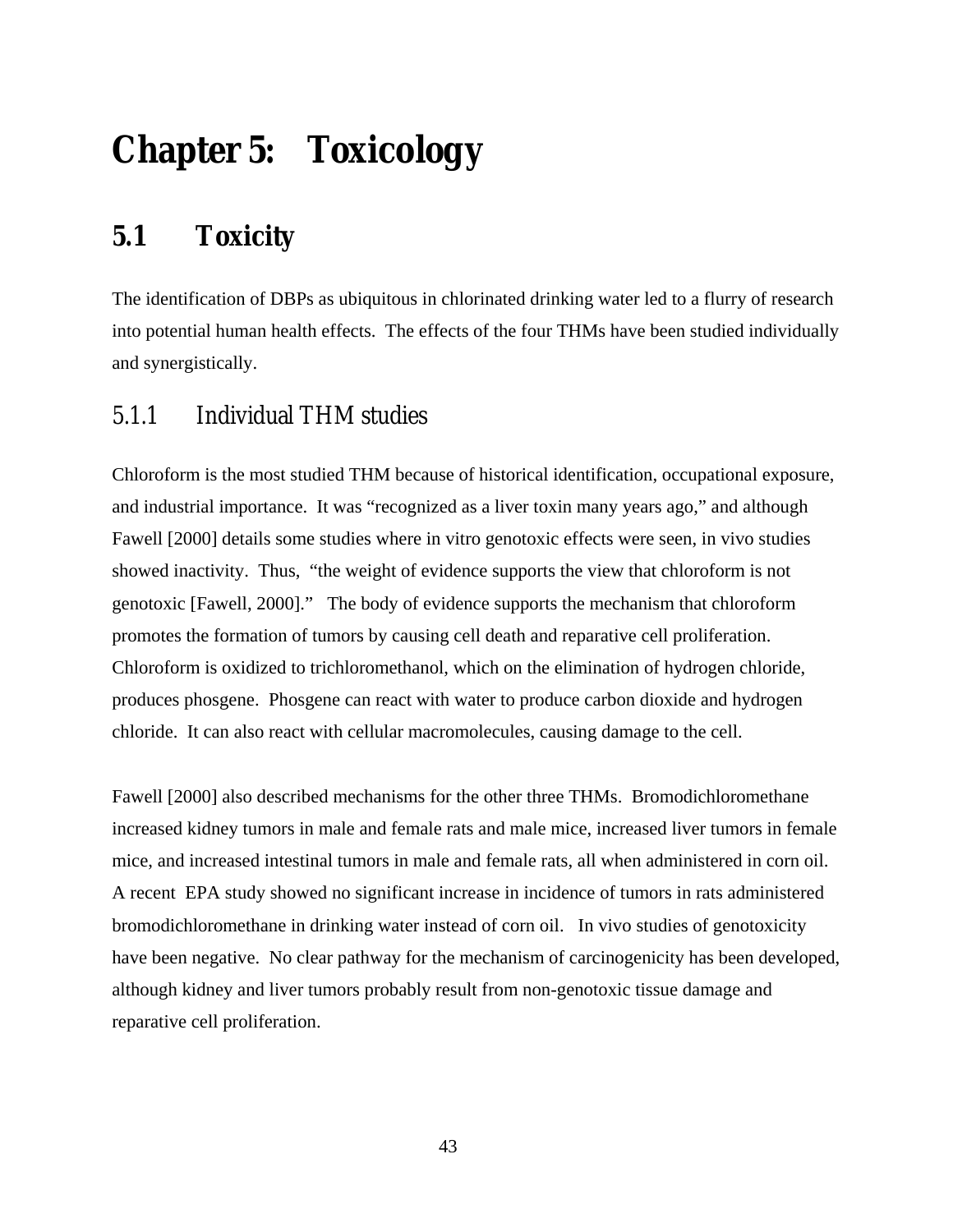Chlorodibromomethane increases liver tumors in female and male mice when administered in corn oil. It is not regarded as likely to be carcinogenic in humans. It is reasonable to suggest the mechanism of action is the same as chloroform given the increase seen in fatty metamorphosis in the liver at doses causing increased liver tumors.

Bromoform increases adenomatous polyps and carcinomas of the large intestines in male and female rats following administration in corn oil. These are significant because they are rare in control animals. The weight of evidence is inconclusive about whether bromoform is genotoxic in vitro and in vivo, but suggests it is not genotoxic in vivo.

One large caveat on these studies is that Fawell [2000] notes that "the toxicity and carcinogenicity of these substances is profoundly affected by dosing in corn oil. New studies suggest that dosing in drinking water would not result in increases in tumors." Thus, there is "significant doubt about how appropriate the use of mathematical models, which assume linearity to low doses, is in determining the risks of carcinogenicity following exposure through drinking water." Linearity of the dose-response curve can not be assumed because carcinogenicity appears to be dependent on the method of dosing.

# 5.1.2 Interactions Between THMs

Because THMs are present as a mixture, much discussion has occurred concerning the combined effects of THMs.

Fawell [2000] states that the "proportional approach proposed by WHO, to allow for the fact that the THMs are almost invariably present as a complex mixture, would seem to be both scientifically defensible and prudent." Calderon [2000] agrees with the need to investigate the complex mixture of THMs. He states "addressing the mixtures area is where there is a great need for greater communication and collaboration between epidemiologists and toxicologists." da Silva [1999] states that for the additive toxicity method assumed in the WHO guideline values to be valid, the combined effects of THMs should be dose-additive and mechanisms of action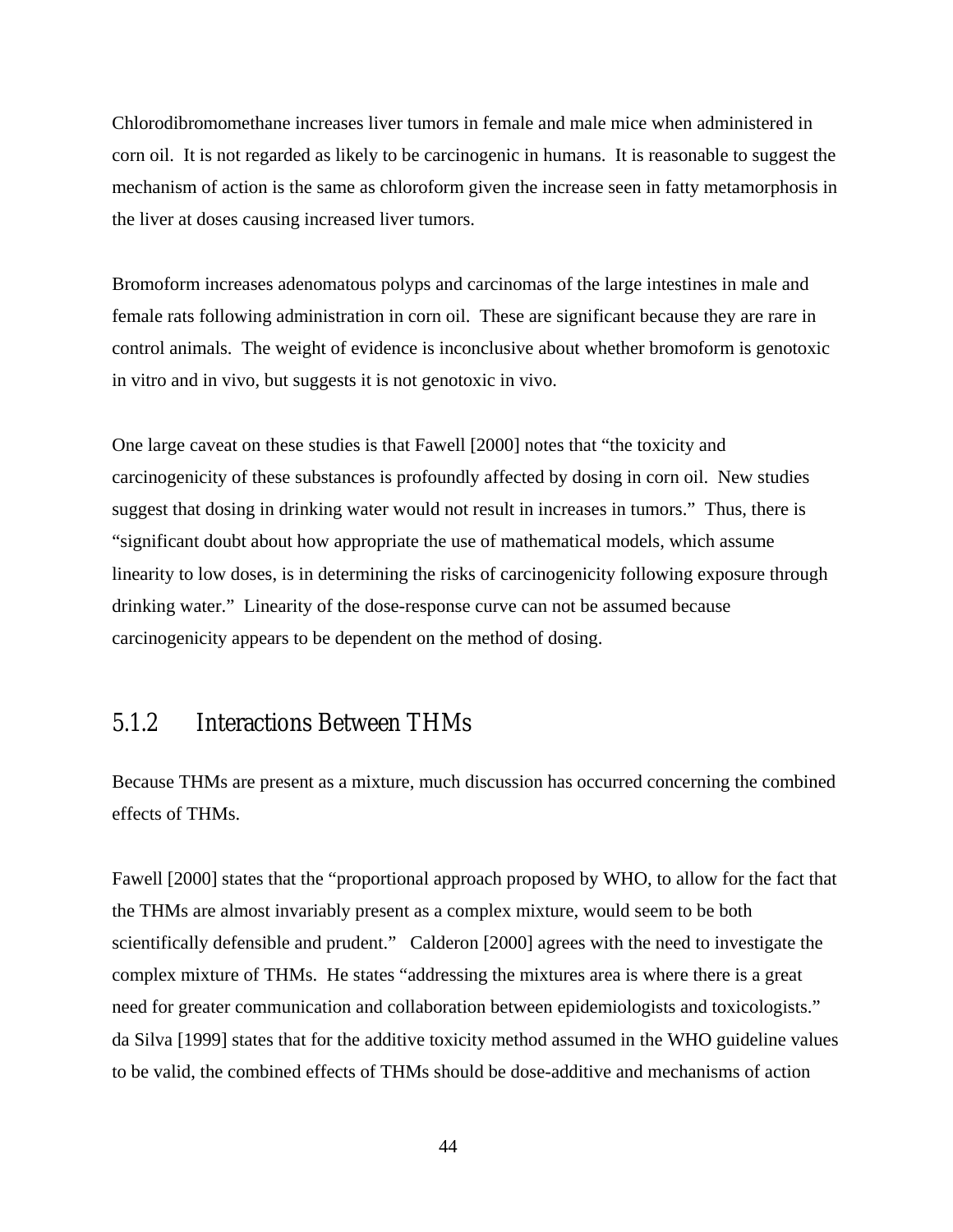should be the same. He also states that this approach assumes no toxicokinetic or toxicodynamic interactions between the THMs. This is not a valid assumption, given the data discussed below.

A number of studies have compared the individual THMs to mixtures of THMs. Pegram [1997] found that CHBrCl<sub>2</sub> could activate transformation to mutagenic intermediates at low concentrations, while CHCl<sub>3</sub> could not. This demonstrated that THMs can induce effects via different mechanisms, and as such should not be regulated as if they share a common mechanism.

da Silva [1999] investigated the venous blood concentrations of THMs following exposure to single THMs and a quaternary mixture. The metabolism time increased from 2.62 to 8.15 times, consistent with the order of metabolism of bromoform, then chlorodibromomethane, then bromodichloromethane and chloroform. da Silva [1999] concludes with: "the results of the present study suggest that co-exposure to THMs can interfere with their respective metabolic fates."

### 5.1.3 Human Epidemiological Studies

A few human studies on the effects of THMs have been conducted. King [2000] noted that males exposed to chlorinated surface water for 35 to 40 years had increased colon cancer risk compared to those exposed less than 10 years (1.53 times). THM levels higher than 75  $\mu$ g/L were associated with double the risk of colon cancer in males. No relationships between THMs and colon or rectal cancer were seen in females, and no relationship was seen between THMs and rectal cancers in males. The author notes that the results of this study are only partially congruent to other studies. King [2000] also associated total and specific THMs with increased stillbirth risk. The strongest association was with bromodichloromethane exposure – the risk of stillbirth doubled as exposure level increased from less than 5 µg/L to greater than 20 µg/L.

Overall, however, there is much contention over the effects of THMs on humans.

45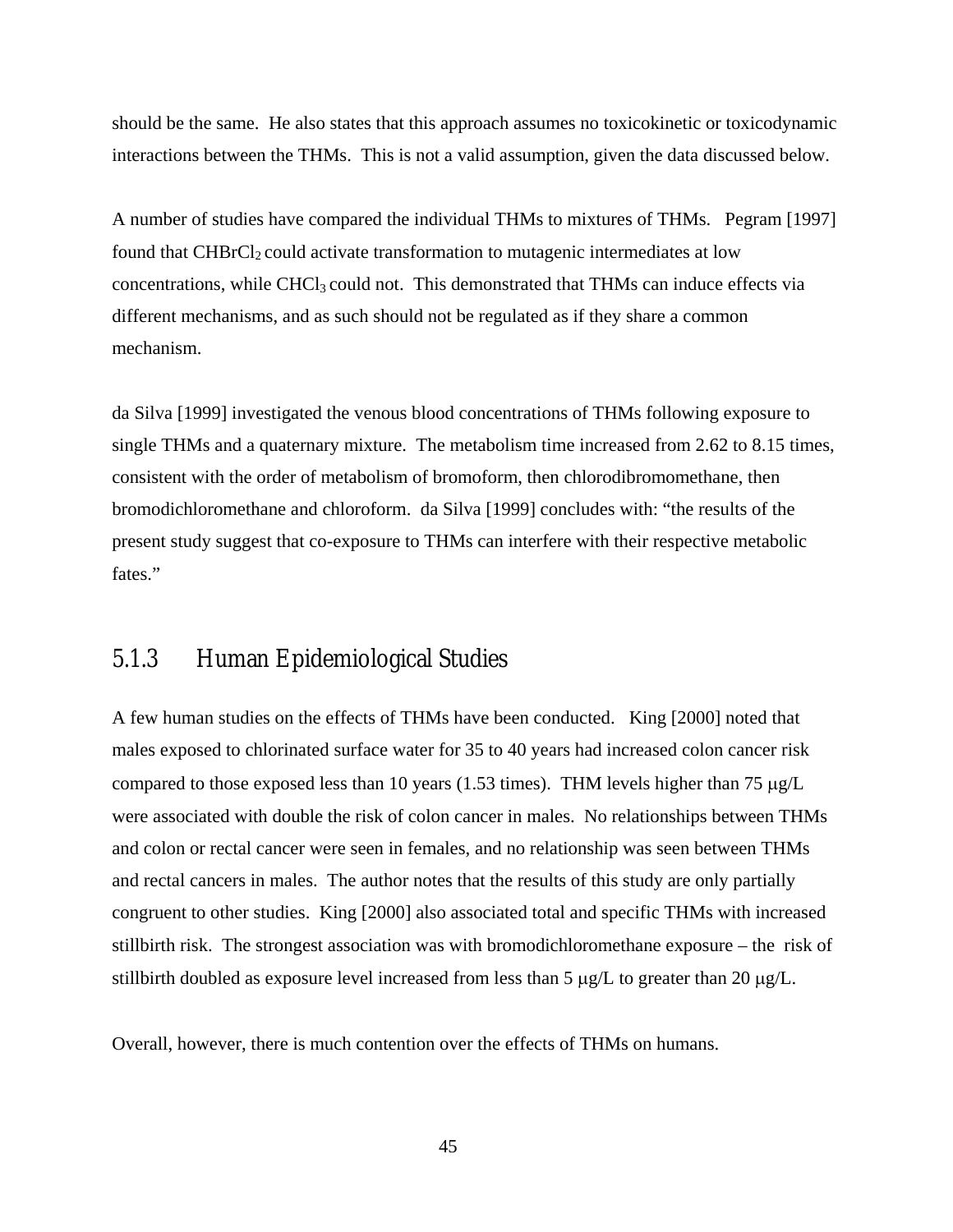### 5.1.4 Exposure in Humans

T. Lin [2000], in a study in south Taiwan, identified that exposure to THMs through ingestion was 47.9 µg/day, with exposure from inhalation (summation of shower, pre and post cooking and cooking activities) accounting for 30.7 µg/day. The shower alone averaged 26.4 µg/day, with pre and post cooking 1.56 µg/day, and cooking 3.29 µg/day. Thus, inhalation in the developed world is a significant factor in THM exposure.

Aggazzotti [1998], conducted studies in swimming pools, because of high levels of chlorination in public pools. Subjects rested for one hour in the pool area at average environmental exposure of 0.1  $\mu$ g/L. Uptake after rest was 30  $\mu$ g/h. After one hour of swimming, uptake was 221  $\mu$ g/h.

Because rural Haitian households do not have showers, a major exposure route in the developed world is not a factor in Haiti. Thus, the cooking and drinking factors form the major exposure route in Haiti.

# **5.2 Standards and Guideline Values**

In response to concerns about potential human health effects of THMs, both international and governmental organizations have established exposure standards. Following are details about the World Health Organization and the United States Environmental Protection Agency standards.

# 5.2.1 World Health Organization

One of the primary goals of the WHO [1998] is that "all people, whatever their stage of development and their social and economic conditions, have the right to have access to an adequate supply of safe drinking water." The first International Standards for Drinking-Water was published in 1958, followed by revisions in 1963 and 1971. In 1984, the publication was revised again to incorporate risk-benefit approaches in the formulation and enforcement of national standards and was retitled Guidelines for Drinking-Water Quality. A second edition of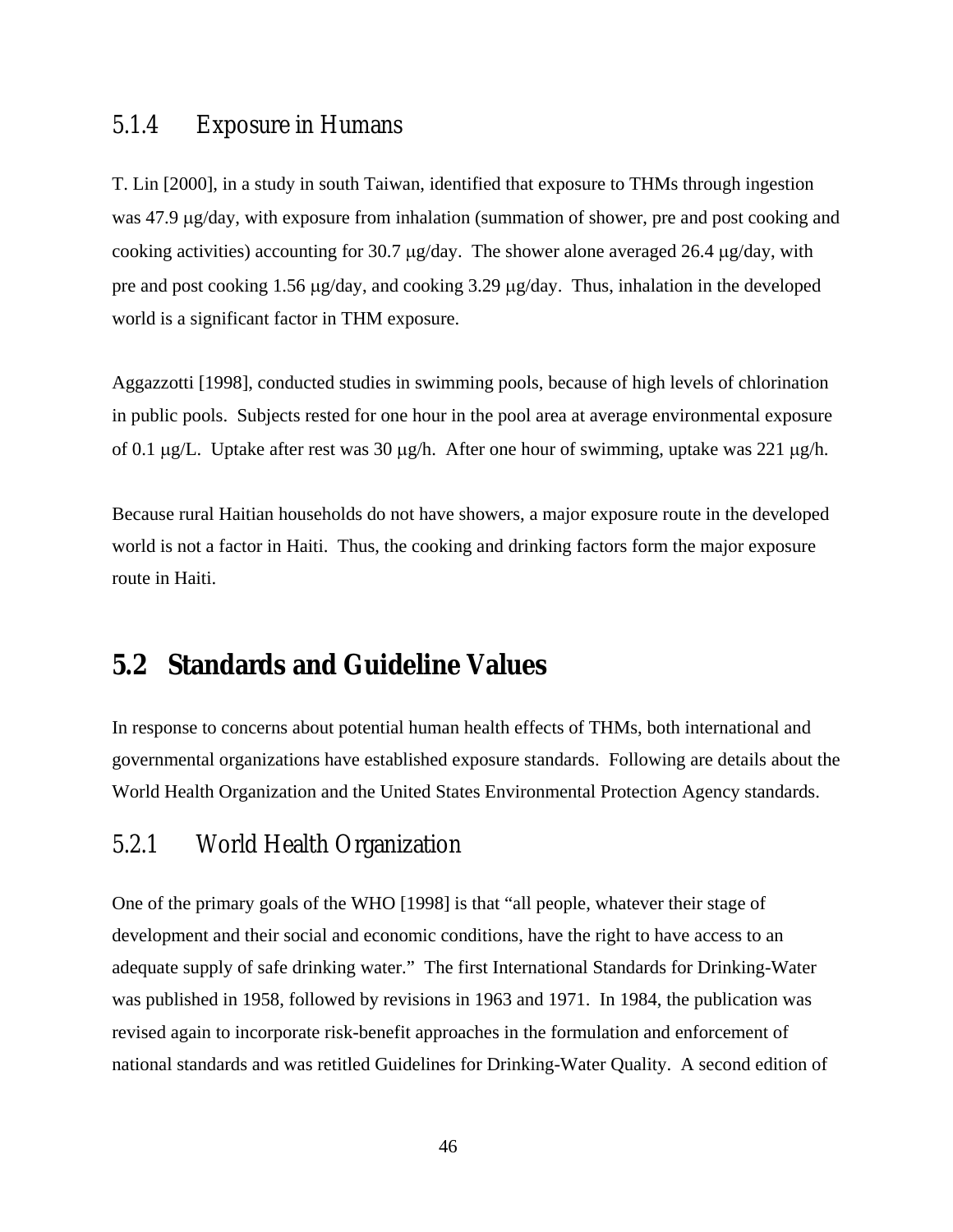the Guidelines was released in 1993 and a third is currently being developed [WHO, 1998]. The WHO regulates the individual THMs separately and in total.

The WHO International Agency for Research on Cancer (IARC) has determined the cancer risks of the three brominated THMs (Table 5.1). Only bromodichloromethane is considered to be carcinogenic is humans when calculating guideline values.

|                      | Animals                                     | <b>Humans</b>                               | Classification                                      |
|----------------------|---------------------------------------------|---------------------------------------------|-----------------------------------------------------|
| Bromodichloromethane | Sufficient evidence<br>for carcinogenicity. | Inadequate evidence<br>for carcinogenicity. | Possibly carcinogenic<br>in humans: Group<br>$2B$ . |
| Chlorodibromomethane | Limited evidence for                        | Inadequate evidence                         | Not classifiable in                                 |
|                      | carcinogenicity.                            | for carcinogenicity.                        | humans: Group 3.                                    |
| <b>Bromoform</b>     | Limited evidence for                        | Inadequate evidence                         | Not classifiable in                                 |
|                      | carcinogenicity.                            | for carcinogenicity.                        | humans: Group 3.                                    |

**Table 5.1: IARC-WHO Carcinogenicity of THMs** 

### 5.2.1.1 Chloroform

The WHO has reviewed the literature on chloroform and reached the following conclusions [1998]:

- 1. The human population is exposed to chloroform through food, drinking-water, and indoor air in roughly equal proportions.
- 2. Most available evidence indicates there is no gene mutation or direct damage to DNA from chloroform.
- 3. Liver tumors in mice are associated with, and kidney tumors in rats might be associated with, a threshold mechanism of induction by chloroform.
- 4. Evidence for colon and bladder cancer in humans caused by chloroform is considered to be limited.

The lowest dose of chloroform causing liver damage was 15 mg/kg over a period of 7.5 years, due to chloroform-laced toothpaste used in beagles. Other adverse impacts, in the in kidney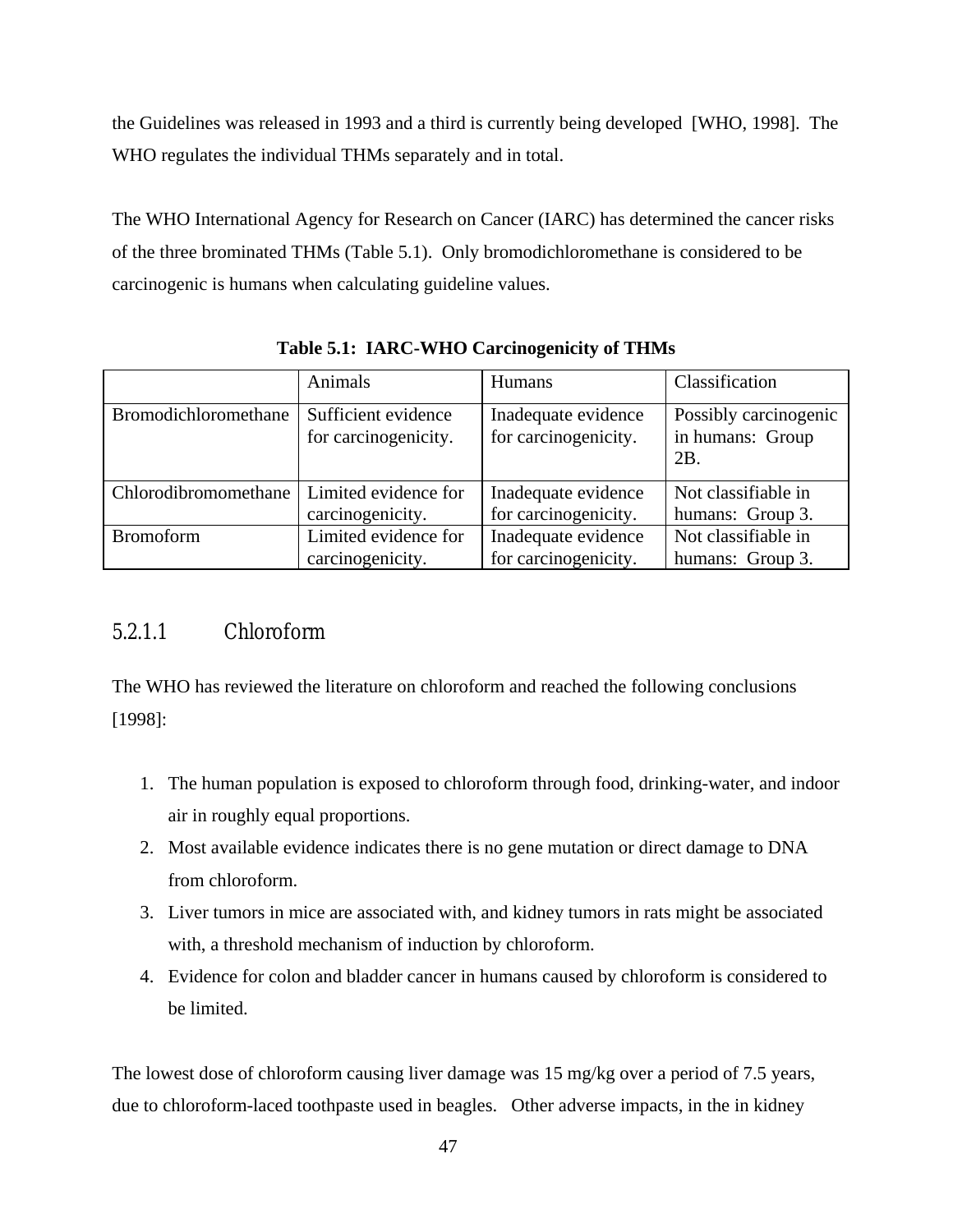cortex and histopathological effects, have been observed at levels around 30 mg/kg [WHO, 1998].

To determine the safe total daily intake (TDI) level for chloroform, the WHO carried out the following calculation:

$$
15\frac{mg}{kg} \times \frac{1}{100} \times \frac{1}{10} \times \frac{6}{7} \times \frac{1}{2} \times 60 kg \times \frac{1 \text{ Day}}{2 \text{ Liters}} = 195 \text{ (rounded to 200 \text{ µg} / L)}
$$

This calculation was based on the following numbers:

| $15 \text{ mg/kg}$ : | Least observed adverse exposure level (LOAEL) in beagles.           |
|----------------------|---------------------------------------------------------------------|
| $1/100$ :            | To account for intra- and interspecies variations.                  |
| $1/10$ :             | To account for use of LOAEL instead of no observed adverse exposure |
|                      | level (NOAEL).                                                      |
| $6/7$ :              | Because the dogs were only dosed six days per week.                 |
| $1/2$ :              | Only half daily chloroform intake comes from water.                 |
| $60 \text{ kg}$      | Average weight of human.                                            |
|                      | 1 day/2 liters: Average amount a human drinks per day.              |

This value is similar to the standard calculated by extrapolation of increased cancer risk of 1 in 100,000 from rat and mouse experimental data [WHO, 1998].

In addition, the WHO specifically and repeatedly states in the standards that: "It is cautioned that, where local circumstances require a choice to be made between meeting microbiological guidelines or guidelines for disinfection by-products such as chloroform, the microbiological quality must always take precedence. Efficient disinfection must *never* be compromised [WHO, 1998]."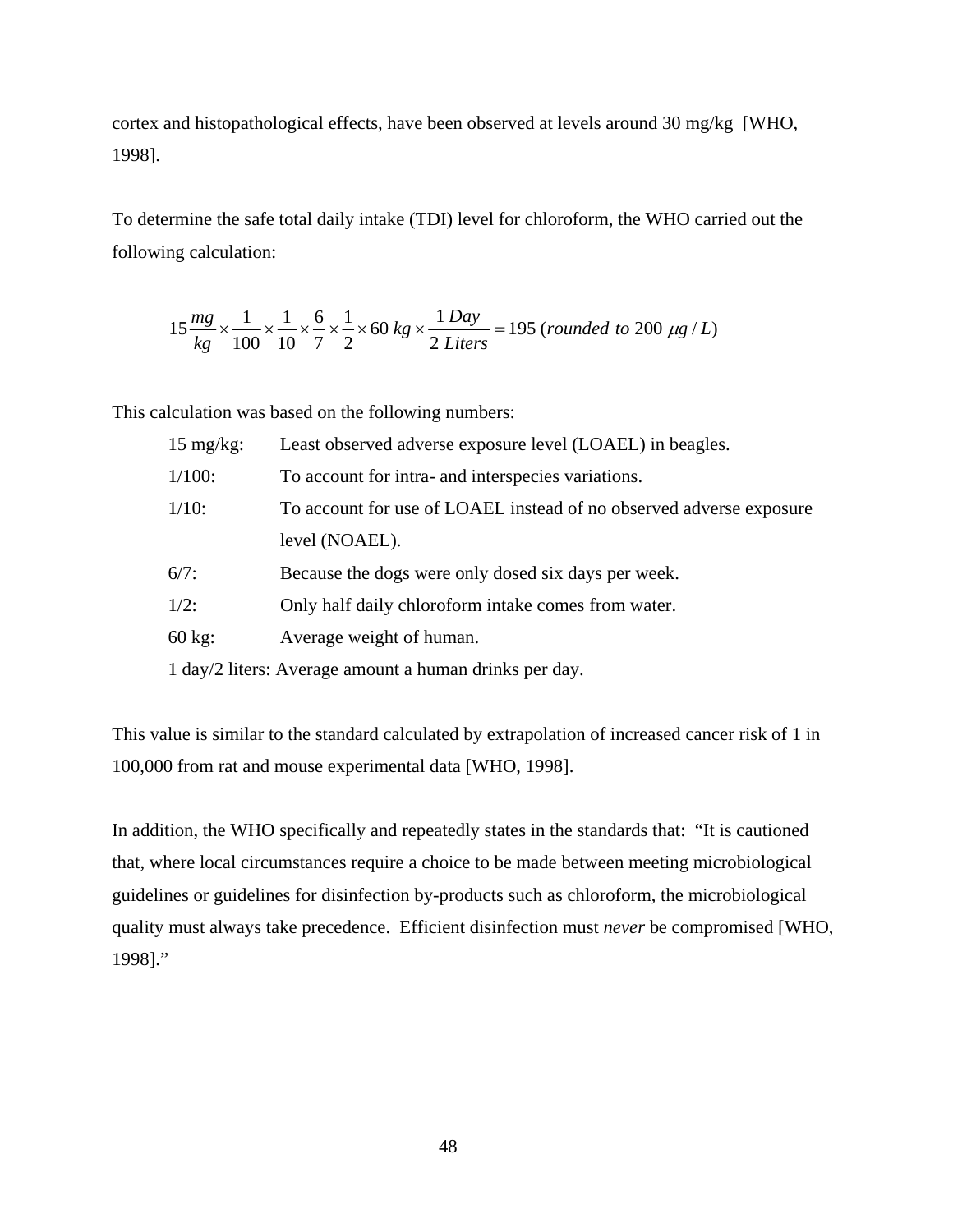### 5.2.1.2 Other THMs

Dibromochloromethane and bromoform standards were also calculated using the TDI formula. Both guideline values were determined to be 100  $\mu$ g/L: the chlorodibromomethane from extrapolation of the histopathological effects in rat livers and the bromoform from histopathological lesions in rat livers [Fawell, 2000; WHO, 1998].

Bromodichloromethane is considered by WHO to be a potential human carcinogen, and therefore the guideline value is calculated based on an increased lifetime cancer risk of 1/100,000. The guideline value for bromodichloromethane was determined to be 60 µg/L by applying a linearized multistage model to the kidney tumors of male mice [Fawell, 2000]. Of note is the fact that the compound was administered in a corn oil gavage which may have amplified the carcinogenicity. Thus, this guideline value is likely to be conservative.

### 5.2.1.3 WHO - TTHM

The sum of the four WHO THM standards is 460 µg/L. Yet, WHO also incorporates potential interactions in the human body caused by the four compounds working in conjunction. In addition to the individual guidelines, the sum of the four THMs' actual value divided by their guideline value cannot be greater than one.

### 5.2.2 USEPA

The disinfection / disinfection by-products (D/DBP) rule was designed to be implemented in three stages (Table 5.2). However, the implementation schedule has been delayed and the standard is still 100 µg/L. The current proposal is to implement Stage 1 on January 1, 2002 [USEPA, 2001].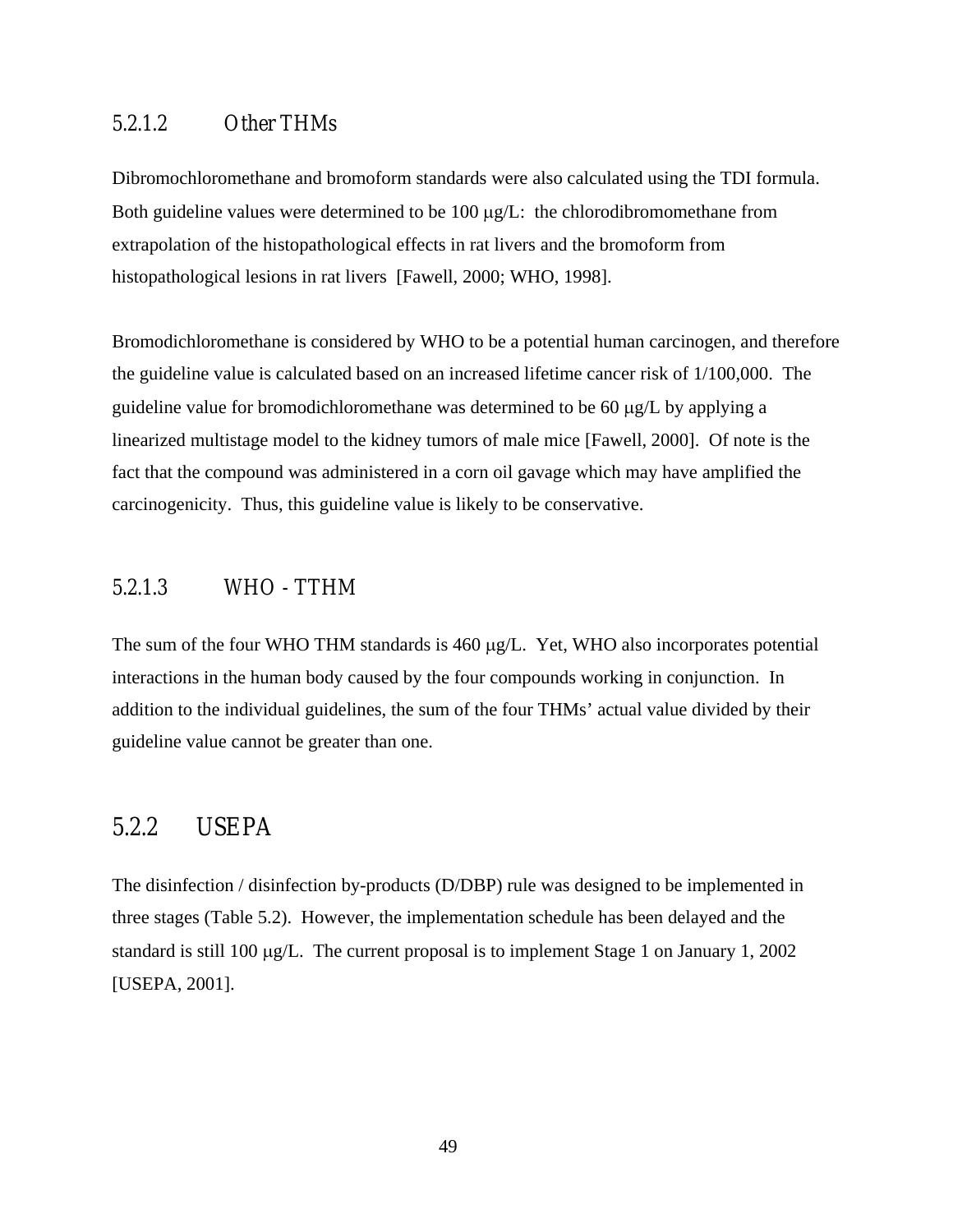| Date                   | <b>TTHM Standard</b> | <b>HAA</b> Standard |
|------------------------|----------------------|---------------------|
| Initial                | $100 \mu g/L$        |                     |
| Stage 1: November 1998 | $80 \mu g/L$         | $60 \mu g/L$        |
| Stage 2: May 2000      | $40 \mu g/L$         | $30 \mu g/L$        |

**Table 5.2: D/DBP Implementation Schedule, USEPA** 

The USEPA has calculated cancer potency factors for the four THMs, which can be used to calculate probability of cancer for varying exposure levels (Table 5.3).

| Compound             | <b>Cancer Potency Factor</b>  |
|----------------------|-------------------------------|
| Chloroform           | $0.0061$ mg/kg/day            |
| Bromodichloromethane | $0.062$ mg/kg/day             |
| Chlorodibromomethane | $0$ mg/kg/day (not cancerous) |
| <b>Bromoform</b>     | $0.0079$ mg/kg/day            |

**Table 5.3: USEPA Cancer Potency Factors** 

Masters [1998] completed a risk assessment for chloroform utilizing these potency factors as follows. First, he calculated the Chronic Daily Intake (CDI):

> CDI (mg/kg-day) = average daily dose (mg/kg) / body weight (kg)  $= 0.1$  mg/L  $*$  2 L / 70 kg  $= 0.00286$  mg/kg-day

and then the risk from the CDI and the potency factor:

Risk 
$$
= CDI * Potency
$$

$$
= 0.00286 \times 6.1 \times 10^{-3} mg/kg - day
$$

$$
= 17.4 \times 10^{-6}
$$

Or, over 70 years, an upper bound estimate of the probability of cancer due to chloroform is about 17 per 1,000,000. Dividing by the 70 years of exposure is 2.48 x  $10^{-7}$ , or 0.24 cancers /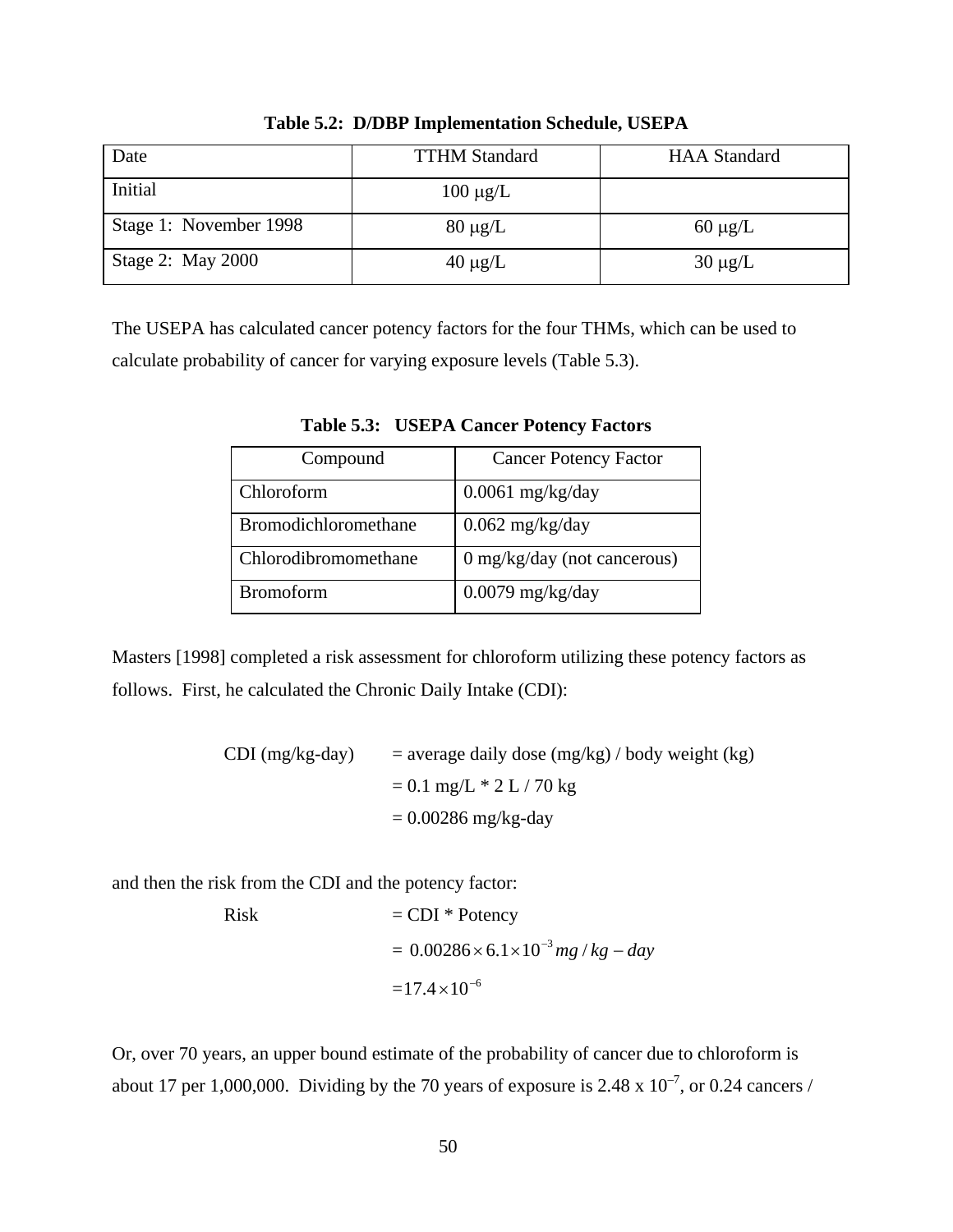1,000,000 population per year. The rate of cancer in the US is now 1,930 / 1,000,000 per year. Thus, the extra cancer from chloroform is calculated to be negligible.

Of interesting note are the TTHM standards in other countries (Table 5.4). Values range from 1 to 100 µg /L, depending on the country.

| Country            | <b>TTHM Standard</b>                   | Source           |  |
|--------------------|----------------------------------------|------------------|--|
| Sweden             | $20 \mu g/L$ guide, $50 \mu g/L$ limit | Kuivinien [1999] |  |
| Germany            | $10 \mu g/L$                           | Rodriquez [2001] |  |
| Canada             | $100 \mu g/L$                          | Rodriquez [2001] |  |
| EU                 | $100 \mu g/L$                          | Simpson [1998]   |  |
| <b>Netherlands</b> | $1 \mu g / L$                          | Graveland [1998] |  |

#### **Table 5.4: Worldwide TTHM Standards**

The Center for Disease Control [2001] states the following about THMs:

Another concern about chlorination of water is the health effects of trihalomethanes. Trihalomethanes are disinfection byproducts that are formed when hypochlorite is used to treat water with organic material in it. Research suggests that, over a lifetime, the risk of bladder cancer increases with chronic consumption of trihalomethanes. In populations in developing countries, however, the risk of death or delayed development in early childhood from diarrhea transmitted by contaminated water is far greater than the relatively small risk of bladder cancer in old age.

Thus, although some countries stringently regulate TTHM concentrations, both the CDC and WHO strongly state that the danger due to bacterial contamination of drinking water in childhood in developing countries is far greater than the risk of cancer later in life.

# **5.3 THM Sampling Studies and Models**

A plethora of studies have been conducted analyzing the THMFP of a certain water plant or subarea or region. These models were investigated to provide a guideline to developing an equation to model the production of THMs in Haiti.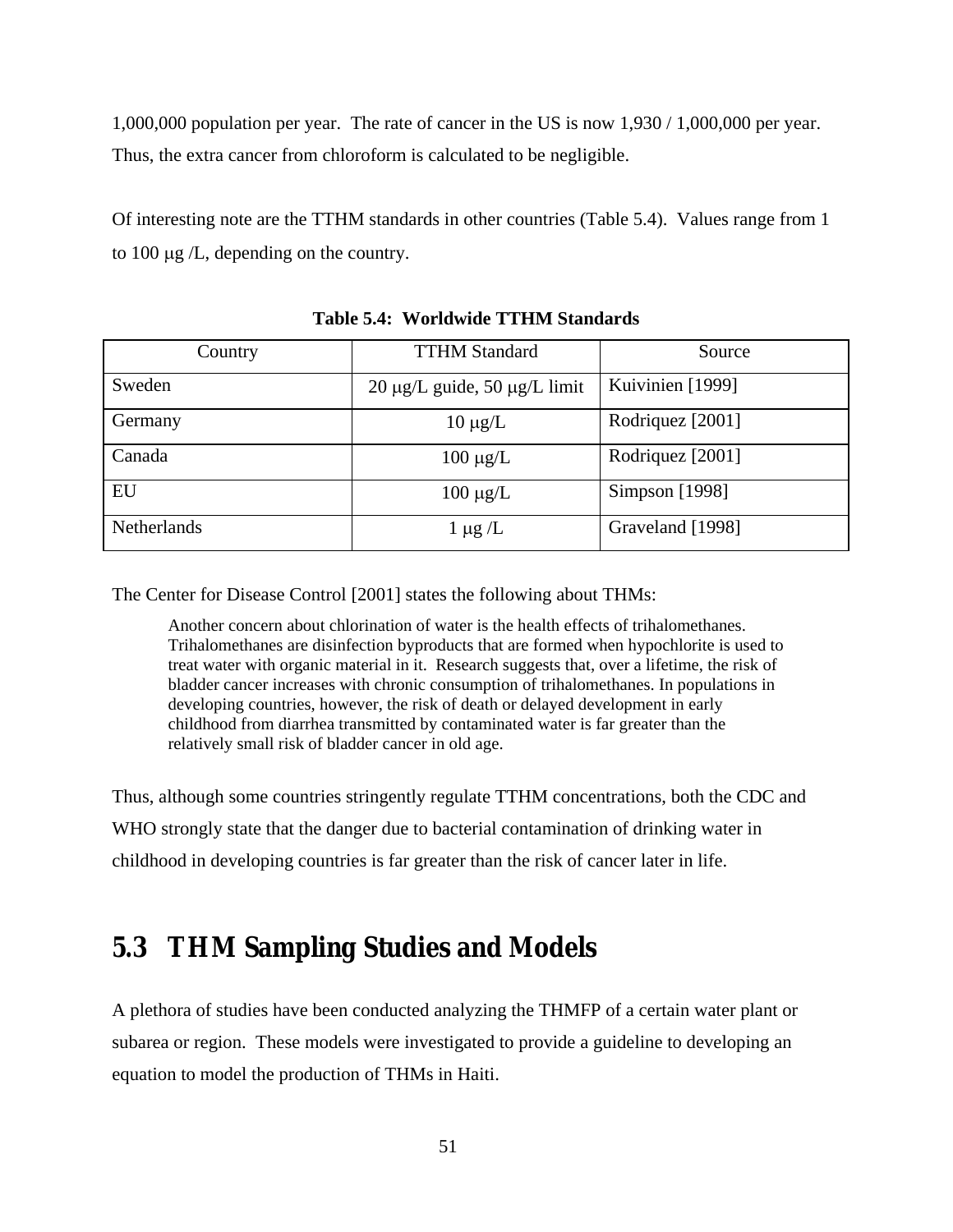# 5.3.1 THM Sampling Study Results

TTHM results found in a wide variety of studies show most TTHM concentrations are below the USEPA standards and far below the WHO guideline values (Table 5.5). The percentage of brominated compounds varied widely across studies, with higher concentrations in areas near ocean water due to the concentration of bromine in sea spray.

| <b>Site</b>                                       | <b>TTHM Results</b>                                                       | <b>Notes</b>                                                                                               | <b>Author</b>                                        |
|---------------------------------------------------|---------------------------------------------------------------------------|------------------------------------------------------------------------------------------------------------|------------------------------------------------------|
| Hong Kong                                         | All samples below<br>$100 \mu g/L$ .                                      | Highest percentage of<br>brominated (64%)<br>compounds was on an<br>island.                                | Yu [1999]                                            |
| Florida: bottled,<br>municipal, and<br>well water | All samples below 25<br>$\mu$ g/L.                                        | Few brominated<br>compounds.                                                                               | Gibbons [1999]                                       |
| Athens, Greece                                    | All samples below 80<br>$\mu$ g/L.<br>One sample above<br>$100 \mu g/L$ . | Brominated compounds<br>were 90 %.<br>Higher TTHM<br>concentration in summer.                              | Golfinopoulous<br>[1998]<br>Golfinopoulous<br>[2000] |
| Taiwan                                            | Samples below 100<br>$\mu$ g/L if TOC less than<br>$4 \text{ mg/L}.$      |                                                                                                            | <b>Chang</b> [1998]                                  |
| Taiwan                                            | Samples ranged from<br>$3.53 - 191 \mu g/L$ .                             | 90 % of residents do not<br>drink tap water, but drink<br>mountain or spring water,<br>can smell chlorine. | Kuo [1997]                                           |

**Table 5.5: TTHM Results in Targeted Studies** 

An interesting case is Australia, which would like to regulate a wide range of DPBs, more in fact than either the USEPA or WHO does (Table 5.6) [Simpson, 1998]. However, as can be seen, there is not enough data to regulate a number of the compounds. Simpson [1998] investigated DBPs in predominantly surface water sources throughout Australia. THMs ranged from 25 – 191  $\mu$ g/L (all below the Australian standard of 250  $\mu$ g/L). The speciation differences between chlorinated and chloraminated waters are of note. In chlorinated water, 46 percent of DBPs were THMs, and 42 percent were chloroacetic acids (CAAs). In chloraminated supplies, 24 percent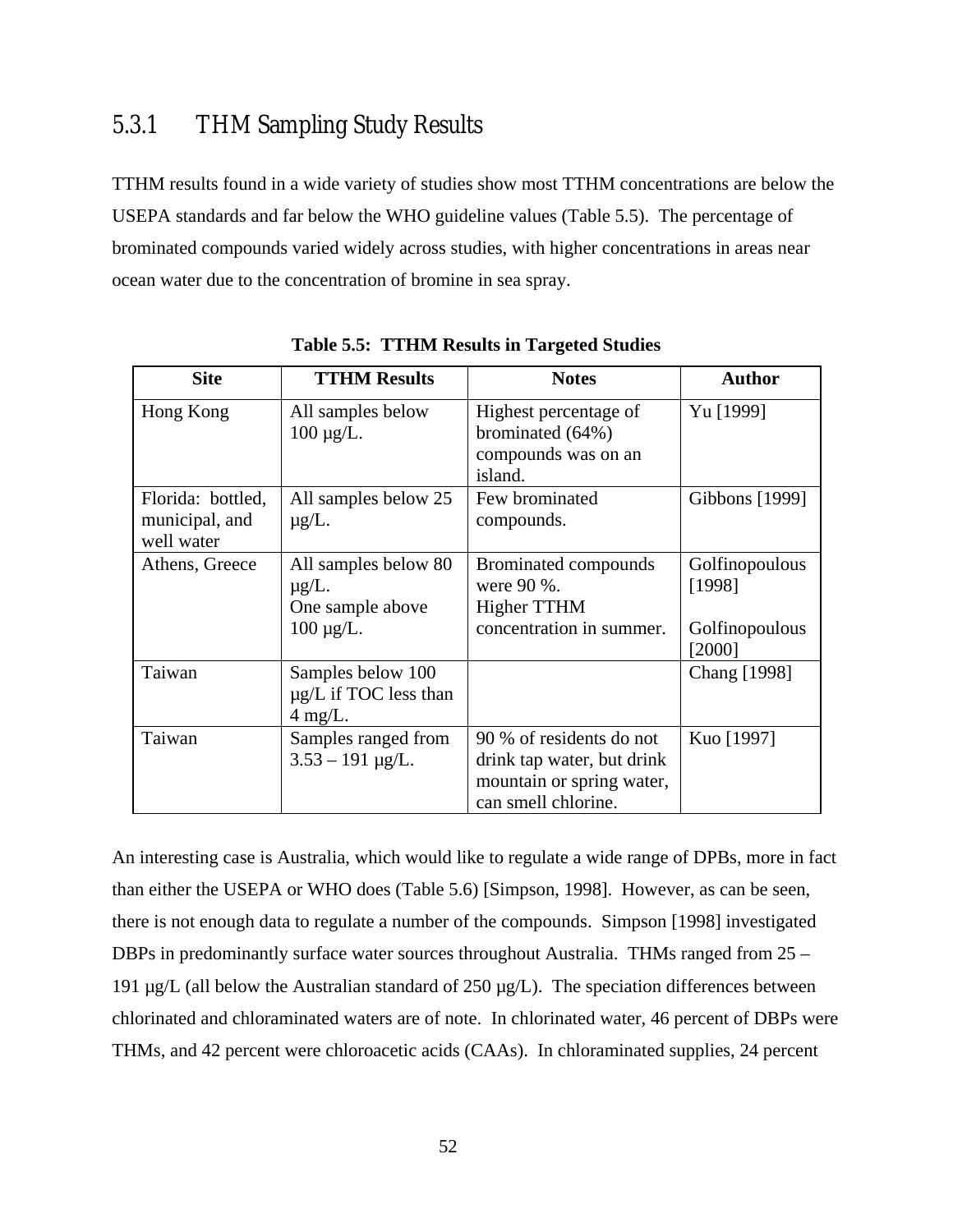were THMs and 54 percent were CAAs. Simpsons' results indicate the limiting DBPs in Australia will be chloroacetic acid and chloral hydrate.

| Compound              | Standard        | Compound             | Standard    |
|-----------------------|-----------------|----------------------|-------------|
|                       | $(\mu g/L)$     |                      | $(\mu g/L)$ |
| Chloral hydrate       | 20              | Cyanogen Chloride    | 80          |
| Chloroacetic acid     | 150             | Dichloroacetic acid  | 100         |
| Chlorophenols         |                 | Formaldyhyde         | 500         |
| 2-chlorophenol        | 300             | Halocetonitriles     | ID          |
| 2-4 dichlorophenol    | 200             | <b>MX</b>            | ID          |
| 2-4-6-trichlorophenol | 20              | Trichloroacetic acid | 100         |
| Chloroketones         | ID <sup>3</sup> | Trihalomethanes      | 250         |
| Chloropicrin          | ID              |                      |             |

**Table 5.6: Australian DBP Standards** 

# 5.3.2 THM and THMFP Models

 $\overline{a}$ 

A number of models have been developed to determine TTHM or THMFP mathematically from source water characteristics. This allows for calculation of TTHM or THMFP without the need for intensive sampling.

Golfinopoulous [1998] developed a model depending on chlorophyll a, pH, bromide concentration, season, temperature, and chlorine concentration according to the following equation:

*TTHM* = 13.54ln(chlorophyll a) – 14.47 
$$
pH
$$
 + 230.25[ $Br^-$ ] + 139.62[ $Br^-$ ]<sup>2</sup>  
– 25.28 (Summer)+110.55 (Spring)  
– 6.59 (Temperature\*Spring)+1.48 (Temperature×[CI])

 $3$  In Development: There is currently insufficient data to develop a standard.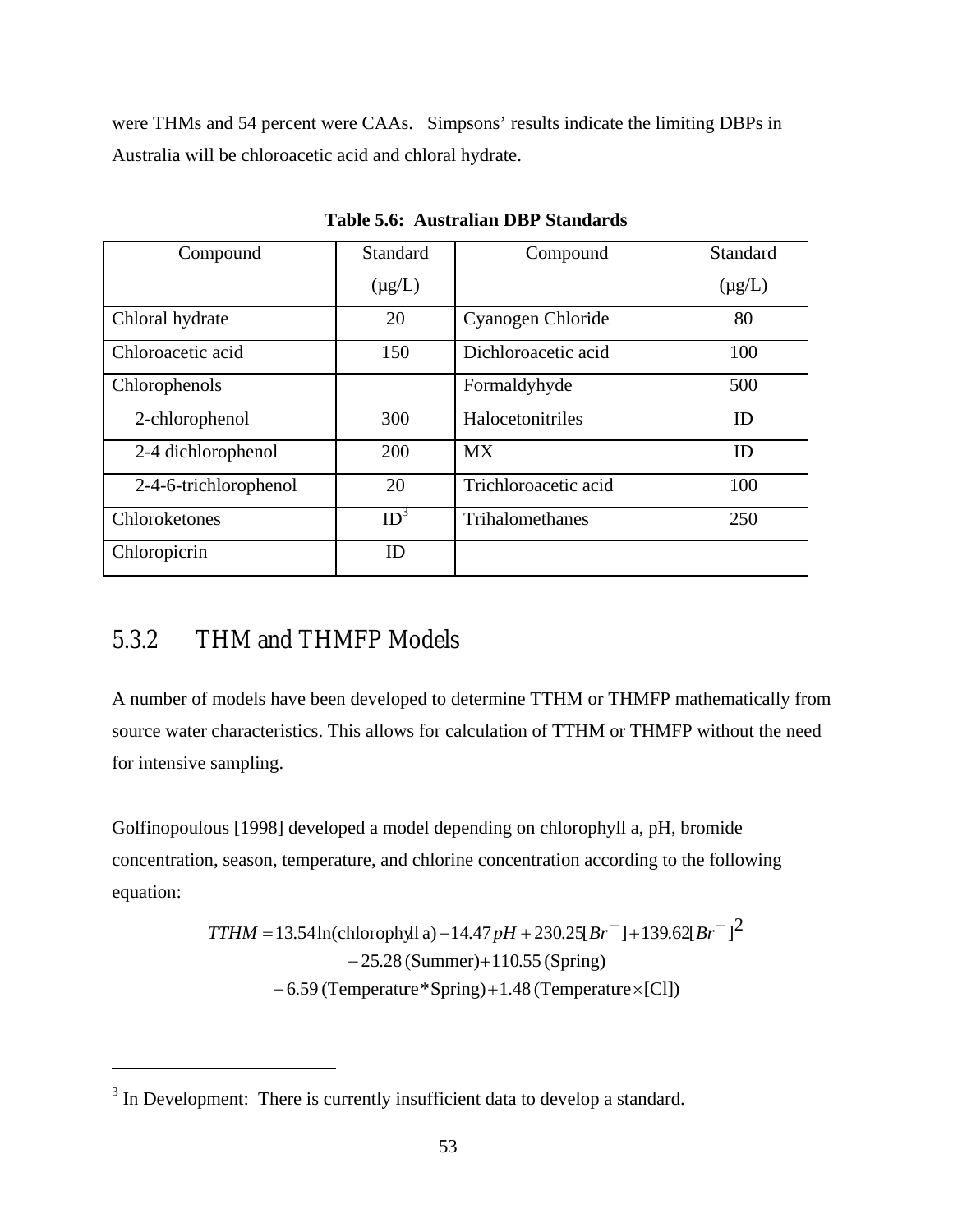This model was accurate within 20 percent, and indicated that TTHM concentration increased with chlorophyll a concentration, bromide ion concentration, whether samples were taken in the spring, temperature, and chlorine concentration. TTHM concentration decreased with pH, sampling in the summer, and temperature and spring.

Rodriquez [2001] developed a model for THM production in finished water in three plants and THM production in points in the distribution system. For two of the plants, temperature (C) was the only significant variable noted, with the equations of the form:

$$
THM = 0.057 \text{ Temp}^2 + 21.3
$$

Thus here TTHM concentration increased with temperature. For the third plant temperature (C), pH, and flow rate were determined to be significant to form the equation:

$$
TTHM = 0.680 \times THM \text{ (raw water)} + 0.031 \times \text{Temp}^2
$$

$$
-34.8 \, pH - 0.0015 \, Q + 298.2
$$

Where again TTHM concentration increased with temperature, decreased with pH, and decreased with flow. The equations added terms for TTHM concentrations when leaving the treatment plant when adapted for TTHM concentrations at the tap. Despite the increase of TTHM distribution system, few samples at the tap were above  $100 \mu g/L$ . All samples were below 60 µg/L before distribution.

Korshin [1997] investigated the link between UV absorbance and DBP formation, because aromacity of natural organic matter (NOM) is destroyed as chlorine attacks chromophores in the NOM. Total organic halogen (including HAA) formation was linear with change in UV absorbance at 272 / cm by the equation  $TOX = 10834$  delta UV 272. THM formation was linear with the change in UV, but was extremely pH-dependent with increasing slope at increasing pH and the best-fit line did not pass through the origin. Korshin concluded that when free chlorine species first attach UV-absorbing groups, these reactions generate little chloroform. The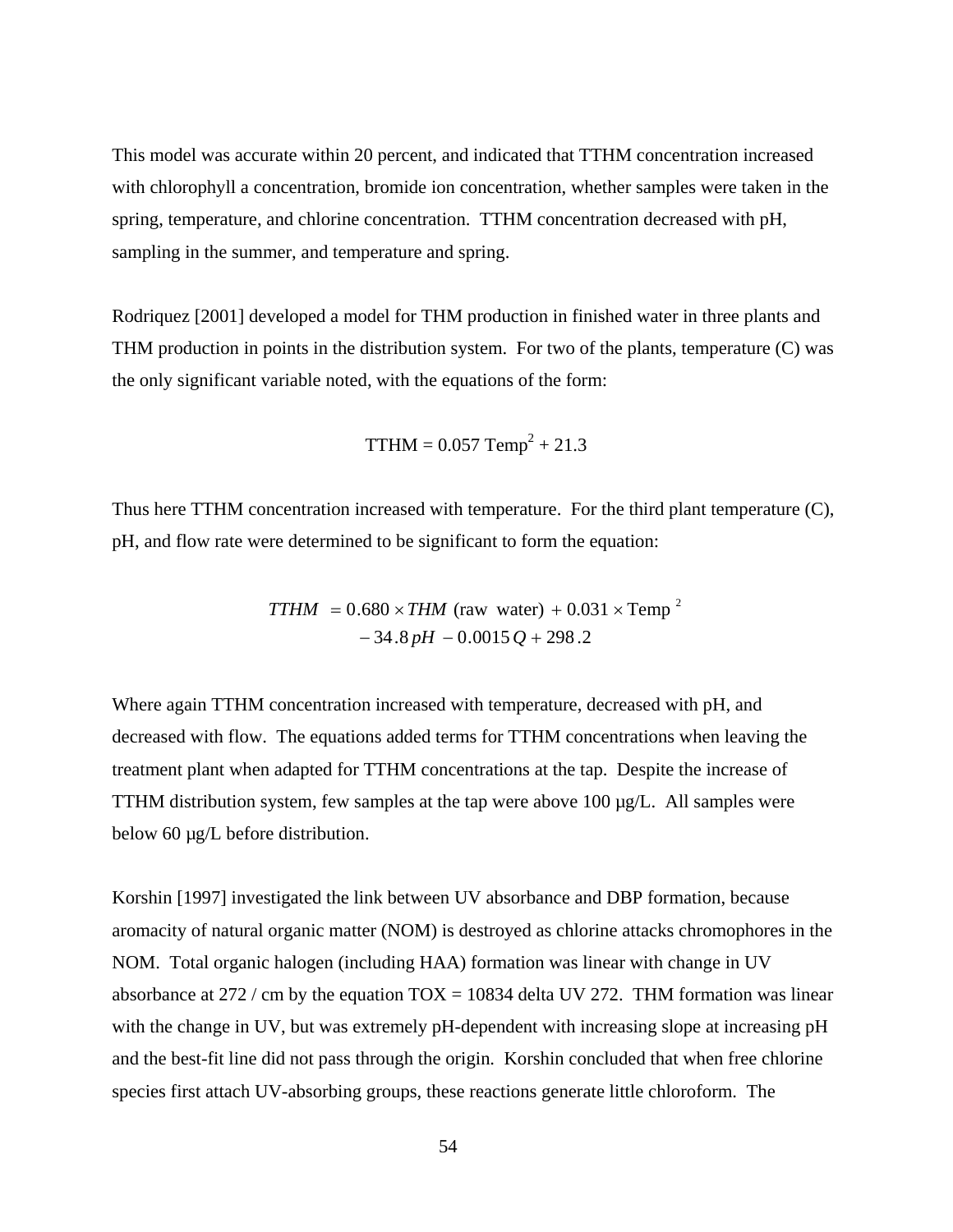chloroform is produced later as subsequent reactions proceed. All samples were completed in water with no bromine, thus chloroform was the only THM species formed.

Garcia-Villanova [1997] determined a model for water in two treatment plants using River Torres water in the city of Salamanca, Spain. Temperature (C), year of study, and pH were the only variables significant to chloroform production based on the following equation at the end of the distribution system. The coefficients were calculated, but included in the final equations as variables.

$$
\ln CHCl_3(\mu g/L) = \alpha_1 (\text{Year 1 or 2}) + \alpha_2 D + \beta_3 T^3 - \beta_4 T^4 + \chi pH^2 + \varepsilon
$$

Observed versus fitted values had a r squared value of 0.99.

As can be seen, some simple and some extremely complicated models to determine TTHM have been developed. One of the goals of the Haiti THM project was to develop a model that used only parameters that could easily be tested in the field and could also be understood mechanistically.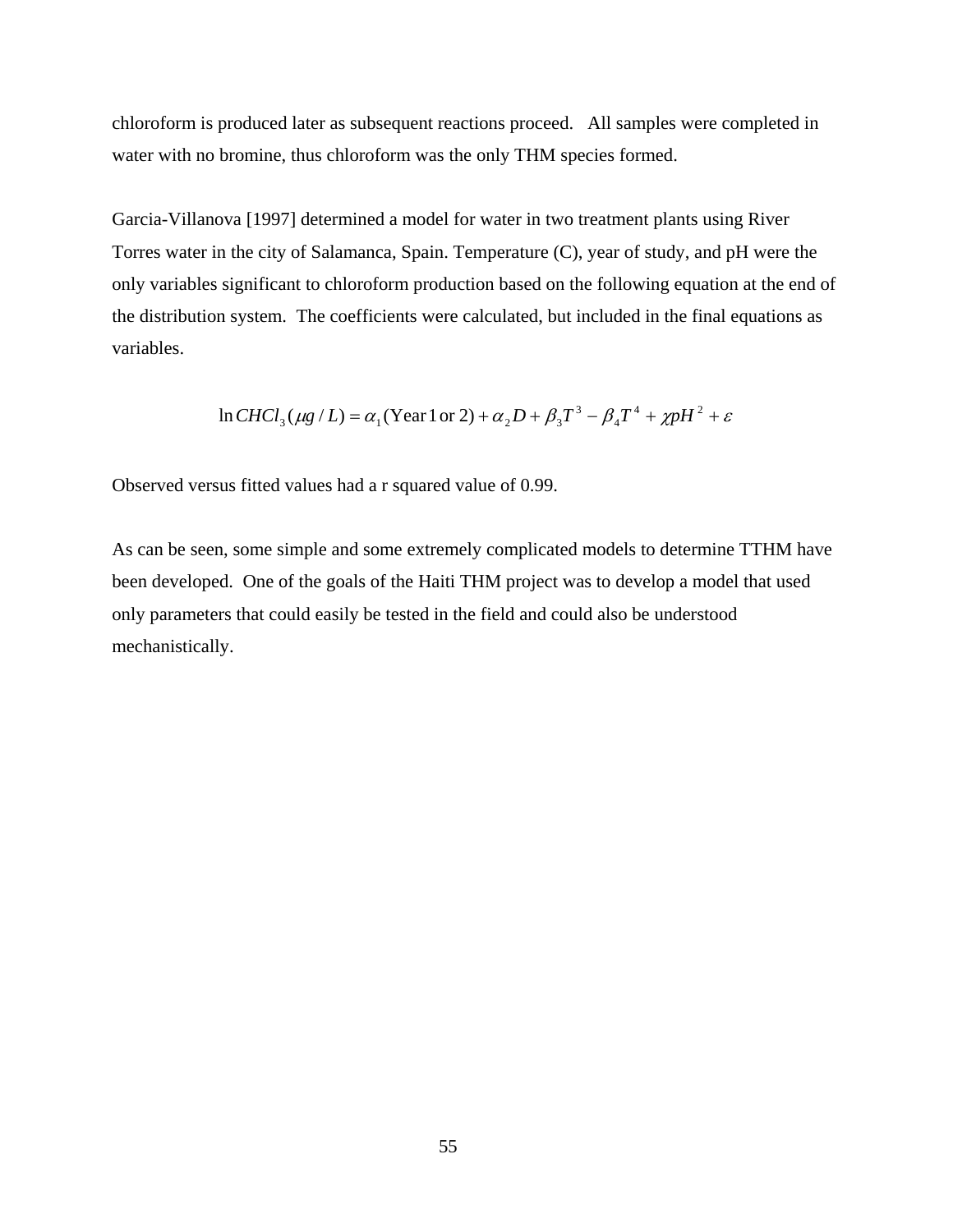# **Chapter 6: Field Sampling and Observations**

From January 7th through January 28th, 2001, the four students in the Haiti M.Eng. group and a GWI guide, Bill Gallo, spent time in Haiti completing field work. There were three goals associated with my portion of the field work: (1) completing water quality sampling; (2) observing the program in operation; and (3) meeting and speaking with the people involved in managing the program.

All three goals were accomplished by visiting six of the seven communities in which GWI has programs for periods of 1 to 4 days each.

# **6.1 Sampling Plan**

In each community visited, two concurrent studies were completed.

#### 1) GWI Testing

GWIs standard testing procedure samples chlorine concentration in the top and bottom bucket, and collects a finished sample for bacteriological analysis. This sampling protocol is random, and purifiers to be tested are chosen by pulling purifier numbers out of a hat.

Chlorine concentrations were measured with a colorometric pool test kit that tests for residual chlorine. The kit has two receptacles: technicians fill the left side with water from the top bucket and the right side with water from the bottom bucket. After the addition of one drop of testing solution, the color in the left receptacle (top bucket) should be orange, and in the right receptacle (bottom bucket) light yellow. These colors correspond to correctly adding a capful of bleach in the top bucket and five drops of bleach in the bottom bucket. The receptacles are rinsed with the purifier water prior to use. Correct or incorrect color was recorded with  $+$  or  $$ signs.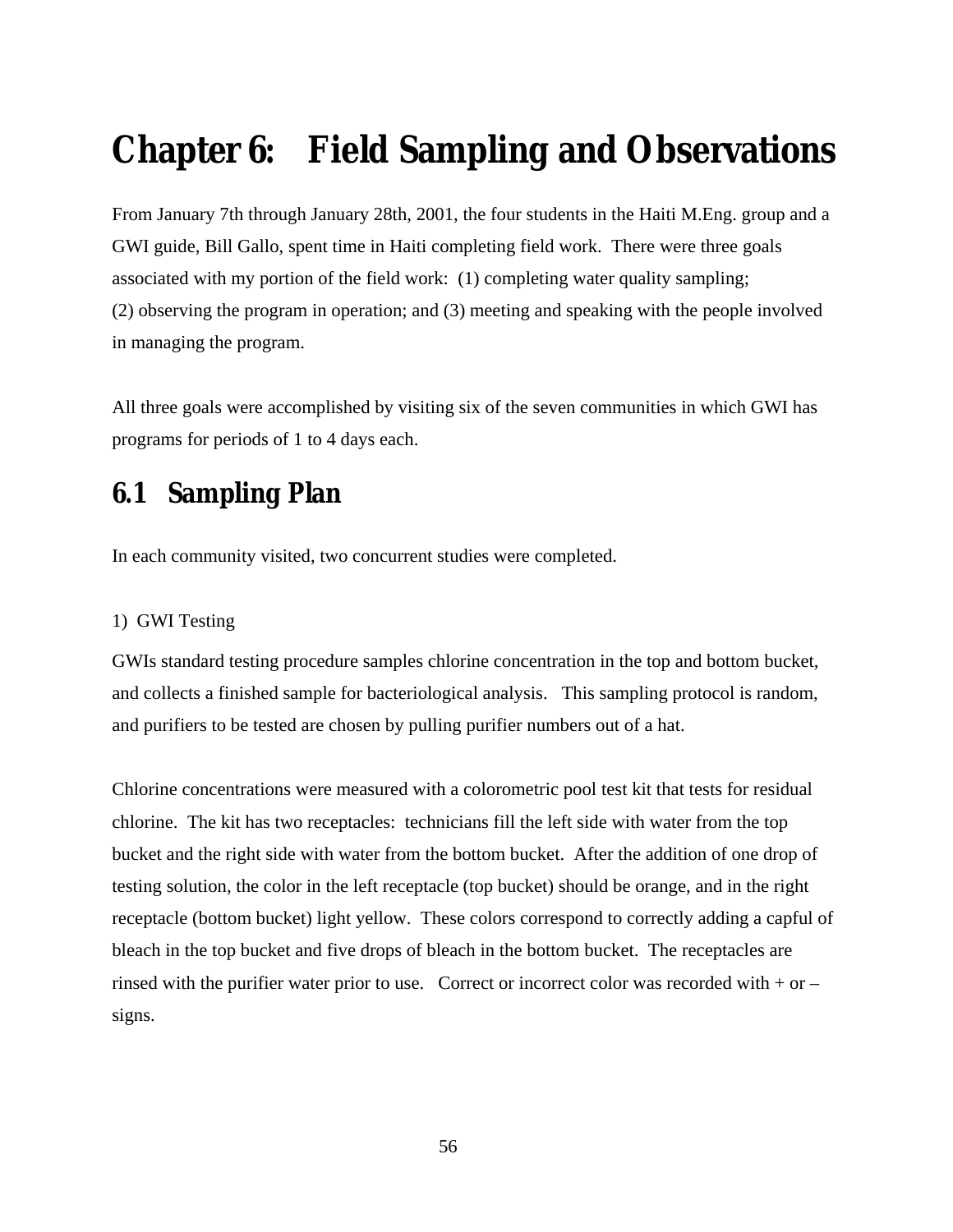For bacteriological contamination testing, finished water (from the spout of the purifier) was added to Lauryl Tryptose broth in autoclaved glass bottles and kept in a cooler filled with 2 to 4 inches of 35 C water for 48 hours. After 24 and 48 hours the bottles were investigated for a color change from clear brown fluid to cloudy fluid. The color change indicates presence of total coliform. Color change was recorded as a positive coliform test.

The results of this testing were used to calculate the percent correct usage of the community. GWIs goal is 70 percent correct usage in each community. This test was conducted in all communities except Dumay.

#### 2) THM Testing

To determine the amount of THMs generated in the purifier, a two-pronged approach was taken: (1) raw source water was collected, analyzed before purification, and filtered through a purifier; and (2) finished water from the purifier was collected and analyzed at MIT. This data was also used to model the formation of the THMs mathematically.

Raw source water was analyzed for color, turbidity, pH, temperature and nitrate in Haiti (Table 6.1).

| <b>Parameter</b> | <b>Method of Analysis</b>                     | <b>Calibration</b> |
|------------------|-----------------------------------------------|--------------------|
|                  |                                               | <b>Procedure</b>   |
| Color            | Visually                                      | Not necessary      |
| Turbidity        | LaMotte Model 2020 Portable / Benchtop        | At 1 and 10 NTU's  |
|                  | Turbidimeter                                  | weekly.            |
| <b>PH</b>        | ColorpHast pH Strips: $5 - 10$ and $0 - 6$    | Not necessary      |
| Temperature      | <b>Envirosafe Celsius Thermometer</b>         | Not necessary      |
| Nitrate          | LaMotte Nitrate-N Test Kit                    | Not necessary      |
| Raw Water THM    | Collected one 45 mL VOA vial, analyzed at MIT | Not necessary      |

**Table 6.1: Raw Water Analysis Parameters in Haiti**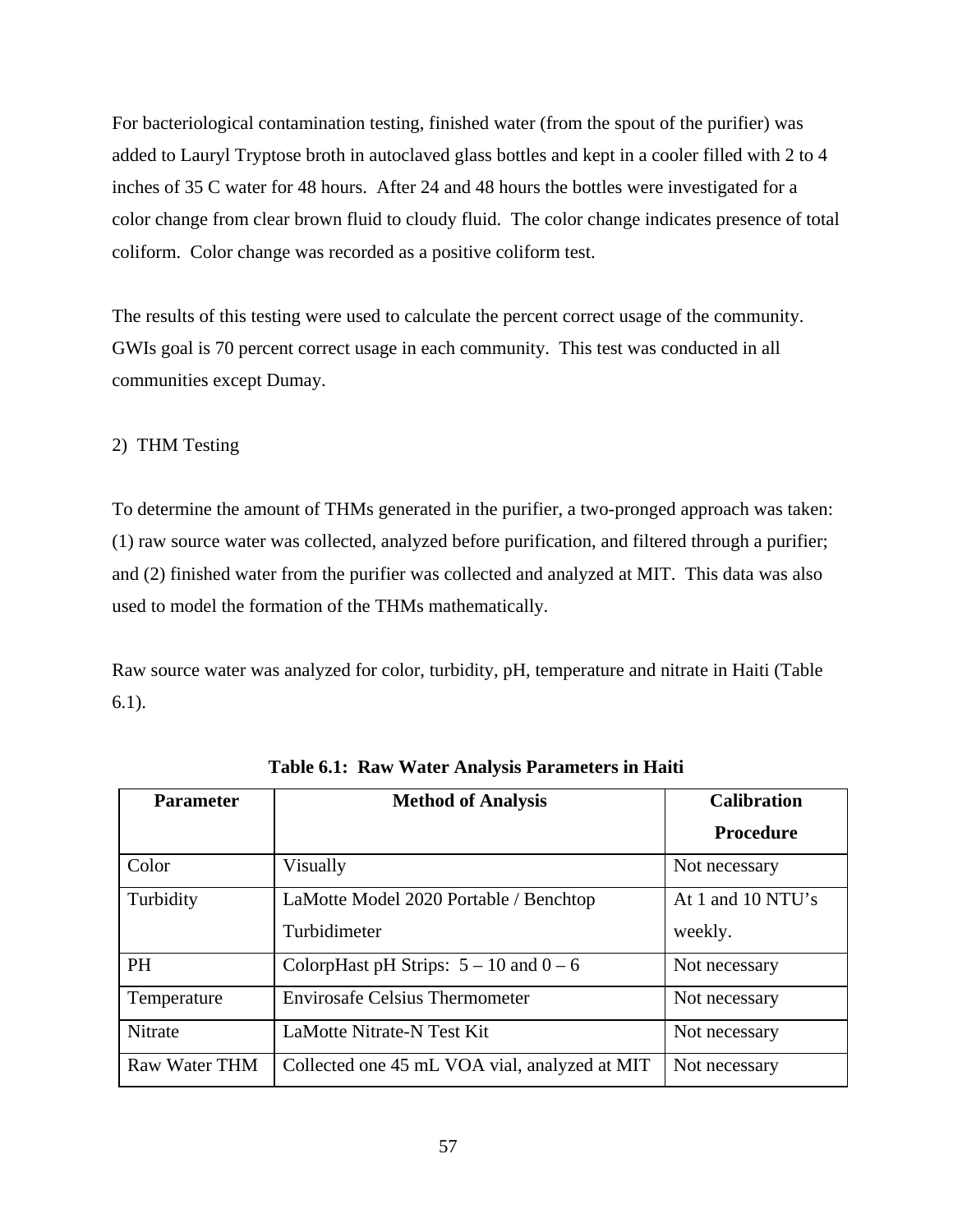Other parameters noted at the source were:

- Description of the source.
- Distance of walk to the source.
- Difficulty of walk to the source.
- Estimated flow per source.
- Estimated number of people using the source.
- Soil description, including whether or not the soil reacted with vinegar, an indication of limestone (or  $CaCO<sub>3</sub>$ ) soils.

Source water was then collected using clean, locally available containers and transported to a nearby purifier. The purifier was emptied, cleaned, and chlorinated, and the source water run through the purifier. Finished water was collected into two 45 mL VOA vials from the spout and checked for the correct amount of chlorine using the pool test kit. Through a translator, the family was asked the following questions:

- 1. How many people use the purifier?
- 2. Who collects the water for the purifier?
- 3. How many times per day is the purifier used?
- 4. Where do you normally get water for the purifier?
- 5. Do you have any problems with the purifier?
- 6. How old is the cotton filter?
- 7. How old is the carbon filter?

In addition, characteristics of the villages such as number of children in schools and community development projects were noted.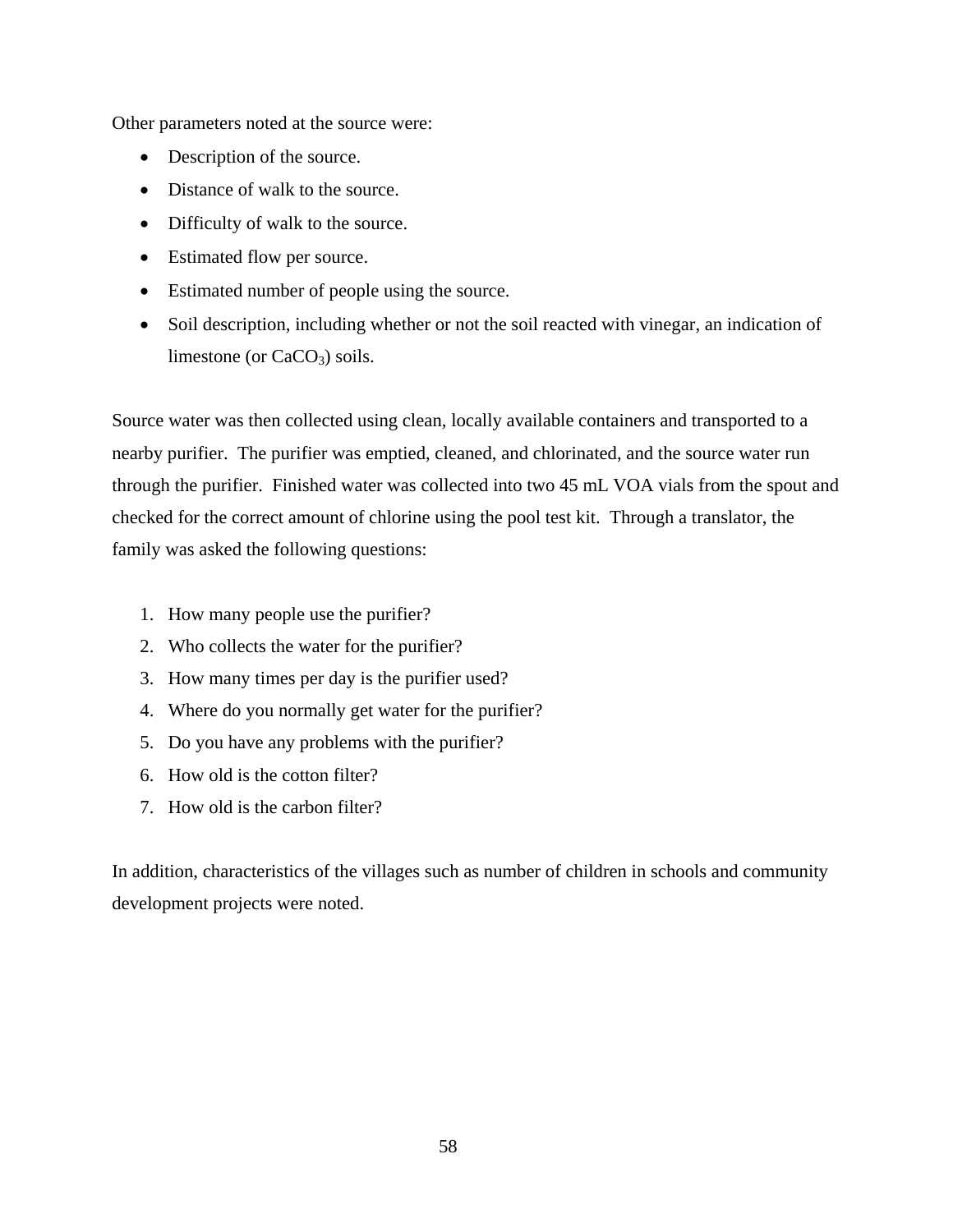# **6.2 Results: By Village**

### 6.2.1 Ferriere

Ferriere is a small community near the Dominican Republic border in the north of Haiti. It is about a three-hour drive east of Cap Haitien. About one hour south of the ocean, Ferriere is a flat, small community. Houses are placed near each other on grided side streets and one main road. We were not able to meet the American nun who works and lives there, Sister Pat, because she was in the U.S. at the time.

The local Catholic Church, through Sister Pat, does quite a bit of community organizing here. There is a water committee, maternal health programs, and other community education activities. The Church put in nine identical hand-pump groundwater wells throughout the community

fifteen years ago. The Church also purchased and installed a large ceramic filter for the town that did not work. They then went to GWI for another method to provide clean drinking water. Groundwater depth was 17.2 feet in one open well (not used for drinking water supply). Villagers can also always purchase clean water in the Dominican Republic.



**Figure 6.1: Well in Ferriere** 

Soils in Ferriere are conglomerate alluvium, with some clay present. The soil did not react with vinegar, indicating that no limestone was present. Due to the number of the wells installed by the church, the longest distance to water is a 15-minute walk along flat paths. The wells have never run dry and are easy to pump. We did not see anyone waiting in line for water longer than a few minutes. Samples were collected from two different public wells and run through the purifier of a water committee member (F-1) and one of the technicians (F-2). Temperature of the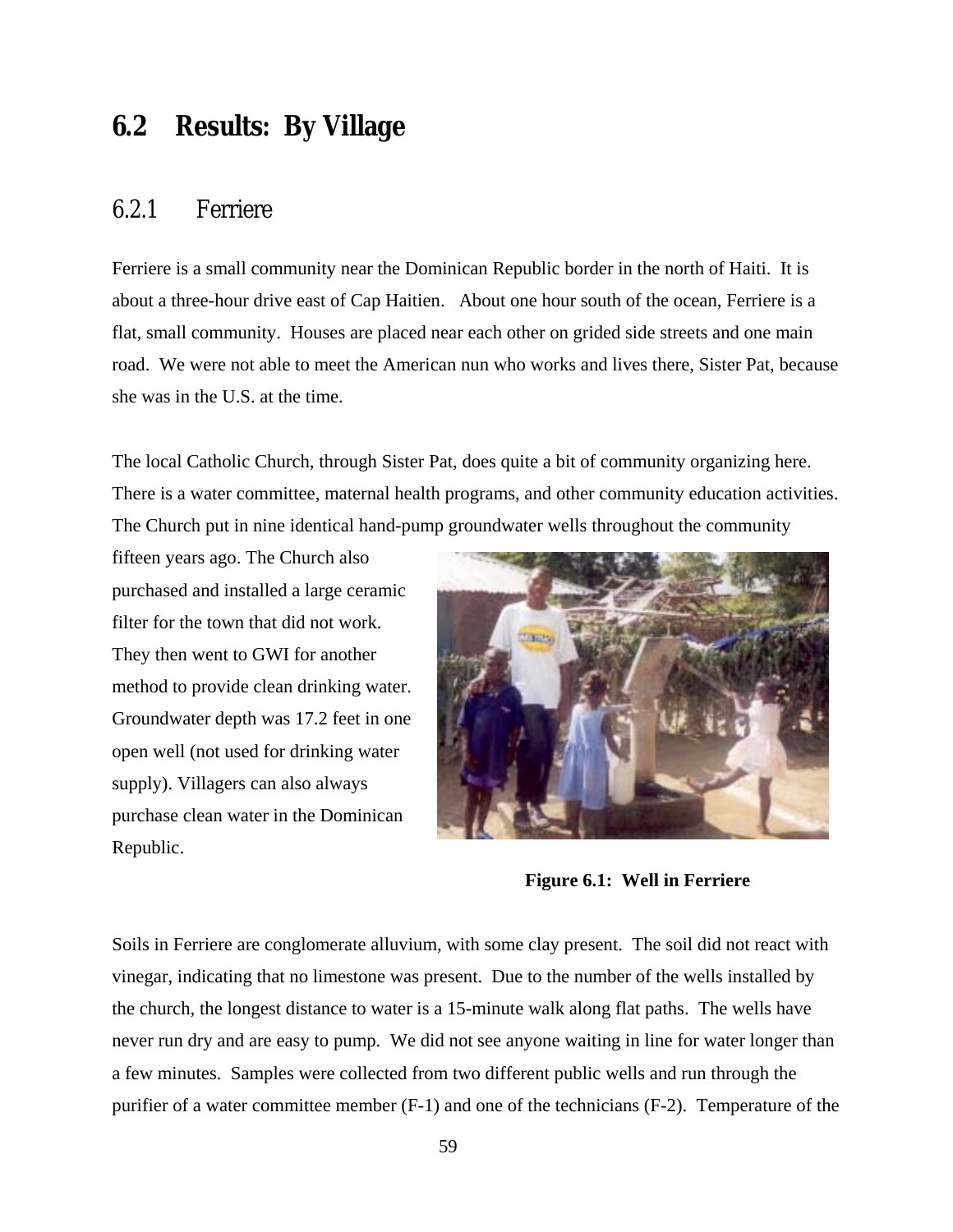groundwater in the wells was 29 degrees Celsius. Nitrate was 44 ppm at F-1, which was near a large agricultural field. Nitrate was 0.0 ppm at F-2. Turbidity was low in both wells: 0.00 in F-1 and 1.08 in F-2. pH was 7.5 in both wells. The water committee member's purifier is used for 13 people in the family, filled twice per day, and two family members walk to carry the water from the well. The technician's purifier is used for five people in the family, used once every two days, and the girl who works for the family collects the water.

The two technicians for Ferriere, Mary-Marthe and Suzanne, are dedicated and well respected. They visit homes with purifiers four times per week, have designed uniforms they wear while they work, and have a good understanding of the purifiers. They purchase Jif (a bleach from the Dominican Republic) at H\$17 a gallon and resell it at cost to the community. Both are widows, and were selected by Sister Pat and the water committee to be the technicians based on their skills and their need.



#### **Figure 6.2: Mary-Marthe & Purifier**

On rounds with Suzanne, we noticed that all but one of the purifiers was covered with homemade cloth (some quite fancy), or plastic. In addition, everyone knew how to help Suzanne complete her chlorine testing. They gave her a cup to help her test and understood the results. Houses were spaced close together and rounds were easy to complete.

Of interesting note is that the top bucket in Sister Pat's house had the wrong amount of chlorine – only five drops instead of five mL. In addition, the program began in May of 2000 and carbon filters had not been changed except when they had broken.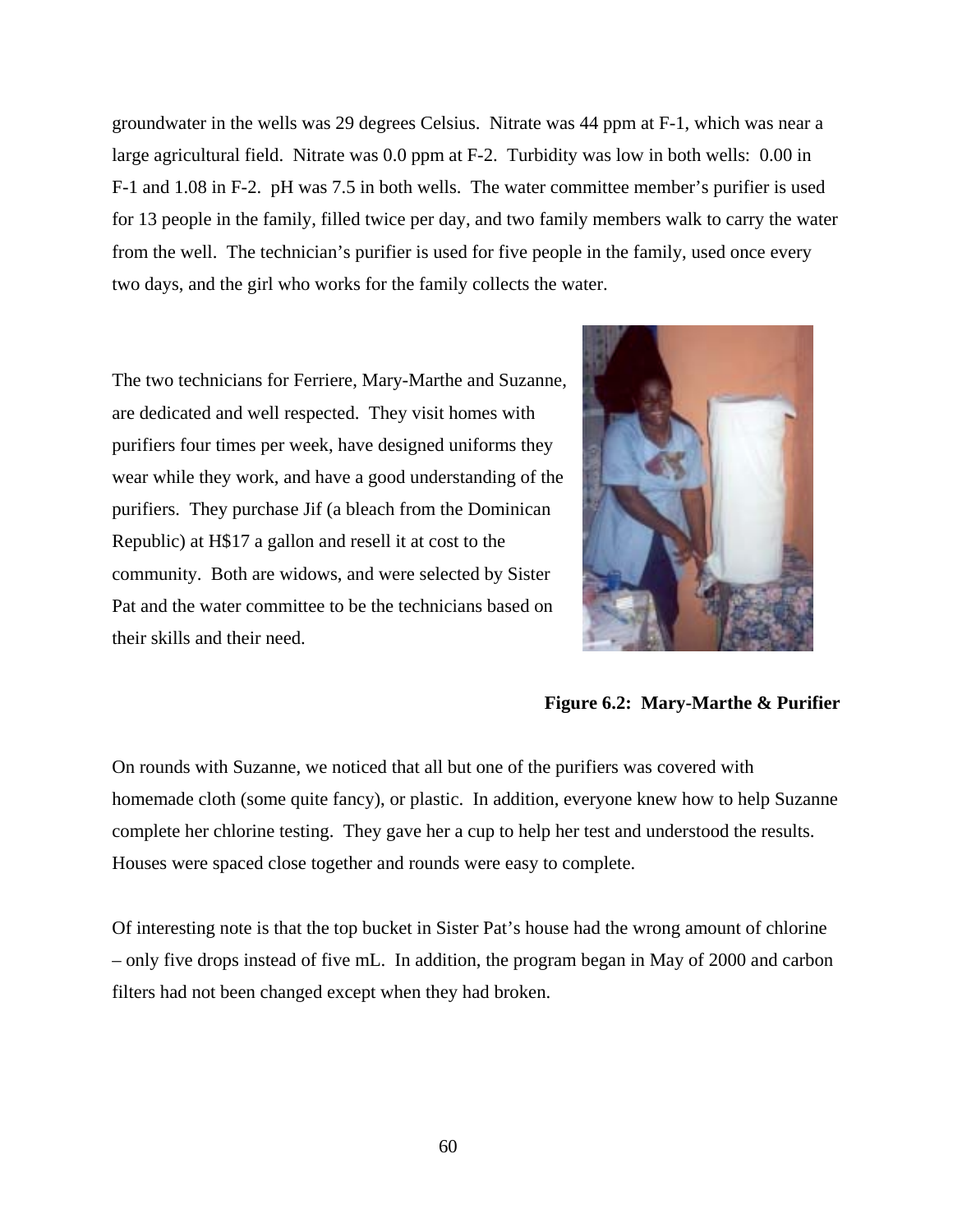### 6.2.2 Bas Limbe

Bas Limbe is approximately one hour west of Cap Haitien on the northern coast. The community is larger and more spread out than Ferriere, and is significantly more mountainous. The Rectory where Father Dubois lives is at the top of the largest hill, overlooking the town, and with a view of the ocean. Father Dubois runs a radio station for the valley and likes electronics. He was polite to us, but it was clear the water project really is not his focus. A medical team from Indiana who visits twice per year noticed a high incidence of diarrheal diseases, and sponsors the water project here because they feel the diarrhea is caused by poor water supply.

Although water is not scarce in Bas Limbe, many people walk long distances to collect what they consider a clean source of water for their drinking water. There is one pump in the center of town that people use. There are also spring-fed sources up in the hills and in the town that people walk to, as well as a private well at the rectory.

The first sampling site in Bas Limbe (BL-1) is a spring flowing into a shallow pool in the valley. Turbidity was the highest found in Haiti at 4.21, probably due to the medium brown alluvium

silty clay of the cutout falling into the water. pH was 6.5, temperature was 18 C, nitrate was 2.2 ppm, and the source is approximately five minutes flat walking from the main road. The purifier closest to the source serves 12 persons, is used twice per day, and the adults carry the water from the source. They have had problems with the spigot leaking; and on the day we were there the purifier was in pieces, and there was no chlorine in the house. The age of the cotton and carbon filters were seven months. After 30 minutes, some suspended solids had settled to the bottom of the bucket. When we returned to collect the finished sample, the family had not run the purifier. We started it and returned the next morning to collect the finished water. **Figure 6.3: Spring in Bas Limbe (BL-1)** 

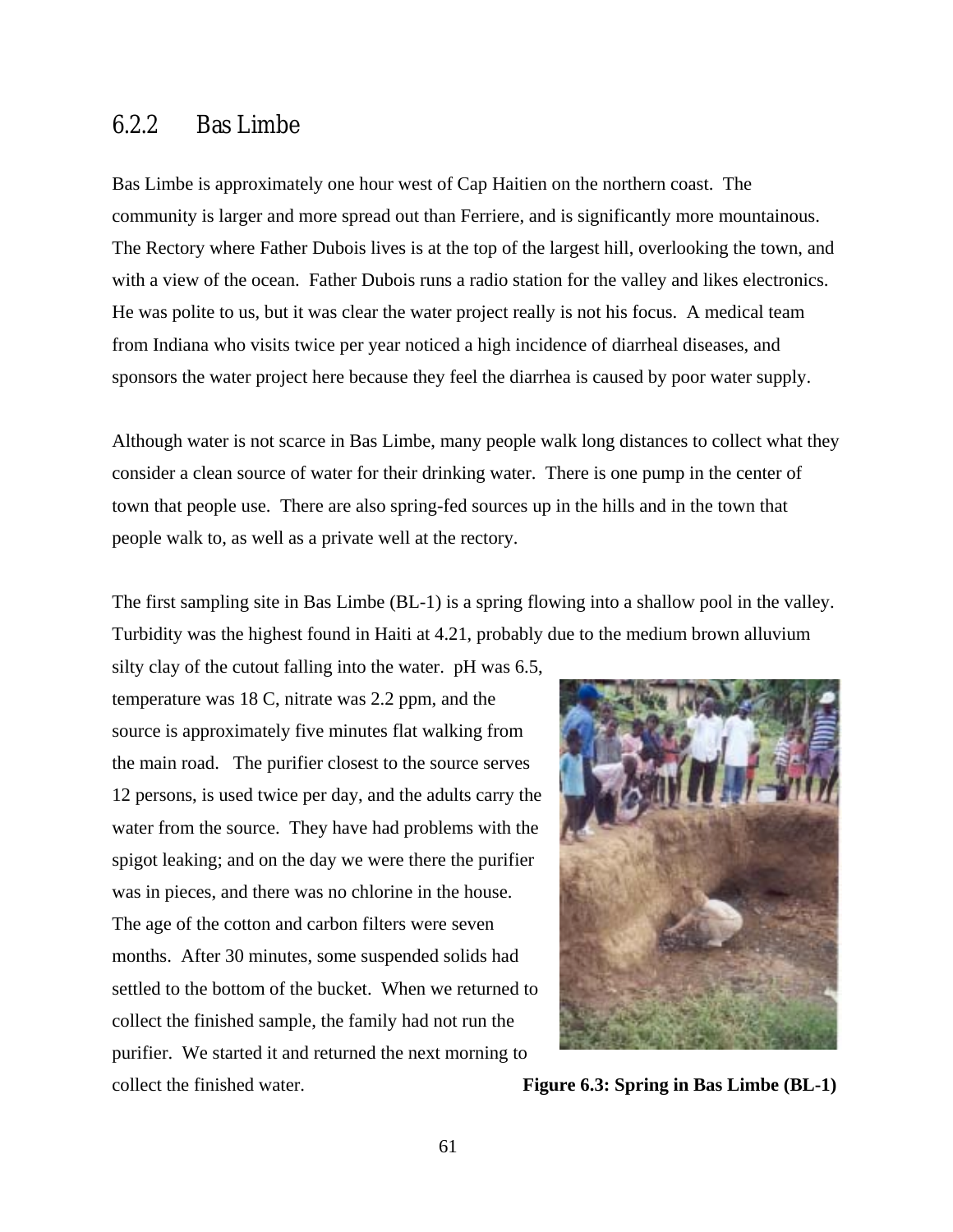The second sampling site (BL-2) was from the public town pump in the center of town. The well is located approximately 10 feet from a small (five foot wide) river and close to the main path in town. Although this pump was harder to pump than in Ferriere, there was good flow. Temperature was 27 C, pH was 7.0, nitrate was 1.1 ppm, and turbidity was 2.62. The purifier



closest to the well serves 20 neighbors. It was set up in one house, and all the kids in the vicinity were familiar with it. The purifier is run twice per day, with the youngest and oldest children sharing the task of collecting water. They have had problems with a broken check valve, and the cotton and carbon filters were each six months old. There was prepared water, correctly chlorinated, in the purifier when we arrived.

 **Figure 6.4: Well in Bas Limbe (BL-2)**

The third sampling site (BL-3) is a 15-minute hike up a small river to a spring flowing into the river. It was difficult walking up through the river itself and there were a significant number of

women and children walking up and down to collect water. Women were washing clothes in the river. The turbidity of the spring water was 0.09, pH was 6.25, temperature 25 C, and nitrate 2.2 ppm. Soils were the same medium brown silty clay as in the other two sites. The purifier used for this sample was the original Bas Limbe purifier in the Rectory. The carbon and cotton filters were seven months old. This purifier is used twice per day and the employees fill it with the private well water from the backyard. The cotton filter was discolored to yellow because of the sediment from



water in the well. **Figure 6.5: Spring in Bas Limbe (BL-3)**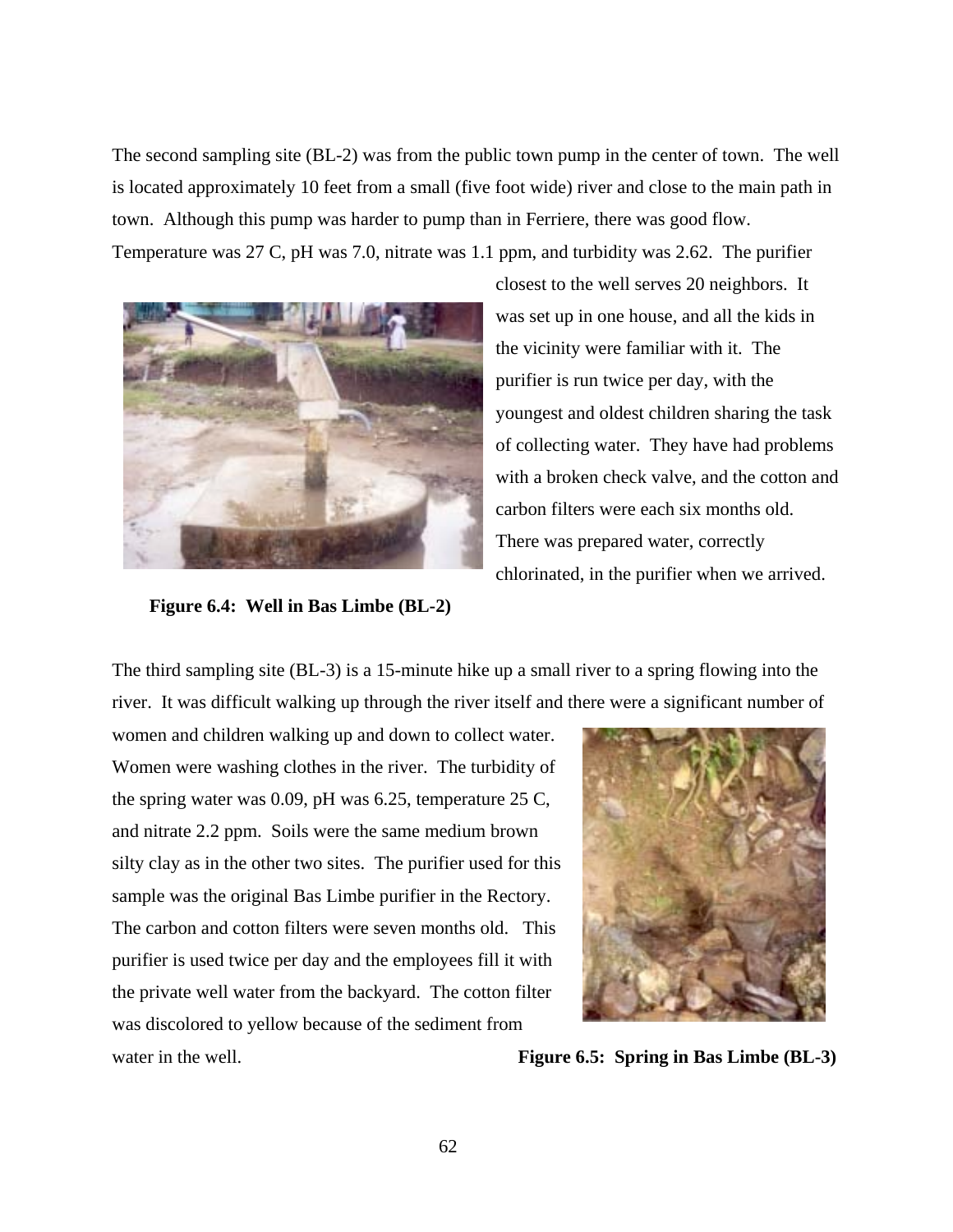After I collected the finished sample in BL-3, the employees poured out the spring water and reran the purifier with well water. This is a something I noticed across Ba Limbe. As we were rounding to do the GWI testing, we asked people where they collected their water from to use in the purifier. People very specifically had one spring or source or well they used. They felt this one was clean for a specific (unknown) reason. This did not correlate at all with distance to source. People from the other side of town walked one hour to the spring in BL-3, whereas people near the spring in BL-3 walked 30 minutes to the opposite side of town to a different spring. Some education about safe water sources could be useful here. In addition to the springs and wells, there are a number of surface and runoff streams in Bas Limbe. No one said they used this for drinking water, but it could be possible some people use this easily obtained water in the purifiers.

The two technicians in Bas Limbe are younger men who clearly were not comfortable interacting with the community. On rounds here, we found a number of the houses without chlorine, unused purifiers lying in pieces, and the technicians did not know how to use the chlorine tests kits. An unusually large number of children followed us around Bas Limbe, our record was 43.

To address these issues, Bill Gallo led a meeting with Father Dubois, Mary-Marthe (who accompanied us from Ferriere), the technicians, and us. Father Dubois mentioned that he feels the water committee, the technicians, and himself all have different directions and ideas. He feels out of the loop and unsupported, especially because he was overruled on how much to charge families for the purifiers and for the chlorine. Thus families were not paying enough for the chlorine to recoup the cost of purchasing the gallon. The technicians asked for bicycles in the meeting (the technicians in Dumay have them because of the distances they cover). Bill mentioned bicycles might be forthcoming if they reached the 70 percent correct usage rate. It was decided at the meeting that the Bas Limbe technicians would stay with Mary-Marthe and Suzanne in Ferriere for a week, and then Mary-Marthe would visit Bas Limbe once per month to work on improving the program.

63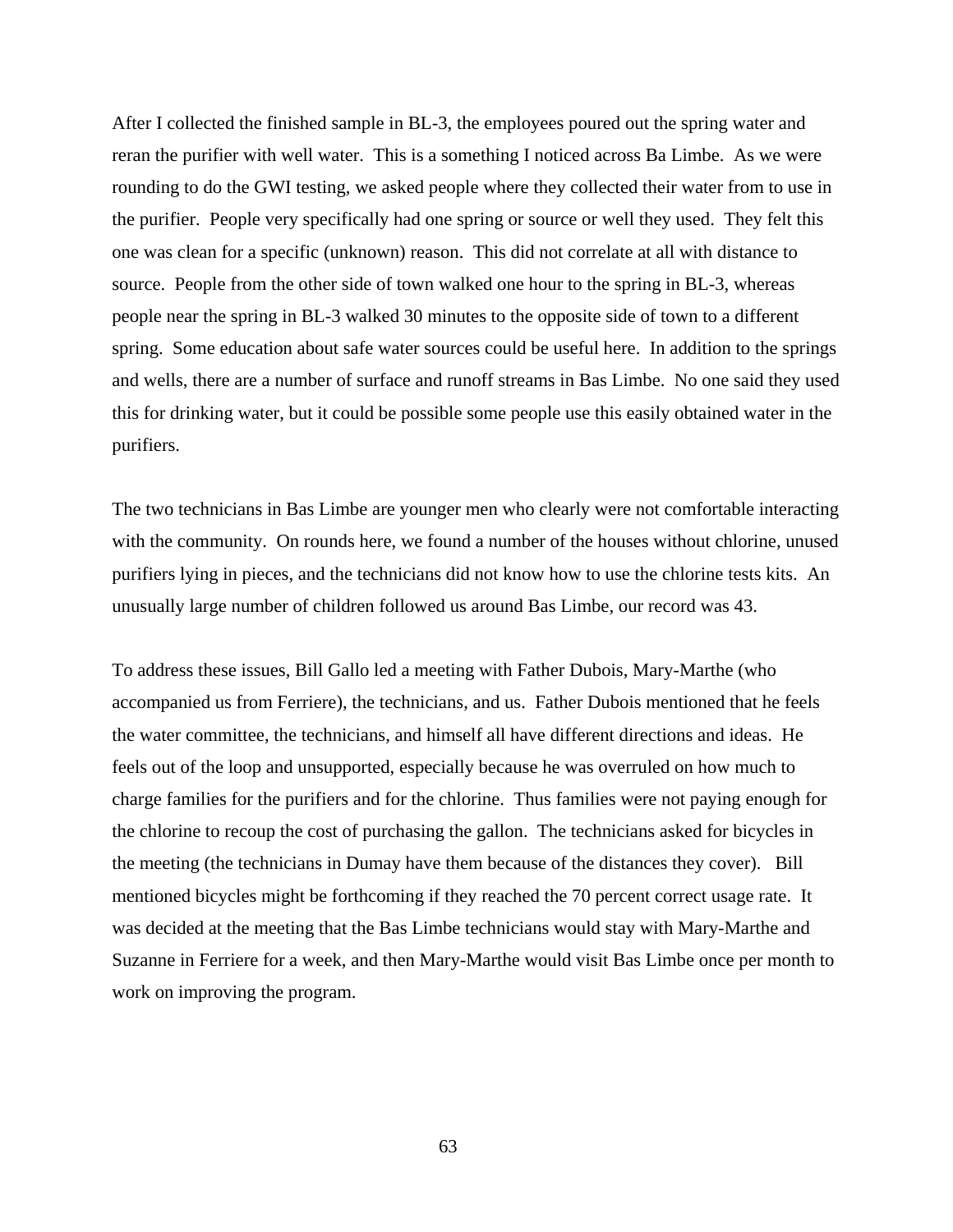### 6.2.3 Fon Veret

Fon Veret is a small community about two hours west of Port-au-Prince on the Dominican Republic border. The first thing you notice in Fon Veret is the swath cut through the center of town from flooding due to Hurricane

George. There is a 50-meter wide section in the valley between the mountains to either side where nothing is living. It is filled with an outwash of 2 to-6-inch diameter limestone rocks that are very difficult to walk on. The town is built on an old river bed. The river has been dry since the time Haiti was a French colony, but the path of the water



in George killed 500 people. **Figure 6.6: Hurricane Damage in Fon Veret**

A young American teacher of English and juggling named Matt Cyr is the person who organizes the water program here. He lives in the Rectory with Father Belneau, who is supportive of the program, but is already overcommitted as he has one parish, ten sub-parishes, two sermons each Sunday, and is the head of the Development Committee in Fon Veret. The two technicians in Fon Veret are Dieumaitre and Helene. Both gave up day jobs to become technicians and are dedicated and serious.

Water is scarce in this part of Haiti and there is only one source available, about a 30 minute walk up one of the mountains. In addition to that, some people have cisterns that they use for personal use and to sell at around H\$1 per 5 gallon bucket to people in the community. The rectory obtains water from a source seven kilometers away that they can drive to and fill up multiple containers at once. Two samples were taken in Fon Veret, one from a cistern and one from the Karetye source up the mountain.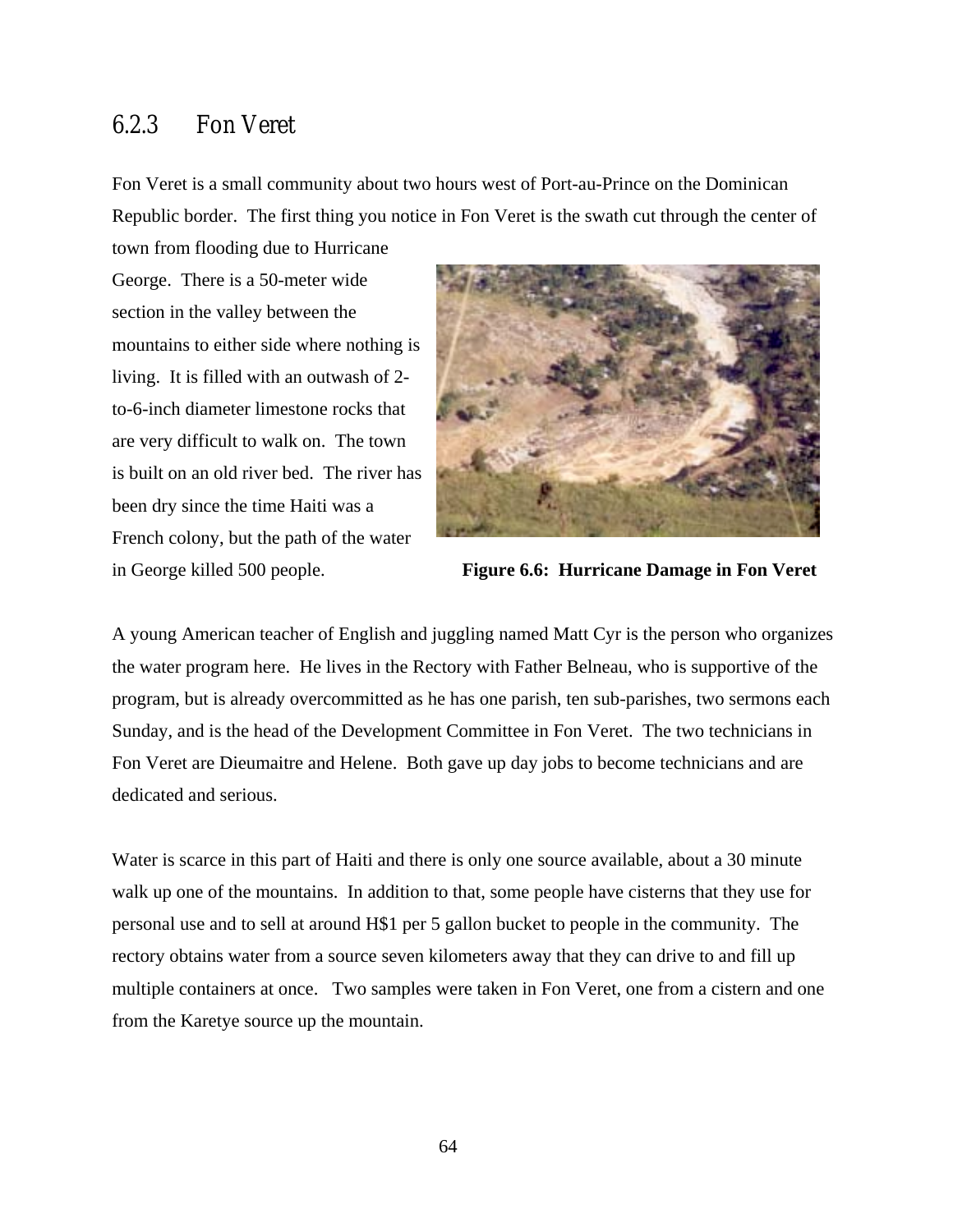

Matt suggested a sunrise hike to Karetye for FV-1. At 4 AM the path to Karetye was literally a highway of small children walking up and down collecting water before school. Young children carried one-gallon jugs in each hand, older girls and women carried 5-gallon buckets on their heads. The path up the mountain is

**Figure 6.7: Karetye Source in Fon Veret (FV-1)** steep and difficult to walk on because of the two to three-inch-diameter limestone rocks. This source was the only place we saw a Haitian (a boy) slip on the path and spill his water. The path follows a river that runs dry before the valley. At a particular bend in the river, about 30 minutes up, people stop and collect water. There were approximately 100 people there at 5:30 AM. Turbidity was 0.00, pH 6.0, nitrate 13.2 ppm, and temperature 16 C. The soil was limestone rock and boulders with very little alluvial topsoil. Farmers on the hill created dams in the river to collect the sediment. They then laid the sediment on the rock about one inch thick and 12 inches wide in rows to grow crops on the mountain. Karetye water was filtered through the Rectory purifier which was three months old, used by three to many guests, and run twice per day.

The second sample in Fon Veret (FV-2) was taken from the church cistern. One side of the roof of the school drains into a large cistern. The turbidity of the cistern water was 0.26, the temperature 21.5 C, pH 6.0, and nitrate 2.2 ppm. Cistern water was filtered through a neighboring purifier used by a family of four, three times per week. The mother collects the water and the filter is three months old. This family has a cistern, although it is 50 years old and leaks.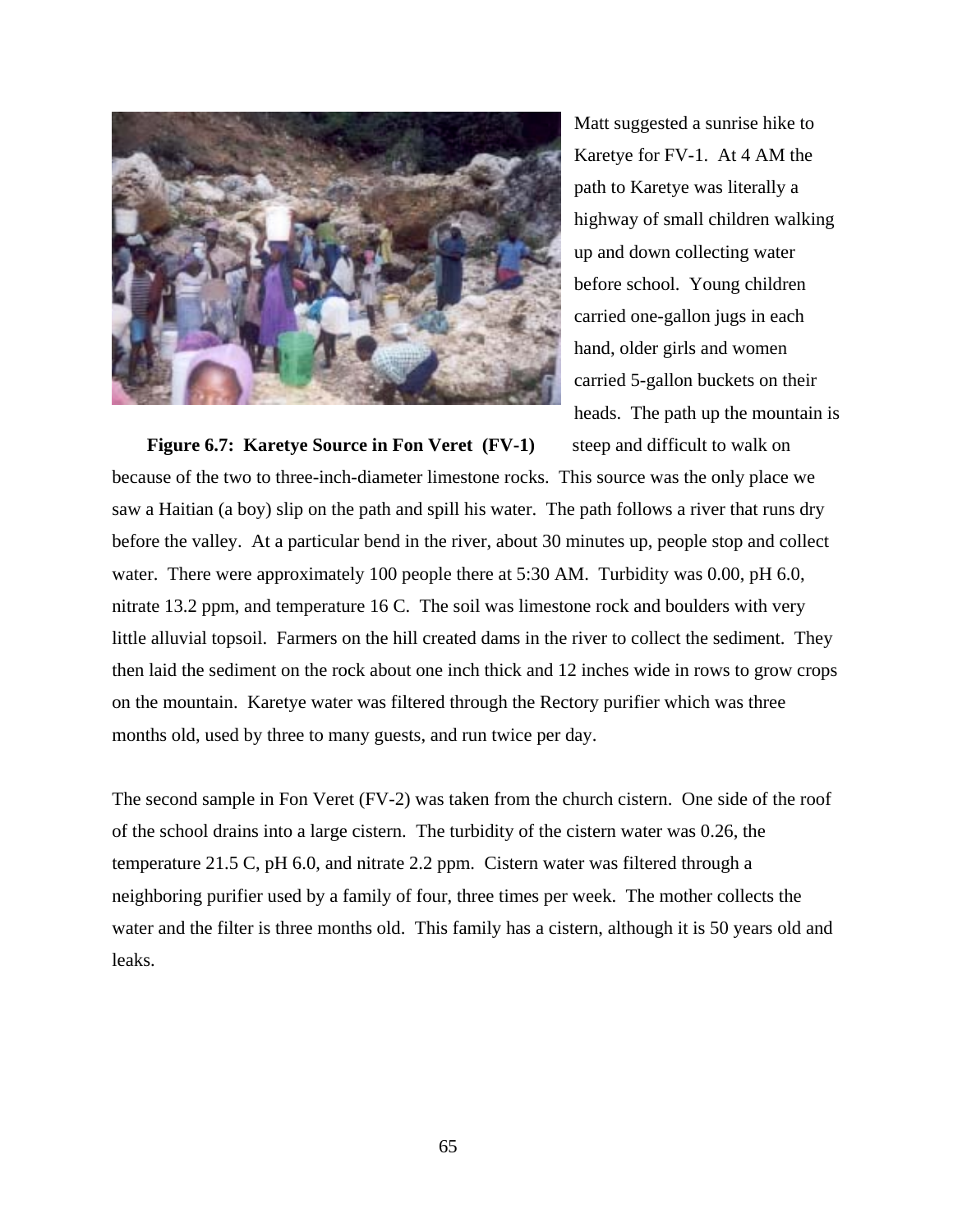



**Figure 6.8: Cistern in Fon Veret (FV-2) Figure 6.9: Roof Draining to Cistern** 

Fifty-two purifiers were sent to Fon Veret in October, 2000. The purifiers were delivered in the middle of the night and left in the rocks. Matt mentioned that he scrambled around trying to find all the pieces and that he noticed a number of the carbon filters had leaked significantly. He estimates that 1,200 families in the immediate vicinity would want a purifier, and that there are 6,000 total families in the surrounding area. Matt purchases chlorine by the gallon in Port-au-Prince, and there is a bleach distributor in Fon Veret who sells it at cost.

Walking around on rounds we noticed that this was a wealthier village in general than the others; the houses were more solid, people had shoes, and there were more animals, radios, and elderly people. Also, more students were in school and so many fewer children followed us around here. In addition, many people said "Hello, how are you?" to us, a product of Matt's English classes. Many of the purifiers in the area were covered.

Matt very much wanted to have a Water Committee meeting with Bill before we left. Bill agreed, and six members of the water committee, Matt, Bill, Wilburn (a Master Technician from Dumay), and we met in the Rectory. After a prayer and excessive thank you's, the technicians spoke about problems they were having. Helene mentioned that some families did not listen to suggestions and that it is hard to find water to fill the purifier. In addition, people were questioning her about how to use already randomly chlorinated cistern water in the purifier.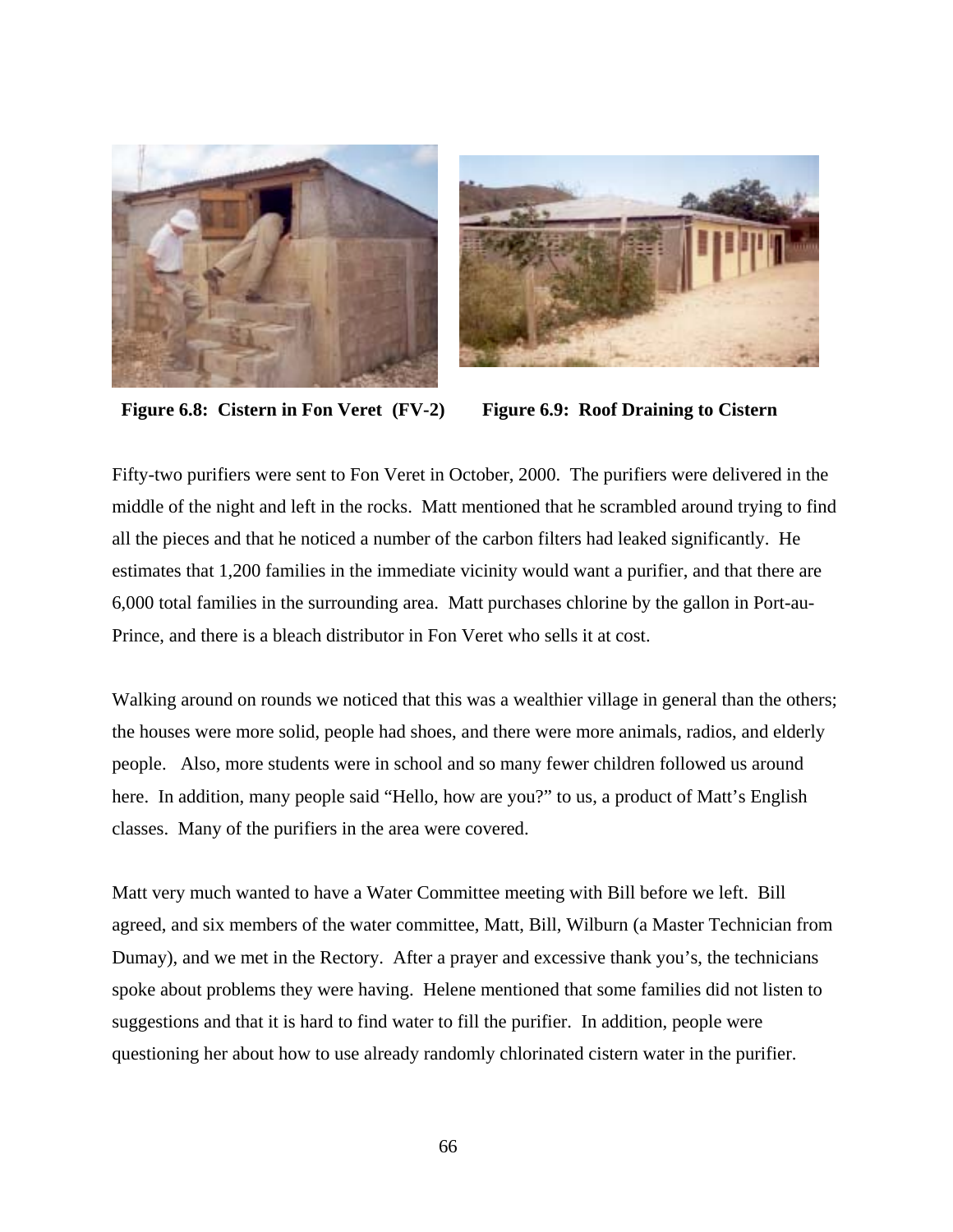Dieumaitre mentioned that all the families receive the technicians well, that families sent thank yous, and that stomach acid is no longer a problem.

The topics the water committee spoke of were:

- 1. The first proposal the water committee brought up was a plan to build additional cisterns using donated local labor and money from a sponsor. Bill approved of the idea, but mentioned this was not GWIs expertise, and the water committee could decide to do this on its own.
- 2. They also suggested uniforms for the technicians, and Bill spoke of Marie-Marthe and Suzanne.
- 3. They brought up the fact that Helene and Dieumaitre had not yet been paid for their months of work. People spoke at length of how technicians are paid: Matt raises money as the sponsor which is given to GWI, which is sent to Nathan Dieudonne as part of the Bethel Foundation, which is then distributed to the technicians from Dumay. In addition, the technicians had been told they would receive their salary frozen at the exchange rate of 17 Gourde (3.4) / U.S. Dollar. As of January 2001, the exchange rate was roughly 21 Gourde / U.S. Dollar. Nathan did not seem to be aware of this conversion when we spoke with him.
- 4. They asked when purifiers would be let through customs and Bill spoke of needing signatures and the fact that buckets would be purchased in Haiti from now on to prevent this from happening again.
- 5. At the end, Matt showed Bill a letter from Phil that outlined some agreements between GWI and Fon Veret. The letter was cc'd to Bill, but Bill never had seen it before. In addition, the technicians had a few questions for Wilburn.

I found this water committee very impressive - they were thoughtful, had great ideas, and were well organized. I realized that this was the only water committee we had contact with in Haiti and I wondered how often GWI meets with the committee, because I found they could be very helpful.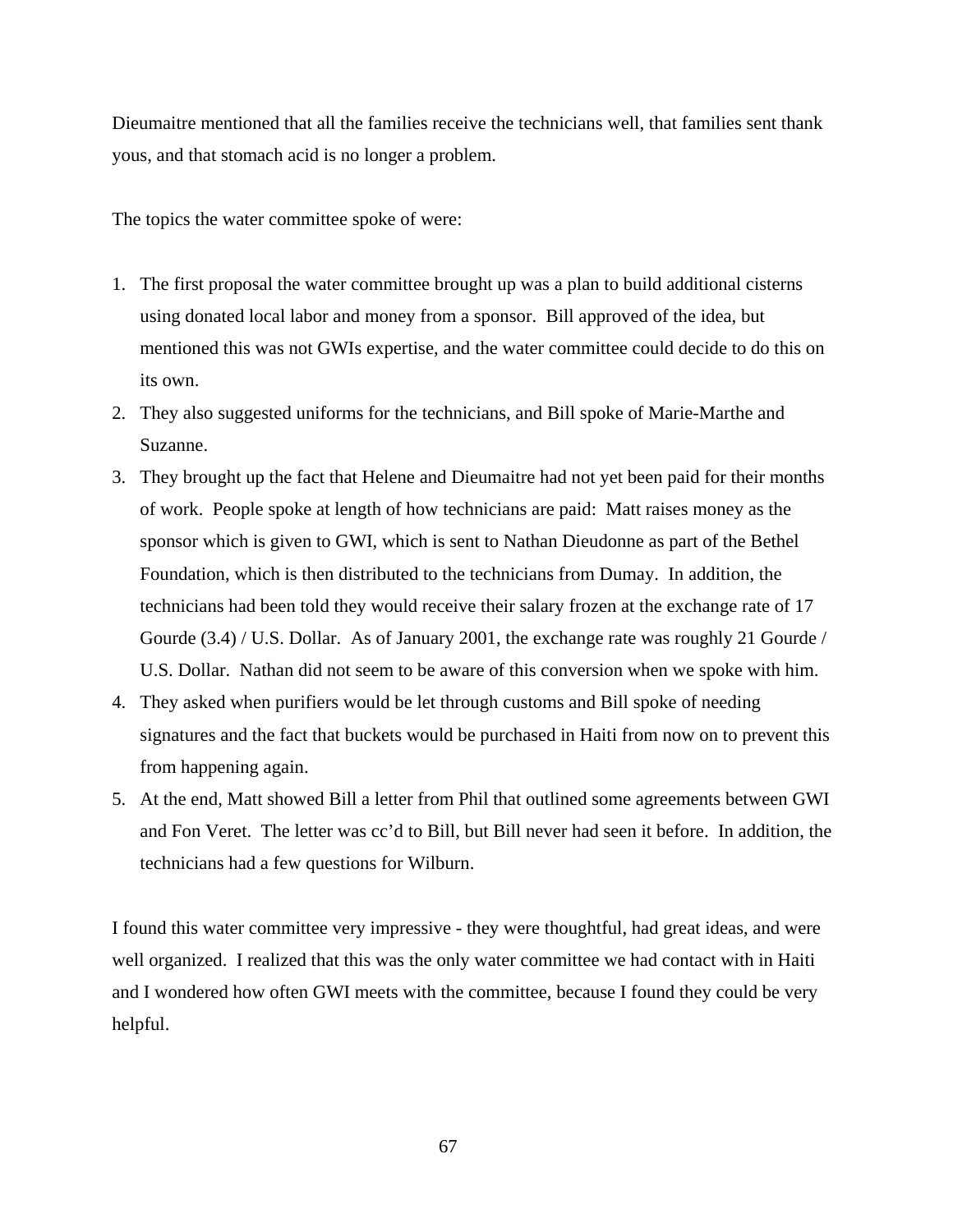### 6.2.4 Barasa

Barasa is a small mountaintop community about 45 minutes from Fon Veret with an amazing view down the mountain into the Dominican Republic. The program has been unsteady here, for water availability is the worst we saw in Haiti, and in many seasons it is difficult to collect five gallons at once. There are two water sources here, one stream about a 30 minute walk named Sen Lwi and cistern water in town. Sen Lwi is so slow moving that someone dug out a ponded area so that you can put a one-gallon bucket flat to fill it. It is also surrounded by animal feces from the donkeys that are led there to collect water. Turbidity was 0.09, pH 6.0, nitrate 13.2 ppm, and **Figure 6.10: Barasa Agriculture** 



temperature 16.5 C. The soil is alluvium clay and limestone, with large rock and boulders. This is the only source we visited where we saw no girls or women collecting water. At this site, we saw only boys, who ran cutting the switchbacks and drummed on the plastic bottles. The littlest ones had strings tied around their hands and the neck of the bottle because their hands were not big enough to grasp it. In the dry months people wait to fill their bottles here.



 **Figure 6.11: Source Sen Lwi (B-2)** 

Sample B-2 was collected from Sen Lwi and run through Mr. Dondon's purifier. Between 4 to 9 people use the purifier, which is run once per day. Members of the family collect water from the cistern out back, which was installed in 1991 and is 12.7 by 10.5 feet by an unknown depth. The purifier was 13 months old and the carbon filter had been changed at 9 months, so the new carbon filter was 4 months old.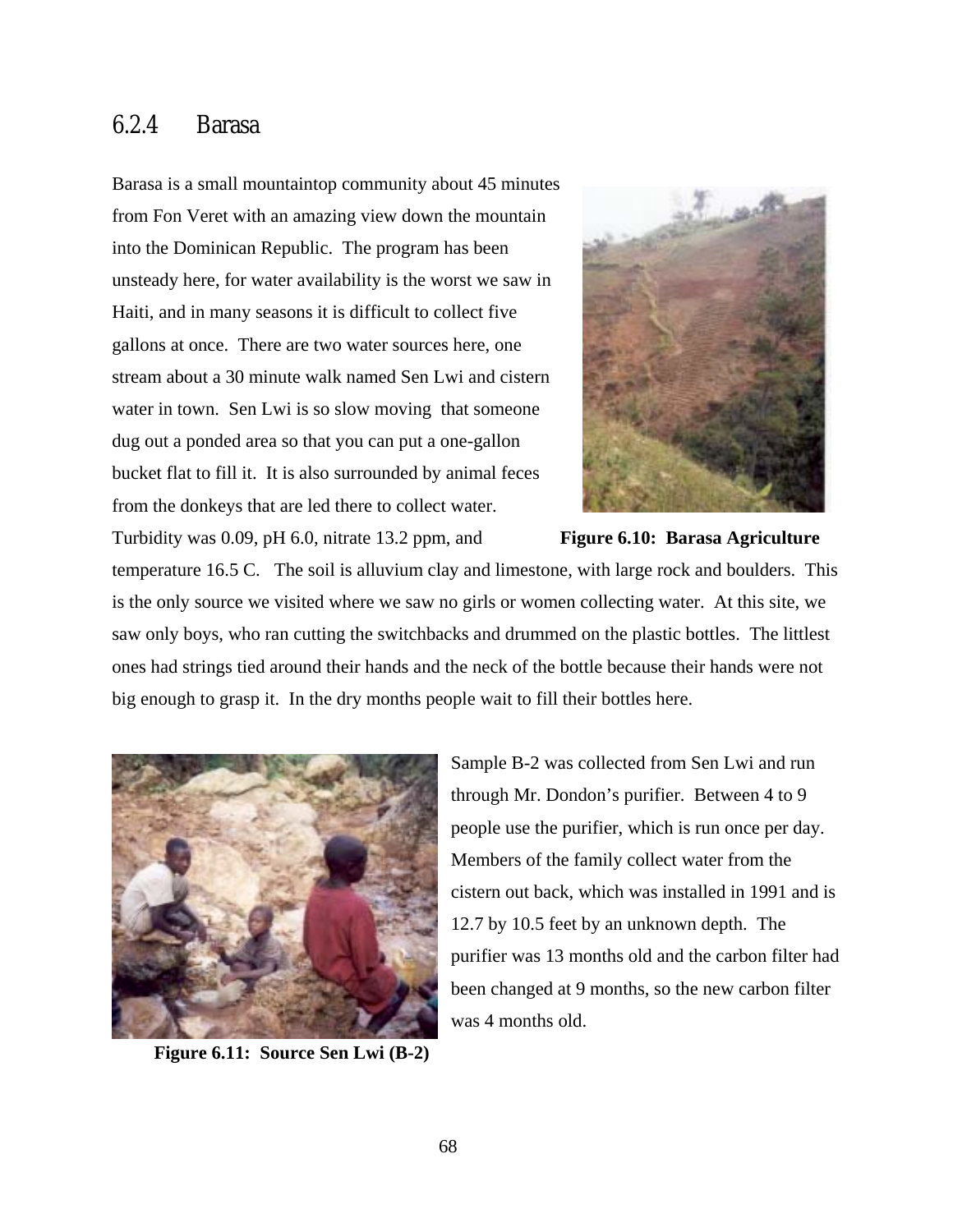Sample B-1 was collected from Mr. Dondon's cistern and also run through Mr. Dondon's purifier. The turbidity in the cistern was 0.10, pH was 6.0, temperature 16 C, and nitrate 4.4 ppm. The cistern runs dry in February, and then the family walks to the source.

In Barasa, there is one person who sells the bleach out of his home, two technicians, and one advisor. The program seems to be running better here than before, but the program here is still difficult because of the lack of water. The area is large and spread out, with three circuits for the technicians. Matt had taught here for one year before moving to Fon Veret and lived with the advisor to the program, Mr. Dondon. Mr. Dondon is on the water committee and used to be a technician, but conflict of interest and led GWI to suggest he become an advisor.

### 6.2.5 Les Palmes

Les Palmes is not only a mountainous community, it is on top of the mountain, in the mountaintop valleys, and then on the next peaks, too. Les Palmes covers a large area about two hours west of Port-au-Prince and then two hours up a "road" to the top of the mountain. When we first arrived Father Bruni, an amazingly energetic priest, fed us and then immediately set us to work feeding 900 school children in the elementary school adjacent to his Rectory. He showed us the additions to the Rectory, the running water, and second floor, asked if we noticed the new second elementary school coming up the hill, showed us the site for the high school that is under construction, and the new cistern pump system. All of this had happened in about a year. Before he was in the Church, Father Bruni was a tap-tap (imagine a pick-up truck with many Haitians in back driven by a rabid New York taxi driver on roads that are really just a collection of potholes and you have the picture) driver and after becoming a priest he was an avid supporter of Aristide in his first presidency. His assignment to Les Palmes six years ago could be seen as punishment by the Church, for although his talents are incredibly useful in Les Palmes, it is a remote parish. He no longer advocates for any political party. He is currently negotiating to leave Les Palmes in three years instead of the standard six year second rotation.

Bail, Father Bruni's English-speaking assistant, who is planning to move to the U.S. where his wife lives, organizes the water program here. There are eight technicians, Bail, 600 purifiers,

69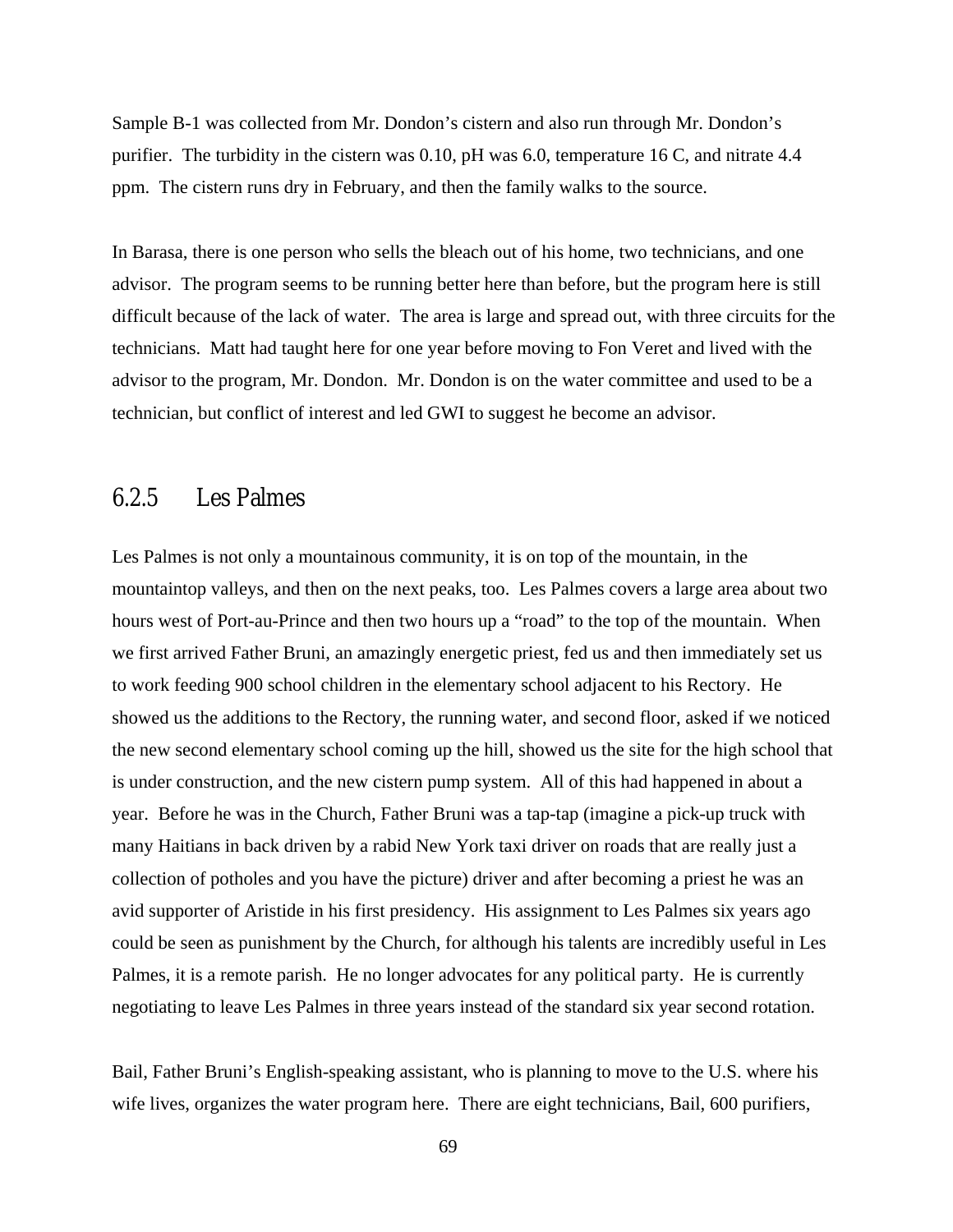and nine circuits. Currently, Bail is training one of the technicians to take on the lead role when he leaves. On rounds, I was impressed with the ability of the technicians, the knowledge of the families, and the distance and elevation these technicians hike to do their rounds. The houses are far apart because the first 400 purifiers were distributed by Father Bruni in Church without thinking of placement or training. After (most of) the 400 purifiers were accounted for, circuits were set up, and technicians trained. The second batch of 200 purifiers was distributed to fill in gaps within the first set of purifiers.

Bail spoke about the program as he organizes it in Les Palmes and mentioned:

- 1. Each month all the families meet together with Bail and the other technicians and talk about the purifier. How it is important to always drink clean water, for if you stop drinking clean water after you are used to it, then you will get sick easier. They answer questions about what to do if you are leaving for a bit. They suggest bringing water with you or boiling water before you drink. If people do not come to meetings, they must turn in their purifier.
- 2. Families are encouraged to share purifiers.
- 3. Each house is visited once per week by a technician. There are three technicians for every 200 purifiers. They are paid H\$240 - 250 / month. When they visit a home, they ensure the families know how to use the purifier, check the water in the purifier, and fix any problems. When they leave, they ensure that the purifier is working.
- 4. Common problems with the purifier are uncapped carbon filters that leak and cracked buckets. A new bucket is H\$10. In addition, people want purifiers for their families in other areas. It is hard to keep the purifiers in Les Palmes.
- 5. Bail said "we never change carbon" when asked about carbon replacement.
- 6. Technicians meet once per week. They are reminded to speak kindly to the families.
- 7. Bail hires technicians based on three factors: 1) Can they read and write? 2) Are they a leader? 3) Are they a good person? There are no women technicians in Les Palmes.
- 8. The Water Committee assembles names of families to get new purifiers. There are 11 members, three women and eight men, who meet once per month (before the large family meeting). There are now Protestants on the Water Committee, although there were not any at the beginning.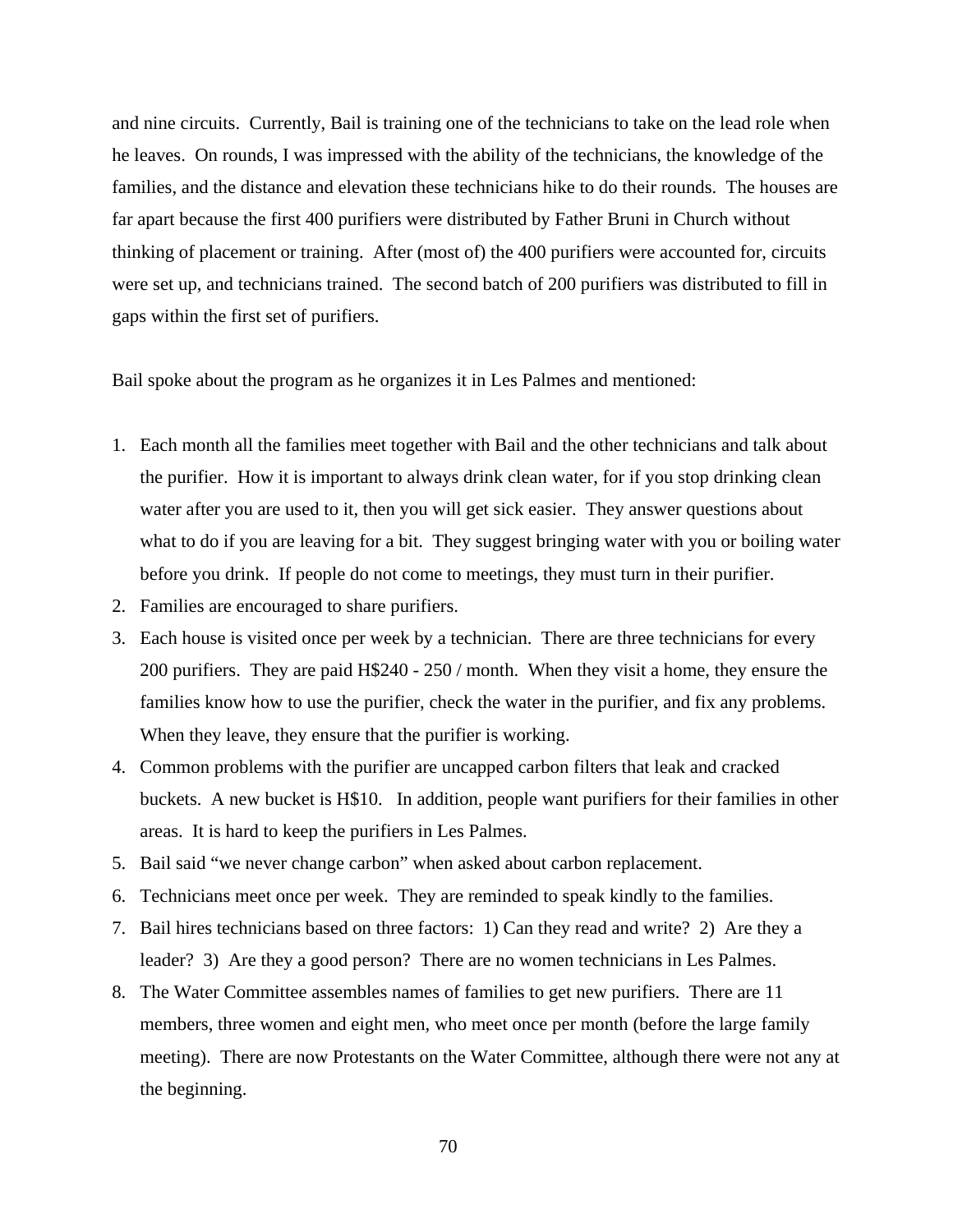- 9. The members of the Water Committee sell chlorine for their area. Bail purchases 10 20 gallons of bleach at a time in Port-au-Prince.
- 10. The doctor in the community has noticed less diarrhea and has community groups talking about women and health. The doctor is waiting for 200 purifiers to distribute.
- 11. Bail envisions 6,000 purifiers for the community of Les Palmes, installed in batches of 200 with three new technicians each.

One interesting note is that Bail and the Les Palmes technicians were the only people I noted who used the GWI data collection sheets. Also, Father Bruni did not know the correct directions for purifying and his purifiers had low chlorine.

Bail mentioned there are approximately 100 captages in Les Palmes and a number of springs and sources. The French organization InterEd installed the captages. Four samples were collected in Les Palmes: one from a cistern, one from a captage, one from a spring, and one from a stone captage structure.

The first sample, LP-1, was collected from the cistern in the back of the Rectory. Runoff from the school roof is stored in the captage and pumped via pipes indoors to the Rectory. The turbidity of the water was 0.35, pH was 5.5, temperature 17.5 C, and nitrate 1.1 ppm. The purifier in the Rectory is run twice per day and serves 15 people. The carbon and cotton filters were 9 months old.



**Figure 6.12: Les Palmes Captage (LP-2)** purifier which serves six people and is used once

The second sample, LP-2, was collected from a captage that runs freely 24 hours a day throughout the year. The soils in the area were red, iron rich, and good for farming. They do not react with vinegar. The turbidity of the captage water was 0.95, pH was 5.5, nitrate 6.6 ppm, and temperature 16 C. The captage water was run through a nearby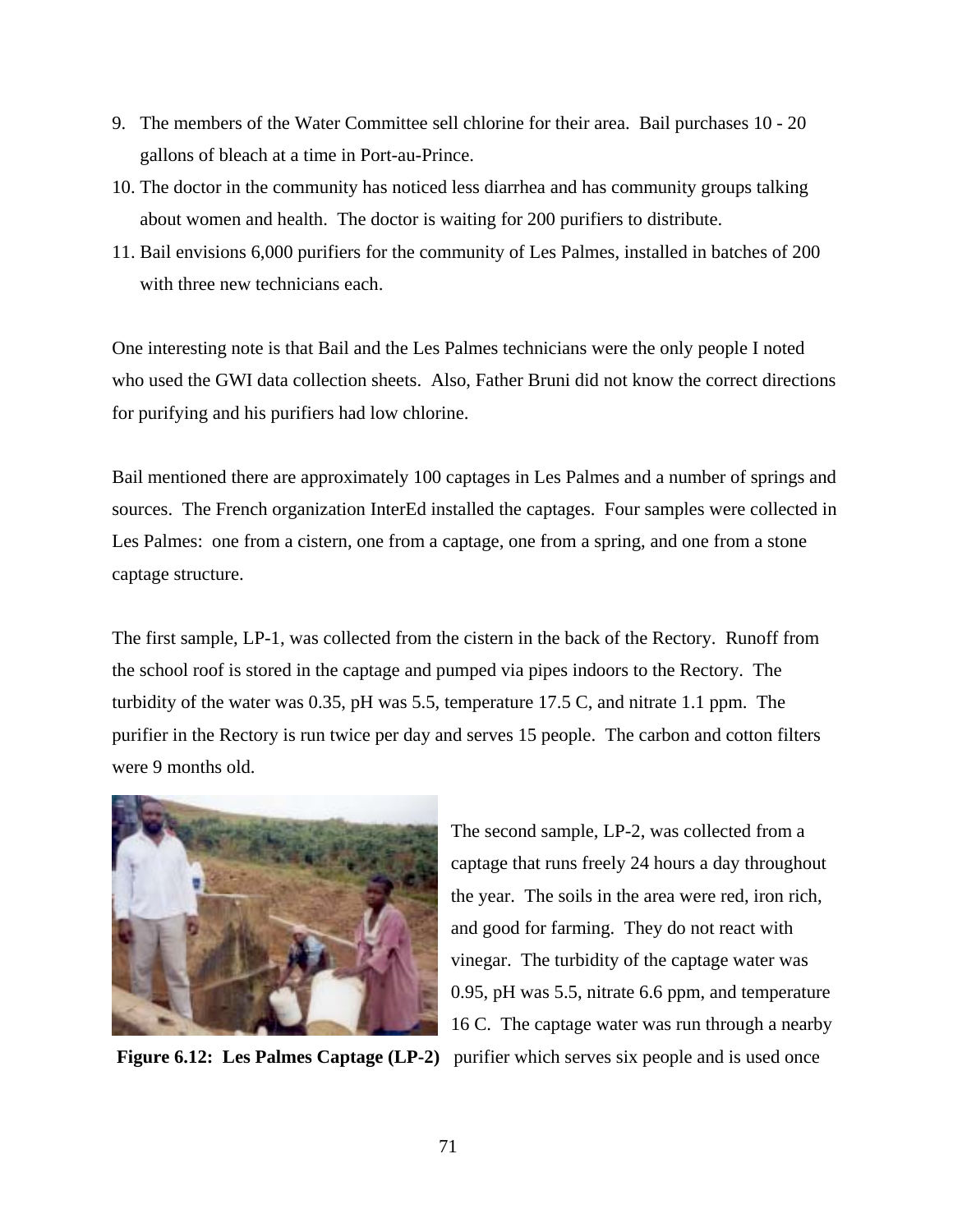every three days. The girl in the family collects the water, always from the captage. The carbon and cotton filters were both one-year old.

The third sample, LP-3, was collected from a spring formed at a limestone hillside outcrop overlain by unconsolidated soils. Only 2.5 gallons of water could be collected here, so we ran the purifier with half the chlorine. The turbidity of the water was 2.3, pH was 4.75, nitrate 4.4 ppm, and temperature 15 C. The nearest purifier was 10 minutes away, served four people, and was run once every three days. The family normally used captage water from LP-2, and the cotton filter was stained red. The cotton and carbon filter were both one-year old.



**Figure 6.13: Les Palmes Spring (LP-3)** 

The fourth sample, LP-4, was collected from a stone structure, at the bottom of a hill, into which one reaches to collect the water. It is a steep walk down a gravely flat hill about 20 minutes from



**Figure 6.14: Les Palmes Captage (LP-4)** 

the road. When we arrived, approximately 10 people were collecting water and washing here. The turbidity of the water was 0.65, the pH 6.25, the nitrate 17.6 ppm, and the temperature 20 C. The soil was limestone. This water was collected and run through Father Bruni's purifier in his bedroom. This purifier is used once per week, normally using cistern water, and the cotton and carbon filters were one-year old.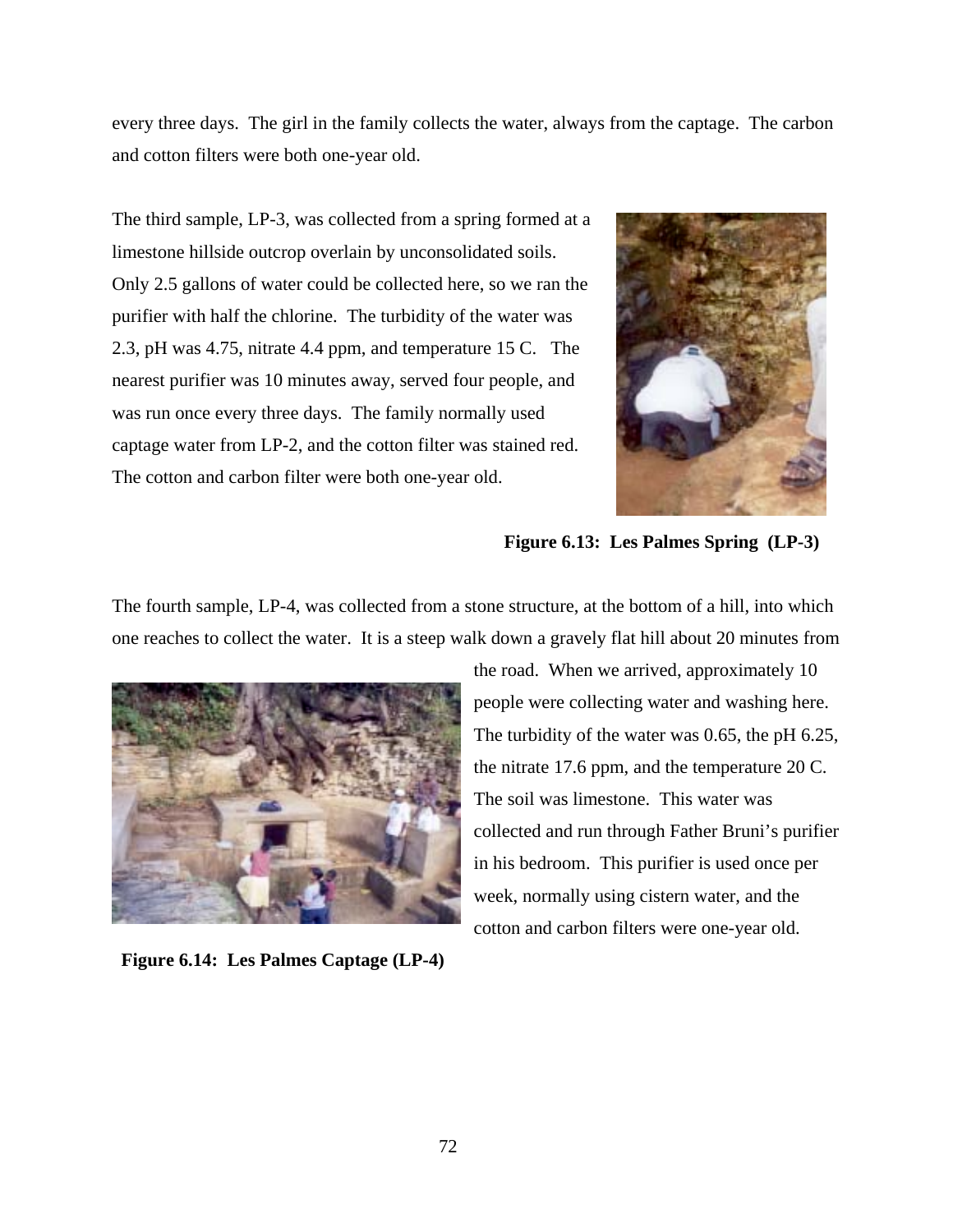### 6.2.6 Dumay & Surrounding Area

Dumay is a lush, fertile valley surrounded by mountains on one side and bordering the outskirts of Port-au-Prince on the other. Bananas, mangos, sugarcane, chives, vegetables, and other crops are grown in the valley with small irrigation ditches flowing with water surrounding the crops. Water is piped from three captages (installed by Plan International) halfway up the hillside down to Dumay proper. Captage water runs freely by gravity feed 24 hours a day, seven days a week, and is a source of envy in other communities. The captages are essentially stone huts with one vertical pipe rising up that captures groundwater springs as they rise to the surface. Horizontal underground pipes run down the mountain to free flowing fountains, thus preventing surface contamination of clean groundwater.

Captages are from 6 to 30 feet deep, and need to be cleaned every one to two months. A technician is lowered into the pipe and removes the blockage (possibly iron bacteria) from the pipes. The fountains stop when the pipes are blocked up. The technicians mentioned that each captage flows to different fountains, although this seems. It seems more possible that the pipes would join together and then distribute at the base of the hill. One of the three captages was blocked when we were there, and the fountain directly downstream had stopped flowing, but none of the others. The technicians mentioned that this particular captage only served the one fountain.



 **Figure 6.15: Dumay Captage & Technician** 

The captages serve Dumay itself, in the valley at the foot of the mountains. The surrounding communities: Roche Blanche to the north, Pond Dumay, Gallet-Doulla, and Peniaer (bordering on Port-au-Prince) to the west are all served by hand-pump wells that were installed by a variety of NGO groups. Peniaer also has a captage system that Wilbern mentioned was installed by the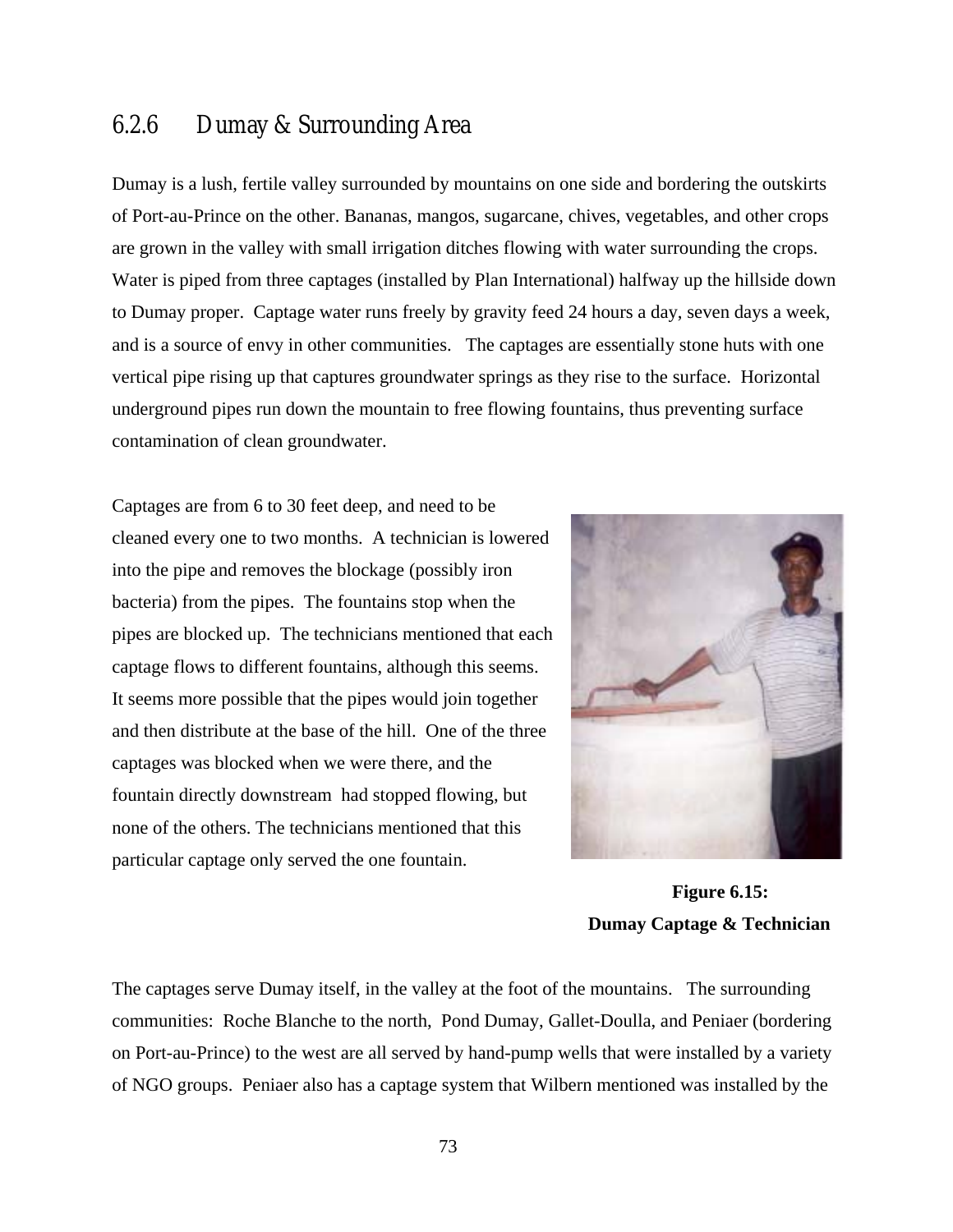Duvalier government 15 years ago. Of interest is a large cement water tower installed by CARE in Roche Blanche, 50 feet up with a 14 x 4 x 6 foot water storage tank. It is next to a pump well that was locked and had a diesel pump next to it. Water was pumped up to the tower and then flowed down to shower stalls and taps. Parts of the pump were stolen, however, and the tower and the well were no longer usable. There were still four inches of water in the tower, because the outlet pipe is four inches above the bottom of the tank.

There are a number of technicians in Dumay, including all of the Master technicians, who have more responsibility for the operation of the program than the regular technicians. They form a close knit, friendly group who are often seen talking and working near Nathan's church. There are nine circuits that technicians rotate through, in Dumay and the nearby surrounding villages. The technicians in Dumay have bicycles to assist them in their rounds. The technicians in Dumay are not only responsible for the Dumay area, but also train all of the technicians and assist in organization of all of the community projects. Of note is that in Dumay and the surrounding area children were seen drinking from roof runoff and from captage fountains as they collected water. In addition, animals were seen drinking from well areas. Education by the technicians about safe water practices is needed.

A total of six samples were taken in Dumay, spread out over the many subcommunities in the Dumay area. The first sample, D-1, was taken in Gallet from one of five identical pump wells installed five years ago. The pH was 6.25, turbidity 2.1 NTU, nitrate 8.8 ppm, and temperature 24.5 C. The walk to the well was short and flat, and the well was easy to pump. The valley is limestone rock. Thirteen people in the family use the purifier, which is run twice per day. The purifier was 18 months old and the carbon had never been changed.

D-2 was taken in Peniaer from the same type of pump well, installed two years ago by Plan International. The well is on flat easy walking ground. The pH was 8.0, turbidity was 3.0 NTU, nitrate was 17.6 ppm, and temperature was 25 C. Ten people use the purifier, which is run twice per day. The age of the purifier and the filters was 15 months.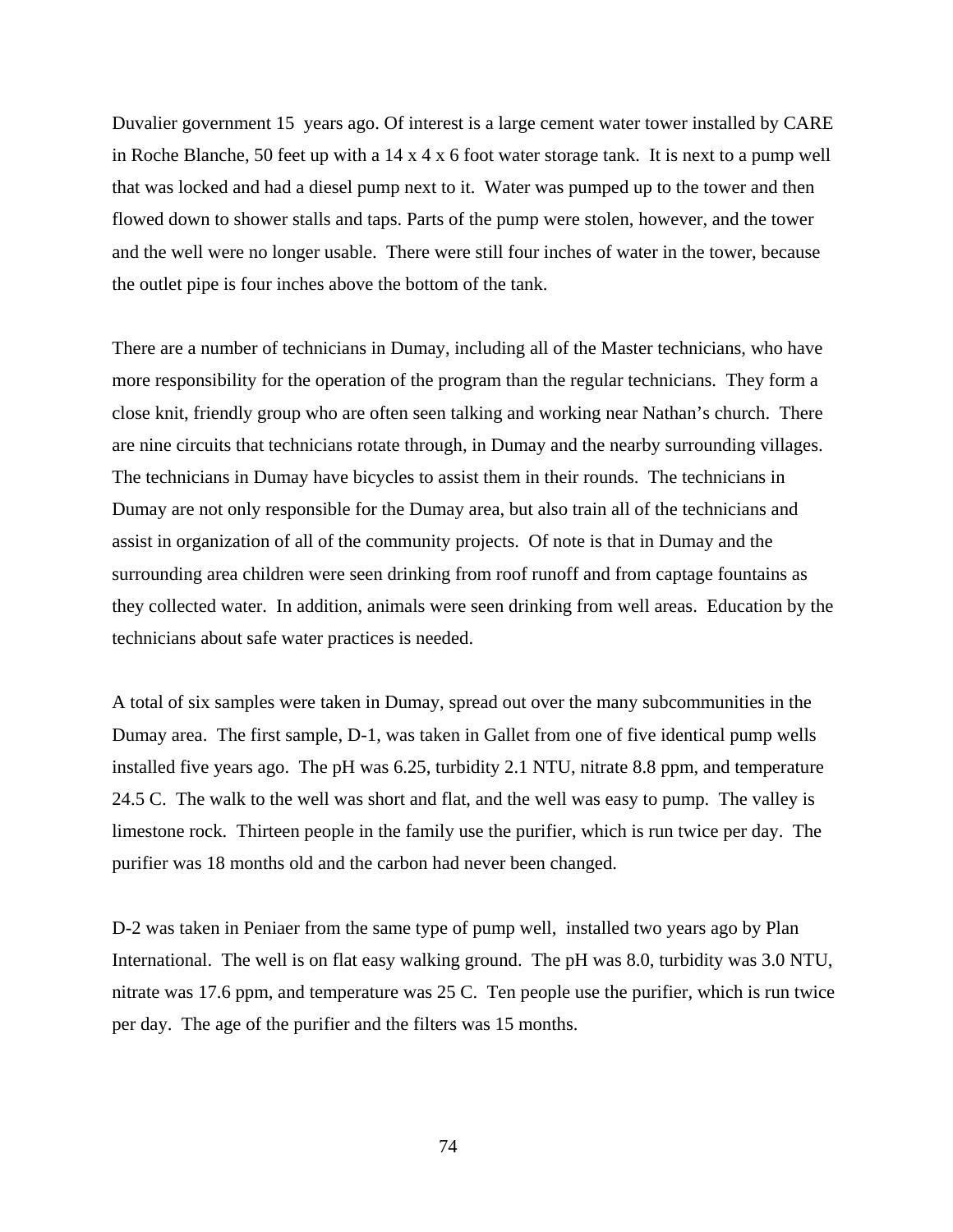D-3 was taken in Pond Dumay from the same type of pump well. The walk to the source is flat and easy, with good flow in the well. pH was 7.5, turbidity was 1.4 NTU, nitrate 22.0 ppm, and temperature 24 C. Six people use the purifier, which is run twice per week. The age of the purifier and the filters was 15 months.



**Figure 6.16: Dumay Pump Well** 

D-4 was taken in Dumay from the captage fountain water. pH was 8.0, turbidity was 1.3, nitrate 8.8 ppm, and temperature 23.5 C. Three people use the purifier that this water was run through.



The purifier is used two times per week and both the purifier and the carbon filter were four years old. This was the oldest carbon filter seen. Additional water from the same captage was collected, (D-5) and run through a less aged purifier. A family of 6 use the D-5 purifier twice per week, and the carbon was six months old.

**Figure 6.17: Dumay Captage Fountain (D-4, D-5)** 

The last sample in Dumay, D-6, was collected at the Duvall pump well, with good flow and easy access. pH was 8.0, turbidity was 0.40 NTU, nitrate 17.6 ppm, and temperature 25.5 C. The purifier used was also four years old, but the carbon had been changed twice, most recently three months ago. This purifier is used twice per day by 7 people.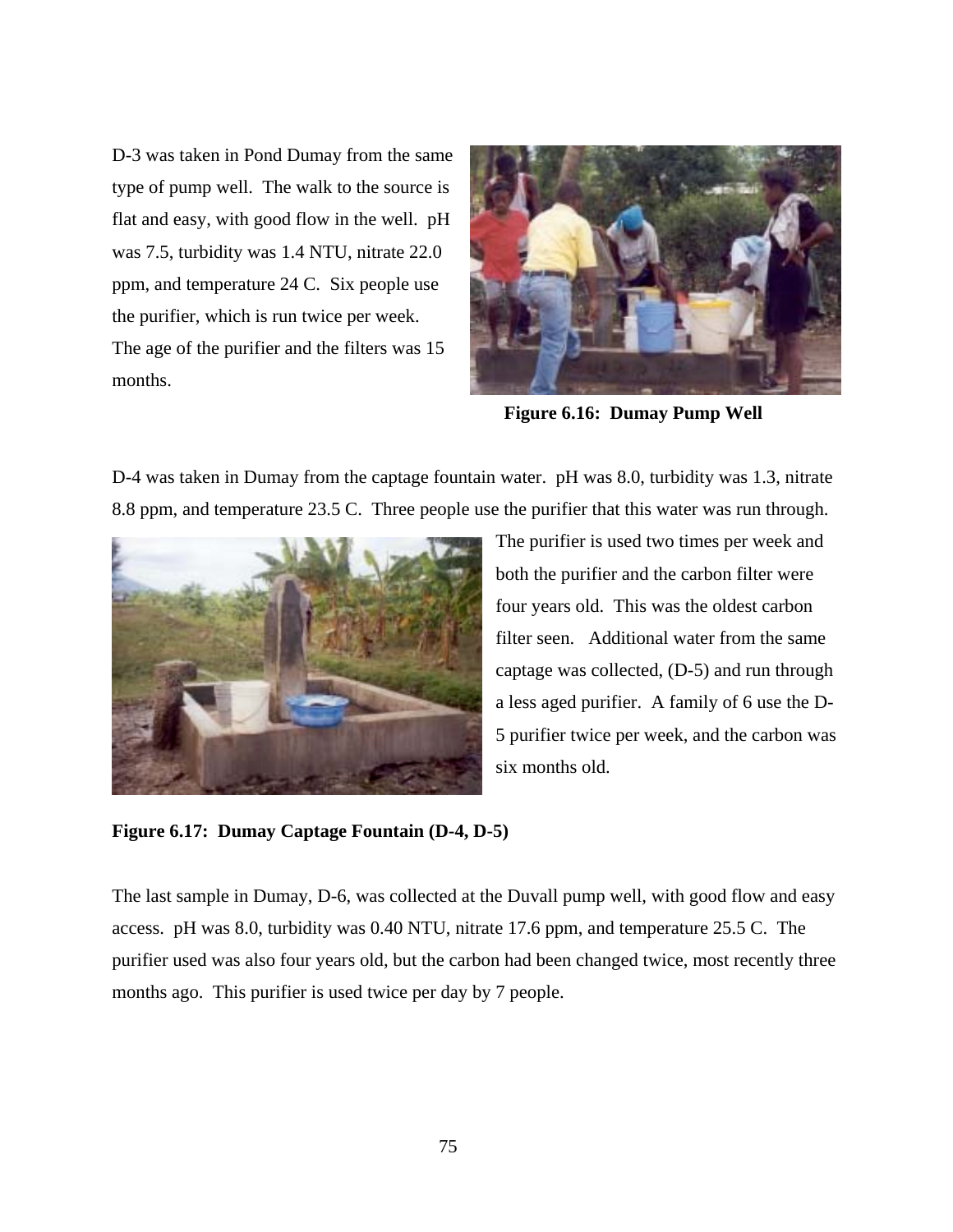#### 6.2.6.1 Family Meeting

We happened to be in Dumay on a day that the technicians had called a meeting for families from one area that was doing poorly. Approximately 80 people, about 75 percent women, came to the church in their best clothes for a meeting. The technicians stood up front and, in lecture style, talked to the group for approximately 45 minutes. A number of people walked in late, many people were distracted, the room was hot, it was difficult to hear, and our presence was a distraction for those around us. A rough outline of the lecture, as translated by Wilbern, is as follows:

The water in the pump is not good for children and persons because of bacteria. This is a big project, Americans come to help us. We must keep the purifiers clean. Children should not drink from the pump. Chlorine must be new when you use it. Leave chlorine in the top for 30 minutes. Do not take water from side of road - put clean water in the purifier. Ice made with bad water will make you sick. Life is life. The Master technicians organize schools to talk about not having bad water, diarrhea. The system is of much importance for every family. It is very expensive to help and much, much trouble to continue. You must know importance. Babies die. Every person in Dumay now spends not too much money on doctor - this is a responsibility. American people are busy and pay ticket to come here so we don't have to boil water anymore. Without Clorox, the purifier will not work.

The lecture revolved around these themes and was repeated, emphasizing responsibility. Talking with Matt in Fon Veret about the style of this meeting, he mentioned that this is how school is normally conducted in Haiti. A teacher drills students in subjects using a repetitive, lecture format (often in French, while most students only speak Kreyol). Although people were obviously bored during the meeting, Matt mentioned this style is normal and would be expected. From my U.S. perspective, I would love to recommend demonstrations, a question and answer period, or a participatory activity to involve the group, but that might not be appropriate. The meeting was initiated by the technicians because they saw a problem and wanted to correct it. Neither Nathan nor GWI were involved in the planning. The Haitian technicians obviously understand and are managing the water program here. This is exactly what GWI envisions.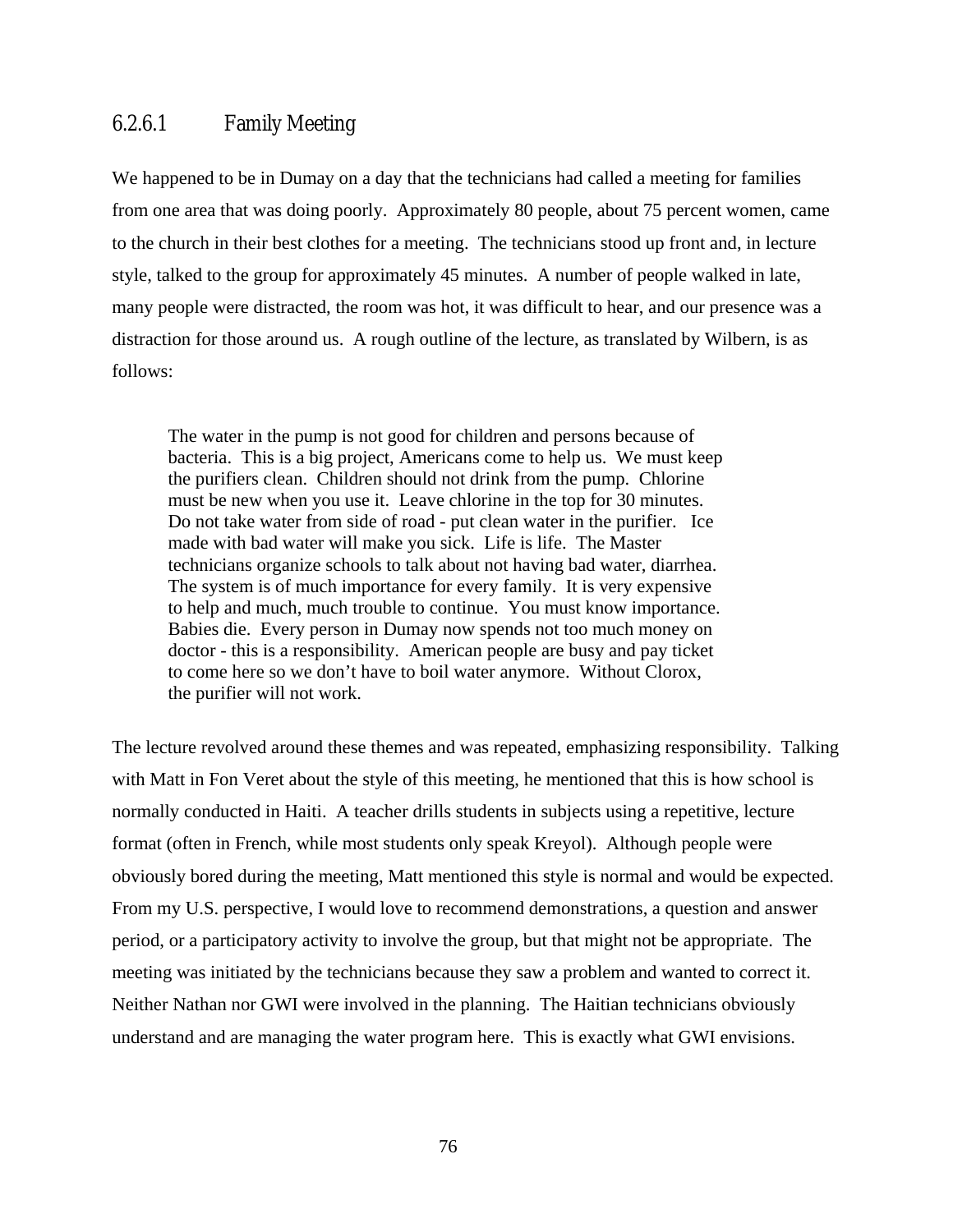#### 6.2.6.2 Carbon Filter Records

Nuphie is the technician / secretary who collects the reports from the other technicians and maintains the record book on filter maintenance. I spoke with Remus and Nuphie about carbon replacement practices in Dumay. The Dumay program began in 1996 with 50 purifiers. Currently there are 1,800 systems in Dumay. Remus and Nuphie mentioned that carbon is changed every six to eight months, when the color of the water changes to yellow on the bottom or the family can feel the taste of chlorine in the water. In different places carbon is changed at different times. The longest time is one year, the shortest six to eight months. If the filter is broken and the carbon flows through, it is changed immediately. Carbon filters are brought to the shop and refilled by Nuphie or the technician. Remus and Nuphie estimated that 15 carbon filters are changed per month. Nuphie keeps a record book of all maintenance, including cracked buckets, carbon changes, and other minor repairs. Nuphie, Remus, and I looked in her record book to determine the number of filter changes that occurred per month (Table 6.2).

Although it can be seen that Nuphie and Remus's estimate of approximately 15 per month is correct for the recent time period, if there are actually 1,800 purifiers that need carbon changes once every six months, that equals 300 carbon changes per month, or 10 per day. There is a certain percentage of carbon changes that probably remain unrecorded, yet the discrepancy is very high and the age of the filters we found in Dumay (up to 4 years old) indicates that this data is accurate. In addition, Phil Warwick recently checked and noticed that the factory still has most of the GAC that was shipped, indicating little was used to refill filters [personal communication].

77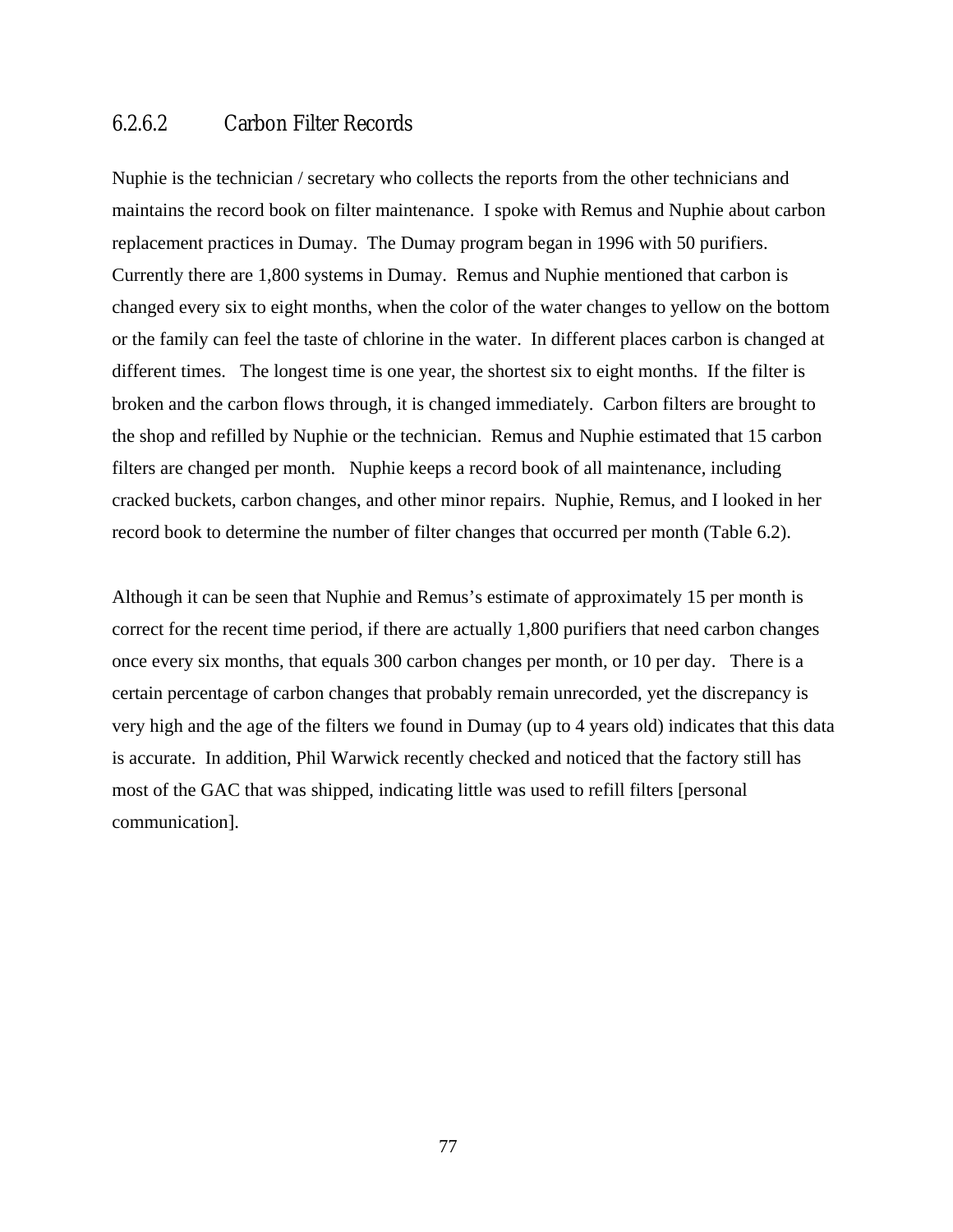|           | 1998           | 1999             | 2000           | 2001         |
|-----------|----------------|------------------|----------------|--------------|
| January   |                | $\overline{4}$   | 9              | $\mathbf{2}$ |
| February  |                | $\boldsymbol{0}$ | 3              |              |
| March     |                | $\overline{0}$   | $\overline{2}$ |              |
| April     |                | 5                | 3              |              |
| May       |                | 7                | 3              |              |
| June      |                | $\overline{4}$   | 21             |              |
| July      |                | 5                | $\overline{4}$ |              |
| August    |                | 1                | 6              |              |
| September |                | $\overline{0}$   | 10             |              |
| October   |                | $\overline{4}$   | 10             |              |
| November  | $\overline{2}$ | $\overline{0}$   | 16             |              |
| December  | 1              | $\overline{0}$   | 13             |              |

**Table 6.2: Carbon Changes per Month in Dumay, Haiti** 

#### 6.2.6.3 Administrative Center

Dumay is also the administrative center of the GWI project in Haiti. GWI works with Pastor Nathan Dieudonne, who organizes the Haitian end of the money transfers, import of equipment, and organizational duties. Both the assembly factory and some records are located in Dumay

The assembly factory is a large room with a cement floor, stacks of purifiers, some machinery, and a large bucket of granulated activated carbon. The factory employs ten employees.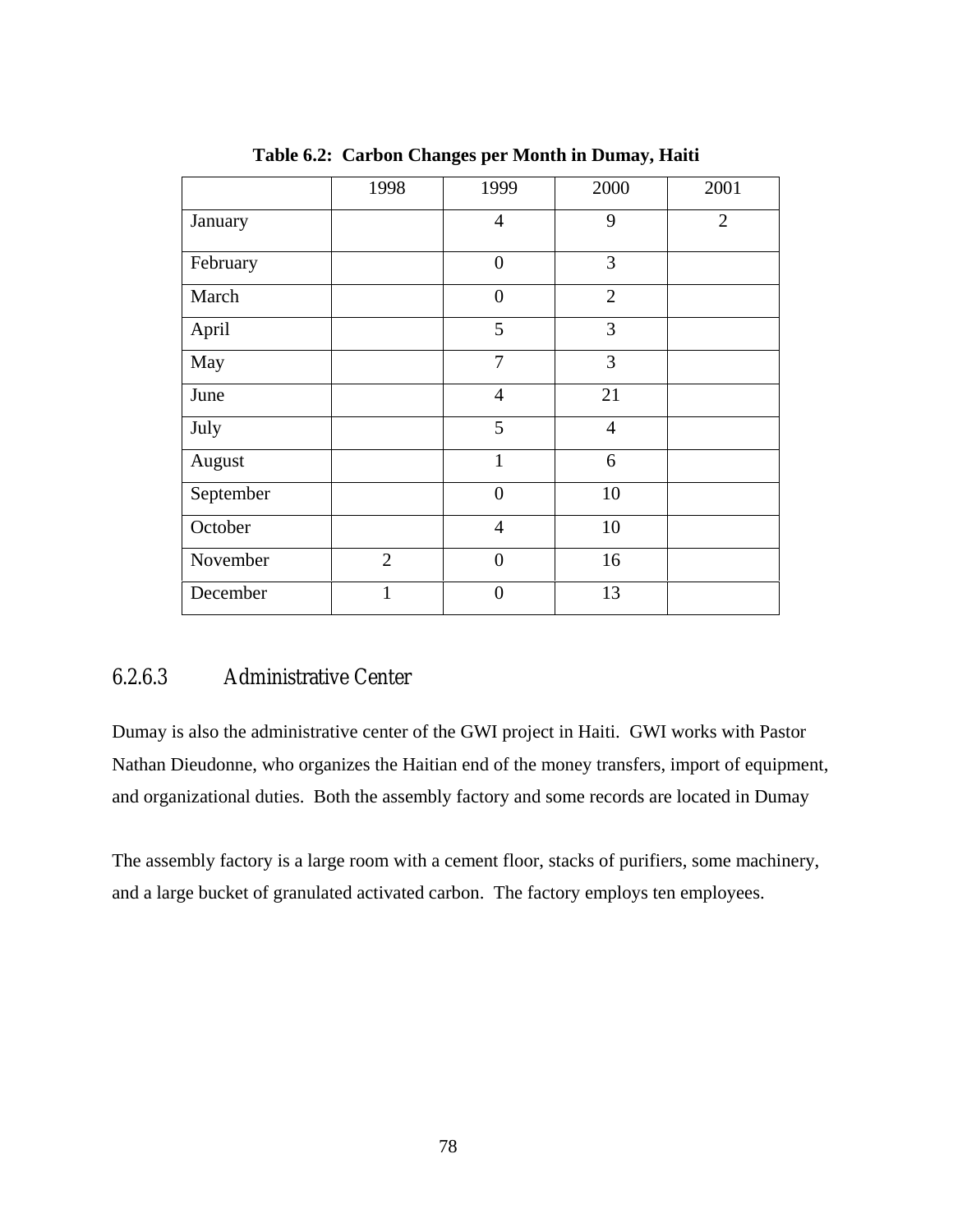



**Figures 6.18, 6.19: Dumay Assembly Factory** 

#### 6.2.6.4 Medical Missions

While we were in Haiti, a medical mission team was visiting Dumay. The Ohio based group comes once per year for one week. They noted ringworm and the need for antibiotics, not waterborne diseases, as the most common medical complaints. The staff sees approximately 250 patients per day, some from as far away as Port-au-Prince. This particular group obtained medicines by donation from drug representatives in return for attending dinners and other promotional activities. Nathan mentioned that there are four separate medical mission groups that come to Dumay, one for each season. The medical mission building, as well as the school and the water project factory, were built by U.S. soldiers during the occupation. Nathan's church also has a bus that was flown down in the bay of an empty airplane during the same occupation.

The technicians also serve as informal medical advisors. While sampling in Dumay one day, Remus was approached by a woman and small child who were very weak and had sores on their legs and faces. The woman asked Remus what to do, mentioning that she had seen doctors in both Port-au-Prince and the medical mission who had nothing to offer. He spoke with her for a bit and we left. He mentioned to me that there was nothing he could do either - the woman and child were suffering from complications of HIV.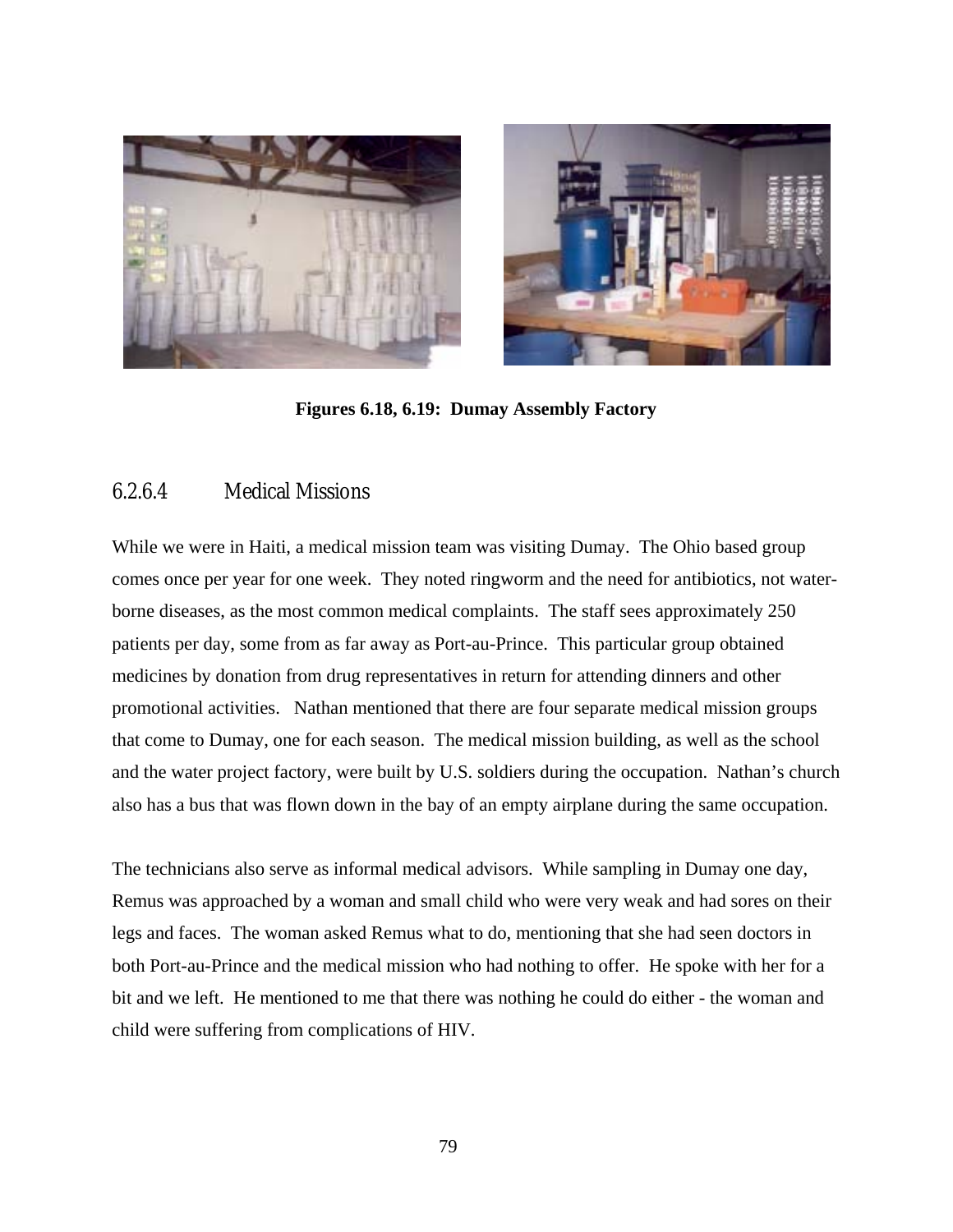The fact that technicians are approached for medical information shows that they are seen as knowledgeable and respected within their communities.

# **6.3 Summary of Source Water Data**

Analysis of the source water data shows that the purifiers are used, on average, daily, and the average carbon filter age is slightly under one year. Nitrate levels were very high, for the WHO standard is 10 ppm, and the average was above this. Turbidity was low for standards of using the water in the purifier, and all water was clear in color.

| <b>Parameter</b>              | Average | Range         | <b>Standard</b>  |
|-------------------------------|---------|---------------|------------------|
|                               |         |               | <b>Deviation</b> |
| <b>PH</b>                     | 6.6     | $4.7 - 8.0$   | 1.0              |
| Turbidity (NTU)               | 1.17    | $0.00 - 4.21$ | 1.19             |
| Temperature $(C)$             | 21.7    | $15 - 29$     | 4.67             |
| Nitrate (ppm)                 | 10.3    | $0 - 44$      | 10.6             |
| Size of family using purifier | 8.2     | $1 - 20$      | 5.0              |
| # times / week purifier used  | 7.3     | $1 - 14$      | 6.0              |
| Age of carbon filter (weeks)  | 47.4    | $13 - 208$    | 43.1             |

**Table 6.3: Source Water Quality Summary** 

Also of interesting note is the distribution of type of source ( Table 6.4). Most of the sources were protected from surface water contamination.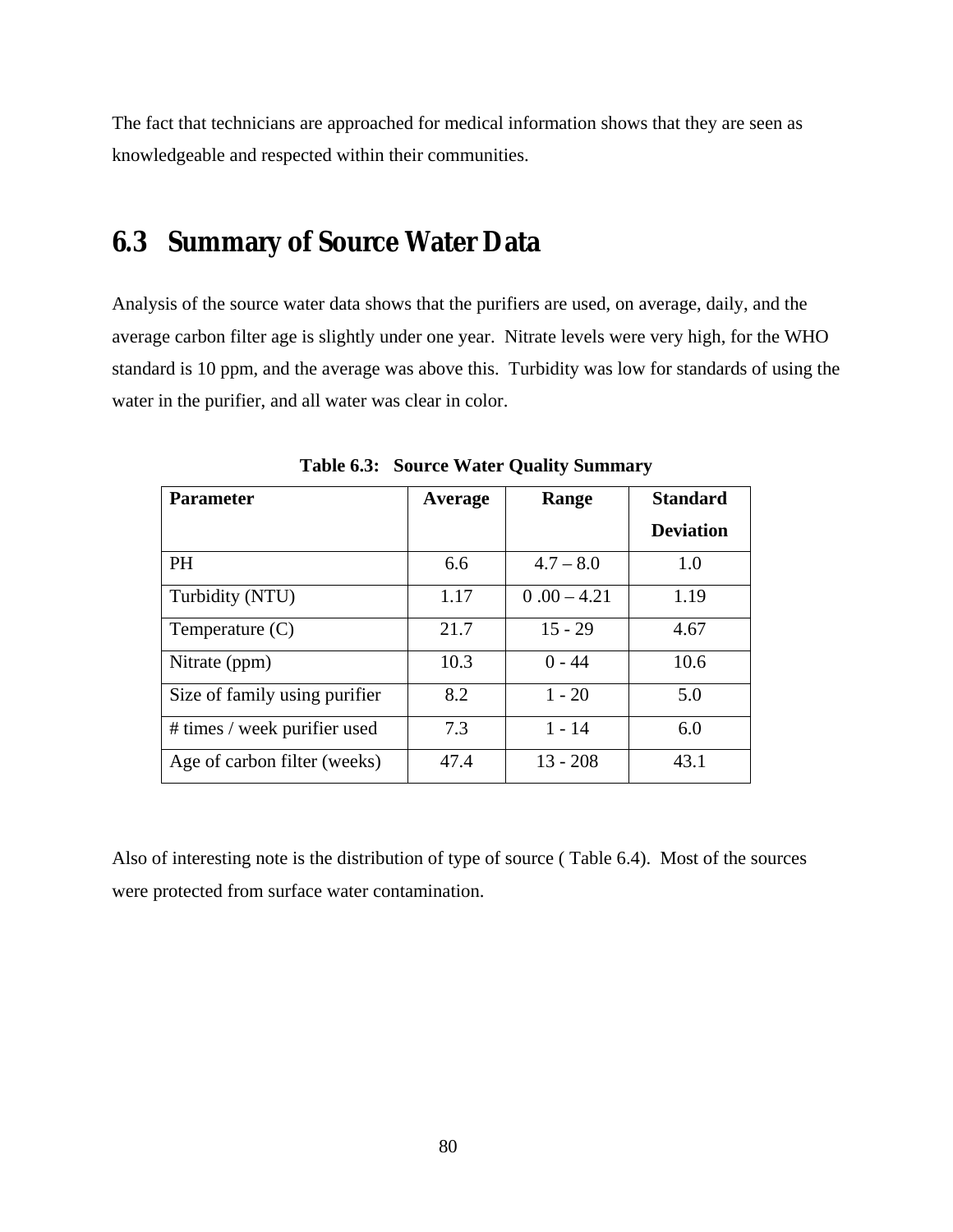| <b>Source Type</b>   | <b>Number of Samples</b> |
|----------------------|--------------------------|
| Cistern              |                          |
| Captage              |                          |
| Well                 |                          |
| Spring               |                          |
| <b>Surface Water</b> |                          |

**Table 6.4: Summary of Source Type** 

Lastly, four out of the five communities sampled using the GWI methodology reached the 70 percent correct usage rate, and two of five reach the advertised 90 percent correct usage rate (Table 6.5).

| Village          | <b>Percent Correct Usage</b> |
|------------------|------------------------------|
| Ferriere         | 100                          |
| <b>Bas Limbe</b> | 20                           |
| Fon Veret        | 75                           |
| <b>Barasa</b>    | 90                           |
| Les Palmes       | 77                           |

**Table 6.5: Percentage Correct Usage by Community** 

## **6.4 Critical Factors for Project Success**

The following common factors for successful program implementation were determined from the January visit to the six communities detailed above. They are meant as observations and potential recommendations.

### 6.4.1 Staff

Dedicated, respected, and well-selected technicians are vital to the success of the program. In Ferriere, Mary-Marthe and Suzanne are greeted warmly on a home visit, and they perform the testing with ease. They visit homes four times per week. In Dumay, Wilburn and Remus are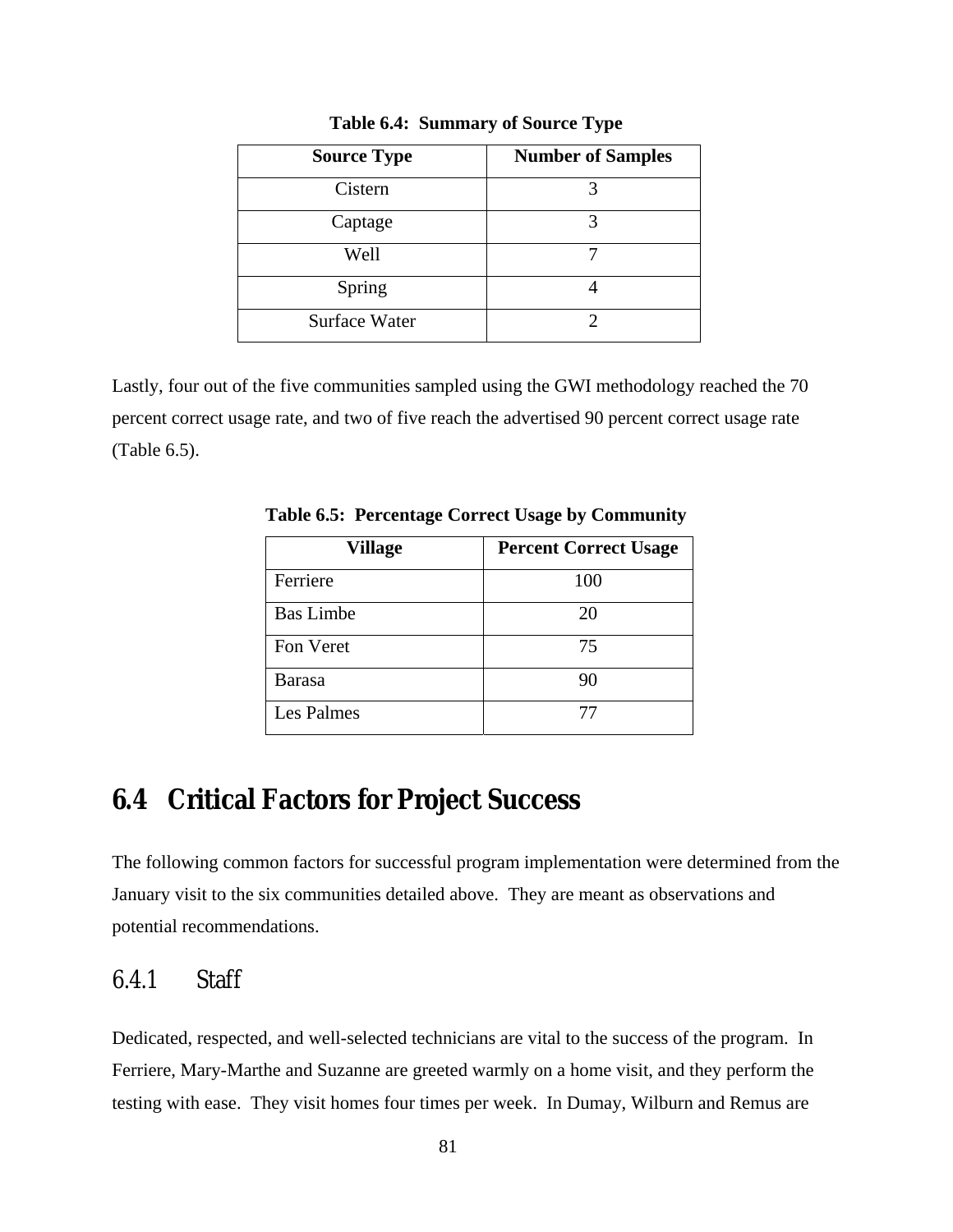warmly greeted and command respect from community members. The opposite is true in Bas Limbe, where the technicians were incompetent with the testing and were not greeted warmly. The importance of good hiring of technicians should be stressed to the project leader in the community. Mary-Marthe and Suzanne were selected by Sister Pat. Dieumaitre and Helene in Fon Veret gave up other jobs after they interviewed and were hired.

When the project leader in the community has a vested interest in water issues and is familiar with U.S. style paperwork, and with the English language, the program runs more smoothly. Bail in Les Palmes, Matt in Fon Veret, Sister Pat in Ferriere, and Nathan in Dumay all supervise their projects well, and function as good cultural translators between GWI and the French / Kreyol speaking technicians. When the project leader is uninterested, as in Bas Limbe, the project lacks enough support.

### 6.4.2 Purifier Distribution

Staged, planned, and local distribution of purifiers is also critical. In Ferriere, where 50 purifiers were distributed in a small area, rounds were comfortable, and easily completed multiple times per week. In Les Palmes and Bas Limbe, rounds were difficult and time consuming because the purifiers were very far apart in mountainous areas. Bail's plan of further implementation in Les Palmes is very sound. The addition of 200 purifiers at a time to localized areas will simplify the project in many ways. Eventually, each project may reach the size of Dumay, which has a large area to cover due to the number of purifiers. The distance problem has been solved in Dumay be simply giving the technicians bicycles.

#### 6.4.3 Purifiers as Part of the Community

A number of people we saw were sharing their purifier with neighbors. This is a simple and effective way for GWI to reach a greater number of people for less capital costs. Because most of the families only use the purifier for drinking water, 15 liters is adequate storage for many people to use the water without excessive filtration per day. The cost of the chlorine can be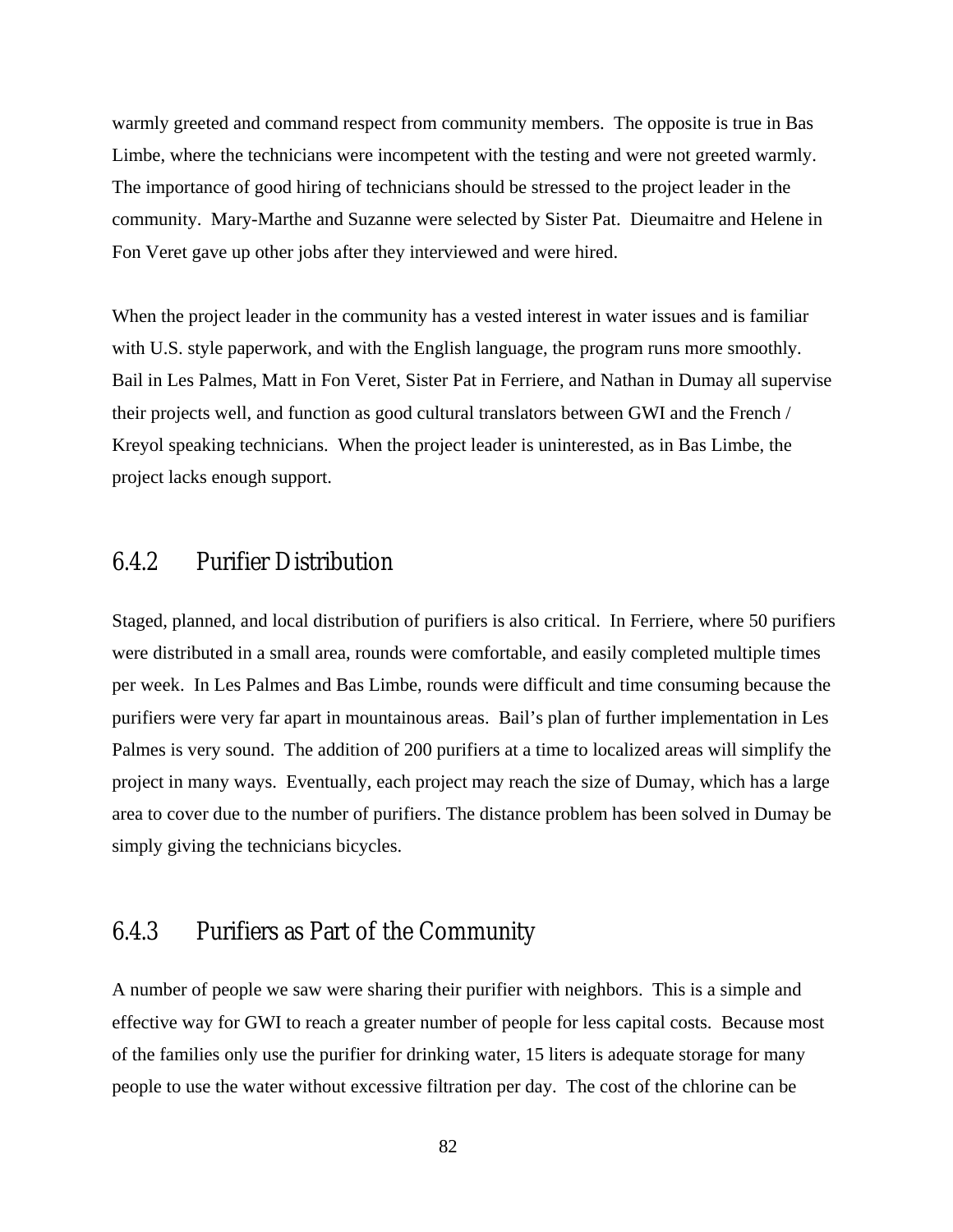shared. The only issue is the necessity of replacing the carbon filter earlier because of higher use. If the standard to change the carbon filter is changed to a per use rather than a time unit this would be accounted for, although that change schedule might be difficult to implement.

In addition, the water program seemed to have more support when it was part of a larger community development plan. Sister Pat has sponsored many health related programs in Ferriere, and the GWI program ties well into her larger work with the community and education. In Bas Limbe, it does not fit with the radio program focus of community development, for there are no other programs to work with and support the water project. In Dumay, the technicians are seen as respected community members, greeted by everyone, and are able to form community with their presence. In Fon Veret, Matt with his community support gives the purifier project support. This is a tenuous metric, but measuring the "readiness" of the community for the project seems vital to the success of the project.

### 6.4.4 Challenges

Although there are many successes in the GWI program, there are a few challenges that are of note.

- A number of community leaders were not using their purifier correctly (Sister Pat, Nathan, Father Bruni). This is a result of both the leaders not knowing the correct procedure, or their staff not knowing the correct procedure. This is a problem because the support of the community leaders is essential, and if they become ill by waterborne disease that undermines credibility.
- Carbon filters were not actually being replaced. Generally, the technicians knew how to and when to, but it was still not happening.
- In Barasa, the lack of available water indicates that the first priority there should be water access, rather than water treatment. Perhaps working with Plan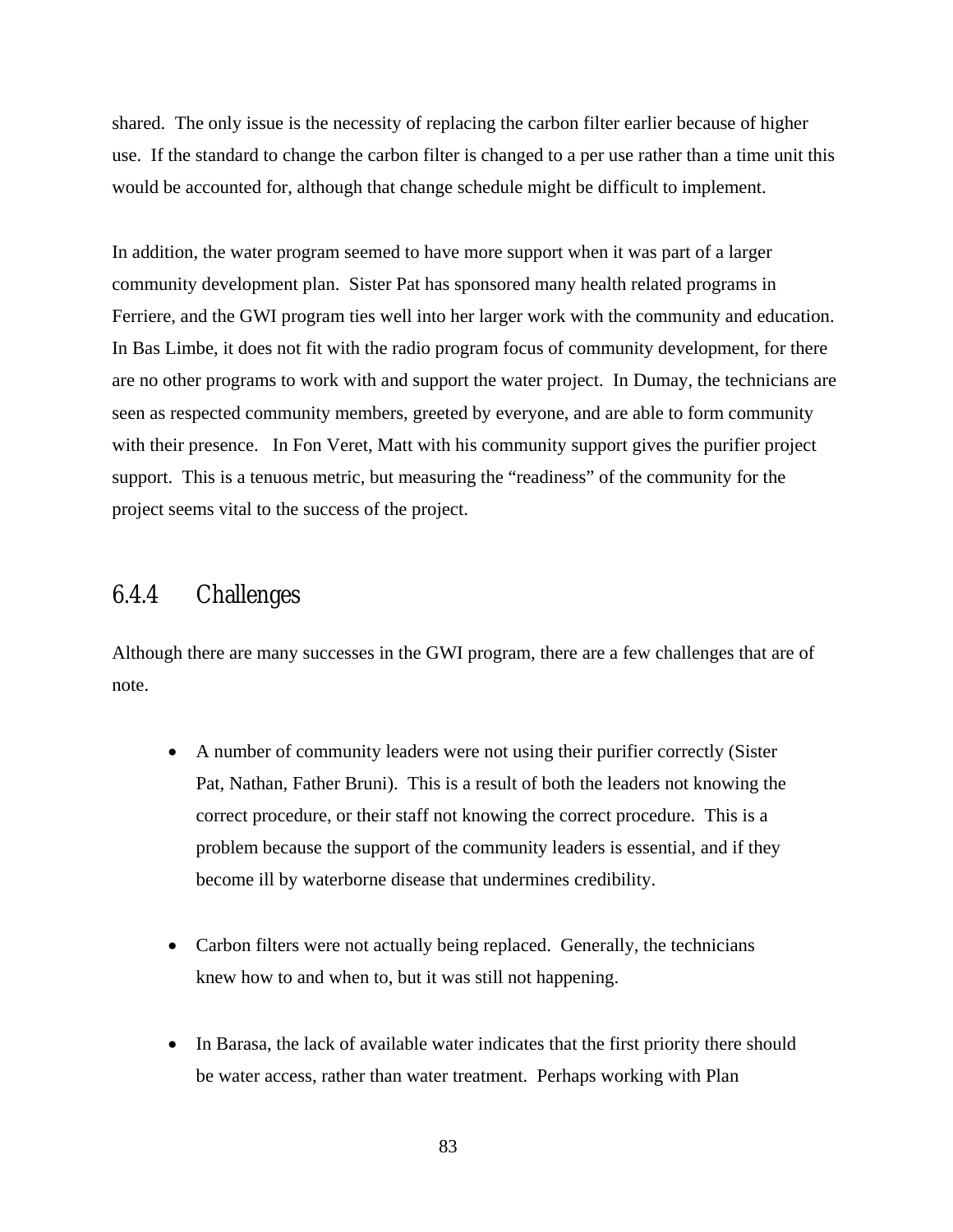International, or other international water supply agencies, to assess safe water systems would be more appropriate.

- No one in GWI speaks fluent Kreyol. This makes effective communication difficult because many subtleties of feeling and opinion are likely missed. In addition, more contact with GWI could be a positive factor for communities. The hiring of a full-time, in-country, Haiti-wide organizer who is fluent in Kreyol could improve many situations.
- Good technicians will not continue if they are never paid. A system of effective distribution of salaries outside of Dumay should be determined.

The GWI program is an effective and vital project in Haiti. Although there are some challenges, there are also many successes. Some simple modifications to the project implementation could help the program reach its potential.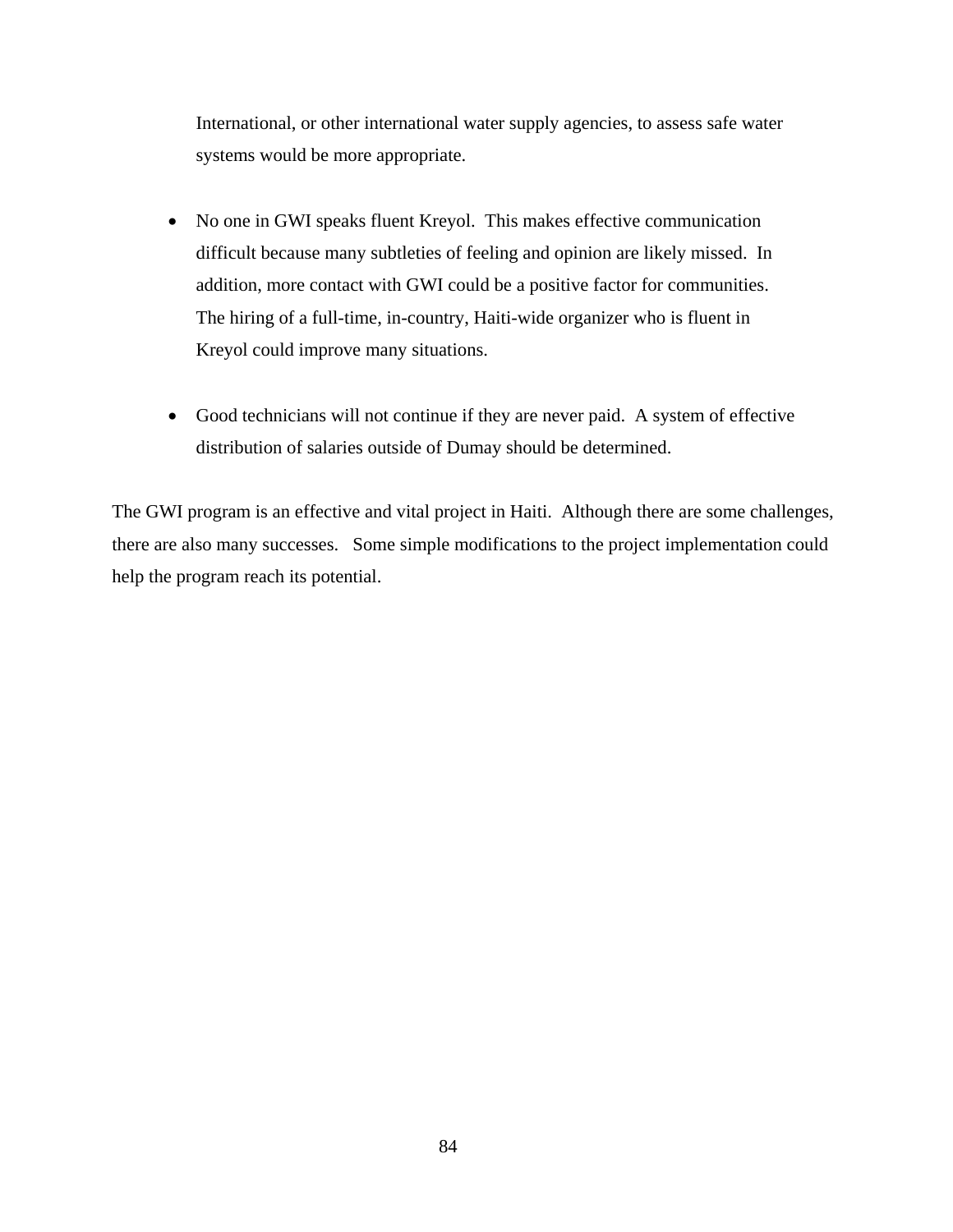# **Chapter 7: THM Results and Modeling**

A total of 19 finished water samples were brought back to MIT from Haiti. Seventeen of these samples were analyzed for TTHM and provided the basis for the development of equations to model TTHM concentration in the GWI purifiers.

# **7.1 Sampling Methodology**

Trihalomethanes were sampled using a Tekmar LSC 2000 purge-and-trap system connected to a Perkin Elmer AutoSystem XL gas chromatograph (GC). The column was a J & W DB-5 nonpolar, phenylmethypolysiloxane column with a 0.32 mm inner diameter and a length of 60 meters. The electron capture dectector (ECD) was manufactured by Perkin Elmer. A trihalomethane mix standard was purchased and sampled at 1, 2.5, 5, 10, and 25 ppb to obtain standard curves. In addition, either a 10 ppb chloroform standard (before February 15, 2001) or a 5 ppb trihalomethane standard (February 15, 2001 onwards) was made fresh each analysis date and run at the beginning and end of each day, as well as approximately every 6 runs of the GC. Q-water was obtained by passing reverse osmosis water through an Aries Vaponics 110 volt system with one OR-1 and two MR-1 ion-exchange cartridges in series, then through a TOC remover. Q-water was run first each day to clear the GC column, and then after every standard and after each finished sample. The GC was kept at 150 degrees when not in use to clean the column.

The purge-and-trap protocol began with samples being purged for 4 minutes at room temperature, and then desorbed up to 175 degrees Celsius to the GC. The trap was baked at 200 for 7 minutes to clear the sample. The GC protocol began at 80 degrees Celsius, climbing to 120 degrees Celsius in 4 minutes at the rate of 10 degrees per minute, then climbing to 150 degrees Celsius in 1.5 minutes at the rate of 20 degrees per minute. The 150 degrees was held for 1.5 minutes for a complete sampling time of 7 minutes per GC run. The carrier gas was methane / argon mix. TurboChrome software on a Windows 3.1 platform was used for peak analysis and integration. If necessary, integration of the peaks was corrected manually. The THMs were easily separated using this protocol (Table 7.1).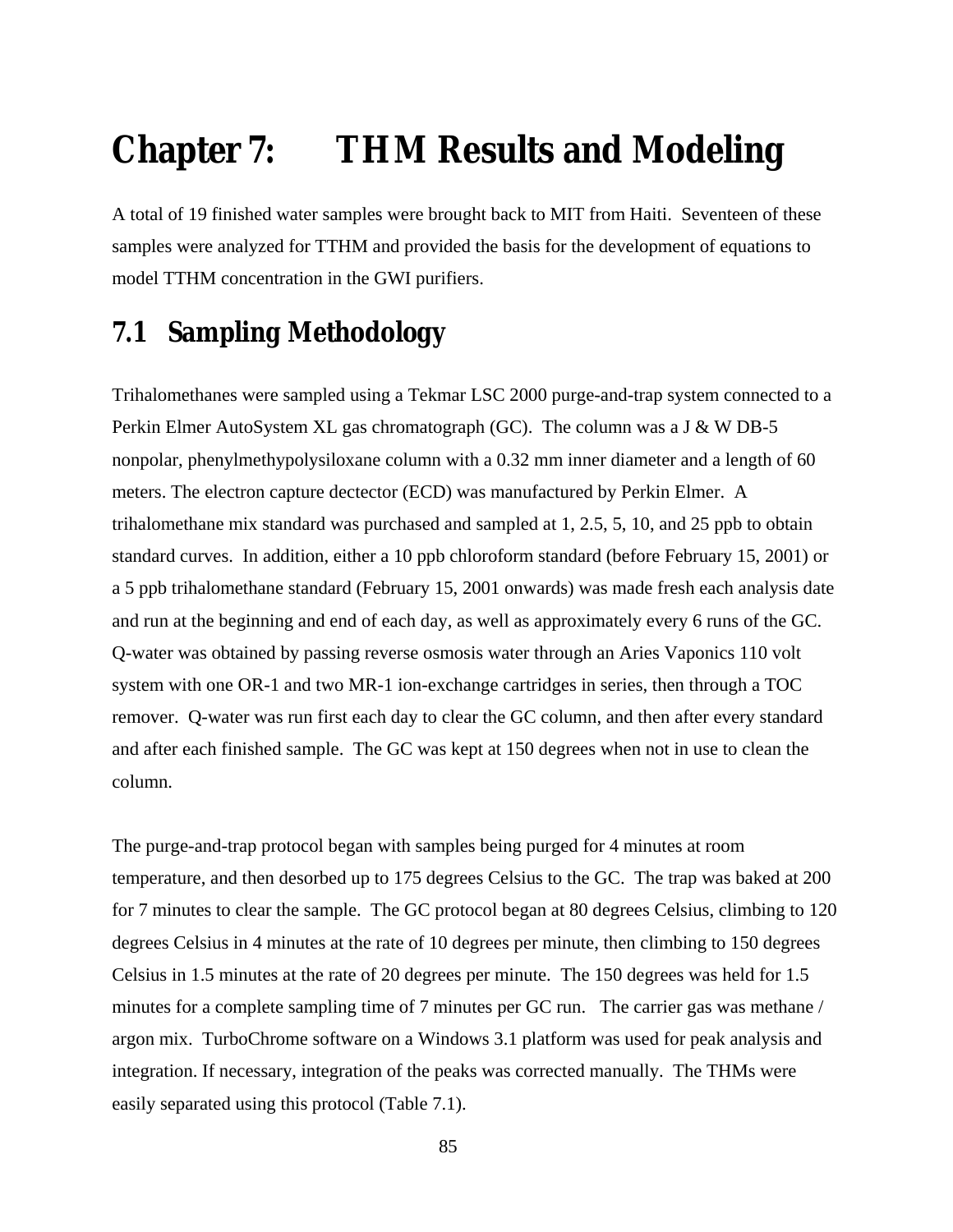| Chloroform                          | 2.98 minutes |
|-------------------------------------|--------------|
| Bromodichloromethane   3.52 minutes |              |
| Chlorodibromomethane   4.31 minutes |              |
| <b>Bromoform</b>                    | 5.32 minutes |

**Table 7.1: Elution times of THMs in GC** 

Conductivity was measured with a VWR Scientific Conductivity Meter, Model 2052, calibrated at 718 micromhos/cm. Nitrate was measured with a colorometric LaMotte Nitrate-N Test Kit. The result obtained by matching the color of the sample to the standard color chart was multiplied by 4.4 to obtain nitrate. Because nitrate was a visual inspection, the quality assurance of the data is not as high as the meter readings.

Sodium concentration was measured using a Perkin Elmer AAnalyst 100. Using the emission procedures recommended in the AAnalyst 100 handbook, the wavelength was 589.0 nanometers, the slit 0.2, and the gas mix was air / acetylene. Standards were calibrated from 0.5 to 1000 mg/L, and raw data was converted to mg/L (ppm) based on the equation from the standard curve. The  $R^2$  value of the standard curve was 0.98. Sodium concentration was converted to bromide concentration using the relative concentrations in seawater of sodium and bromide as defined by Riley [1971]: sodium is present in sea water at 11.05 g/L and bromide at  $0.068$  g/L.

# **7.2 Quality Assurance / Quality Control**

A number of QA / QC procedures were used to ensure accurate data in the THM analysis. This include the assembly of standard curves, the analysis of duplicate samples and lab splits of the same sample, and daily analyses of standard samples to ensure accuracy.

### 7.2.1 Standards Curves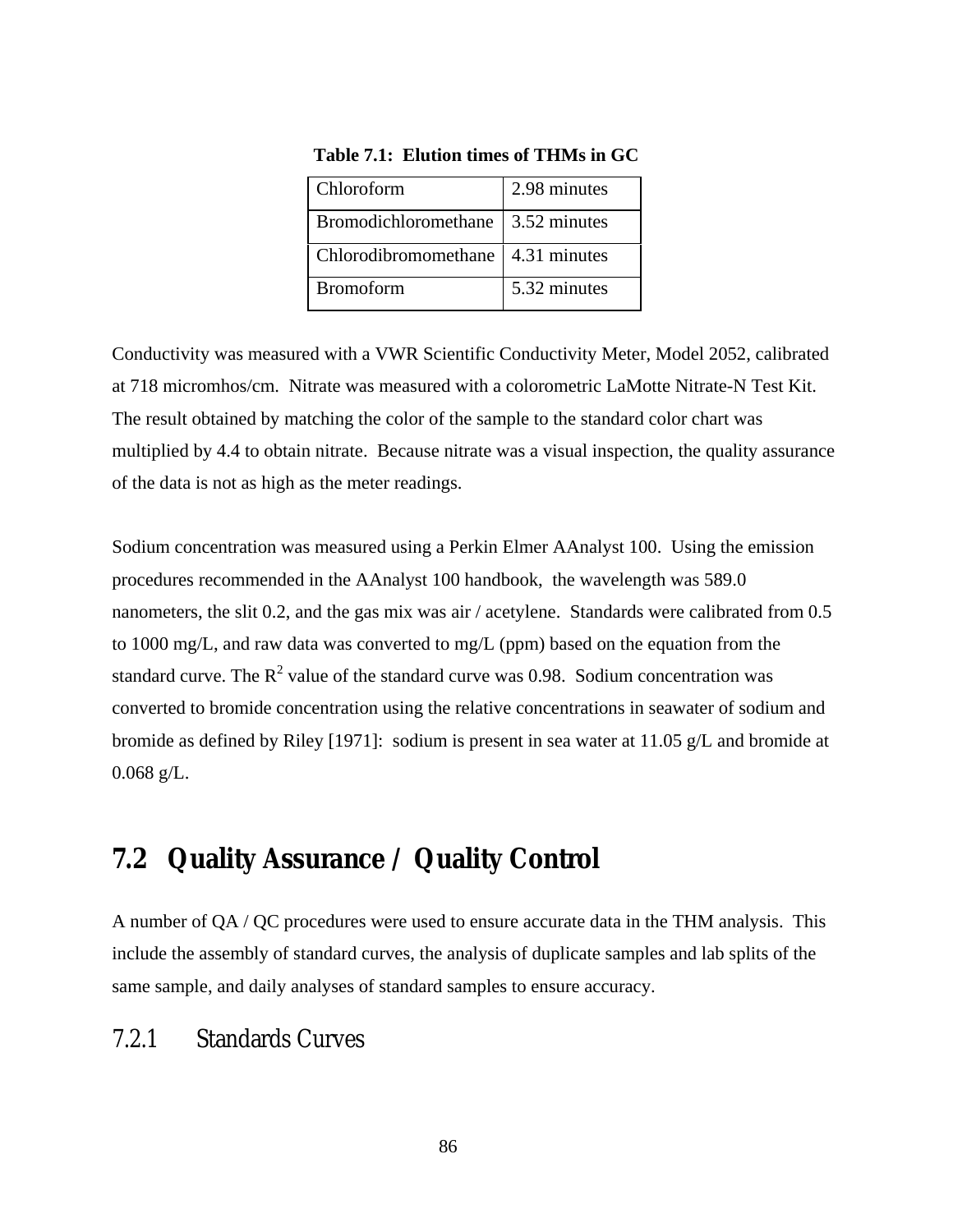Standards curves were created for each compound, and an equation to convert peak area from the gas chromatograph to µg/L was determined.



**Figure 7.1: Chloroform Standard**



**Figure 7.2: Bromodichloromethane Standard** 

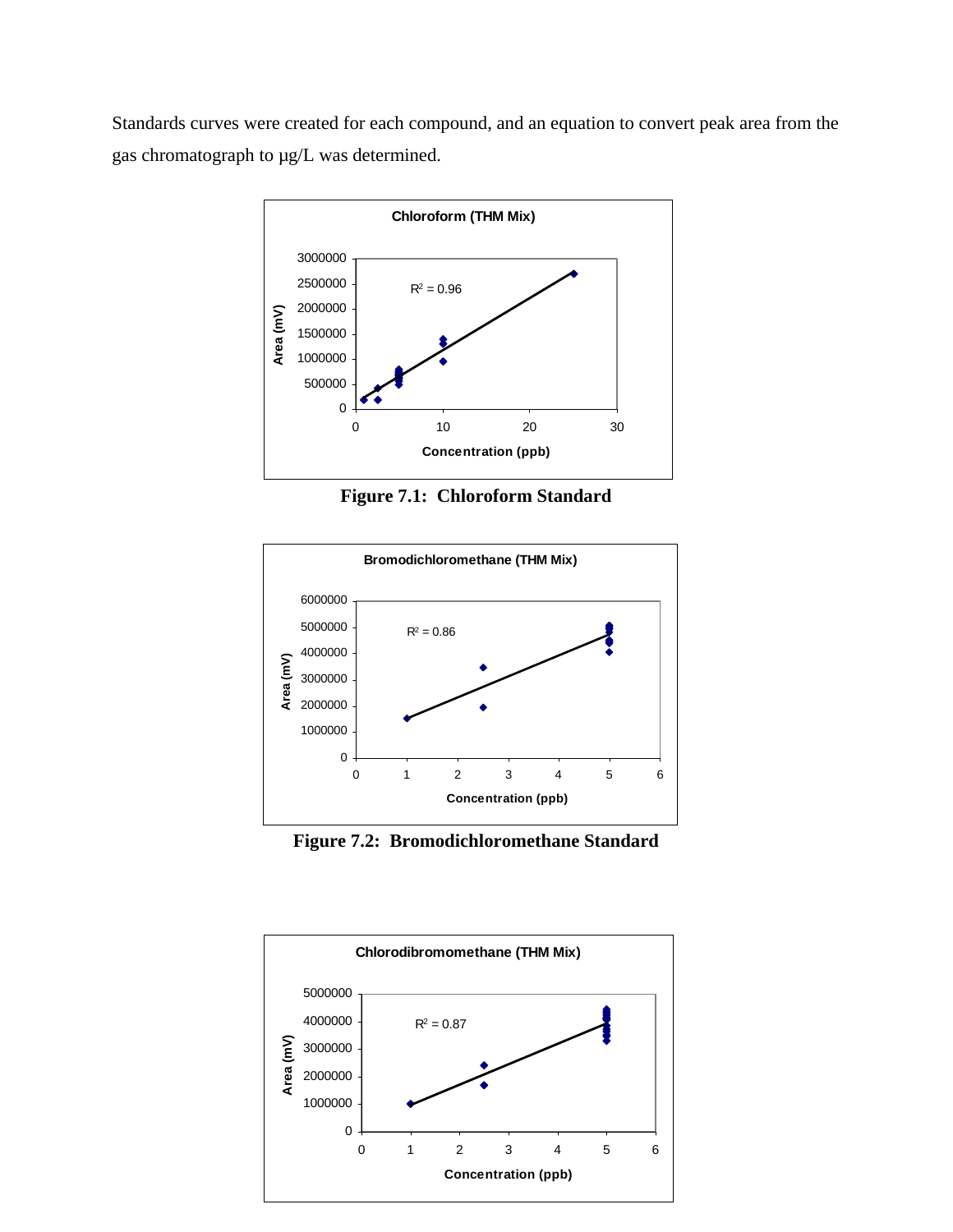

**Figure 7.3: Chlorodibromomethane Standard** 

**Figure 7.4: Bromoform Standard** 

As can be seen, the  $R^2$  values for the standards curves were 0.95 for chloroform and near 0.85 for the brominated compounds. The linear fit equations from these graphs were used to convert area in mV to concentration in µg/L or ppb. Below is the average, standard deviation, and the percent of the average that is the standard deviation. As can be seen, all standards run were within 12 percent precision.

| Compound   | <b>Chloroform</b> | <b>Bromodichloro</b> | <b>Chlorodibromo</b> | <b>Bromoform</b> |
|------------|-------------------|----------------------|----------------------|------------------|
|            |                   | methane              | methane              |                  |
| Average    | 663,000           | 4,750,000            | 3,960,000            | 1,110,000        |
| Standard   | 80,000            | 303,000              | 351,000              | 119,000          |
| Deviation  |                   |                      |                      |                  |
| Percent SD | 12 percent        | 6 percent            | 9 percent            | 11 percent       |

**Table 7.2: Standard Error**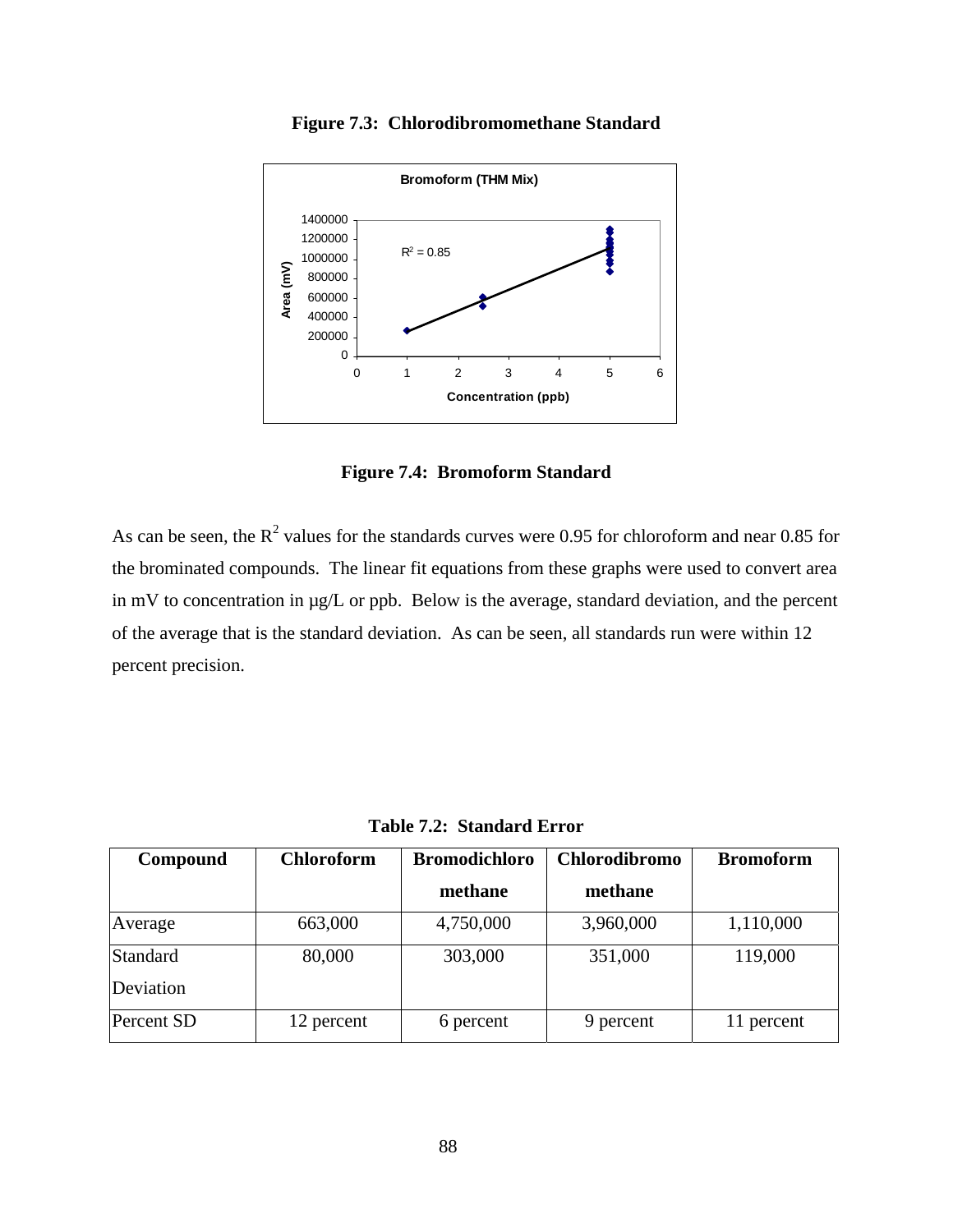## 7.2.2 Duplicate and Split Samples

Ten percent of the samples were split and analyzed twice in the lab, and ten percent of duplicate field samples were analyzed. All but one of the samples was within 20 percent error (Table 7.3).

|             |           | Percentage Errors $=$             |         |         |         |
|-------------|-----------|-----------------------------------|---------|---------|---------|
|             |           | (Original - Duplicate) / Original |         |         |         |
| D-3 Finish  | Field Dup | 0.06                              | 0.16    | 0.08    | $-0.09$ |
| D-3 Finish  | Lab Split | $-0.04$                           | 0.16    | 0.12    | 0.12    |
| LP-4 Finish | Field Dup | $-0.11$                           | $-0.17$ | $-0.20$ | $-0.27$ |
| LP-4 Finish | Lab Split | $-0.04$                           | 0.00    | $-0.01$ | $-0.02$ |

**Table 7.3: Duplicate and Split Sampling Results** 

### 7.2.3 Standard Gas Chromatograph

The THM mix standard was well resolved (Figure 7.5). The four THMs elude between 2.97 and 5.32 minutes. This standard was run at the beginning and end of each sampling day, as well as approximately every six samples.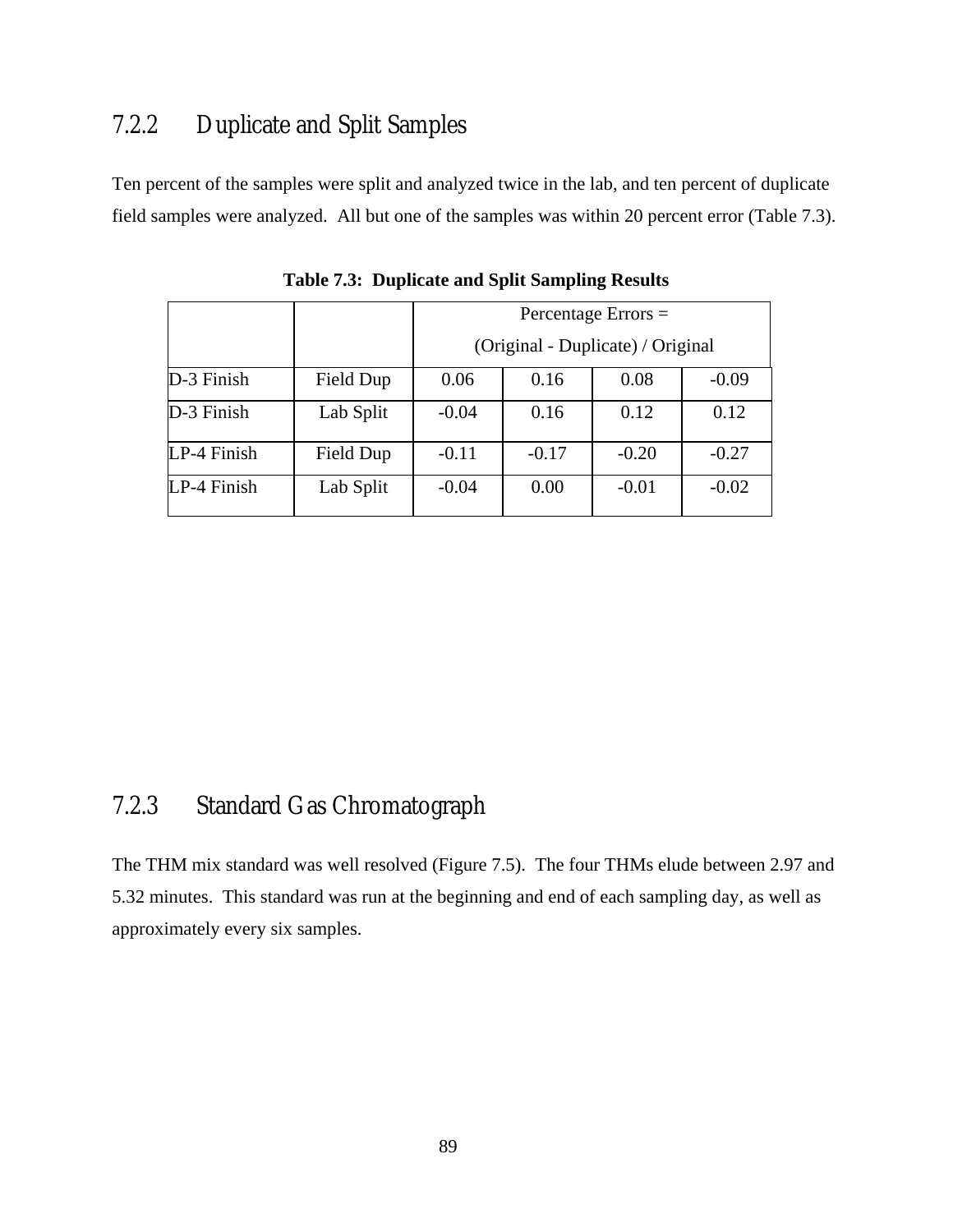

**Figure 7.5: Standard 5 ppb THM Mix Chromatograph** 

In addition, because of the storage time in Haiti, the THM samples were held beyond the EPA recommended holding time of 14 days. Holding times were 16 – 39 days, depending on sample. Samples were, however, kept cold throughout the Haiti trip and after return to MIT. Prepared standards were left in the refrigerator for 34 and 42 days. The chromatograph from the 34 day holding time sample looked exactly as above. The 42 day holding time sample exhibited extra peaks along the baseline, indicating processes are occurring to make those compounds in the sample. The peak areas of the four THM peaks, however, are the same as found initially. Thus, although the holding times are over the EPA suggested time, the chromatographs from the standard samples are accurate.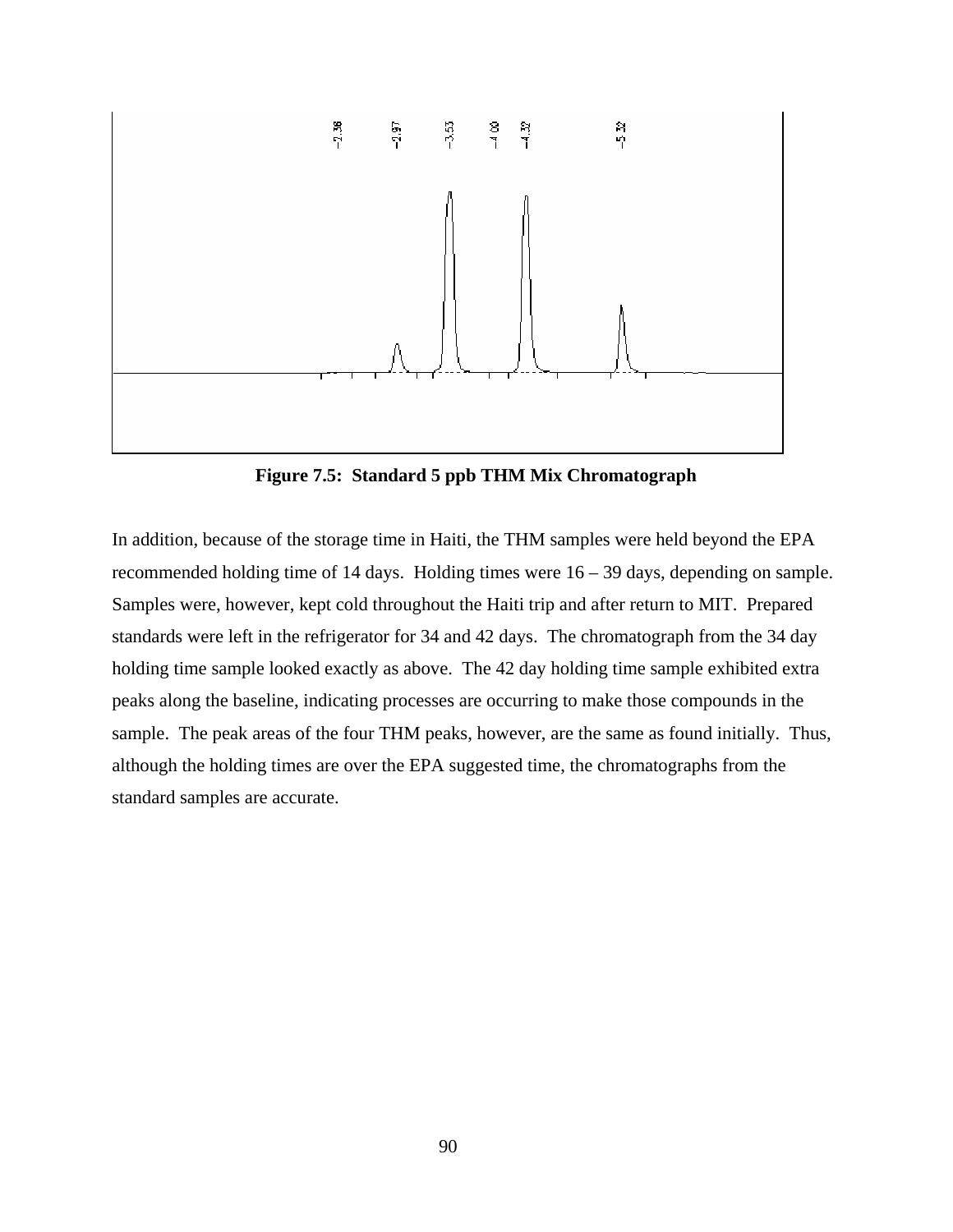

**Figure 7.6: Standard Chromatograph, 42 Days Old** 

# 7.2.4 Summary of QA/QC

In summary, percentage error can be considered to be less than 20 percent, for the standard curves, duplicate and split samples, and holding time analysis all (except one sample) show error less than 20 percent.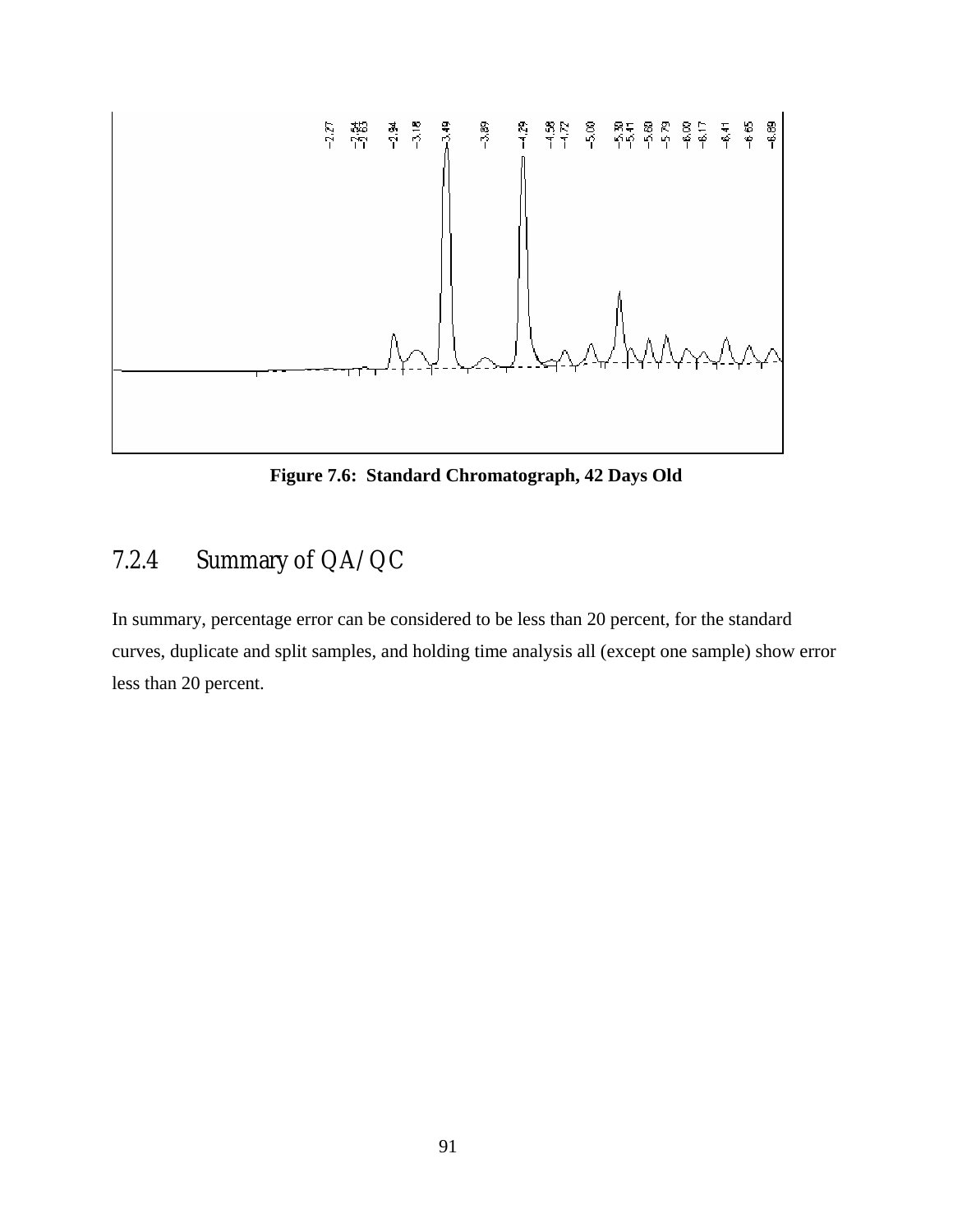### **7.3 Results**

THMs were observed in all seventeen of the finished water samples analyzes (Figure 7.7 and Table 7.4). Two samples, one from Dumay (D-2) and one from Bas Limbe (BL-1) were dropped from the sampling procedures because of, respectively, leakage in the VOA vial and no chlorine residual in the bottom bucket.



**Figure 7.7: THM species and TTHM in 17 Haitian Samples** 

All samples met the WHO guideline values of 200  $\mu$ g/L for chloroform, 60  $\mu$ g/L for bromodichloromethane, 100 µg/L for chlorodibromomethane, and 100 µg/L for bromoform. However, sample D-1 exceeded the WHO guideline value that states the sum of the four THMs' actual value divided by their guideline value cannot be greater than one. The sum of the four THMs' actual value divided by guideline value in sample D-1 was 1.37. In addition, all but one, D-1, met the USEPA standard of 100 µg/L for TTHM.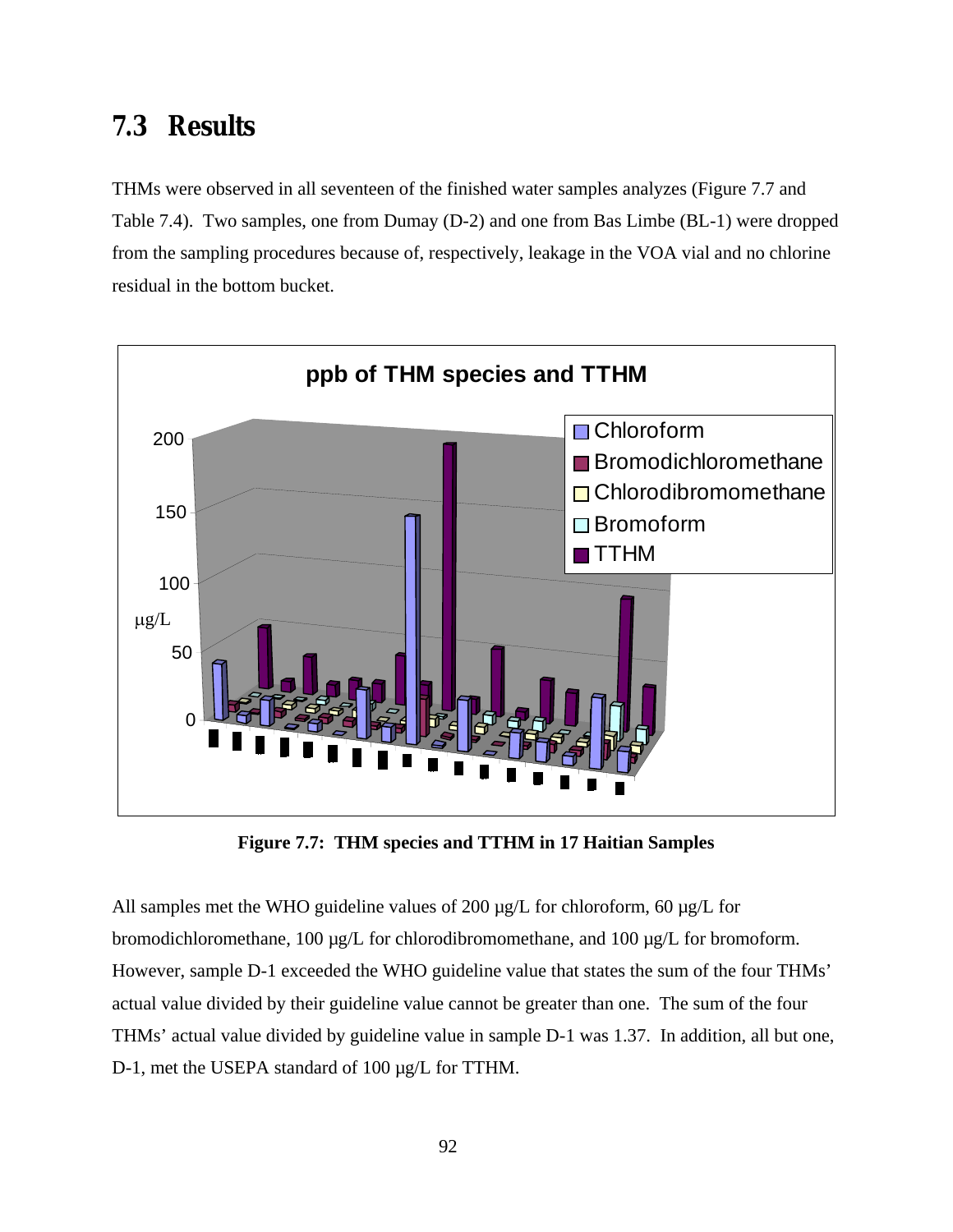| <b>Sample</b> |                | CHCl <sub>3</sub> |                  | CHBrCl <sub>2</sub> |                  | CHClBr <sub>2</sub> |                  | CHBr <sub>3</sub> |
|---------------|----------------|-------------------|------------------|---------------------|------------------|---------------------|------------------|-------------------|
|               | $\mu$ g/L      | mol/L             | $\mu$ g/L        | mol/L               | $\mu$ g/L        | mol/L               | $\mu$ g/L        | mol/L             |
| $LP-1$        | 42             | 0.35              | 5                | 0.03                | $\mathbf{1}$     | 0.01                | $\boldsymbol{0}$ | 0.00              |
| $LP-2$        | 6              | 0.05              | $\overline{2}$   | 0.01                | $\overline{0}$   | 0.00                | $\mathbf{1}$     | 0.00              |
| $LP-3$        | 19             | 0.16              | 5                | 0.03                | $\overline{4}$   | 0.02                | $\mathbf{1}$     | 0.00              |
| $LP-4$        | $\mathbf{1}$   | 0.01              | $\mathbf{2}$     | 0.01                | 3                | 0.02                | $\overline{4}$   | 0.01              |
| $FV-1$        | 6              | 0.05              | 5                | 0.03                | 3                | 0.02                | $\mathbf{1}$     | 0.00              |
| $FV-2$        | $\overline{0}$ | 0.00              | $\overline{4}$   | 0.02                | 6                | 0.03                | 5                | 0.02              |
| $BL-2$        | 35             | 0.29              | 3                | 0.02                | $\boldsymbol{0}$ | 0.00                | $\boldsymbol{0}$ | 0.00              |
| $BL-3$        | 11             | 0.09              | $\overline{4}$   | 0.02                | $\overline{2}$   | 0.01                | $\mathbf{1}$     | 0.00              |
| $D-1$         | 158            | 1.32              | 27               | 0.17                | $\overline{7}$   | 0.03                | $\overline{2}$   | 0.00              |
| $D-3$         | $\overline{2}$ | 0.02              | $\overline{2}$   | 0.01                | 3                | $0.07\,$            | $\overline{4}$   | 0.02              |
| $D-4$         | 36             | 0.30              | $\overline{2}$   | $0.01\,$            | 5                | 0.02                | $\overline{7}$   | 0.03              |
| $D-5$         | $\overline{0}$ | 0.00              | $\boldsymbol{0}$ | 0.00                | $\mathbf{1}$     | 0.00                | 6                | 0.02              |
| $D-6$         | 18             | 0.15              | $\overline{2}$   | 0.01                | $\overline{4}$   | 0.02                | $\overline{7}$   | 0.03              |
| $B-1$         | 14             | 0.12              | 6                | 0.04                | $\overline{4}$   | 0.02                | $\boldsymbol{0}$ | 0.00              |
| $B-2$         | 6              | 0.05              | $\overline{4}$   | 0.02                | 3                | 0.01                | $\mathbf{1}$     | 0.00              |
| $F-1$         | 49             | 0.41              | 11               | 0.07                | 10               | 0.05                | 25               | 0.10              |
| $F-2$         | 15             | 0.12              | $\overline{4}$   | 0.02                | 5                | 0.03                | 11               | 0.04              |

**Table 7.4: THM Speciation in mol/L and µg/L in Haitian Samples**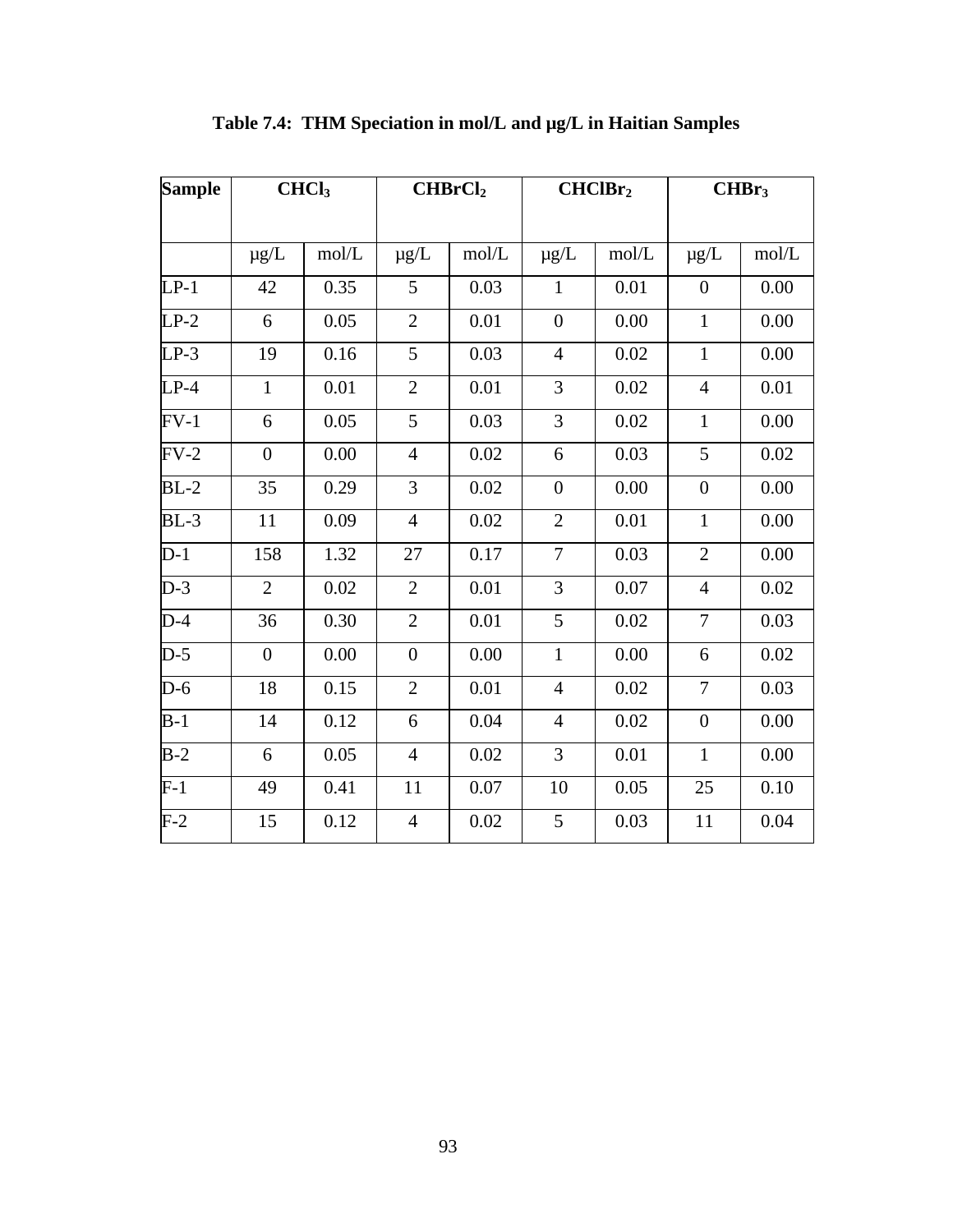Brominated compounds were commonly seen. Some samples, such as LP-1 and D-1, contained predominantly chloroform, with little brominated compounds. This was commonly seen when investigating THM production from fresh water sources. Other samples, such as LP-4 and D-5, were bromoform-dominated samples. This was more commonly seen with source water that is near the ocean or had been desalinated. Samples such as D-4 and F-1 are mixed. In the literature review, no study determined and developed a model from samples with the amount of variation in percent brominated compounds  $(5 - 100$  percent) as found in the Haiti samples (Table 7.5).

| Sample | <b>TTHM</b> | <b>TTHM</b> | <b>Percent</b>    | <b>Source Type</b> |
|--------|-------------|-------------|-------------------|--------------------|
|        | $\mu$ g/L   | mol/L       | <b>Brominated</b> |                    |
| $LP-1$ | 48          | 0.39        | 9                 | Cistern            |
| $LP-2$ | 8           | 0.06        | 19                | Captage            |
| $LP-3$ | 29          | 0.21        | 24                | Spring             |
| $LP-4$ | 9           | 0.05        | 85                | Spring             |
| $FV-1$ | 15          | 0.10        | 48                | Surface            |
| $FV-2$ | 14          | 0.07        | 100               | Cistern            |
| $BL-2$ | 37          | 0.31        | 5                 | Well               |
| $BL-3$ | 18          | 0.13        | 30                | Spring             |
| $D-1$  | 193         | 1.53        | 13                | Well               |
| $D-3$  | 11          | 0.06        | 70                | Well               |
| $D-4$  | 50          | 0.37        | 17                | Captage            |
| $D-5$  | 6           | 0.02        | 100               | Captage            |
| $D-6$  | 31          | 0.21        | 30                | Well               |
| $B-1$  | 24          | 0.17        | 33                | Cistern            |
| $B-2$  | 14          | 0.09        | 42                | Surface            |
| $F-1$  | 95          | 0.63        | 35                | Well               |
| $F-2$  | 34          | 0.21        | 43                | Well               |

**Table 7.5: TTHM and Percent Brominated in 17 Haitian Samples**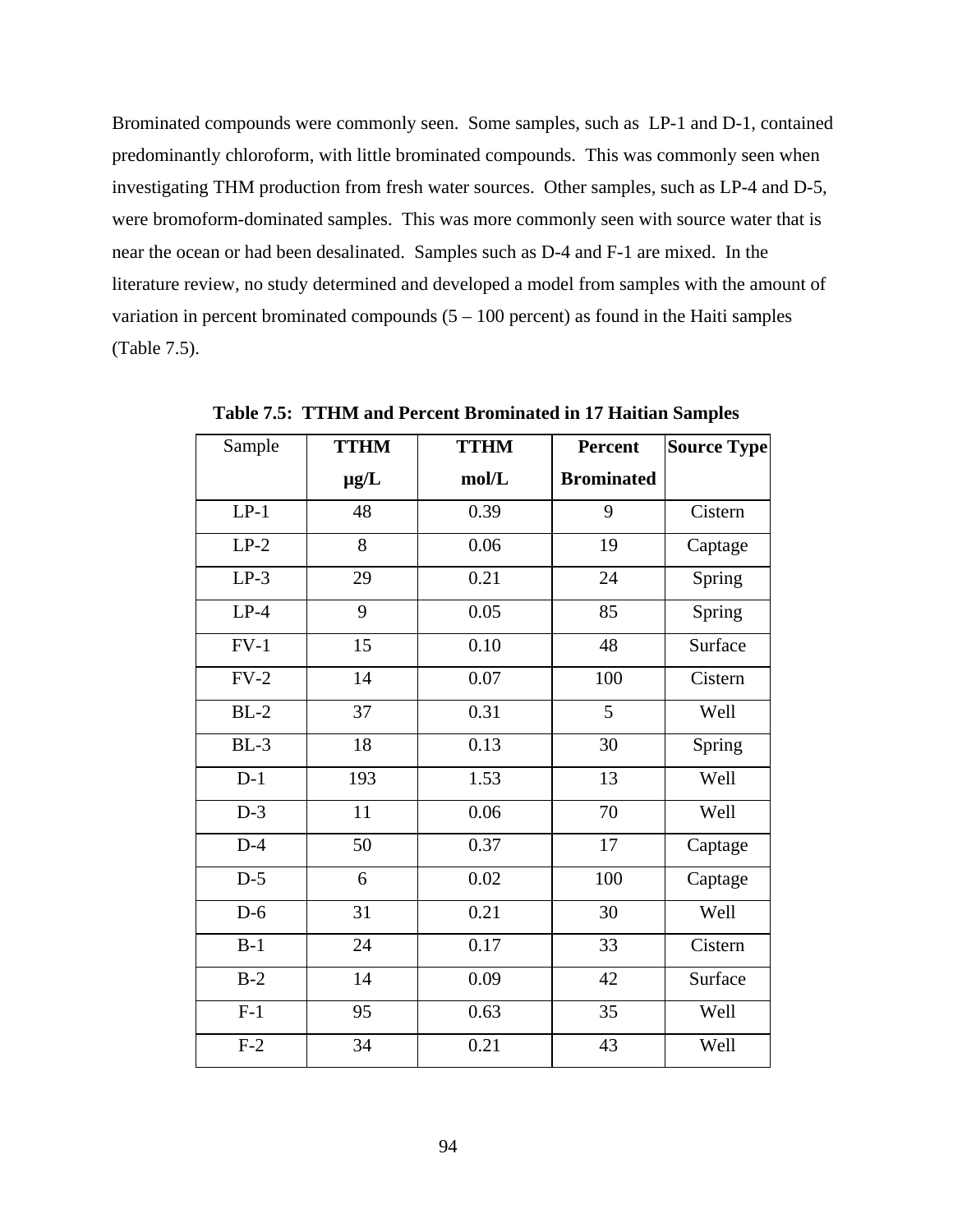### 7.3.1 Brominated Compounds Investigation

To begin understanding why there was a large range of percent brominated compounds and their affect on finished water TTHM concentrations, characteristics of source water were analyzed at MIT.

The first step was to quantify the bromide ion concentration in the source water. To this end, conductivity and sodium concentration were measured in raw source water samples. These were measured because both of these parameters can correlate with bromide ion concentration.

The bromide concentration and the conductivity varied significantly across Haiti (Table 7.6). In Les Palmes, Fon Veret and Barasa (all mountainous inland communities) bromide concentrations were very low. In Dumay, slightly inland and in a valley, bromide concentrations were slightly higher. In Bas Limbe, very close to the ocean, bromide concentrations were higher yet. In Ferriere, near the ocean and in the east of the country, bromide concentrations were quite high. In addition, when bromide concentrations are compared to bromoform concentration in the finished water (Table 7.6), the three samples with highest bromide concentrations and conductivity values also have the highest bromoform concentration in ppb: samples D-6, F-1, and F-2.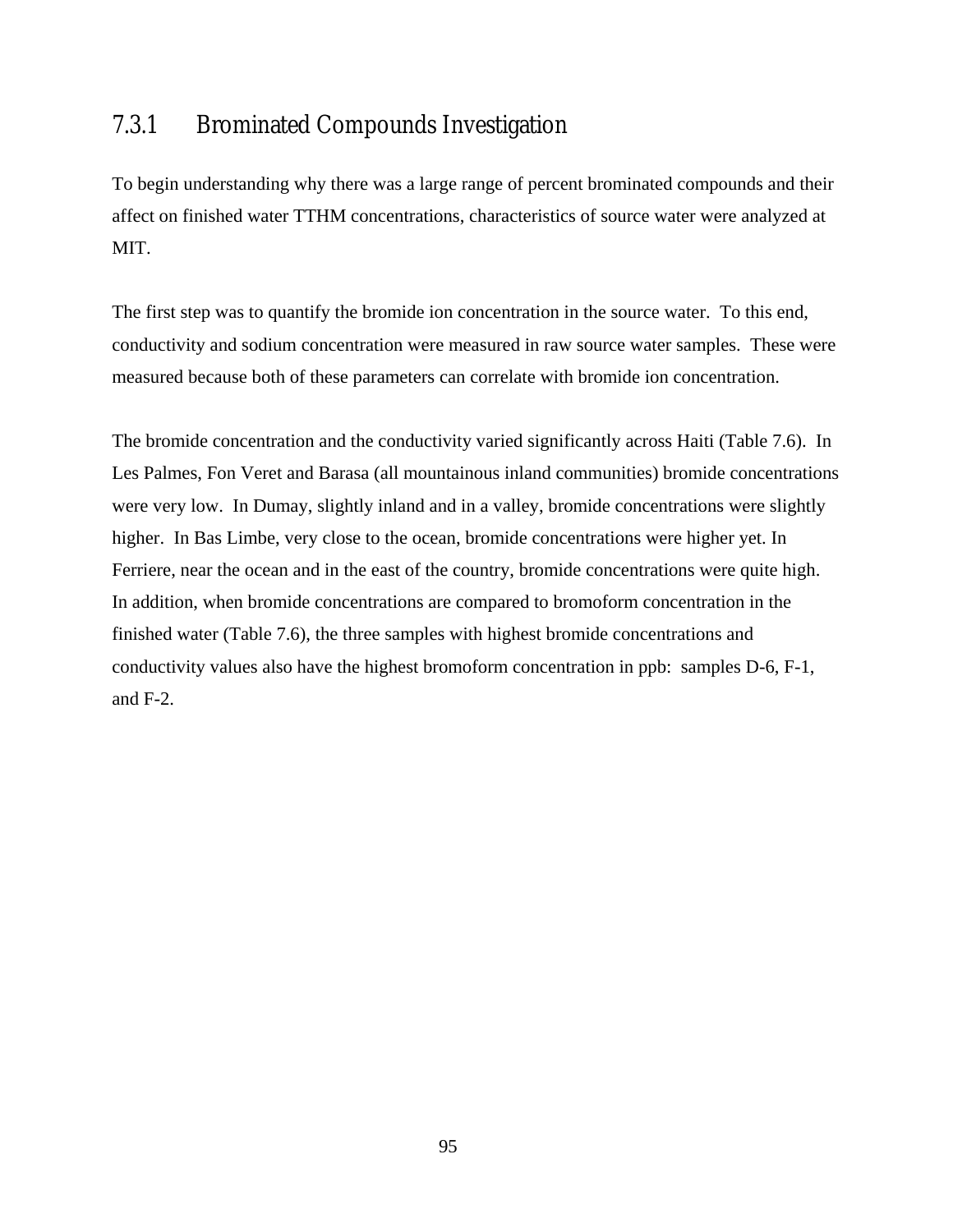| <b>Sample</b> | <b>Bromide Concentration</b> | <b>Bromoform</b>           | Conductivity |
|---------------|------------------------------|----------------------------|--------------|
|               | $\mu g/L$                    | <b>Concentration (ppb)</b> | $\mu$ mho/cm |
| $B-1$         | $0.01\,$                     | $\overline{0}$             | 96           |
| $B-2$         | 0.07                         | $\mathbf{1}$               | 417          |
| $BL-2$        | 0.38                         | $\overline{0}$             | 608          |
| $BL-3$        | $0.16\,$                     | $\mathbf{1}$               | 551          |
| $D-1$         | 0.12                         | $\overline{2}$             | 402          |
| $D-3$         | 0.15                         | $\overline{4}$             | 437          |
| $D-4$         | 0.17                         | $\overline{7}$             | 572          |
| $D-5$         | 0.17                         | 6                          | 572          |
| $D-6$         | 0.55                         | $\overline{7}$             | 646          |
| $F-1$         | 1.34                         | 25                         | 1537         |
| $F-2$         | 0.94                         | 11                         | 864          |
| $FV-1$        | 0.03                         | $\mathbf{1}$               | 272          |
| $FV-2$        | 0.02                         | 5                          | 96           |
| $LP-1$        | 0.02                         | $\overline{0}$             | 65           |
| $LP-2$        | 0.04                         | $\mathbf{1}$               | 110          |
| $LP-3$        | 0.05                         | $\overline{1}$             | 40           |
| $LP-4$        | $0.20\,$                     | $\overline{4}$             | 763          |
| $D-2^4$       | 0.21                         |                            | 759          |
| $BL-1$        | 0.18                         |                            | 521          |

**Table 7.6: Bromide Concentration and Conductivity in Haitian Samples** 

 $\overline{a}$ 

 $4$  D-2 and BL-1 are raw samples whose corresponding finished samples were not analyzed for THMs due to VOA vial leakage and no residual chlorine, respectively.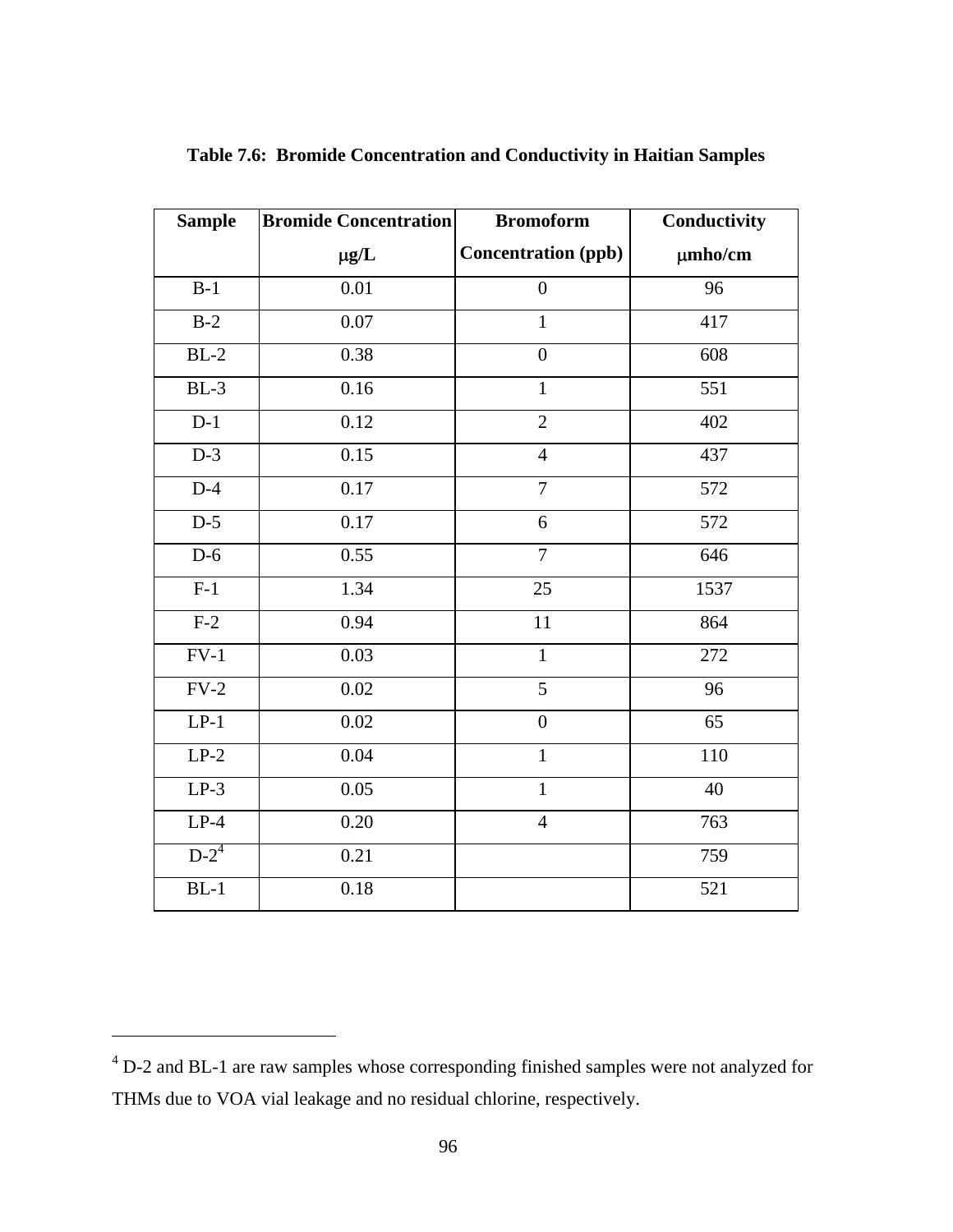In addition, the bromide concentration and conductivity results were correlated ( $R^2 = 0.75$ , Figure 7.8). This indicates that conductivity, a parameter easily measured in the field, can be used as a rough indicator of bromide concentration by setting bromide concentration equal to 0.0008 times the conductivity and then subtracting 0.16.



**Figure 7.8: Conductivity / Bromide Correlation**

# **7.4 Mathematical Model**

The data obtained from source water in Haiti, from the GC for TTHM and individual THM concentrations, and from analysis of conductivity and bromide concentration of source water at MIT was then used to create a mathematical model to predict the concentration of TTHM in finished, purified water.

### 7.4.1 Derivation of TTHM Model

In order to anticipate TTHM production in Haiti, TTHM concentration, in micrograms per liter, was regressed against the source water variables collected in Haiti and at MIT. The units of micrograms per liter (ppb) were used for TTHM concentration because both the USEPA and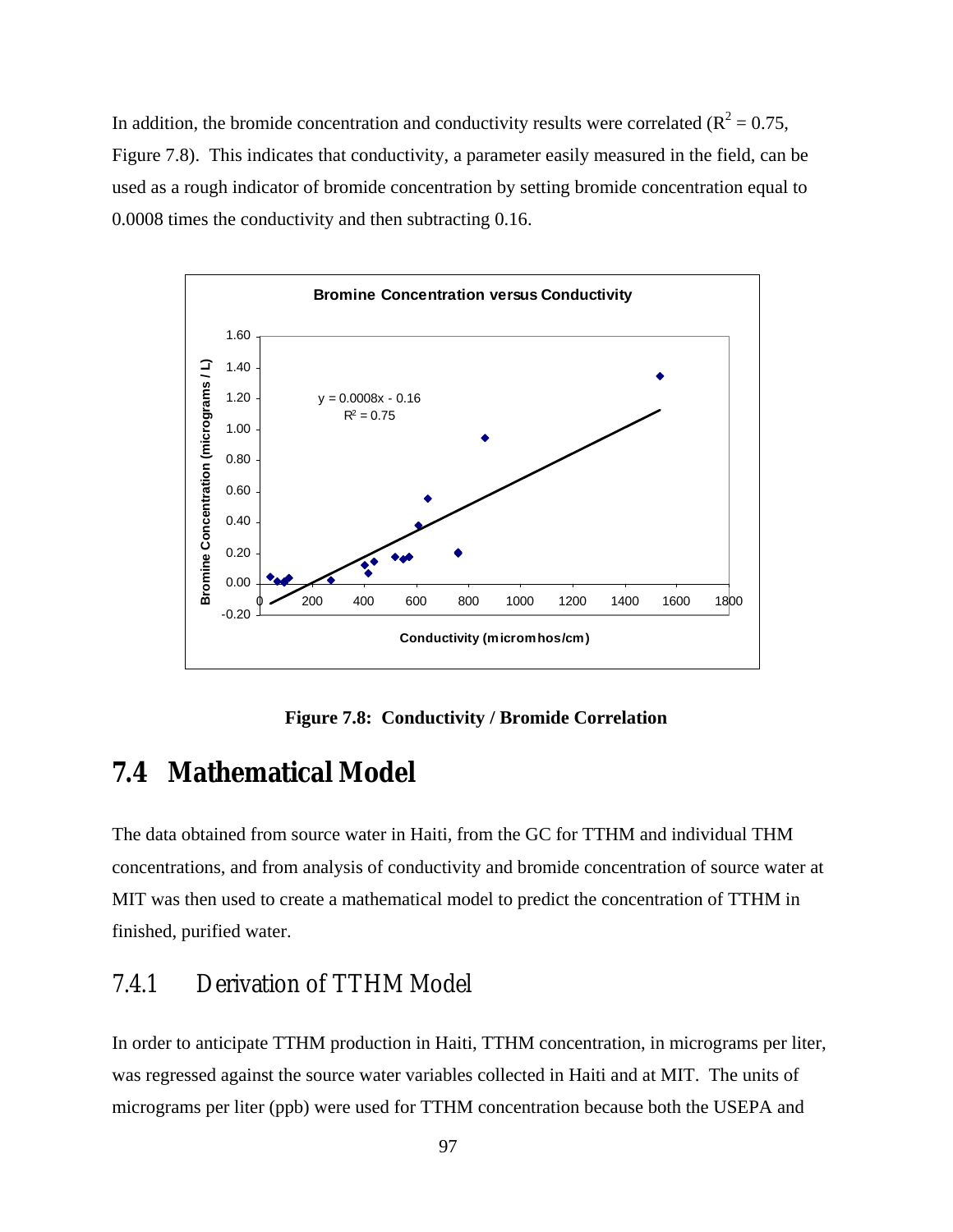WHO standards are expressed in ppb. Slightly better  $R^2$  values were obtained regressing against TTHM in molar concentration, because the molar concentration unit does not include the conversion from moles to ppm that is different for each species of THM. For example, two compounds with the same molar concentration will lead to different ppb concentrations because the lighter compound will have less ppb by weight than the heavier compound. Thus, although molar concentration would a more precise unit to use, the ppb unit was used due to the standards.

The first regression calculated was microgram per liter TTHM against total usage of the carbon filter. Total usage was calculated by multiplying the number of times the purifier was used per week by the age of the carbon filter in weeks. Thus, a unitless integral number was developed to account for the age and usage of the GAC. The concentration of TTHM in the finished water versus the number of times that the carbon filter has been used was well fit with a linear equation  $(R<sup>2</sup>$  value of 0.75, Figure 7.9). This shows that 75 percent of the variance in the TTHM concentration in the finished water can be attributed to total usage of the carbon filter. This indicates that each time the carbon filter is used, more TTHMs breakthrough, which is a reasonable result. A certain volume of GAC can only adsorb a finite amount of a compound.



**Figure 7.9: TTHM Concentration and Total Usage of the Carbon Filter** The  $R^2$  value of 0.752 does indicate a relationship between TTHM concentration and total usage.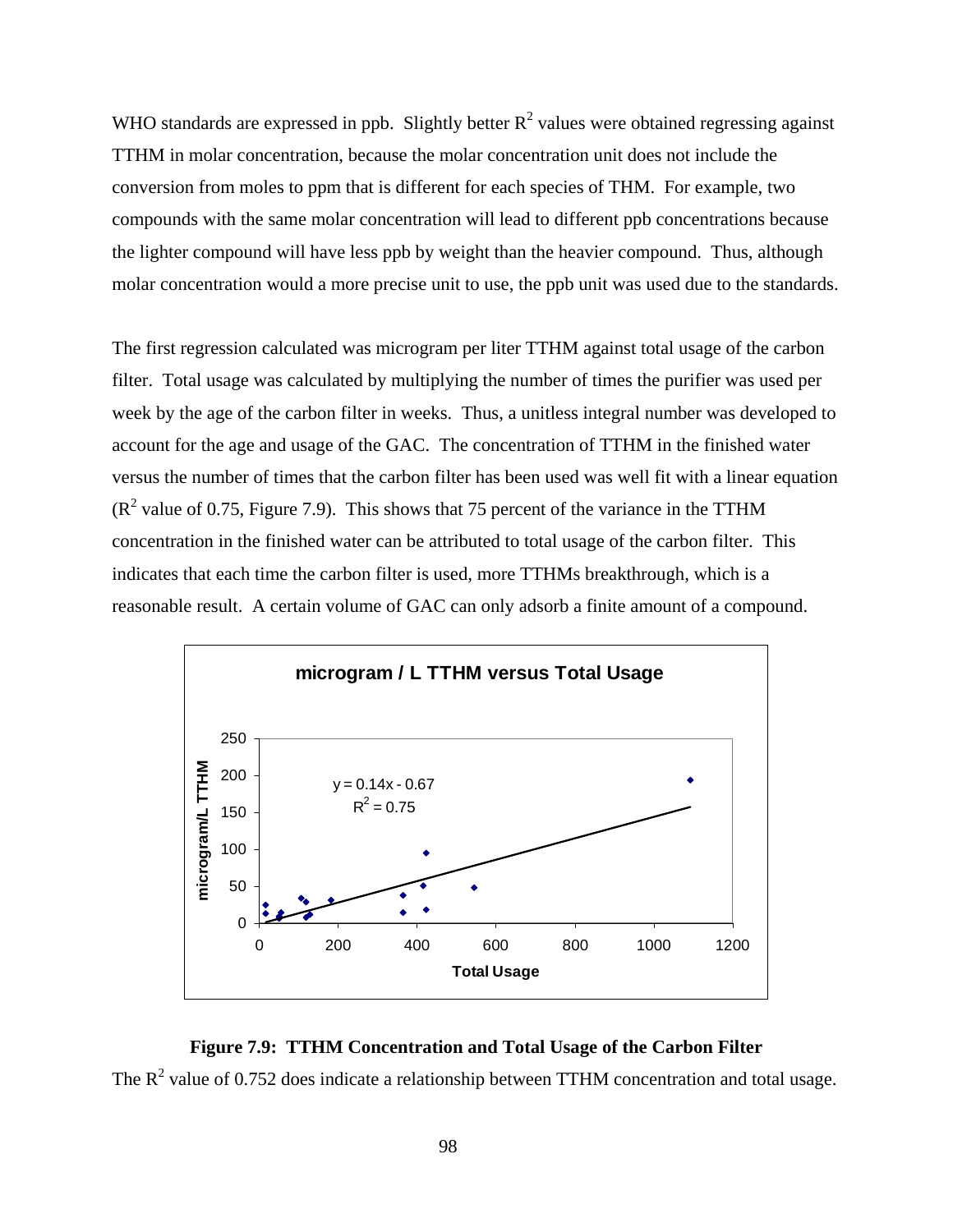Because the last step of the formation of THMs is base-catalyzed, it is expected that as pH increases, so does the final concentration of THMs. When pH was added to the regression, the  $R<sup>2</sup>$  value increased to 0.756 from 0.752. This small increase indicates that pH (which ranged from 4.75 – 8.0 in the source water), was not a significant factor in the final concentration of TTHMs.

Turbidity of the source water was the next variable included within the regression. Increasing turbidity could be an indicator that there is an increased amount of NOM, the precursor material of THMs, in the source water. When turbidity and total usage were regressed against TTHM concentration, the  $R^2$  value was 0.758. This indicates that turbidity accounts for less than one percent of the variance in the production of TTHMs. Increasing turbidity could be an indicator that there is an increased amount of NOM, the precursor material of THMs, in the source water. However, turbidity of all source water was fairly low in Haiti. All water was clear to the eye, and the turbidity values of the 17 samples in the regression ranged from  $0 - 2.62$  NTU. Thus in the ranges tested, turbidity had little effect on the production of THMs. All source water tested in Haiti was from a clear source that people walked long distances to reach. If water with the higher turbidity of the water in the easily accessible drainage ditches throughout the communities was used in the purifier, there could be increased THM production due to high turbidity levels.

Source water temperature in Celsius was the next variable investigated. The literature shows that as temperature increases, so does the concentration of TTHMs due to the increased rate of reactions. When total usage and source water temperature were regressed, the  $R^2$  value was 0.764. This indicates that source water temperature accounts for 1.2 percent of the variance in the final TTHM concentration. The equation for this correlation is:

TTHM (
$$
\mu
$$
g/L) = 0.14 (Total Usage) + 1.1 (Temperature) – 23  
 $R^2$  = 0.764

Thus, as temperature increases, the final concentration of TTHM increases slightly, but not significantly.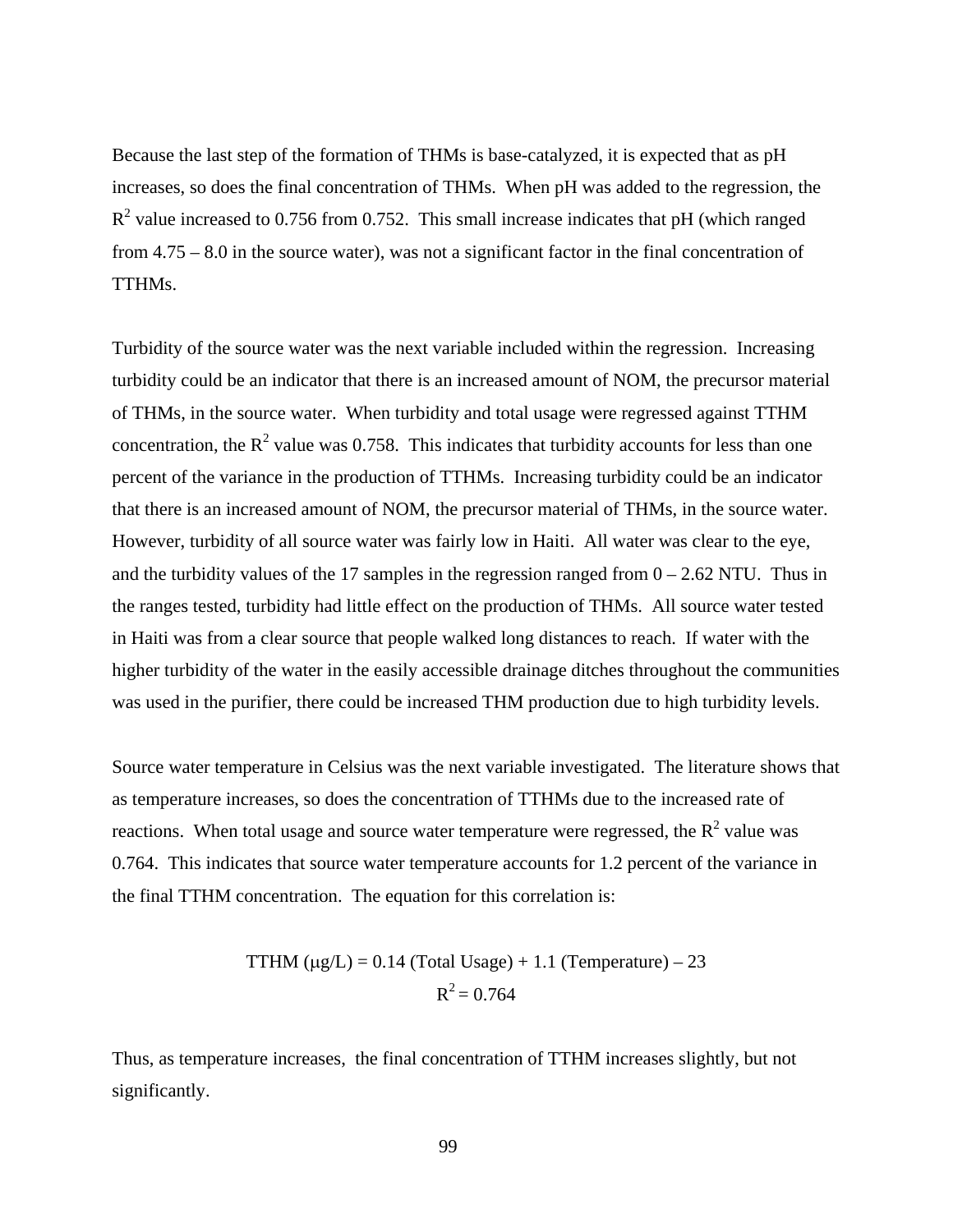The next variable investigated was the bromide concentration. The literature clearly shows that as the bromide concentration increases, not only does the speciation of the four THMs shift toward the brominated compounds, but the TTHM concentration increases as well. When total usage and bromide concentration were regressed, the  $R^2$  value increased to 0.797 from the  $R^2$ value of total usage alone of 0.752. Thus, bromide concentration accounts for 4.5 percent of the variation in the TTHM concentrations. The equation for this correlation is:

TTHM (μg/L) = 0.14 (Total Usage) + 27 (Bromide Concentration) – 7.1  

$$
R^2 = 0.797
$$

The increased value of TTHM concentration with increasing bromide concentration is an expected value.

However, bromide concentration is not a parameter that can easily be measured in the field. Bromide concentration is related to conductivity, however (Figure 7.8). Conductivity can easily be measured in the field in Haiti. When total usage and conductivity were regressed, the following correlation was found:

TTHM (
$$
\mu
$$
g/L) = 0.14 (Total Usage) + 21 (Conductivity) – 9.6  
 $R^2$  = 0.780

Thus, conductivity does not provide as good a correlation as bromide concentration, but it still indicates that conductivity accounts for 3.8 percent of the TTHM concentration.

The last variable compared with the total usage regression was nitrate concentration in ppm. When nitrate concentration and total usage were regressed the following correlation was found:

TTHM (μg/L) = 0.14 (Total Usage) + 0.72 (nitrate) – 7.9  

$$
R^2 = 0.781
$$

$$
100\,
$$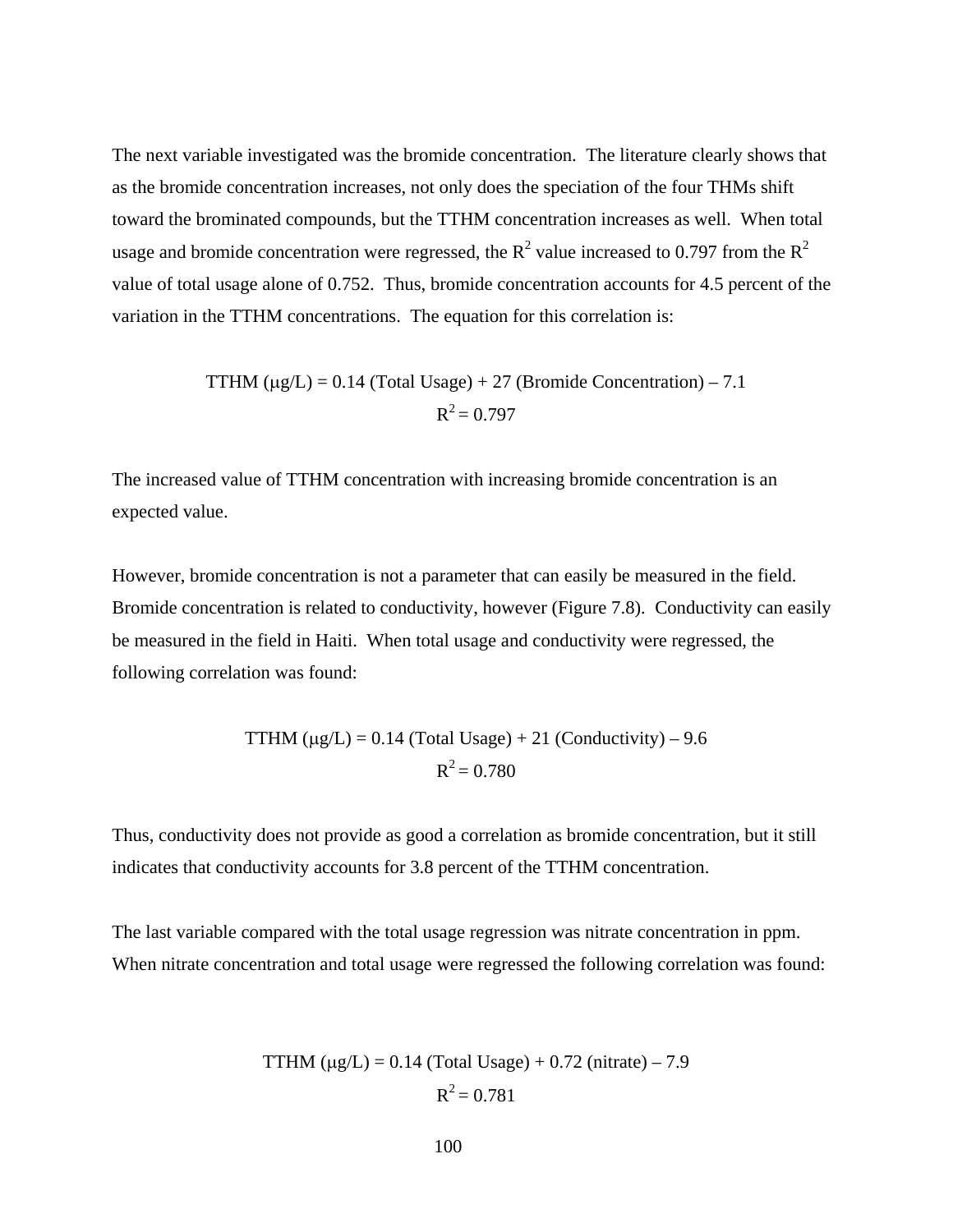Thus, increasing nitrate concentration increases the TTHM concentration. Possibly, this occurs because nitrate concentration is related to the NOM in the source water. With more NOM precursors in the source water there will be more TTHM concentration. This value indicates that nitrate concentration accounts for 3.9 percent of variability of the TTHM concentration.

Hence, in addition to the dependency on total usage, the most important variables are bromide concentration, followed by nitrate concentration, conductivity (an indicator of bromide concentration), and then temperature (Table 7.7). pH and turbidity account for less than one percent of the variability.

| Variable                     | Increase in $R^2$ as compared to | Percent of variability in    |
|------------------------------|----------------------------------|------------------------------|
|                              | $R^2$ of total usage             | <b>TTHM</b> concentration    |
|                              |                                  | (as compared to total usage) |
| pH                           | 0.004                            | 0.4                          |
| Turbidity (NTU)              | 0.006                            | 0.6                          |
| Temperature $(C)$            | 0.012                            | 1.2                          |
| Bromide Concentration (ppb)  | 0.045                            | 4.5                          |
| Conductivity ( $\mu$ mho/cm) | 0.038                            | 3.8                          |
| Nitrate Concentration (ppm)  | 0.039                            | 3.9                          |

**Table 7.7: Source Water Variables Accounting for Variability of TTHM Concentration**

The next step was to regress all of the variables in combination to determine the combination of variables with the highest  $R^2$  value (Table 7.8). The highest combination  $R^2$  value was with all five variables for 0.811.

**Table 7.8: Multiple Regression R2 Values**

| -- | . |
|----|---|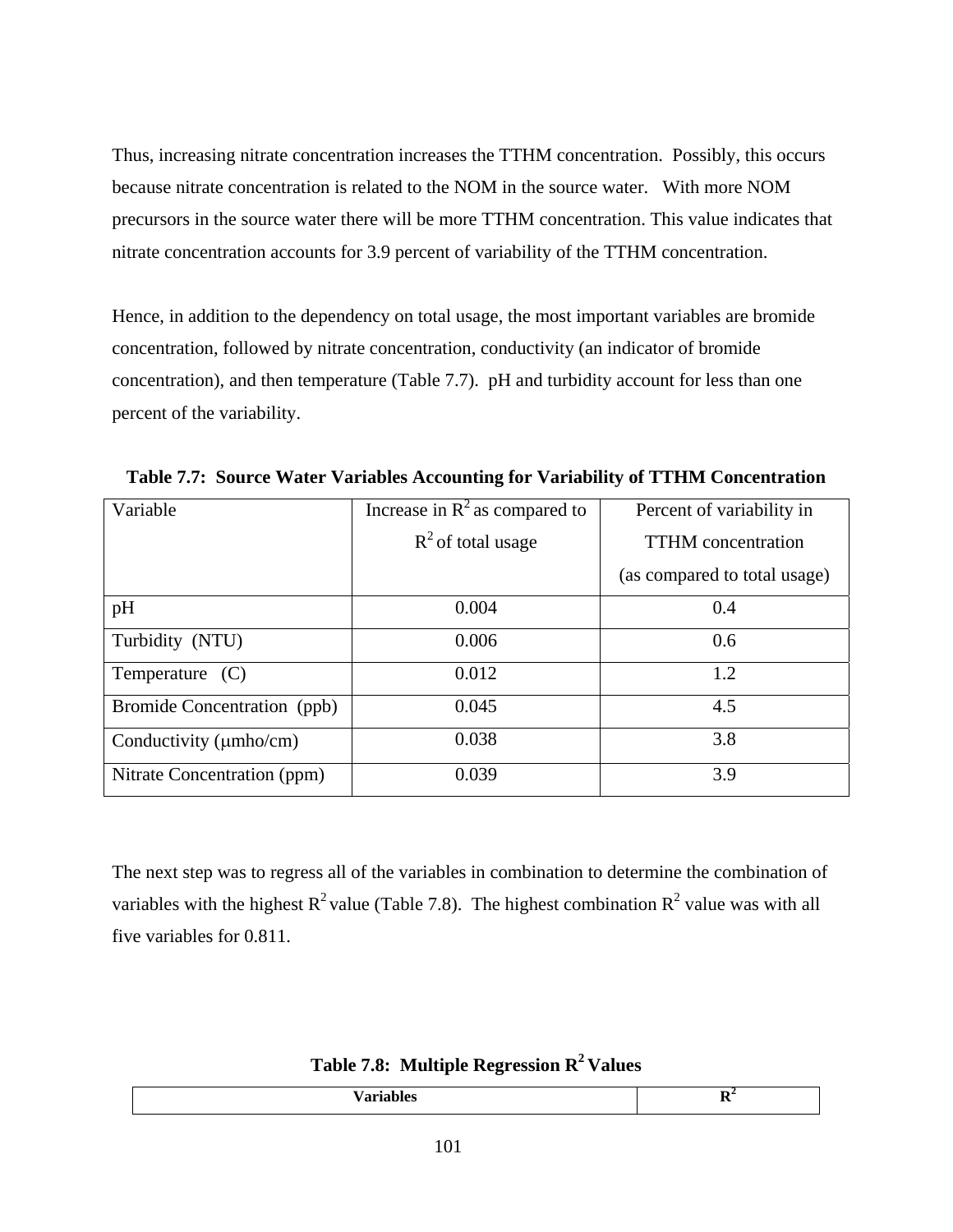| <b>Total Usage</b>                                             | 0.752 |
|----------------------------------------------------------------|-------|
| Total Usage, Conductivity                                      | 0.780 |
| Total Usage, Nitrate                                           | 0.781 |
| Total Usage, Temperature                                       | 0.764 |
| Total Usage, pH                                                | 0.756 |
| <b>Total Usage, Turbidity</b>                                  | 0.758 |
| Total Usage, Conductivity, Nitrate                             | 0.785 |
| Total Usage, Conductivity, Temperature                         | 0.781 |
| Total Usage, Conductivity, pH                                  | 0.783 |
| Total Usage, Conductivity, Turbidity                           | 0.795 |
| Total Usage, Nitrate, Temperature                              | 0.785 |
| Total Usage, Nitrate, pH                                       | 0.781 |
| Total Usage, Nitrate, Turbidity                                | 0.801 |
| Total Usage, pH, Turbidity                                     | 0.763 |
| Total Usage, pH, Temperature                                   | 0.765 |
| Total Usage, Turbidity, Temperature                            | 0.769 |
| Total Usage, Conductivity, Nitrate, Temperature                | 0.786 |
| Total Usage, Conductivity, Nitrate, pH                         | 0.787 |
| Total Usage, Conductivity, Nitrate, Turbidity                  | 0.805 |
| Total Usage, Conductivity, pH, Temperature                     | 0.784 |
| Total Usage, Conductivity, pH, Turbidity                       | 0.802 |
| Total Usage, Conductivity, Turbidity, Temperature              | 0.800 |
| Total Usage, Nitrate, pH, Temperature                          | 0.791 |
| Total Usage, Nitrate, pH, Turbidity                            | 0.801 |
| Total Usage, Nitrate, Turbidity, Temperature                   | 0.802 |
| Total Usage, pH, Turbidity, Temperature                        | 0.769 |
| Total Usage, Conductivity, Nitrate, Temperature, Turbidity     | 0.806 |
| Total Usage, Conductivity, Nitrate, Temperature, pH            | 0.791 |
| Total Usage, Conductivity, Nitrate, Turbidity, pH              | 0.810 |
| Total Usage, Conductivity, Temperature, Turbidity, pH          | 0.803 |
| Total Usage, Nitrate, Temperature, Turbidity, pH               | 0.808 |
| Total Usage, Conductivity, Nitrate, Temperature, Turbidity, pH | 0.811 |

Yet, the highest  $R^2$  value (with all the variables) is only 0.3 higher than the values for total usage / conductivity (0.780) and total usage / nitrate (0.781). And the value for total usage by itself is 0.752. Thus, the use of six variables in the equation increases the complexity of the equation so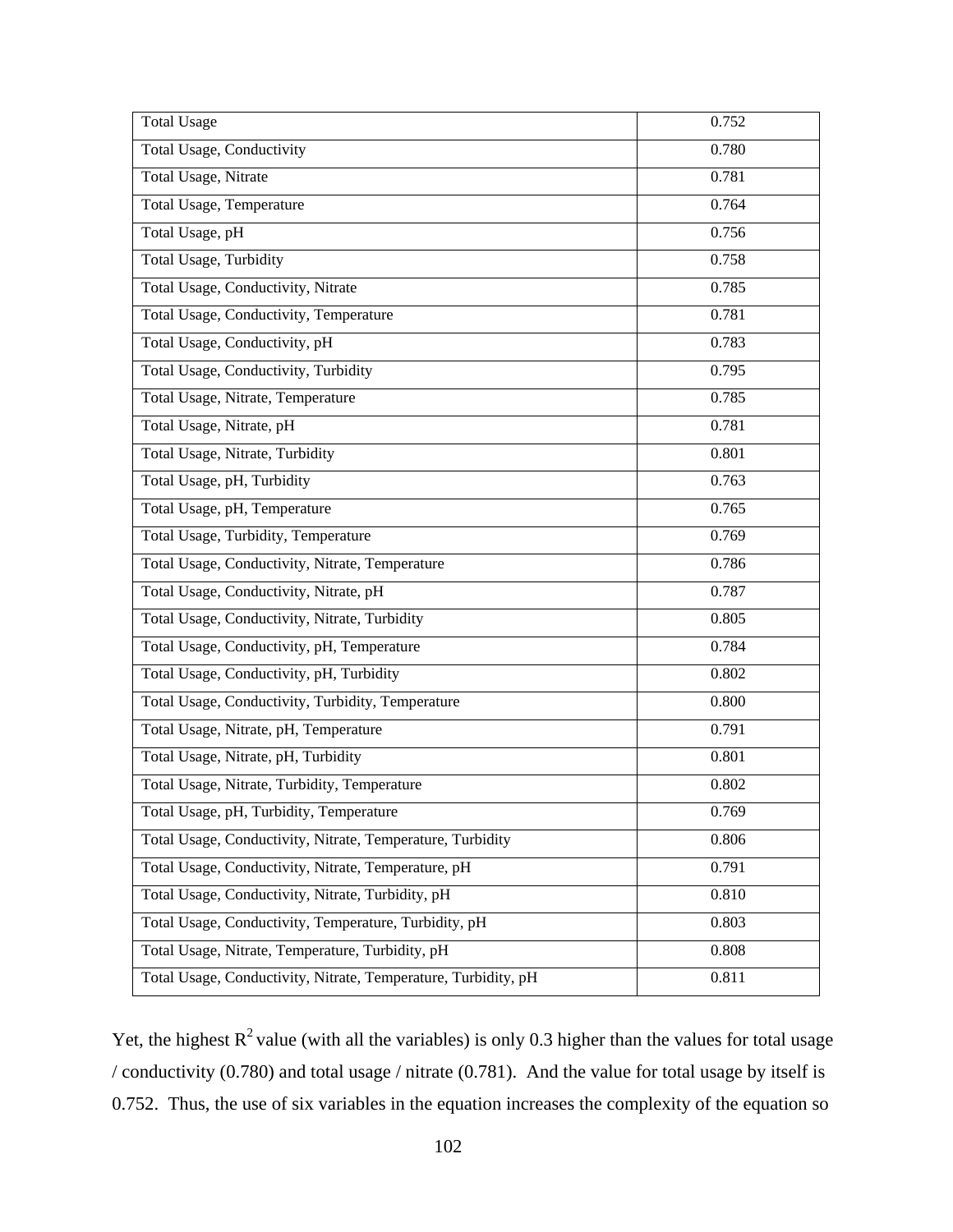much that a mechanistic understanding of why more THMs are generated can no longer be determined. Thus, the more accurate measure of TTHM concentration will be one of the two variable equations.

For completeness, the equation derived using the six variables is as follows:

$$
TTHM (μg/L) = 0.13 (total usage) + 0.64 (nitrate concentration) + 0.45 (temperature)
$$
  
+ 17 (conductivity) + 8.8 (turbidity) – 5.6 (pH) + 7.0

$$
R^2=0.811
$$

Thus, TTHM concentration will increase with total usage as breakthrough in the GAC occurs, with nitrate concentration and turbidity with increased NOM, with conductivity with increased brominated compound production, and with temperature with increased rates of reactions. pH is an anomaly, because it would be expected that with increased pH the last base-catalyzed reaction to form THMs would increased. Instead, this equation shows that TTHM concentration decreases with pH.

Because the above equation has a higher  $R^2$ , it is tempting to say it is a more accurate predictor of THMs than the other regression equations generated. However, with the addition of four extra variables, there is only a gain of 0.03, or three percent, in the  $R^2$ . And one of the variables, pH, does not have a mechanistic explanation for the sign. A much simpler, more accurate measure of TTHM concentration would be to use either the total usage / conductivity equation ( $R^2 = 0.780$ ) or the total usage / nitrate equation  $(R^2 = 0.781)$ .

Nitrate is measured with a colormetric test kit that has a large error because the user must match color against standards that are 2 ppm apart. Conductivity, on the other hand, can be measured with a meter. Thus, the conductivity reading is likely to be more accurate, and therefore the conductivity equation is a preferred equation to model. Bromide concentration provides a more accurate measure of the bromide in the water than conductivity does, but because it is not possible to measure in the field, the conductivity equation is more applicable.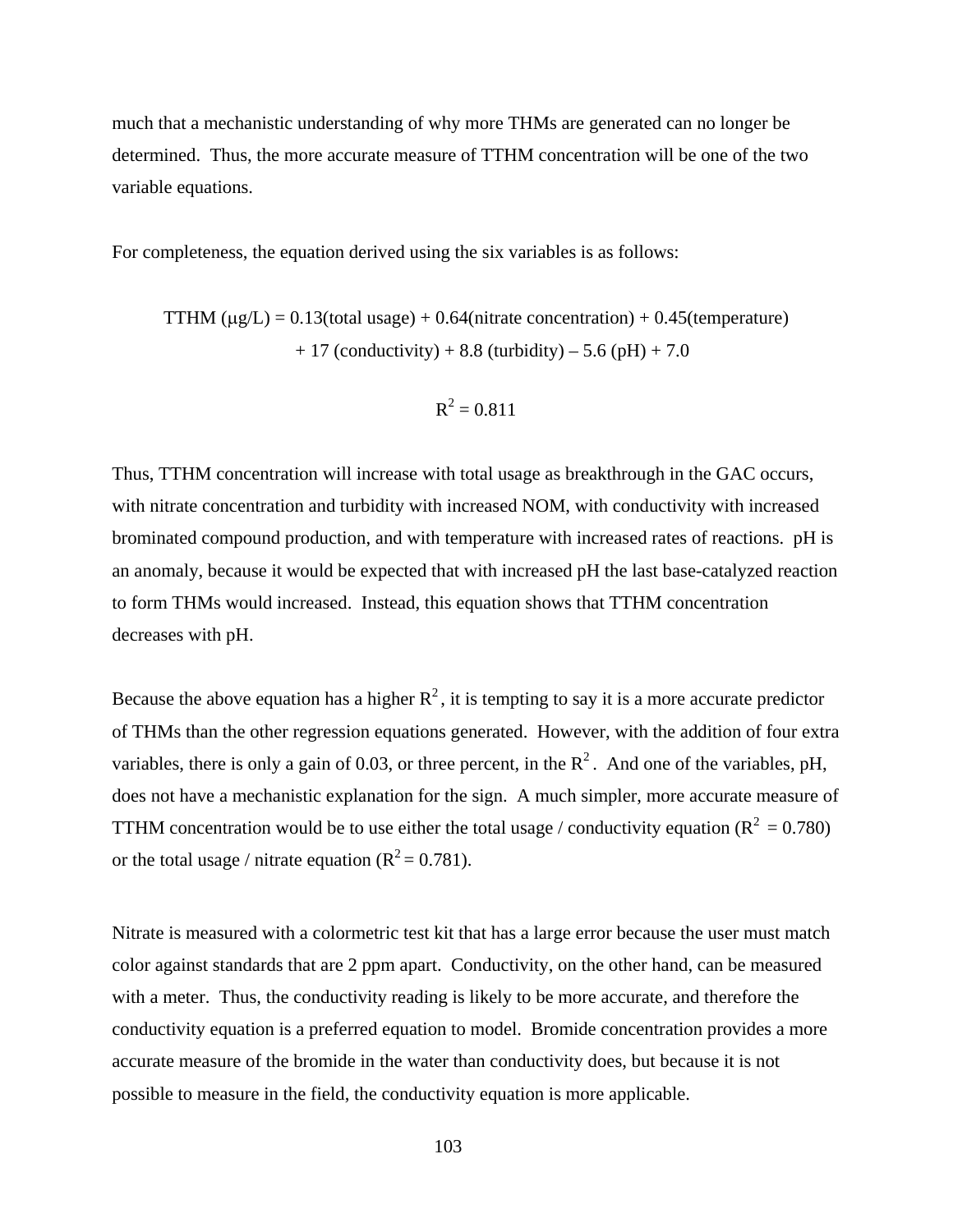The total usage / conductivity regression equation is (again):

TTHM (
$$
\mu
$$
g/L) = 0.14 (Total Usage) + 21 (Conductivity) – 9.6  
 $R^2$  = 0.780

with conductivity in  $\mu$ mho/cm and total usage an integral number calculated by multiplying the age of the carbon filter in weeks by the number of times the purifier is used per week.

When the calculated value from this total usage / conductivity model is compared to the observed value from GC measurements of actual Haitian water there is a small amount of spread in the lower concentrations, but the fitted linear total usage / conductivity regression equation explains 78 percent of the total spread (Figure 7.10).



**Figure 7.10: Comparison of Calculated and Observed TTHM Concentration**

Thus, increased conductivity and increased carbon use can be used to model increased TTHM concentration  $(\mu g/L)$  in the finished water after filtration with a GWI purifier. This simple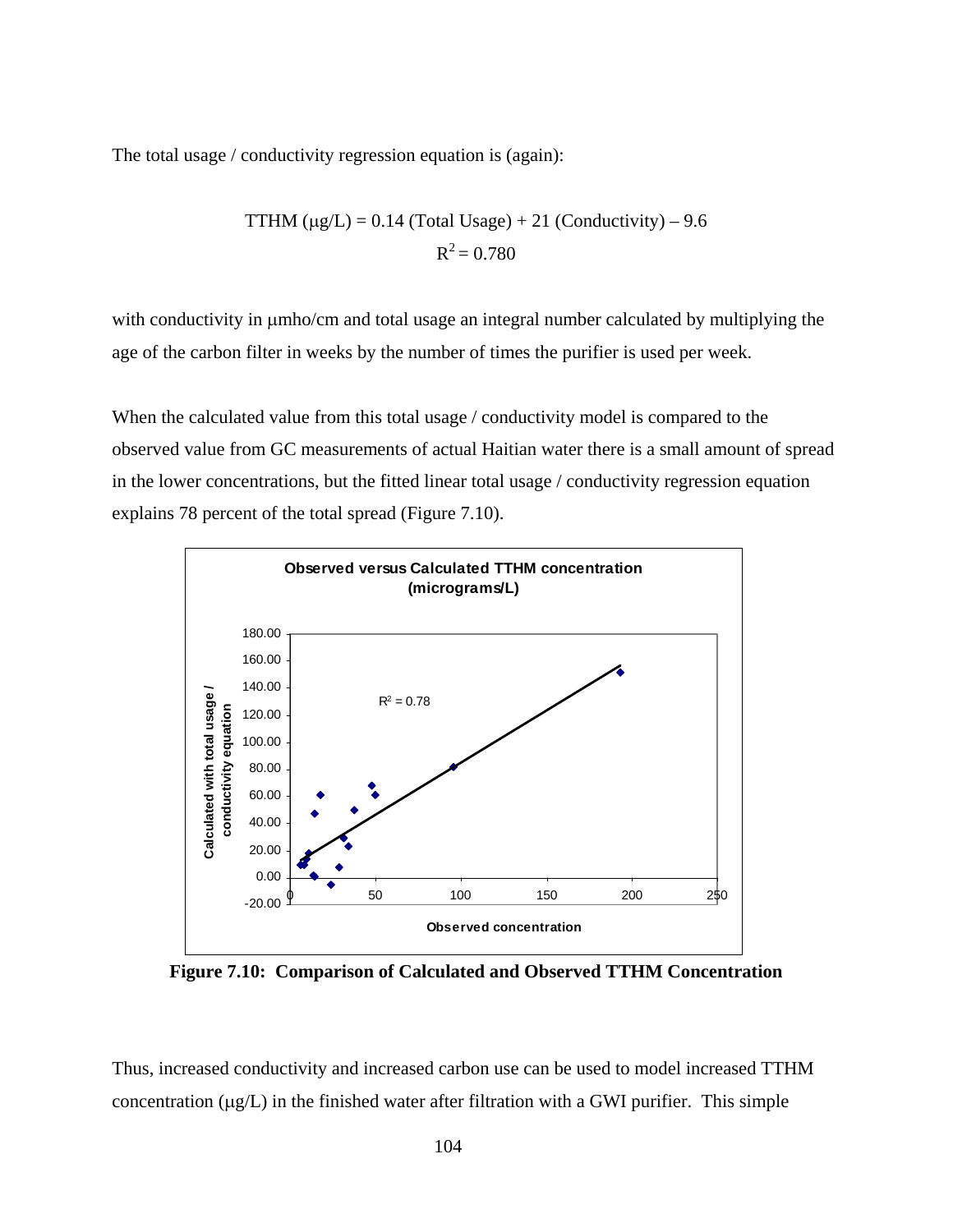equation can be used to estimate TTHM production in water throughout Haiti, but only if GWI continues using the GAC currently purchased and distributed. Solving this equation for TTHM equal to the USEPA standard of 100 µg/L allows calculation of the total usage number when the purifier water first exceeds USEPA standards (Table 7.9). The average case uses the average conductivity to calculate the total usage at the USEPA standard. The total usage is then converted to carbon age in weeks by dividing by the average number of times the purifier is used per week. The worst case uses the highest conductivity seen in Haiti and the highest usage of the purifier per week for the same calculation. The best case uses the lowest conductivity seen in Haiti and the lowest usage of the purifier per week for the calculation. The worst case scenario shows that the carbon filter should be changed every 0.75 years, or 9 months, in order to ensure that the USEPA standard is not exceeded. Thus, GWIs policy of changing the carbon every six months includes a safety margin against even the highest potential use of the purifier in areas with the highest conductivity.

| <b>Scenario</b>                | <b>Total Usage at</b> | Times per week | <b>Convert Total Usage to</b> |
|--------------------------------|-----------------------|----------------|-------------------------------|
|                                | <b>USEPA</b>          | filter is used | carbon age at USEPA           |
|                                | <b>Standard</b>       |                | standard                      |
| Average:                       | 712                   | 7.3            | 97 weeks                      |
| Conductivity: 470 µmho/cm      |                       |                | 1.9 years                     |
| <b>Worst Case:</b>             | 552                   | 14             | 39 weeks                      |
| Conductivity: $1.5 \mu$ mho/cm |                       |                | $0.75$ years                  |
| <b>Best Case:</b>              | 776                   |                | 776 weeks                     |
| Conductivity: $40 \mu mho/cm$  |                       |                | 14.9 years                    |

**Table 7.9: Average, Best, and Worst Case Carbon Change Scenarios** 

However, as was found in Haiti, carbon is not changed every six months. In addition, it would be more accurate for the carbon change to occur based on usage of the filter because of the large range (used 1 – 14 times per week) of usage, not a time scale, which assumes the same use of the filter across Haiti. This would complicate the carbon change process, however, and currently the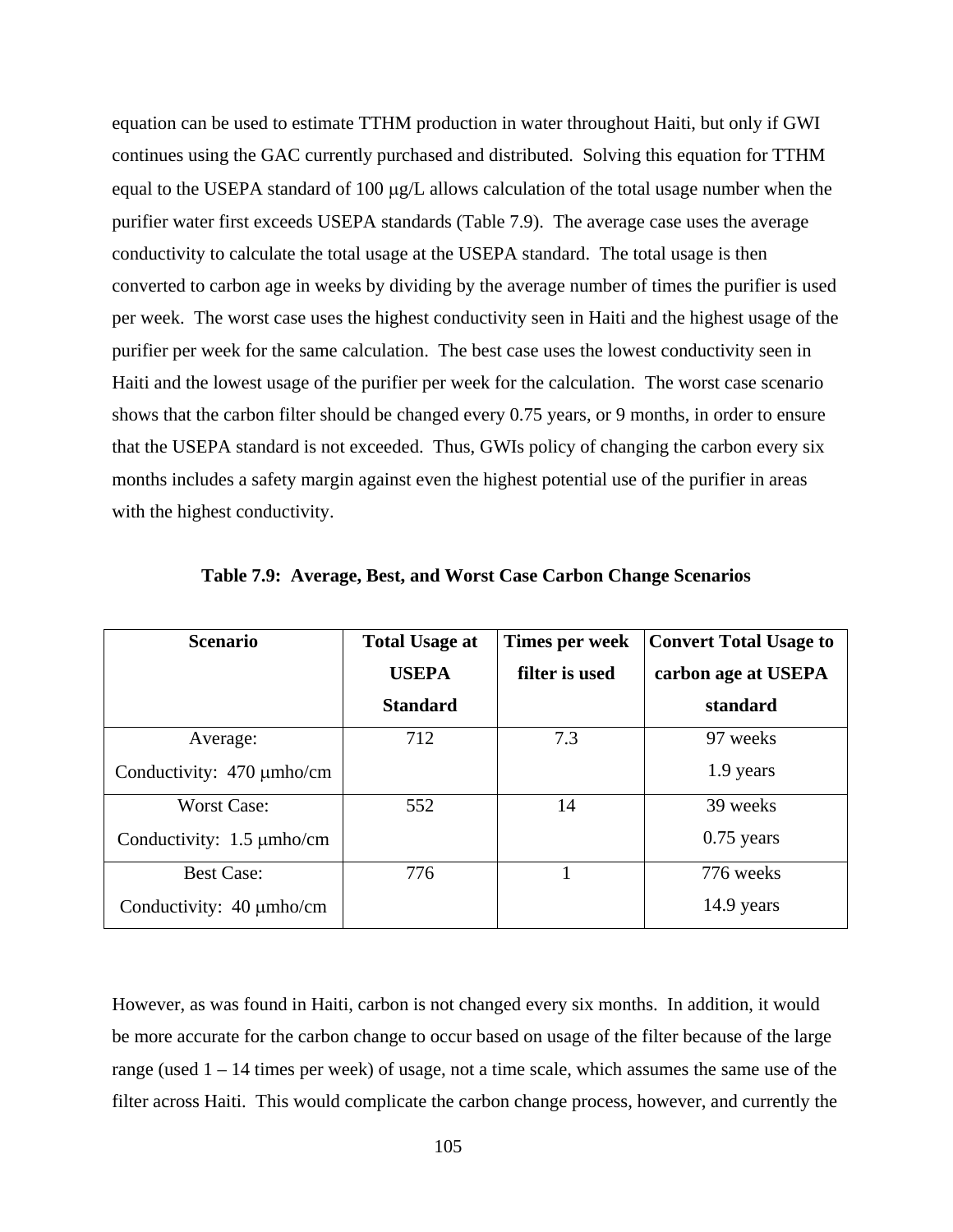first goal is to ensure the carbon is changed at all. Thus, it is recommended that GWI take one of two courses: (1) work with the technicians to implement the current policy of carbon changes every six months; or (2) implement a new two-step policy that includes the technicians accessing the number of times per day the purifier is used. If that number is greater than one, carbon should be changed every six months. If that number is equal to or less than one, carbon should be every year. This would ensure a safety margin, and necessitate less carbon changes. The two-step policy adds a complexity that, given the current carbon change rate, may not be feasible. Thus the simpler every-six-months policy may be the best option.

#### 7.4.2 Model for Bromodichloromethane

Both the WHO and the USEPA define bromodichloromethane (BCDM) as the most cancerous of the four THMs. The WHO guideline value of 60  $\mu$ g/L for BCDM is the lowest of the four guideline values. Therefore, calculation of an equation to model BCDM concentration is important.

To begin the development of this equation, total usage was regressed against BCDM concentrations in the finished waters. The  $R^2$  value of this regression was 0.65. Then, multiple regressions were completed (Table 7.10). The  $R^2$  values of total usage / conductivity / pH and total usage / nitrate / pH are both 0.70. This value is quite close to the  $R^2$  value of 0.71 for all of the variables regressed against BCDM concentration. As before, the simpler the equation, the easier it is to use and the more likely it can be explained mechanistically. Thus, the six variable equation will not be used.

As before, the method of measurement for conductivity is more accurate than that for nitrate. Thus the total usage / conductivity / pH equation will be used. That equation is as follows:

BDCM ( $\mu$ g/L) = 0.018 (Total Usage) + 3.6 (Conductivity) – 1.7 (pH) + 10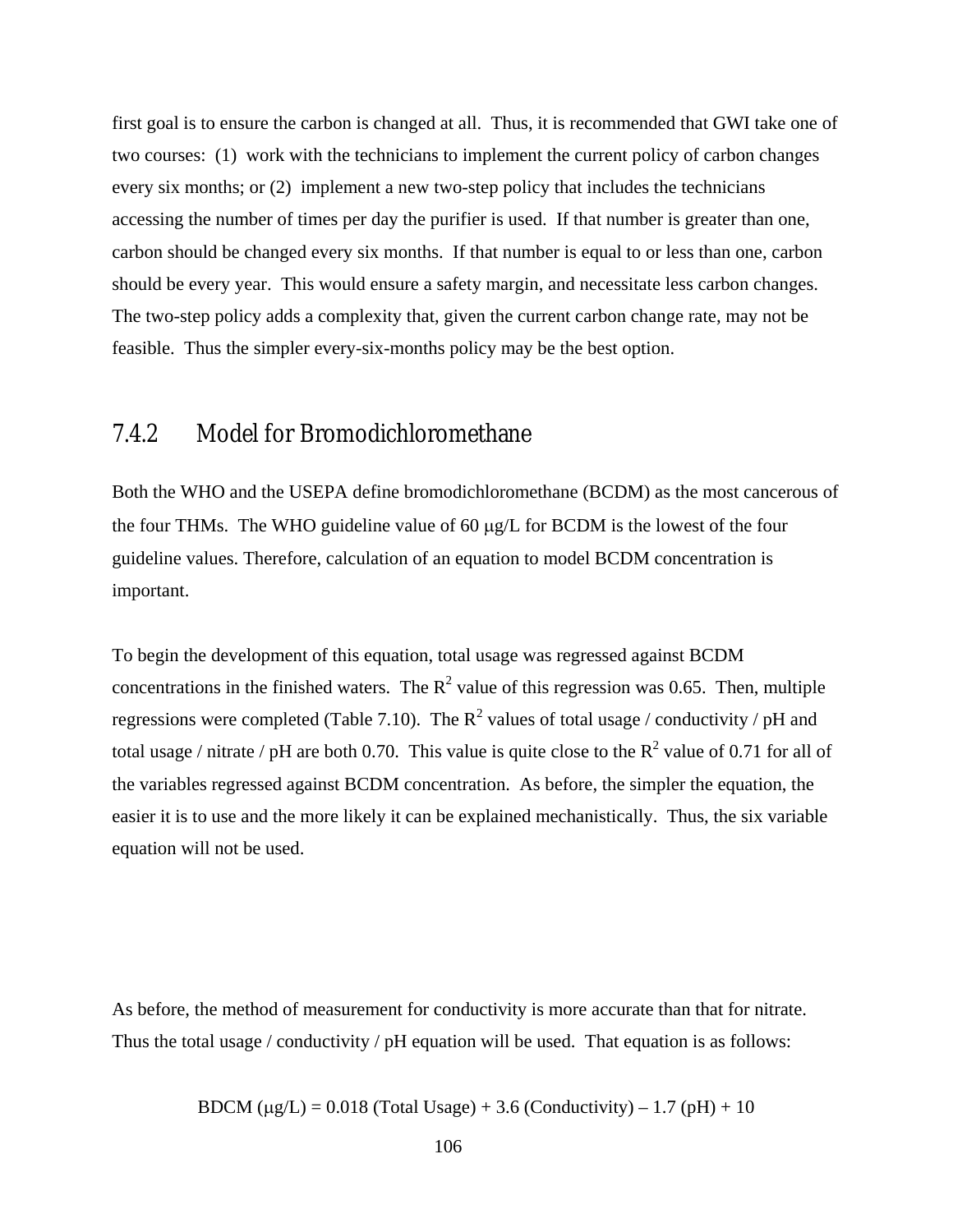$R^2 = 0.70$ 

With total usage an integral number, conductivity in  $\mu$ mho/cm, and pH in log units.

| <b>Variables</b>                                               | $R^2$ |
|----------------------------------------------------------------|-------|
| <b>Total Usage</b>                                             | 0.65  |
| Total Usage, Conductivity                                      | 0.65  |
| Total Usage, Nitrate                                           | 0.66  |
| Total Usage, Temperature                                       | 0.65  |
| Total Usage, pH                                                | 0.67  |
| Total Usage, Turbidity                                         | 0.65  |
| Total Usage, Conductivity, Nitrate                             | 0.67  |
| Total Usage, Conductivity, Temperature                         | 0.66  |
| Total Usage, Conductivity, pH                                  | 0.70  |
| Total Usage, Conductivity, Turbidity                           | 0.65  |
| Total Usage, Nitrate, Temperature                              | 0.67  |
| Total Usage, Nitrate, pH                                       | 0.70  |
| Total Usage, Nitrate, Turbidity                                | 0.66  |
| Total Usage, pH, Turbidity                                     | 0.67  |
| Total Usage, pH, Temperature                                   | 0.68  |
| Total Usage, Turbidity, Temperature                            | 0.65  |
| Total Usage, Conductivity, Nitrate, Temperature, Turbidity, pH | 0.71  |

Table 7.10: Multiple Regression R<sup>2</sup> Values for Bromodichloromethane

The two equations with  $0.70 \text{ R}^2$  both contained total usage, pH, and a variable that is related to the concentration of bromide ion or possibly NOM in the raw water. This equation is similar to the equations modeling TTHM concentration, except that, with lower pH, more BDCM is formed. pH is an important factor in the formation of brominated THMs because the reaction that creates hypobromous acid occurs at acidic pH, as shown in the formula below. At high, basic pH sodium hypochlorite will exist as hypochlorite ion, and will not react with bromide ion to form hypobromous acid.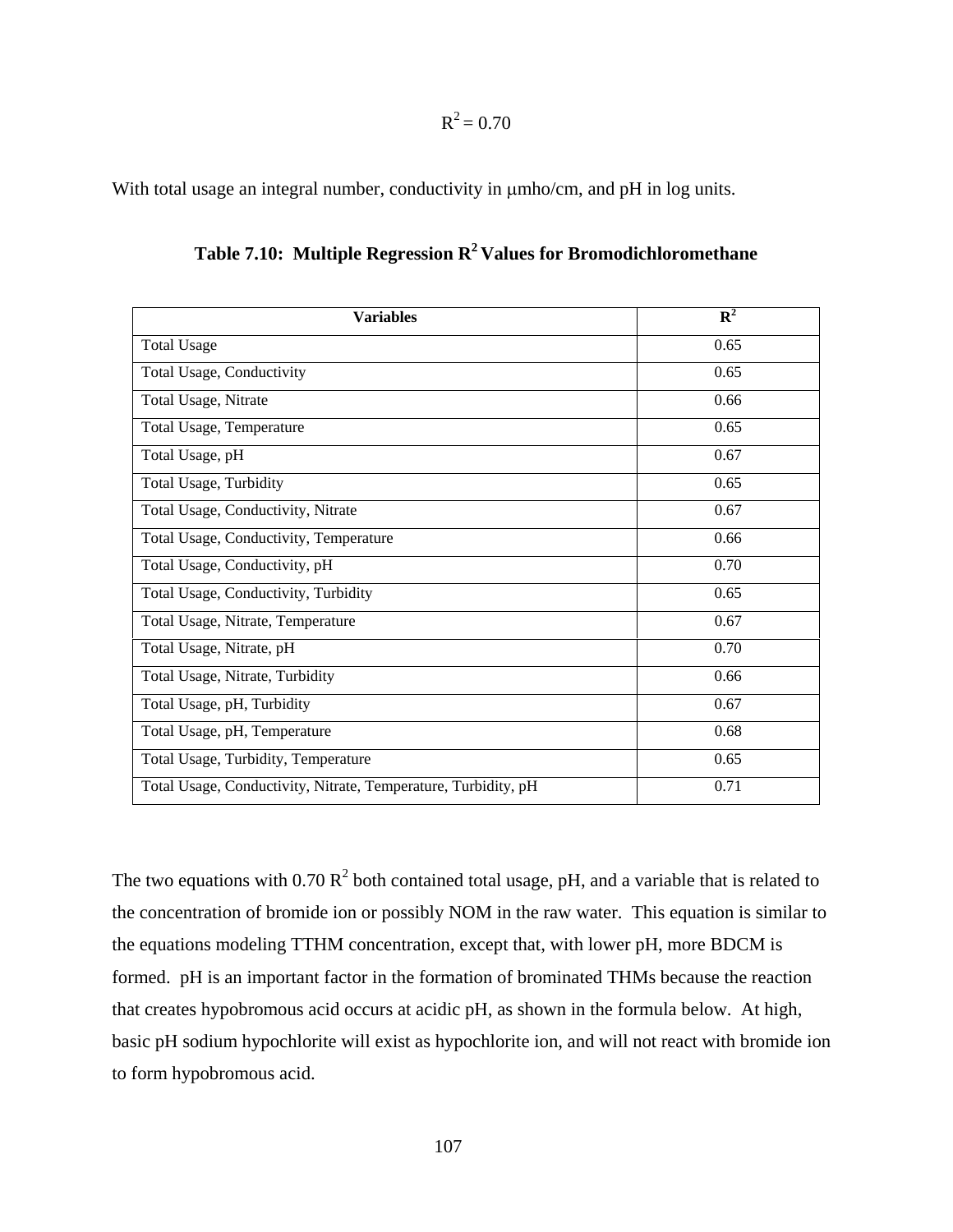#### $HOCl + Br^- \longrightarrow HOBr + Cl^-$

The BDCM model equation can be solved for the total usage associated with the WHO standard of 60 µg/L for the average, worst case, and best case scenarios (Table 7.11). The worst case scenario requires a carbon change every 0.4 years. This is more often than the current protocol of every six months, yet due to the low BDCM values seen in Haiti (no one value was even half the guideline value), the combination of variables leading to high BDCM concentrations did not occur in the actual samples collected for this study. Thus, the six month recommended change of carbon need not be modified.

| <b>Scenario</b>                | <b>Total Usage at</b> | Times per   | <b>Convert Total Usage to</b> |
|--------------------------------|-----------------------|-------------|-------------------------------|
|                                | <b>WHO</b>            | week Filter | <b>Carbon Age at WHO</b>      |
|                                | <b>Standard</b>       | is Used     | <b>Guideline</b>              |
| Average:                       | 330                   | 7.3         | 45.3 weeks                    |
| Conductivity: 470 µmho/cm      |                       |             | 0.9 years                     |
| pH: 6.6                        |                       |             |                               |
| <b>Worst Case:</b>             | 292                   | 14          | 21 weeks                      |
| Conductivity: $1.5 \mu$ mho/cm |                       |             | $0.4$ years                   |
| pH: 4.75                       |                       |             |                               |
| <b>Best Case:</b>              | 353                   | 1           | 353 weeks                     |
| Conductivity: 40 µmho/cm       |                       |             | 6.8 years                     |
| 8<br>pH:                       |                       |             |                               |

**Table 7.11: BDCM Average, Best, and Worst Case Carbon Change Scenarios**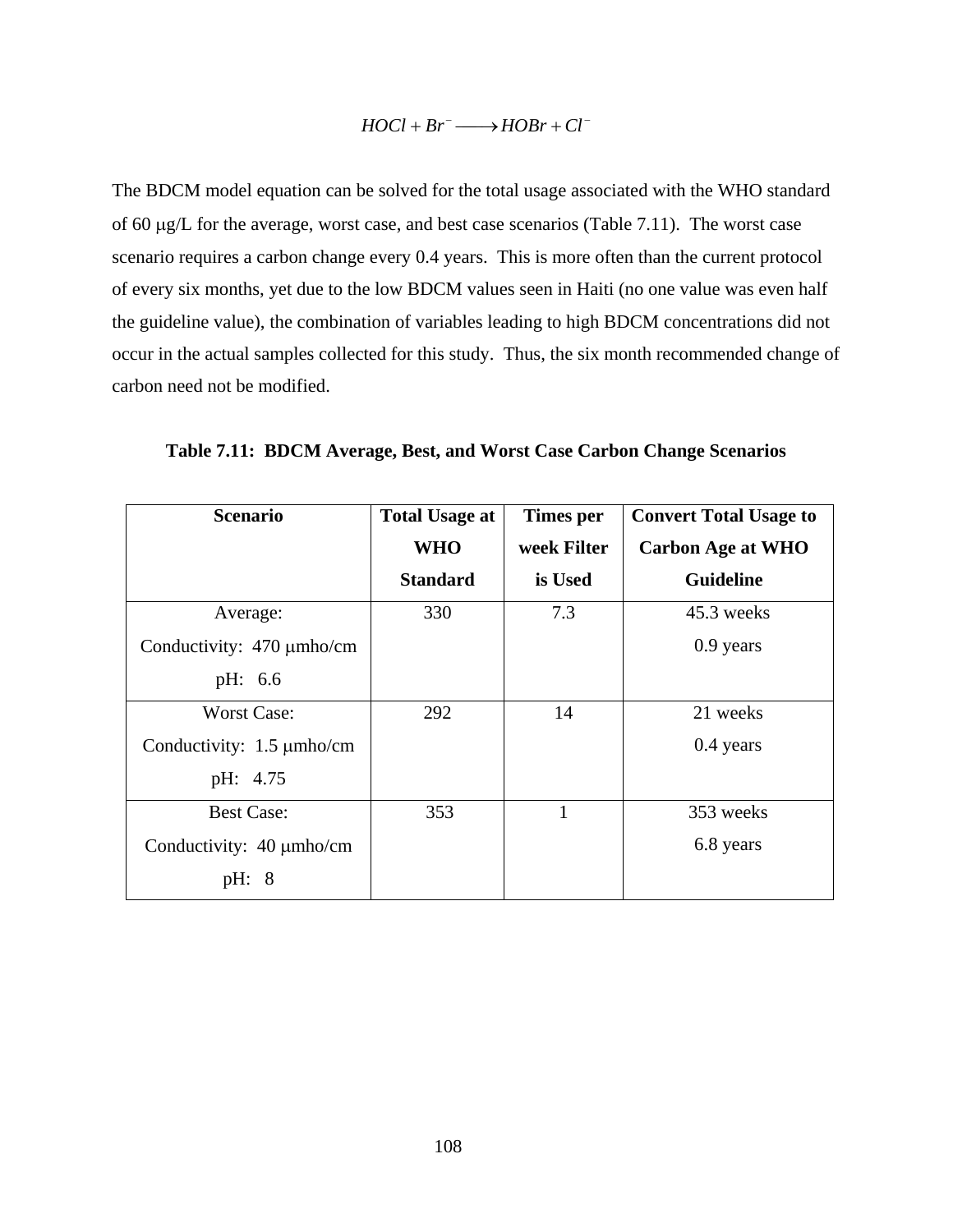When the calculated value from this total usage / conductivity / pH model is compared to the observed value from GC measurements of actual Haitian water, there is a small amount of spread in the lower concentrations, but the fitted linear total usage / conductivity regression equation explains 70 percent of the total spread (Figure 7.11).



**Figure 7.11: Comparison of Calculated and Observed BDCM Concentration**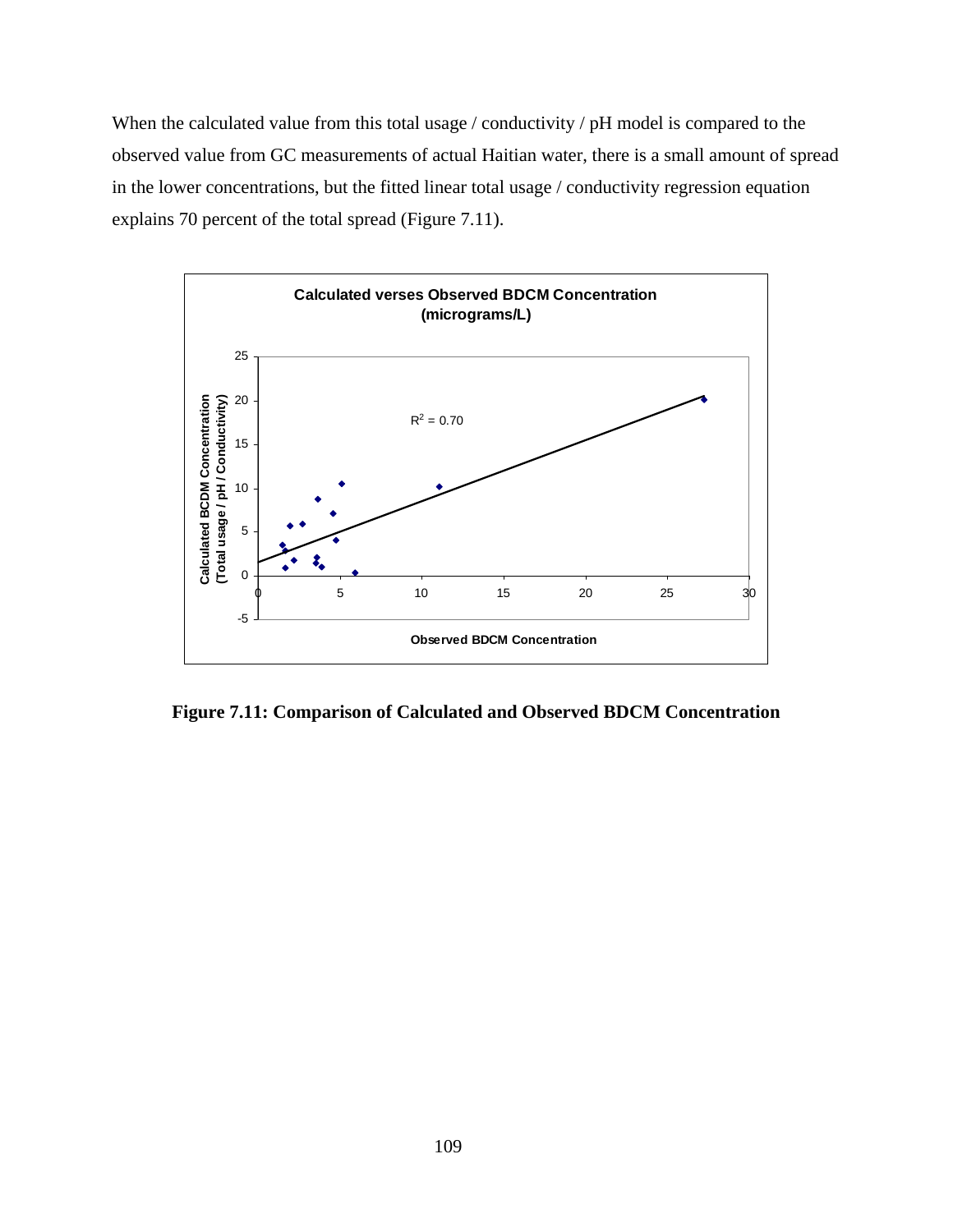## **7.5 Extra Compound in Les Palmes**

An interesting note is that an extra compound was found in three of the Les Palmes samples. It was found in one raw and two finished water samples. This indicates there is a compound in Les Palmes water that is entering the carbon and breaking through the carbon. The extra peak eludes at 3.26 minutes (the second peak from the left in Figure 7.12). This peak has not been identified although, based on elution time, it is not TCE.



**Figure 7.12: Extra Peak in Les Palmes Samples**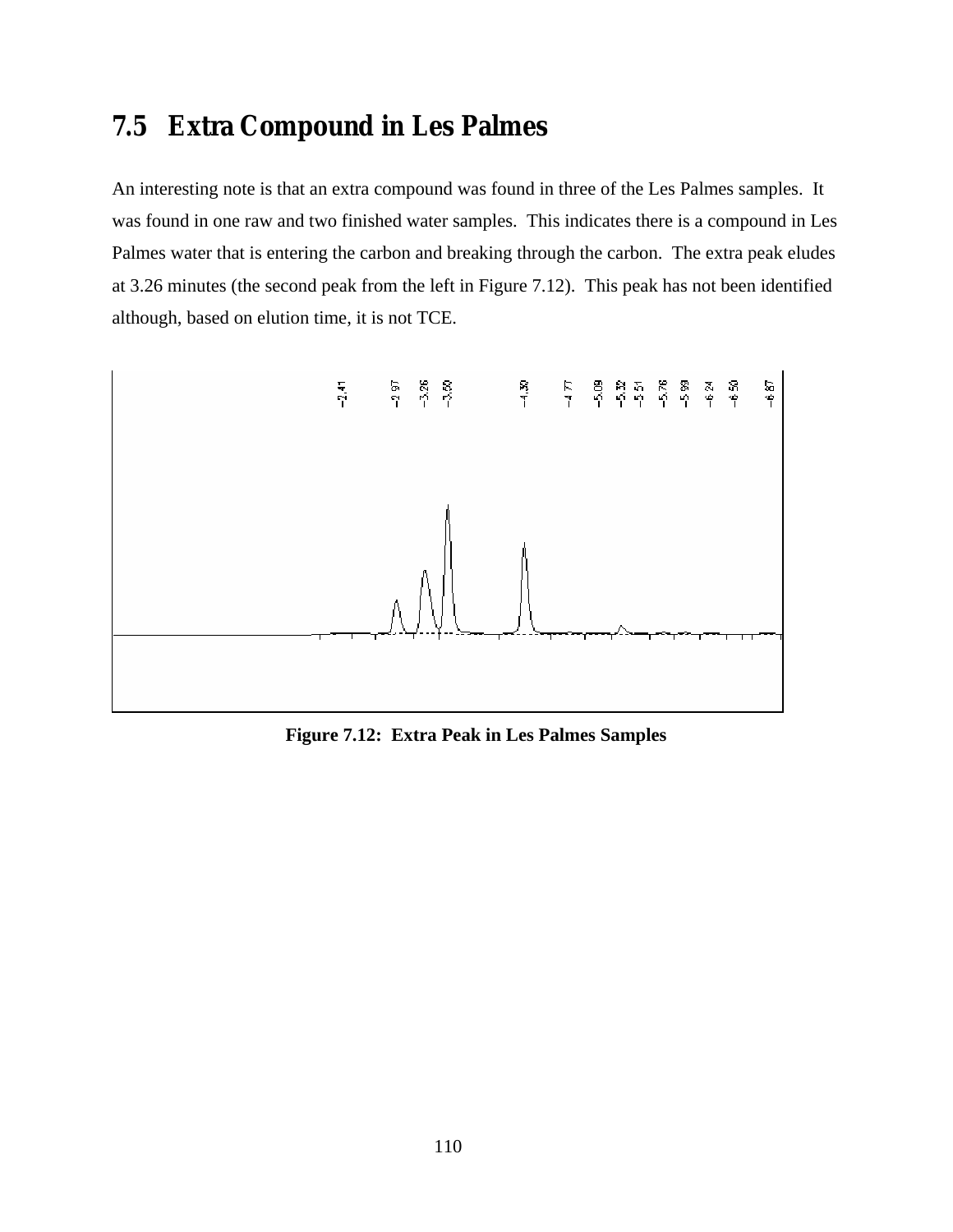# **Chapter 8: THM Mitigation Strategies**

The main approaches currently investigated and used to prevent THMs reaching the tap are grouped into the following categories:

- 1. Disinfection by-product (DBP) precursor removal
- 2. Disinfection process control / alternative disinfection processes
- 3. Physical processes: Ultraviolet light, membrane filtration
- 4. Advanced oxidation processes
- 5. Removal of DBPs from finished water
- 6. Quenching agents

These approaches are described below, with consideration of their potential applicability in Haiti.

## **8.1 DBP Precursor Removal**

The goal of DBP precursor removal treatment is to remove the natural organic matter in the raw water that provides the reaction sites for the hypochlorite and hypobromite to react with and form THMs.

Gerlach [1999] investigated soil passage and found that "the alteration of dissolved organic matter (DOM) over a wide distance in subsurface flow improves the treatment in a low expenditure plant consisting only of powdered activated carbon addition, a filtration strip, and residual chlorination if necessary. This is due to an improved adsorbability and an efficient removal of THM precursors via subsurface flow."

Westerhoff [2000] also ran (waste)water through packed columns as a means to reduce TOC and THMFP. He found that the DOC was reduced by a factor of 3 to 5, depending on the soil. The TTHMFP fell from 508 µg/L to 220 and 344 µg/l respectively. Yet the reactivity of the DOC, the ( $\mu$ g TTHMFP / mg DOC) increased from by a factor of two. This indicates that the structure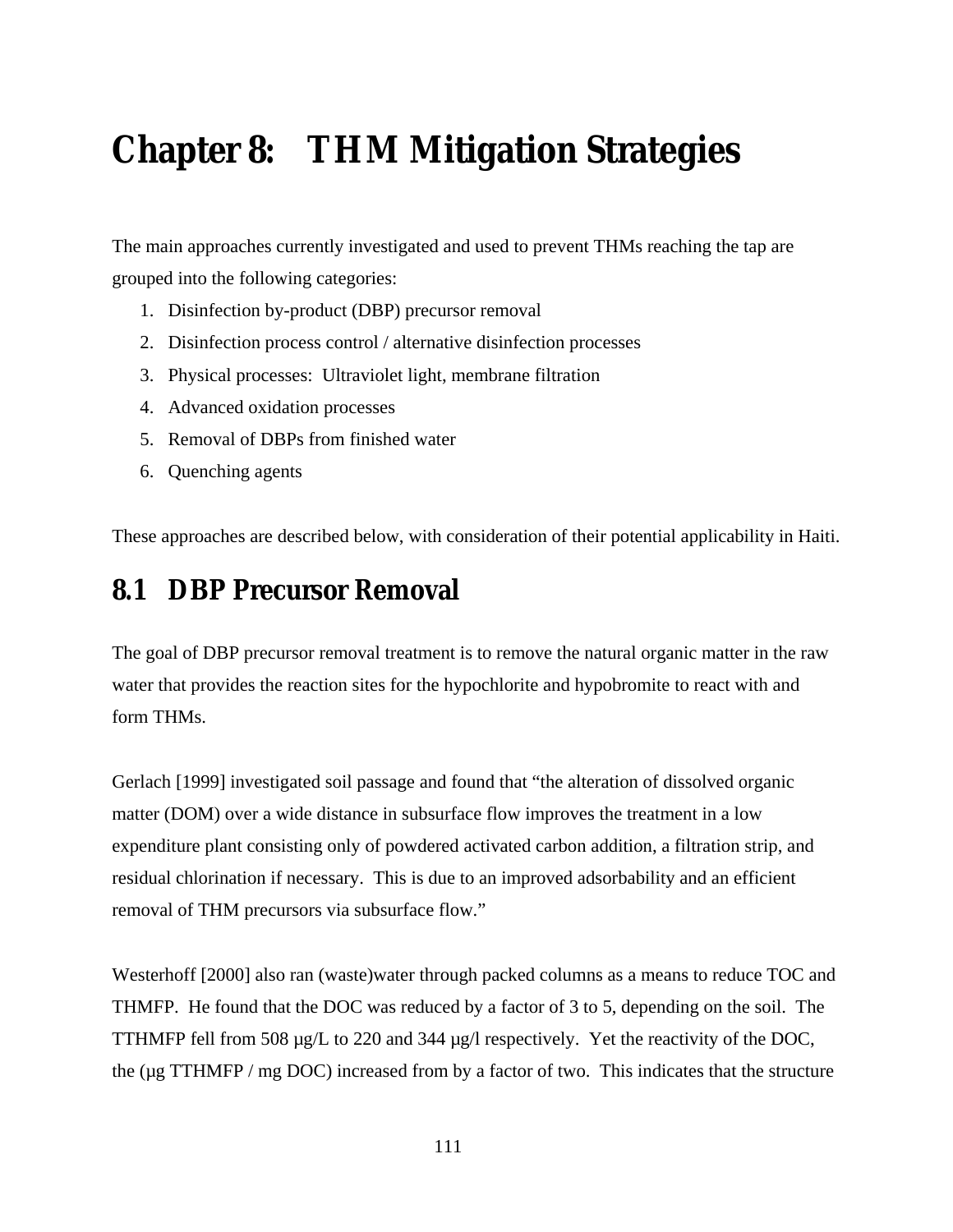of the DOC shifted towards aromatic, high molecular weight, more humic matter due to removal of low molecular weight non-THMFP material during filtration.

Thus, two studies have found that THMFP is reduced by filtering raw water through a column of soil or sand, because fractions of the raw DOC adsorb to the column material. Because of the necessity of having an additional sand filter in each household, DBP precursor removal would be difficult to install in each Haitian household as a THM mitigation strategy, however.

# **8.2 Disinfection Process Control / Alternative Disinfection Processes**

Although chlorine is the most common disinfectant, in recent years alternative disinfectants have been investigated in order to reduce DBP formation. These alternative disinfectants include: chlorine dioxide, ozone, and chloramines. These disinfectants were investigated to determine their potential applicability in the GWI system.

### 8.2.1 Chlorine Dioxide

Gordon [1987] detailed that chlorine dioxide is a gas at room temperature, with a boiling point at 11 C and a freezing point of -59 C. Liquid chlorine dioxide is explosive at -40 C, as is concentrated vapor. Because no storage medium has been successful, chlorine dioxide must be manufactured at the point-of-use. Chlorine dioxide is, however, soluble in water, remaining in solution as a dissolved gas. Aqueous solutions are stable if kept cool, sealed, and protected from light.

Gordon [1987] continued by describing that chlorine dioxide reacts as an oxidant or by electrophilic substitution. Chlorine dioxide does not react with natural organic matter to form THMs, and production of TOX is only 1 to 25 percent of the production with chlorine. Of concern, however, is the reaction with phenol and phenolic compounds in industrial wastewaters to form chlorophenolic tastes and odors. Chlorate ion and chlorite ion are also potential byproducts.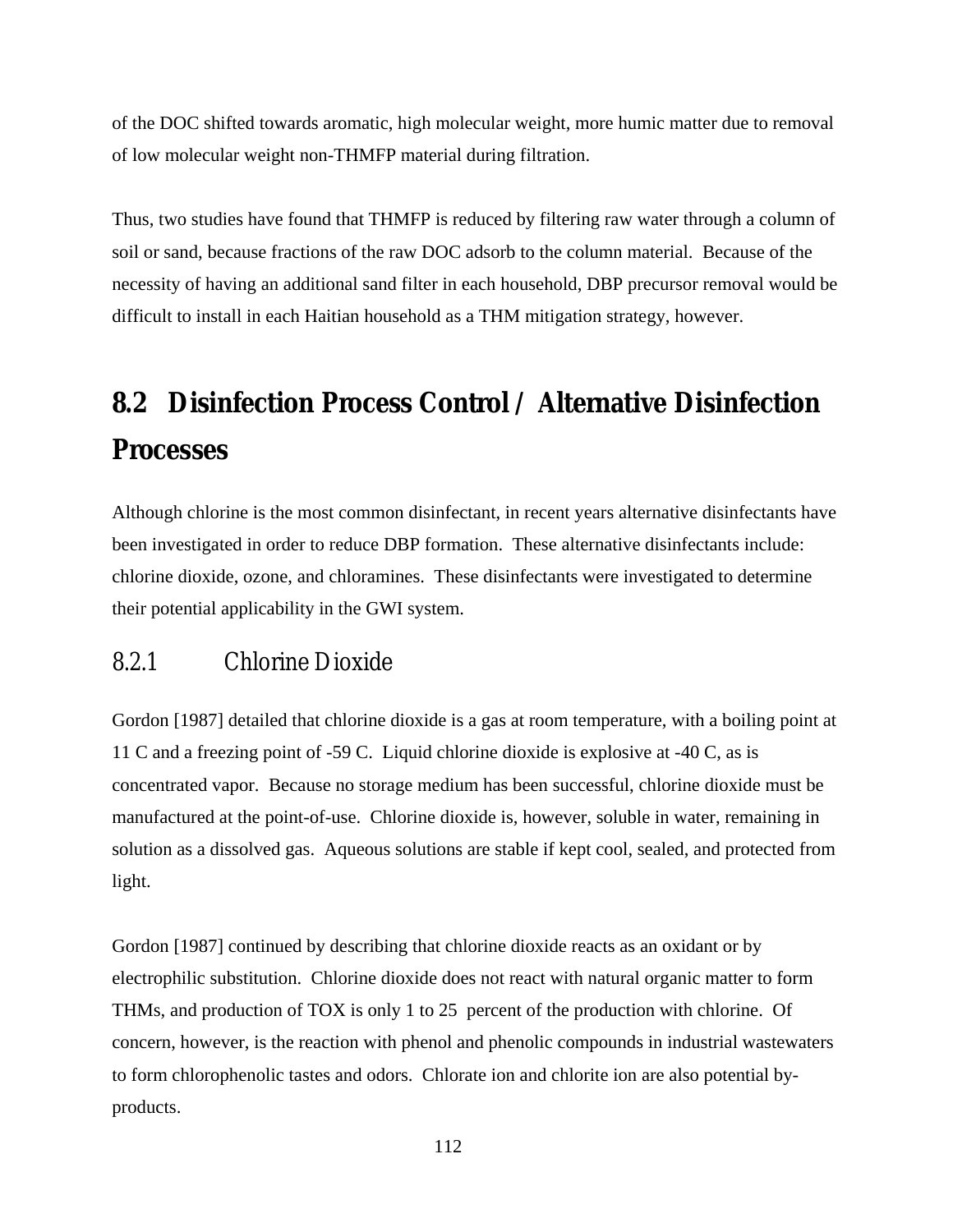Hubbs [1986] found that chlorine dioxide was more effective against viruses than chlorine. In addition, chlorine dioxide could be 2 to 70 times less concentrated than chlorine to inactivate coliforms in the distribution system. C. Chang [2000] found that disinfection was effective with 1 to 5 mg/L of chlorine dioxide in only 1 to 2 minutes, but below 1 mg/l substantial colonies remained after 3 minutes. pH did not influence disinfection efficiency, but increased concentrations of organic precursors did reduce the percentage of bacteria inactivated.

C. Chang also found that  $ClO<sub>2</sub>$  is a stronger oxidant that  $Cl<sub>2</sub>$ . Thus, in bromide containing waters, the chlorine dioxide oxidizes bromide to form hydrobromous acid, which then reacts with the humic acids to form bromoform. A disinfection combination of  $ClO<sub>2</sub>$  and  $Cl<sub>2</sub>$  in the absence of bromide led to formation of only chloroform, but in the presence of bromide all four THMs were formed. As the  $ClO<sub>2</sub>/Cl<sub>2</sub>$  ratio increased less THMs were formed. Irradiation led to a decrease in all THMs, with increasing irradiation time causing increased reduction in THMs. [Li, 1996] Heller-Grossman [1999] found that in bromide-rich lake water chlorine dioxide disinfection produced insignificant quantities of THMs.

Aggazzotti [1998] noted that in Modena, Italy water treated with chlorine dioxide produced no THMs. Sansebastiano found THMs in the distribution systems of two Italian plants after chlorination in 27 out of 50 samples. Mean concentration was  $0.34 \mu g/L$  with a range of  $0 - 6$ µg/L. After chlorine dioxide treatment of the same raw waters, THMs were only found in 2 of 50 samples. Mean concentration was 0.073 µg/L with a range of 0 - 3.5 µg/L. TOX was also reduced from 3.7 - 71  $\mu$ g/L range with a mean of 22.7  $\mu$ g/L with chlorine to 5 – 22  $\mu$ g/L range with a mean of 14.5 µg/L average when chlorine dioxide was used.

Although the literature is clear that using chlorine dioxide significantly reduces the production of THMs, especially when no bromide is present, due to the difficulties of production and storage, chlorine dioxide can not be recommended for use in point-of-use systems in Haiti.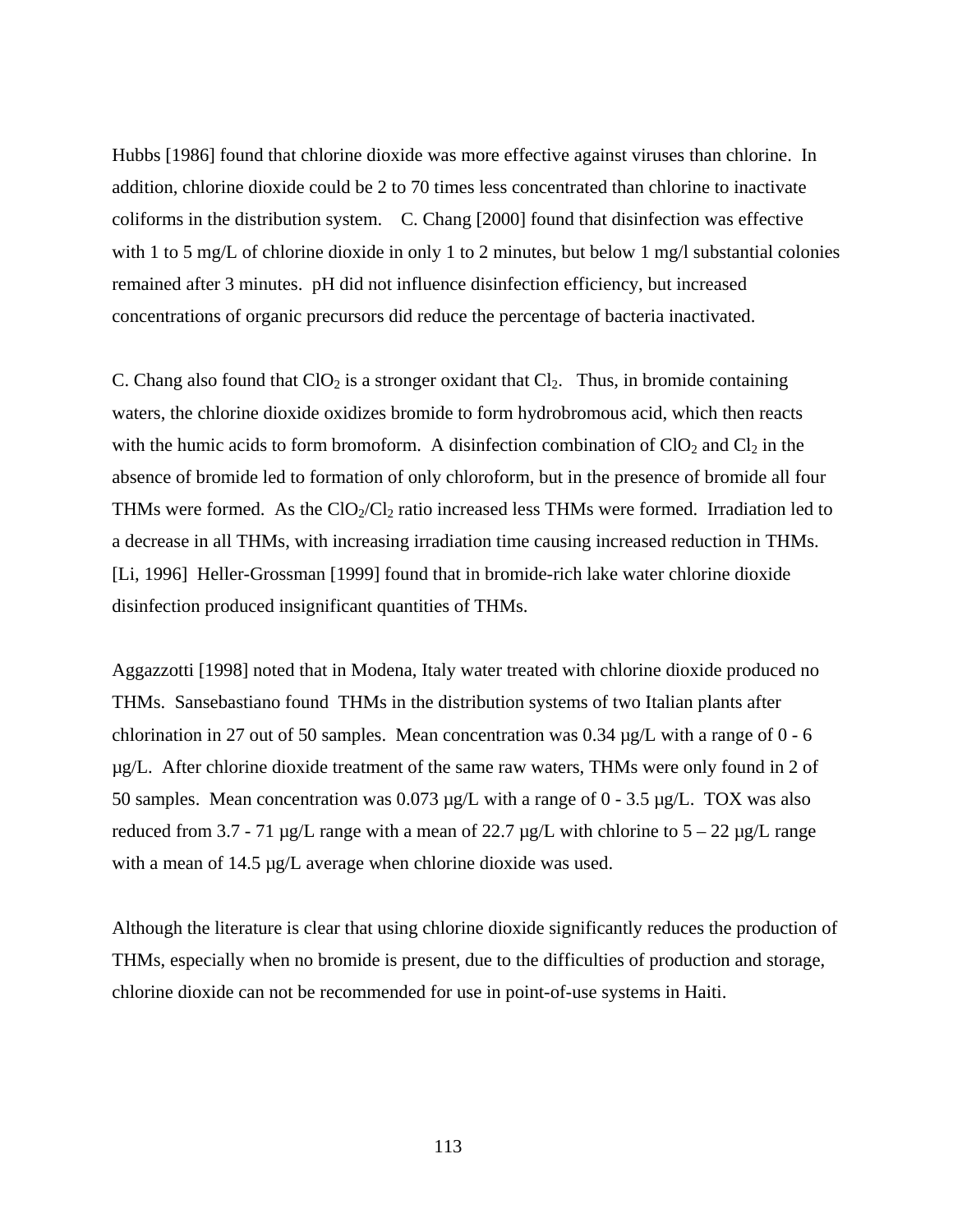### 8.2.2 Ozonation

Hubbs [1996] details the benefits of ozonation as follows:

- 1. High germicidal effectiveness.
- 2. Time required for disinfection is short.
- 3. Ameliorates odor, taste, and color problems.
- 4. Only residual is dissolved oxygen (no THMs are formed).
- 5. Transformation of resistant substances into biodegradable products.
- 6. Unaffected by ammonia content.

The drawbacks, however, include that ozone cannot be stored, leaves no residual, and reacts with inorganics, including chlorine, chlorine dioxide, and chloramines. Thus, ozone cannot be used in conjunction with other disinfection procedures. Only 0.5 - 4 mg/L of ozone are usually needed to disinfect water. Hubbs [1986] concludes by saying that in small community water systems, ozone and UV light were inferior to chlorination from the operation and maintenance standpoint. Yu [1999] also notes the drawback of the lack of an ozone residual.

Graham [1999] notes that ozone reacts with humic matters through direct reactions or indirect reactions with ozone decomposition products. Ozonation causes structural changes to the humics that lead to a rapid decrease in color and UV-absorbance due to loss of aromaticity and depolymerization. These loses also lead to a small reduction in TOC, and slight decrease in the high molecular weight fractions with a corresponding increase in the smaller fractions.

Although the lack of formation of any THMs is a strong benefit, ozone could not be used as a disinfectant in Haiti due to inability to store and transport it and the lack of residual. Residual is necessary in Haiti because purified water can become recontaminated by contact with unclean containers.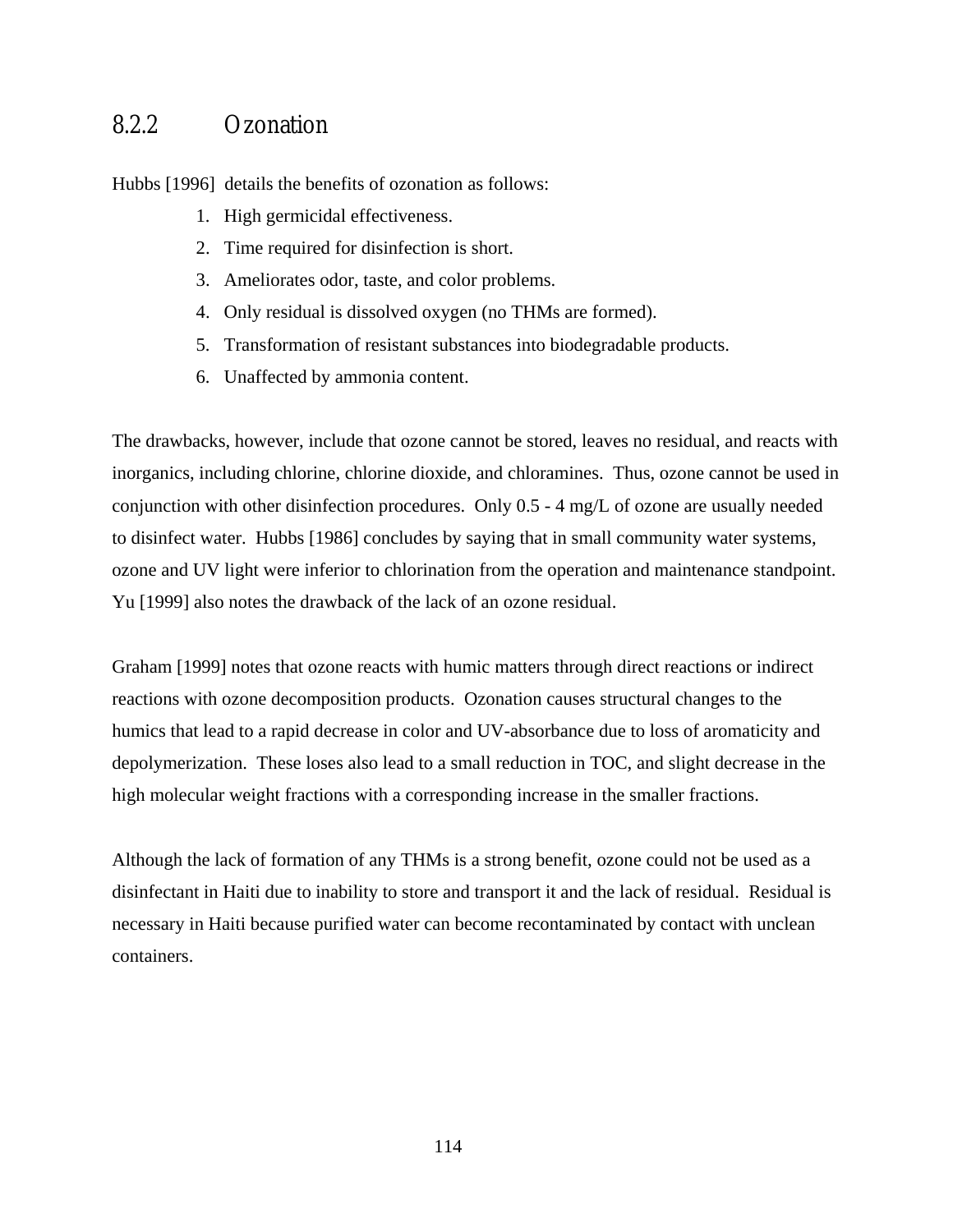### 8.2.3 Chloramine

Chlorine in the presence of ammonia or other nitrogenous material produces a mixture of chloramines (mono-, di-, and trichloramine) depending on the pH. First introduced as a disinfectant in the early 1900's, chloramine disinfection was popular in the 1930s in the U.S. Interest has recently been renewed because chloramination produces fewer THMs and TOX, has a stable residual, and does not have the odor of chlorinated water. Disadvantages are the reduction in disinfection caused by preferential reactions with chlorine and nitrogenous organics.

Chloramination is less effective than chlorination at inactivating bacteria, viruses, and protozoans, because it is highly dependent on pH, temperature, and contact time. However, chloramination has been found to reduce THMs and with a long contact time has the same inactivation as chlorine. Hubbs [1986] concludes that TOX and THM, following treatment with chloramines, are believed to be universal lower than with chlorine. He states that manipulation to reduce disinfection by-products can be accomplished without sacrificing the primary goals of the disinfection process using chloramines.

The chemical reactions forming the chloramines are [Jacangelo, 1987]:

| Monochloramine: | $NH_3 + HOCl \longleftrightarrow NH_2Cl + H_2O$   |
|-----------------|---------------------------------------------------|
| Dichloramine:   | $NH, Cl + HOCl \longleftrightarrow NHCl_2 + H_2O$ |
| Trichloramine:  | $NHCl_2 + HOCl \longleftrightarrow NHCl_3 + H_2O$ |

Jacangelo [1987] noted that dichloramine is more effective at inactivating bacteria than monochloramine, and that monochloramine is more effective at inactivating viruses than dichloramine. However, hypochlorous acid and hypochlorite ion are more effective than both chloramines in inactivating both viruses and bacteria.

Heller-Grossman [1999] noted that in bromide-rich lake water, chloramination created only onethird of the THMs that chlorine did. Simpson [1998] mentioned that in Australia only chlorine and monochloramine are used for disinfection, and THM levels were lowest in monochloramine samples. In three samples from the same area, THM levels were 189  $\mu$ g/L from chlorination and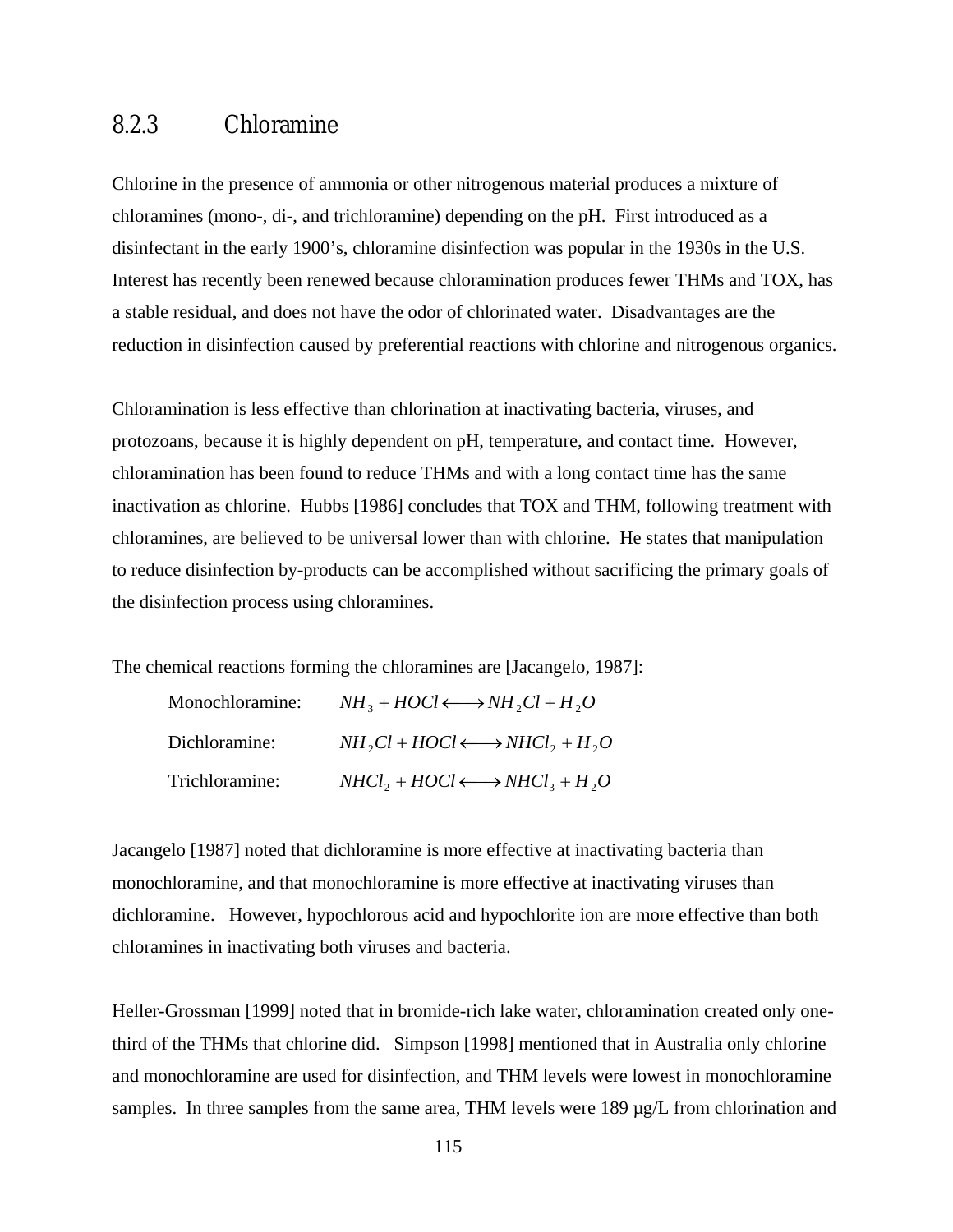$6 \mu g/L$  due to chloramination. Tanaka [1994] added ammonium chloride and sodium hypochlorite to form monochloramine at the seawater intake of a desalination system. No THMs were seen in the chloramine disinfected seawater or in the reverse osmosis permeate water after secondary chlorine disinfection.

Straub [1995] investigated inactivation of MS-2 coliphage and E. coli due to monochloramine and cupric chloride alone and in combination. Addition of 0.1 - 0.4 mg/l cupric chloride reduced the time from 120 to 10 minutes to inactivate 3 log10 MS-2 with 5 mg/L monochloramine. A 6 log 10 reduction in E. coli was seen after 10 minutes with the addition of 0.8 mg/L cupric chloride, compared to 60 minutes with only 5 mg/L monochloramine.

The reduction of THMs and the maintenance of bacteriological inactivation are strong benefits of using chloramines in the GWI system. Because chloramines are produced by the reaction of chlorine and ammonia, it could be possible for GWI to manufacture chloramines to distribute throughout Haiti.

### **8.3 Physical Processes**

Three types of physical processes were investigated to determine their applicability in Haitian households: coagulation, filtration, and aeration.

Chang [1999] investigated the use of polyelectrolyte coagulants to remove natural organic materials (NOMs). One particular chlorine-resistant polymer, polydiallyldimethylammonium chlorine (p-DADMAC), was investigated as a primary coagulant in the presence of higher turbidity water. Chang found that the addition of p-DADMAC reduced turbidity, TOC, and THMs. Childress [1999] also investigated enhanced coagulation with ferric chloride to obtain removal of THM precursors. Childress found that optimal removal of precursors occurred at high coagulant doses (>16 mg/L) and low pH conditions.

Siddiqui [2000] found that microfiltration reduced THMFP by approximately 10 percent, ultrafiltration reduction THMFP by 50 percent, and nanofiltration by 90 percent. However,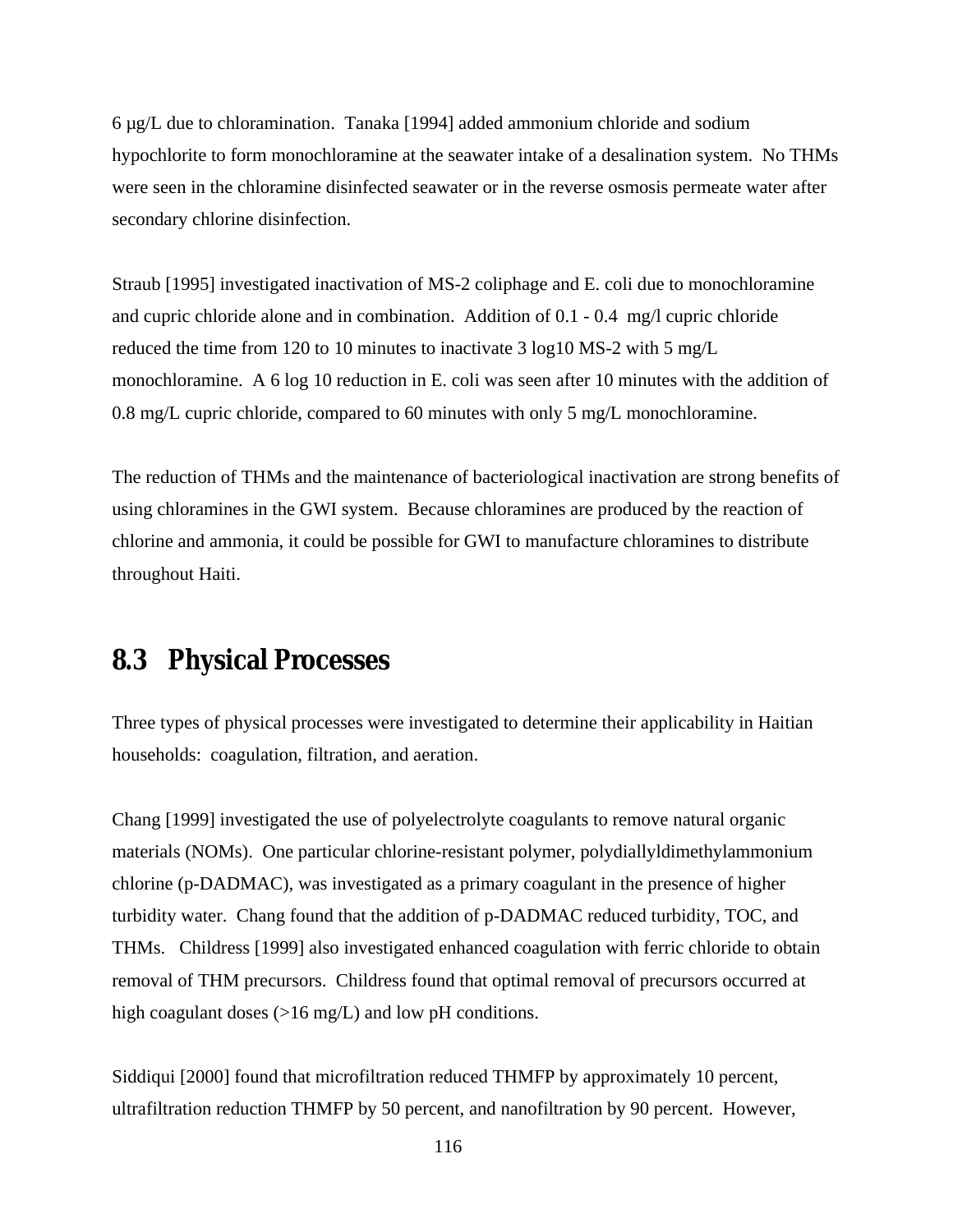nanofiltration on its own led to filter fouling. The use of nanofiltration with pretreatment by microfiltration and/or coagulation was recommended. Chellam [2000] found that low rejection of bromide ion by some nanofiltration membranes resulted in a shift to the brominated species, which is of concern because of the increased carcinogenicity of the brominated compounds.

Roberts investigated diffuse aeration for trihalomethane control and found it not appropriate because of the rapid saturation of air bubbles as they rise through the columns. He concluded that surface aeration, because of the much larger volume and large equilibrium capacity, offers a good alternative for THM control.

Although air stripping is clearly not appropriate for individual households in Haiti, the addition of a coagulation step is something that could be considered. It would necessitate a third bucket so that the water could settle and then be poured into the top bucket. Filtration is not appropriate given the rapid fouling reported in the literature.

## **8.4 Advanced Oxidation Processes**

Advanced oxidation processes use a mixture of processes to achieve biological inactivation and minimize the use of chlorine. Some of the processes are: biological activated carbon, ozonation, and other oxidation processes.

Nishijima [1998] describes BAC (biological activated carbon) treatment as "one of the most promising processes for the removal of synthetic organic chemicals and precursor of DBP by simultaneous adsorption by activated carbon and biodegradation by bacteria attached on activated carbon." Preozonation converts organic substance into biodegradable organics which are then absorbed onto the BAC. Levels of removal are maintained even after saturation because of biodegradation on the BAC [Sketchell, 1995]. Although treatment reduced both chloroform and bromodichloromethane, the proportion of brominated species increased. The raw amount of brominated compounds increased. Table 8.1 details the THMFP removal from from many different processes.

#### **Table 8.1: Removal of THMFP from AOP Methods**

117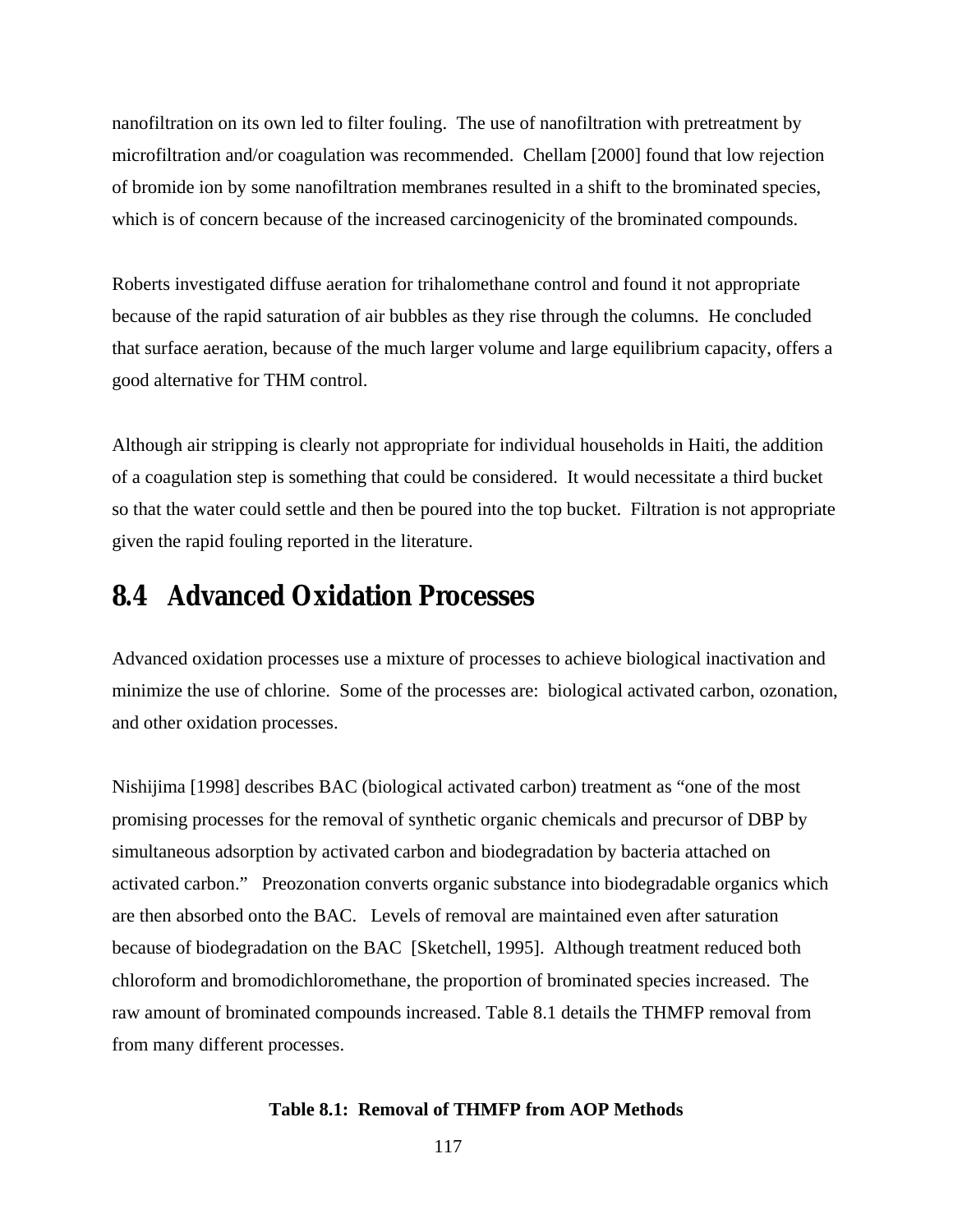| <b>Method</b>                              | Percentage           | <b>Author</b>         |
|--------------------------------------------|----------------------|-----------------------|
|                                            | <b>THMFP Removal</b> |                       |
| <b>Sand Filtration</b>                     | 23                   | Graham [1999]         |
| Ozonation / Sand Filtration                | $20 - 64$            | Graham [1999]         |
| Ozonation only                             | $8 - 24$             | Nishijima [1998]      |
|                                            | 47                   | Ito [1998]            |
|                                            | 68                   | <b>Kleiser</b> [2000] |
| Spent GAC                                  | $<$ 15 percent       | Vahala [1999]         |
| <b>BGAC</b>                                | 66                   | Sketchell [1995]      |
| Ozonation / BGAC                           | 32                   | Nishijima [1998]      |
|                                            | 40                   | Graham [1999]         |
| BAC, hyperfiltration                       | $<1 \mu g/L$         | Graveland [1998]      |
| <b>UV</b>                                  | 14.4                 | Ito [1998]            |
| H2O2/UV (short irradiation)                | $+20$                | <b>Kleiser</b> [2000] |
| H2O2/UV (long irradiation)                 | 75                   | <b>Kleiser</b> [2000] |
| $O_3$ /UV, $O_3$ / $H_2O_2$ , $H_2O_2$ /UV | $55.2 - 67.1$        | Ito [1998]            |
| $H_2O_2$ -UV- $O_3$                        | 81.3                 | Ito [1998]            |
| $UF-O3-BACF$                               | 86.5                 | Park [1997]           |

Although AOPs are the most advanced and newest technologies, they are extremely complicated and have side effects such as increased brominated compound concentrations that make them unsuitable for use in Haiti.

## **8.5 Removal of DBPs from Finished Water**

Granulated activated carbon is one method to remove DBPs from finished water. This is the method used by GWI and recommended by Parrott, of the Virginia Cooperative Extension [1998]. GAC will remove pesticides, radon, THMs, and volatile organic chemicals, but not nitrate, bacteria or metals. It is further noted that "setting up a regular maintenance schedule for filter replacement is necessary, because there is no easy method for detecting that a filter is no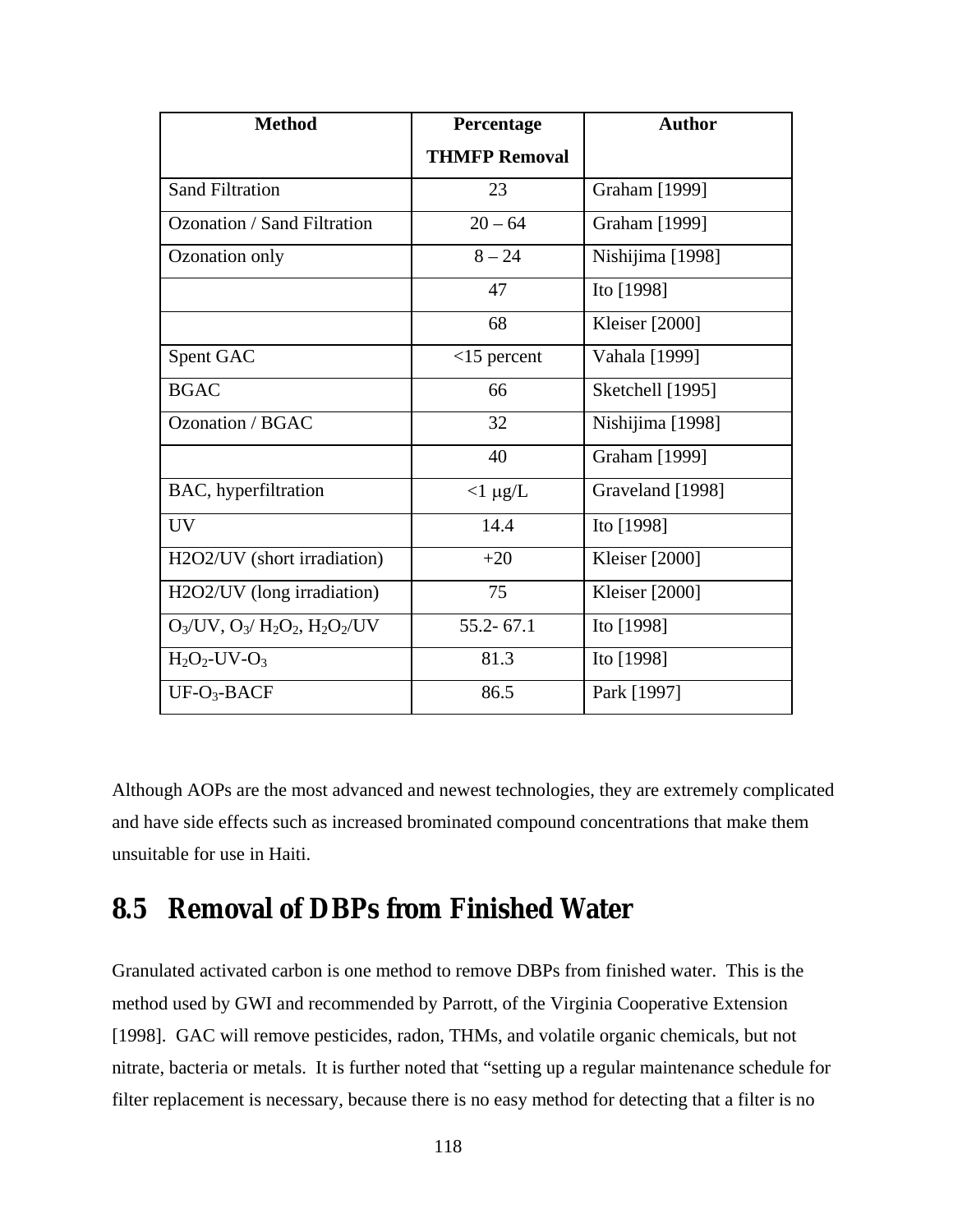longer working effectively." Calculations in Section 4.1.3 detail that the GWI carbon filter can effectively remove approximately 100 mg of chloroform if no brominated compounds are present.

In addition, Batterman [2000] found that storage, pouring, and serving of tap water at temperatures below 30 C cause minor (less than 20 percent) reduction in THMs. When boiled, however, volatilization losses approached 75 percent and reached 90 percent when water was boiled and served. Kuo [1997] also found that 61 - 82 percent of THMs could be removed by boiling. Thus, boiling will reduce THM concentration, but that is not an effective strategy in Haiti because of the lack of fuel and the already extensive deforestation.

## **8.6 Quenching Agents**

Quenching agents are strong oxidizers that prevent the formation of THMs after the chlorine has inactivated the microbial contamination.

Batterman [2000] investigated the use of combined  $Ag<sup>+</sup>/H<sub>2</sub>O<sub>2</sub>$  as a quenching agent. After seven days incubation, TTHM and THAA concentrations with the secondary disinfectant were 85 and 90 percent lower than without the addition of  $Ag^+/H_2O_2$ . He then confirmed that  $H_2O_2$  was "the sole agent responsible for quenching THM and HAA formation." The mechanism of quenching was proposed to be the reduction of chlorine to chloride with the addition of sufficient  $H_2O_2$ . It is possible that naturally occurring iron in the sample water acted in concert with the  $H_2O_2$  as described by Tang [1997]. Tang combined  $H_2O_2$  with Fe<sup>2+</sup> (Fenton's Reagent) to achieve a reduction in bromoform of  $65 - 85$  percent. As the easiest THM to oxidize, bromoform was the only THM tested. The proposed mechanism involves oxidation of  $Fe^{2+}$  by the H<sub>2</sub>O<sub>2</sub> to form  $\text{Fe}^{3+}$ , OH, and OH. The OH then reacts to oxidize the bromoform. Tang did not study the effects of the H<sub>2</sub>O<sub>2</sub> without the Fe<sup>2+</sup>.

The quenching agent of hydrogen peroxide has possibility for use in Haiti if it is locally available. A simple addition of hydrogen peroxide after the chlorine could be added to the purifier methodology. Strong oxidizers can have other side effects, however, and should be used cautiously.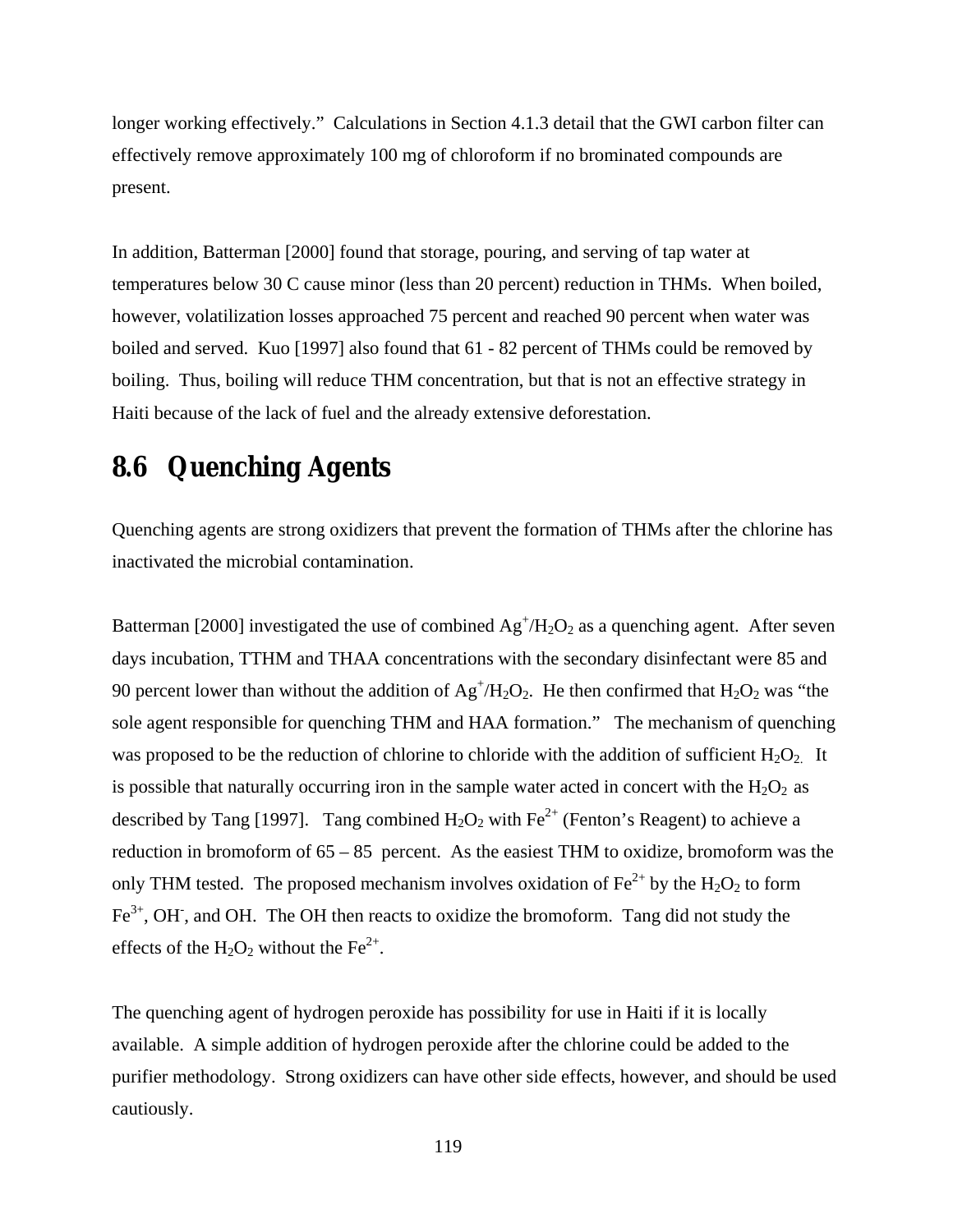## **8.7 Summary**

Off all of the mitigation strategies described here, those with the greatest potential for application in Haiti are:

- Quenching by hydrogen peroxide.
- Coagulation
- Chloramination

If THM levels become a problem in Haiti, or GWI determines they would like to investigate mitigation of THMs, then the use of hydrogen peroxide, coagulates, or chloramination are all viable options to investigate.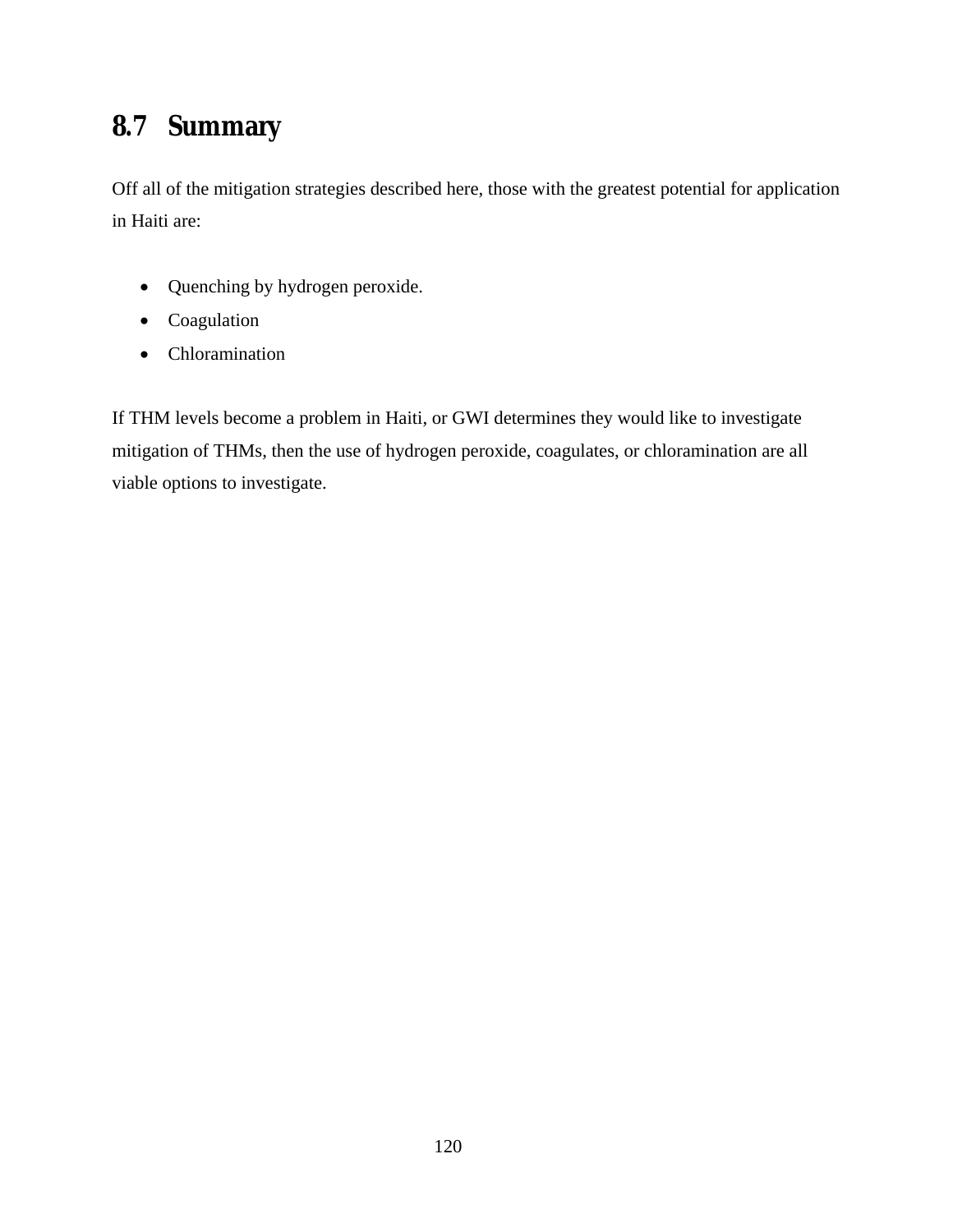# **Chapter 9: Recommendations**

The following chapter summarizes the results of the two foci of this thesis and provides recommendations for further studies.

## **9.1 Trihalomethane Concentration Mitigation**

Only one of 17 finished water samples from Haiti was above the USEPA standard of 100 µg/L, and no sample was above the WHO guideline values. Both the CDC and the WHO stress that, in developing countries, bacteriological inactivation is critical, and THM standards therefore secondary. Based on the TTHM concentration results of this study, no action to change the purification process or mitigate TTHM production is recommended.

TTHM can be calculated from simple parameters from the equation:

TTHM  $(\mu g/L): = 0.14$  (total usage) + 21 (conductivity) – 9.6  $R^2 = 0.780$ 

With conductivity in  $\mu$ mho/cm and total usage an integral number.

If mitigation becomes a necessity in the future, the use of hydrogen peroxide, coagulates, or chloramination are all viable options to investigate for TTHM mitigation.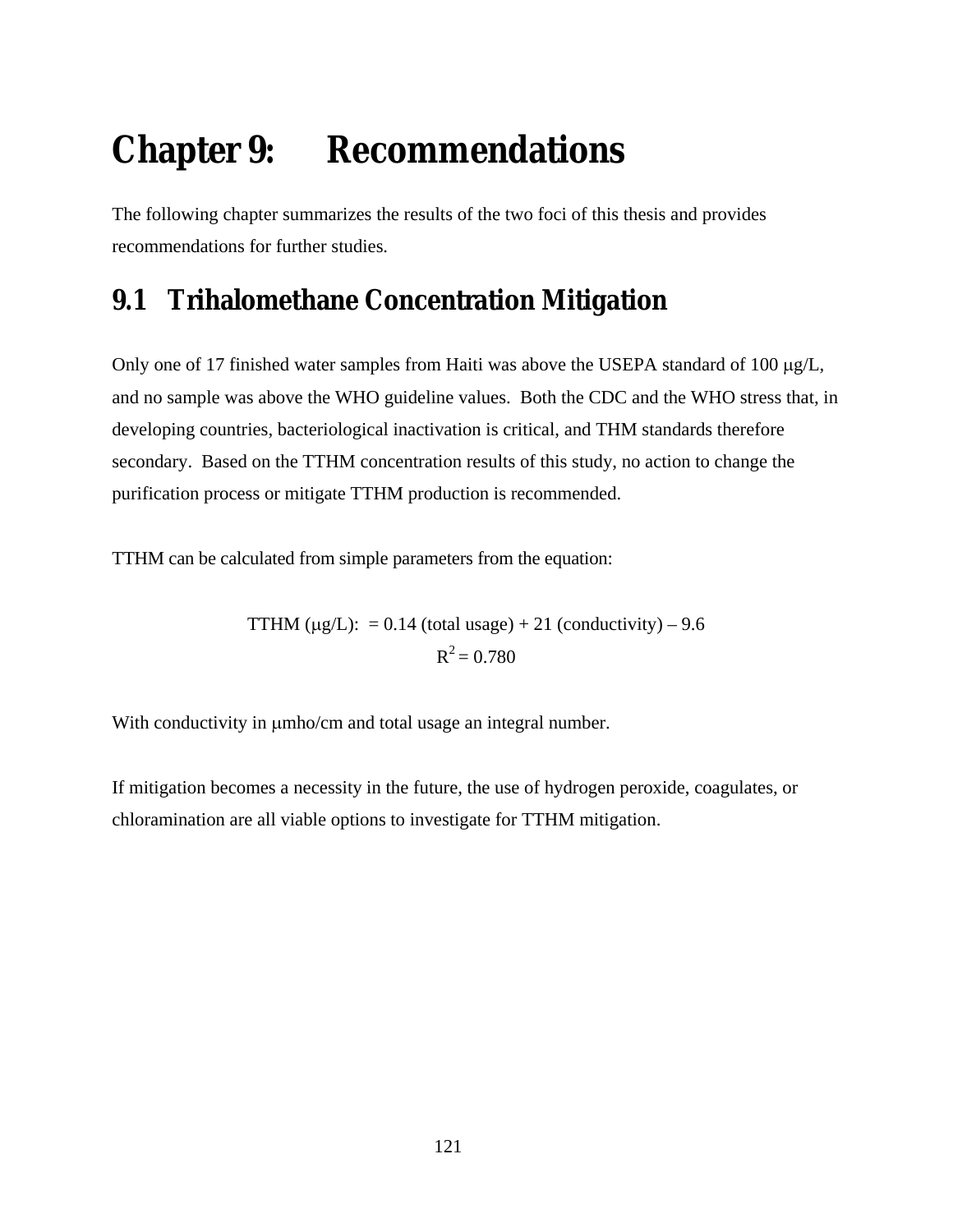## **9.2 Critical Factors of Program Success**

Three factors were identified as critical to ensure program success in community. These factors were:

- 1. Dedicated and well selected staff;
- 2. Localized purifier distribution; and
- 3. The purifier as part of the community.

GWI organizes a well-structured and vital project that with a few modifications could be even more successful.

## **9.3 Further Studies**

Three studies are recommended herein for further study:

- 1. Epidemiology Study: A full scale study to determine the actual health benefits of the purifier is needed. Although these studies are difficult to implement in the developing world, the full benefit of the purifier will not be known without one.
- 2. Chlorine Demand Study: Currently significantly more than the CDC recommended amount of chlorine is added to the purifier. Although this may be necessary, a new study to investigate chlorine demand across Haiti will help to optimize chlorine addition.
- 3. GAC Study: This thesis clearly shows that the GAC is critical in THM removal. Studies to determine the characteristics of the actual GAC used by GWI would be a valuable addition to this thesis. If the type of GAC is changed, the equations mentioned herein are no longer valid.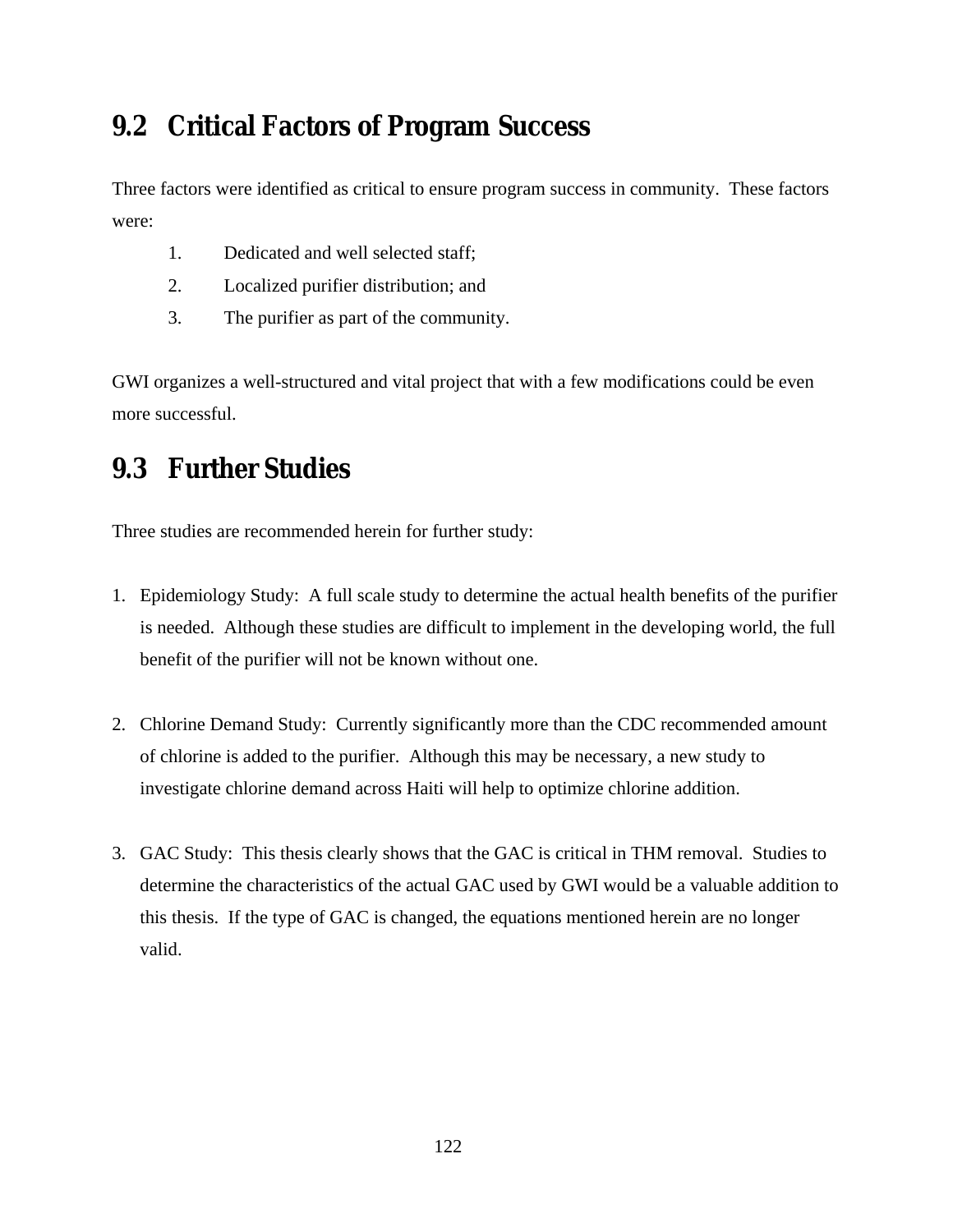## **References**

- Aggazzotti, G., G. Fantuzzi, E. Righi, and G. Predieri (1998). Blood and breathe analyses as biological indicators of exposure to trihalomethanes in indoor swimming pools. The Science of the Total Environment, 217, 155-163.
- Allonier, Anne-Sophie, Michel Khalanski, Alain Bermond, and Valerie Camel (2000). Determination of trihalomethanes in chlorinated sea water samples using a purge-and-trap system couple to gas chromatography. Talanta, 51, 467-477.
- APHA, AWWA, WEF (1995). Standard Methods for the Examination of Water and Wastewater: 19<sup>th</sup> Edition. Washington D.C.: APHA.
- Batterman, Stuart, An-Tsun Huang, Shuqin Wang, and Lian Zhang (2000). Reduction of ingestion exposure to trihalomethanes due to volatilization. Environmental Science and Technology, 34, Issue 20, 4418 – 4424,
- Batterman, Stuart, Lianzhong Zhang, and Shuqin Wang (2000). Quenching of chlorination disinfection by-product formation in drinking water by hydrogen peroxide. Water Resources, 34, Number 5, 1652-1658.
- Bergamaschi, Brian A., Miranda S. Fram, Carol Kendall, Steven R. Silva, George R. Aiken, and Roger Fujii (1999). Carbon isotopic constraints on the contribution of plant material to the natural precursors of trihalomethanes. Organic Geochemistry, 30, 835-842.
- BTR Labs (November, 1997). Laboratory Analysis Report for Thomas Warwick, Industries for the Poor [sic]. Signed by Michael F. Helmstetter, Ph.D, Brevard Teaching & Research Laboratories.
- Calderon, R. L. (2000), The Epidemiology of Chemical Contaminants of Drinking Water, Food and Chemical Toxicology, 38, S13 - S20.
- Cancho, Beatriz, Francesc Ventura, and M Teresa Galceran (1999). Solid-phase microextraction for the determination of iodinated tri-halomethanes in drinking water. Journal of Chromatography A, 841, 197-206.
- Center for Disease Control (2001). Safe Water System Manual. http://www.cdc.gov/safewater/manual (cited April 20, 2001).
- Chang, Chen-Yu, Yung-Hsu Hsieh, Sheng-Sheng Hsu, Po-Yu Hu, and Kuo-Hua Wang (2000). The formation of disinfection by-products in water treated with chlorine dioxide. Journal of Hazardous Materials, B79, 89 – 72.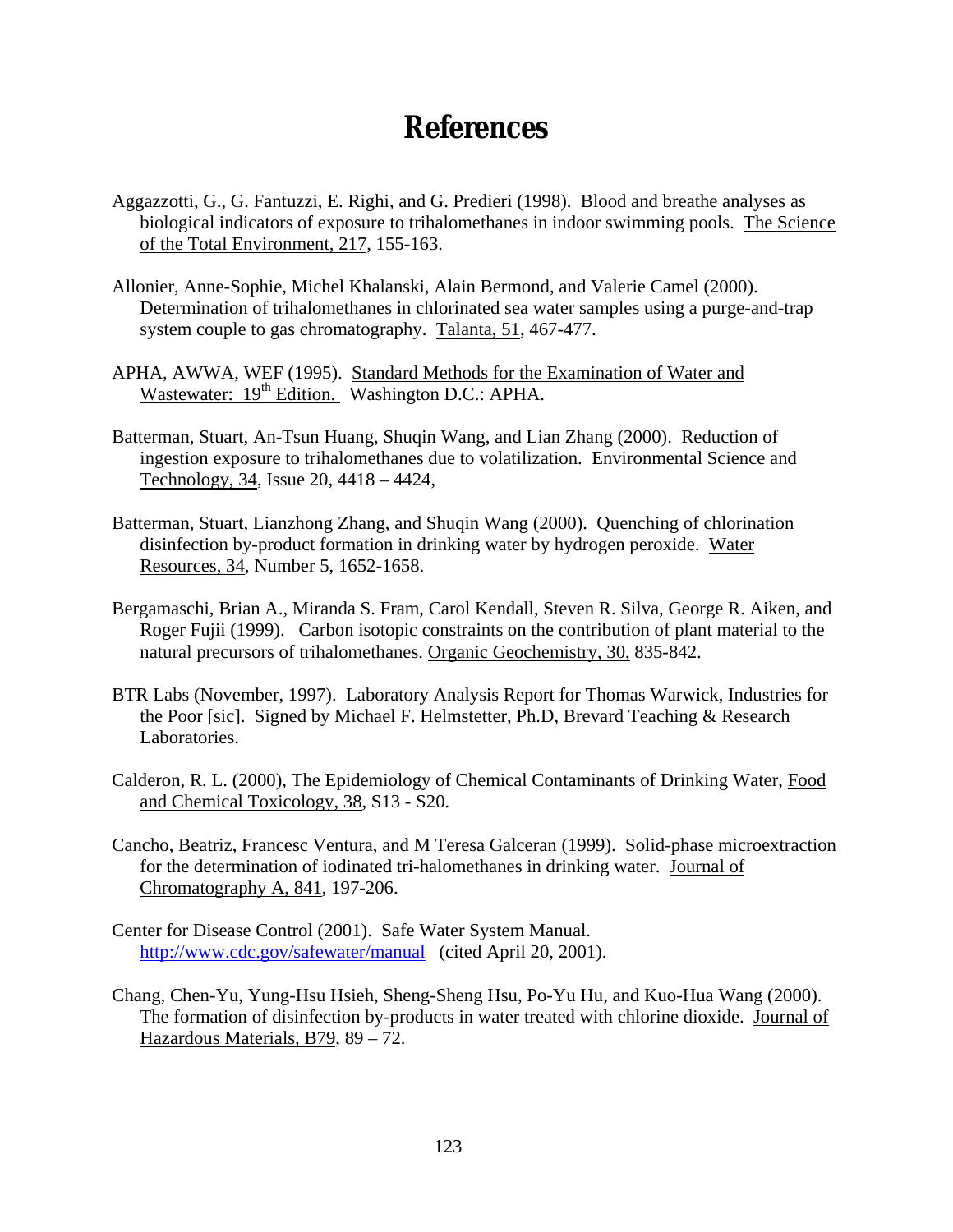- Chang, E.E, P.C. Chiang, S.H. Chao, and C.H. Liang (1999). Effects of polydiallyldimethyl ammonium chloride coagulant on formation of chlorinated by products in drinking water. Chemosphere, 39, Number 8, 1333-1346.
- Chang, E.E., P.C. Chiang, and T.F. Lin (1998). Development of surrogate organic contaminant parameters for source water quality standards in Taiwan, ROC. Chemosphere, 37, Number 4, 593-606.
- Chellam, Shankararaman (2000). Effects of nanofiltration on trihalomethane and haloacetic acid precursor removal and speciation in waters containing low concentrations of bromide ion. Environmental Science and Technology, 34, Issue 9, 1813-1820.
- Childress A.E., E.M.Vrijenhoek, M. Elimelech, T.S. Tanaka, and M.D.Beuhler (1999). Particulate and THM precursor removal with ferric chloride. Journal of Environmental Engineering, 125, Issue 11, 1054-1061.
- Courlander, Harold (1960). The Drum and the Hoe: Life and Lore of the Haitian People. Berkeley and Los Angeles: University of California Press.
- da Silva, M. Luciene, Ginette Charest-Tardif, Kannan Krishnan, and Robert Tardif (1999). Influence of oral administration of a quaternary mixture of trihalomethanes on their blood kinetics in the rat. Toxicology Letters, 106, 49-57.
- Dojlido, Jan, Edward Zbiec, and Ryszard Swietlik (1999). Formation of the Haloacetic Acids During Ozonation and Chlorination of Water in Warsaw Waterworks (Poland). Water Resources, 33, Number 14, 3111-3118.
- Draper, Grenville, Paul Mann, and John F. Lewis (1994). Hispaniola. In Stephen Donovan and Trevor Jackson (Eds.), Caribbean Geology: An Introduction. Jamaica: The University of the West Indies Publishers' Association.
- El-Dib, Mohamed and Rizka K. Ali (1995). THMs Formation During Chlorination of Raw Nile River Water. Water Resources, 29, Number 1, 375-378.
- El-Shafy, M. Abd and A. Grunwald (2000). THM formation in water supply in south Bohemia, Czech Republic. Water Resources, 34, Number 13, 3453-3459.
- Farmer, Paul (1999). Infections and Inequalities: The Modern Plagues. Berkeley: University of California Press.
- Farmer, Paul (1994). The Uses of Haiti. Maine: Common Courage Press.
- Fawell, J. (2000). Risk assessment case study chloroform and related substances. Food and Chemical Toxicology, 38, S91 - S95.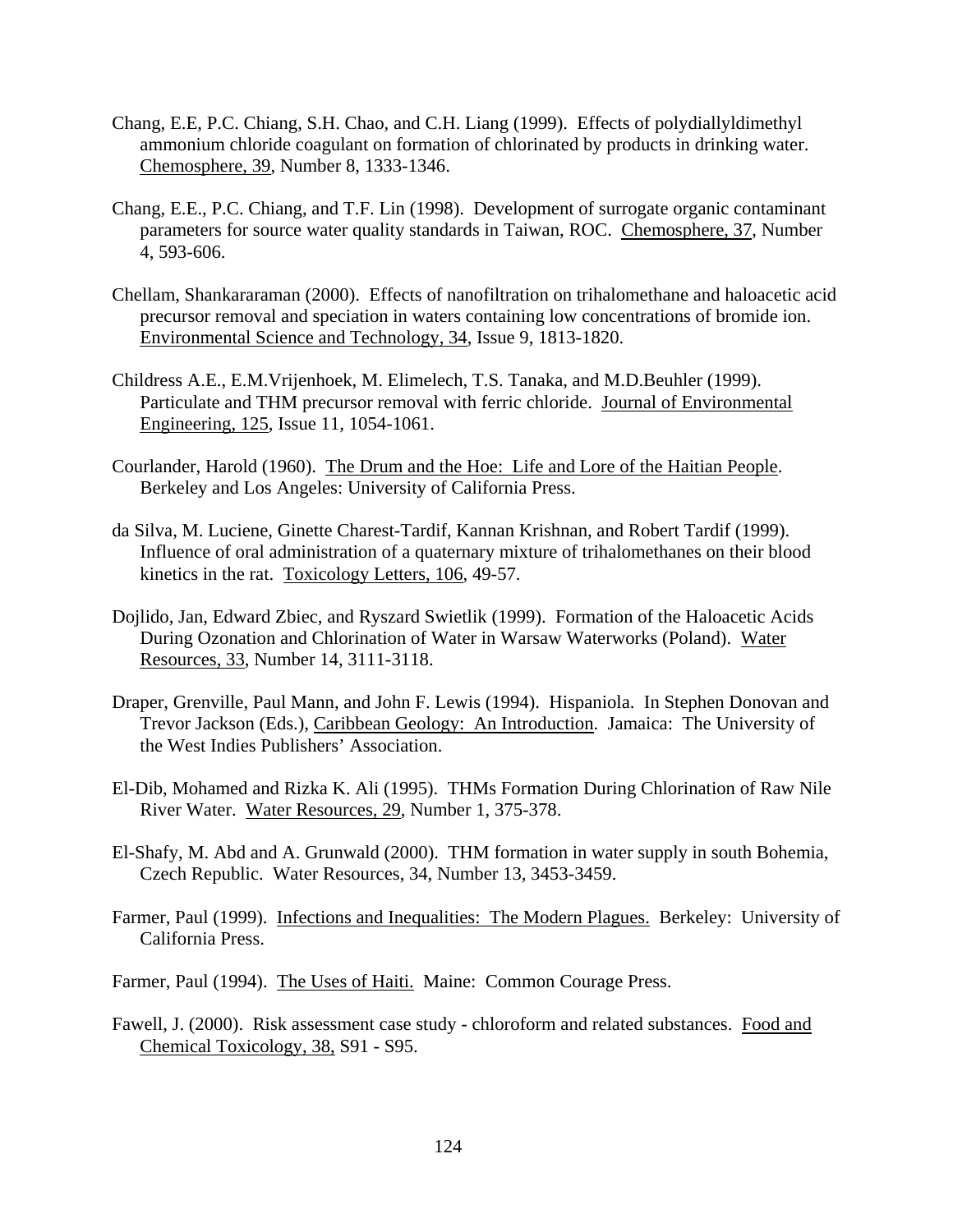- Fiorillo, Victor and Liz Spikol (January 17, 2001). trashing Haiti. Philadelphia Weekly, XXX, Number 3.
- Fujii, Roger, Anthony J. Ranalli, George R. Aiken, and Brian A. Bergamaschi (1998). Dissolved organic carbon concentrations and compositions, and trihalomethane formation potentials in waters from agricultural peat soils, Sacramento-San Joaquin Delta, California: Implications for drinking-water quality. USGS, WRIR 98-4147. Sacramento, CA.
- Galapate, Ritchelita P., Aloysius U. Baes, Kazuaki Ita, Kosei Iwase, and Mitsumasa Okada (1999). Trihalomethane formation potential prediction using some chemical functional groups and bulk parameters. Water Resources, 33, Number 11, 2555-2560.
- Galapate, Ritchelita P., Atsushi Kitanaka, Kazuaki Ito, Tetsuo Mukai, Eiji Shoto, and Mitsumasa Okada (1997). Origin of trihalomethane (THM) precursors in Kurose River, Hiroshima, Japan. Water Science and Technology, 35, Number 8, 15-20.
- Garcia-Villanova, Rafael J., Cesar Garcia, J. Alfonso Gomez, M. Paz Garcia, and Ramon Ardanuy (1997). Formation, evolution and modeling of trihalomethanes in the drinking water of a town: I. At the municipal treatment utilities. Water Resources, 31, Number 6, 1299-1308..
- Garcia-Villanova, Rafael J., Cesar Garcia, J. Alfonso Gomez, M. Paz Garcia, and Ramon Ardanuy (1997). Formation, evolution and modeling of trihalomethanes in the drinking water of a town: II. In the distribution system. Water Resources, 31, Number 6, 1405-1413.
- Gerlach, M. and R. Gimbel (1999). Influence of humic substance alteration during soil passage on their treatment behavior. Water Science and Technology, 40, No. 9, 231-239.
- Gibbons, J. and S. Laha (1999). Water purification systems: a comparative analysis based on the occurrence of disinfection by-products. Environmental Pollution, 106, 425-428.
- Gift of Water, Inc (January 31, 2001). Newsletter. Written by Phil Warwick.
- Gift of Water, Inc. (May 1, 2000). A Collaborative Project for Rural Water Purification in Haiti: General Information for Traveling Volunteers.
- Gift of Water, Inc. (Undated). Haitian Water Purification Project: Spiral Bound Data Book. Assembled by Trudi Onek.
- Golfinopoulos, Spyros K, Nikos K. Xilourgidis, Maria N. Kostopoulou, and Themistokles D. Lekkas (1998). Use of a multiple regression model for predicting trihalomethane formation. Water Resources, 32, Number 9, 2821-2829.
- Golfinopoulos, Spyros K (2000). The occurrence of trihalomethanes in the drinking water in Greece, Chemosphere, 41, 1761-1767.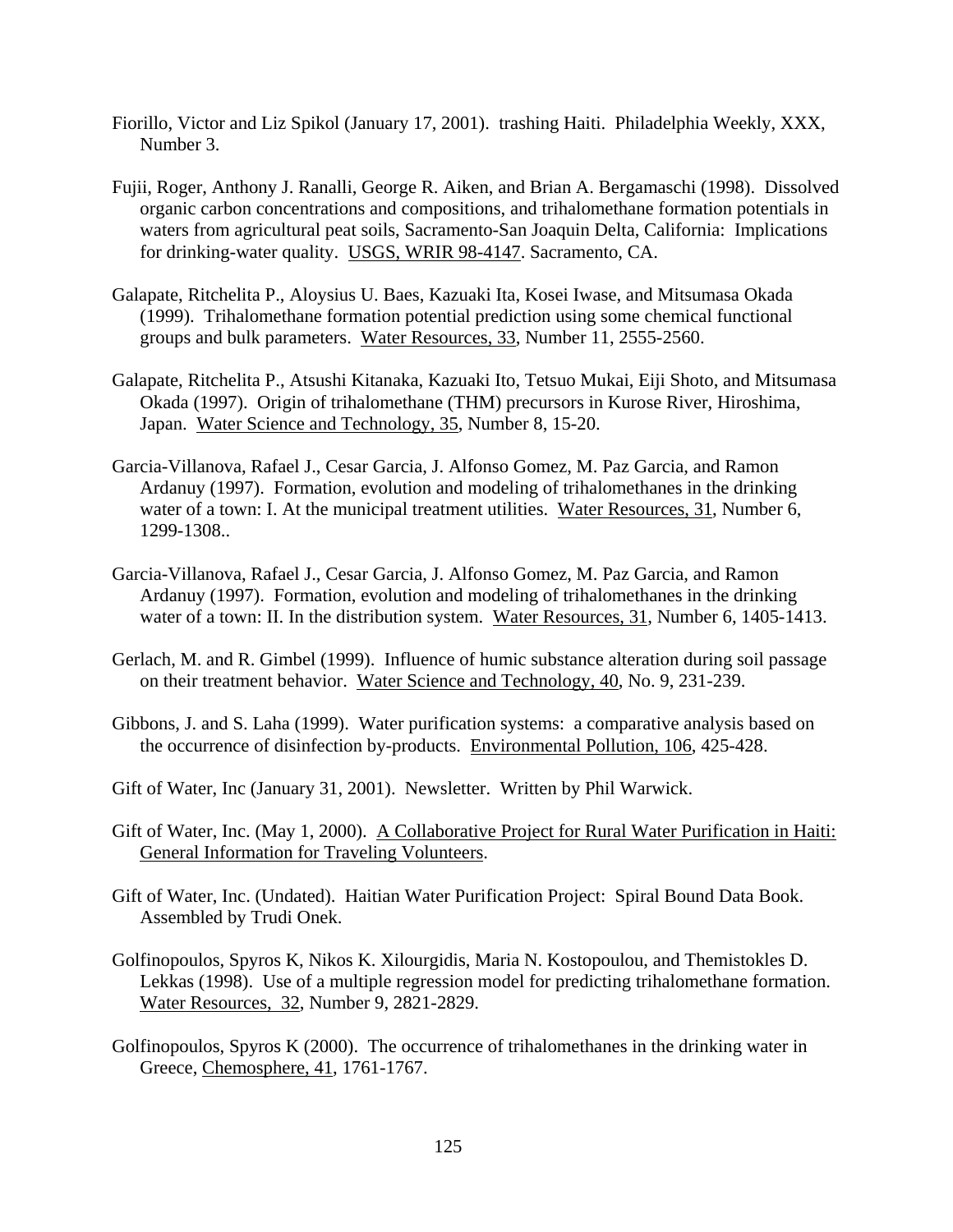- Gordon, Gilbert, William J. Cooper, Rip G. Rice, and Gilbert E. Pacey (1987). Disinfectant residual measurement methods. AWWA Research Foundation, American Water Works Association.
- Graham, Nigel J.D. (1999). Removal of humic substance by oxidation/biofiltration processes A review. Water Science and Technology, 40, 141-148.
- Graveland, A. (1998). Particle and micro-organism removal in conventional and advanced treatment technology. Water Science and Technology, 37, Number 10, 125-134.
- HACH Catalogue (2000). Microbiological Testing: Pathoscreen Medium, Presence/Absence Testing. HACH.
- Heller-Grossman, Lilly, Anna Idin, Bracha Limoni-Relis, and Menahem Rebhun (15 March 1999). Formation of cyanogen bromide and other volatile DBPs in the disinfection of bromide-rich lake water. Environmental Science and Technology, 33, Issue 6, 932-937.
- Hubbs, Stephen A. and G.C. Holdren (September 1986). Chloro-organic water quality changes resulting from modification of water treatment practices. AWWA Research Foundation. American Water Works Association.
- Ichihanshi, Keiko, Kiyoshi Teranishi, and Akio Ichimura (1999). Brominated trihalomethane formation in halogenation of humic acid in the coexistence of hypochlorite and hypobromite ions. Water Resources, 33, Number 2, 477 - 483.
- International Agency for Research on Cancer, World Health Organization (1991). IARC monographs on the evaluation of carcinogenic risks to humans, Volume 52: chlorinated drinking-water; chlorination by-products; some other halogenated compounds; cobalt and cobalt compounds. IARC, Lyon, France.
- Ito, Kazuaki, Wen Jian, Wataru Nishijima, Aloysius U. Baes, Eiji Shoto, and Mitsumasa Okada (1998). Comparison of ozonation and AOPs combined with biodegradation for removal of THM precursors in treated sewage effluents. Water Science and Technology, 38, Number 7, 179-186.
- Jacangelo, Joseph G., Vincent P. Olivieri, and Kazuyoshi Kawata (1987). Mechanism of inactivation of microorganisms by combined chlorine. AWWA Research Foundation, American Water Works Association.
- Kauffman, F (1966). The Bacteriology of Enterobacteriaceae. Baltimore: The William & Wilkins Company.
- Keegan, T.E., J.E. Simmons, and R.A. Pegram (11 September 1998). NOAEL and LOAEL determinations of acute hepatotoxicity for chloroform and bromodichloromethane delivered in an aqueous vehicle to F344 rats. Journal of Toxicology and Environmental Health - Part A, 55, Issue 1, 65-75.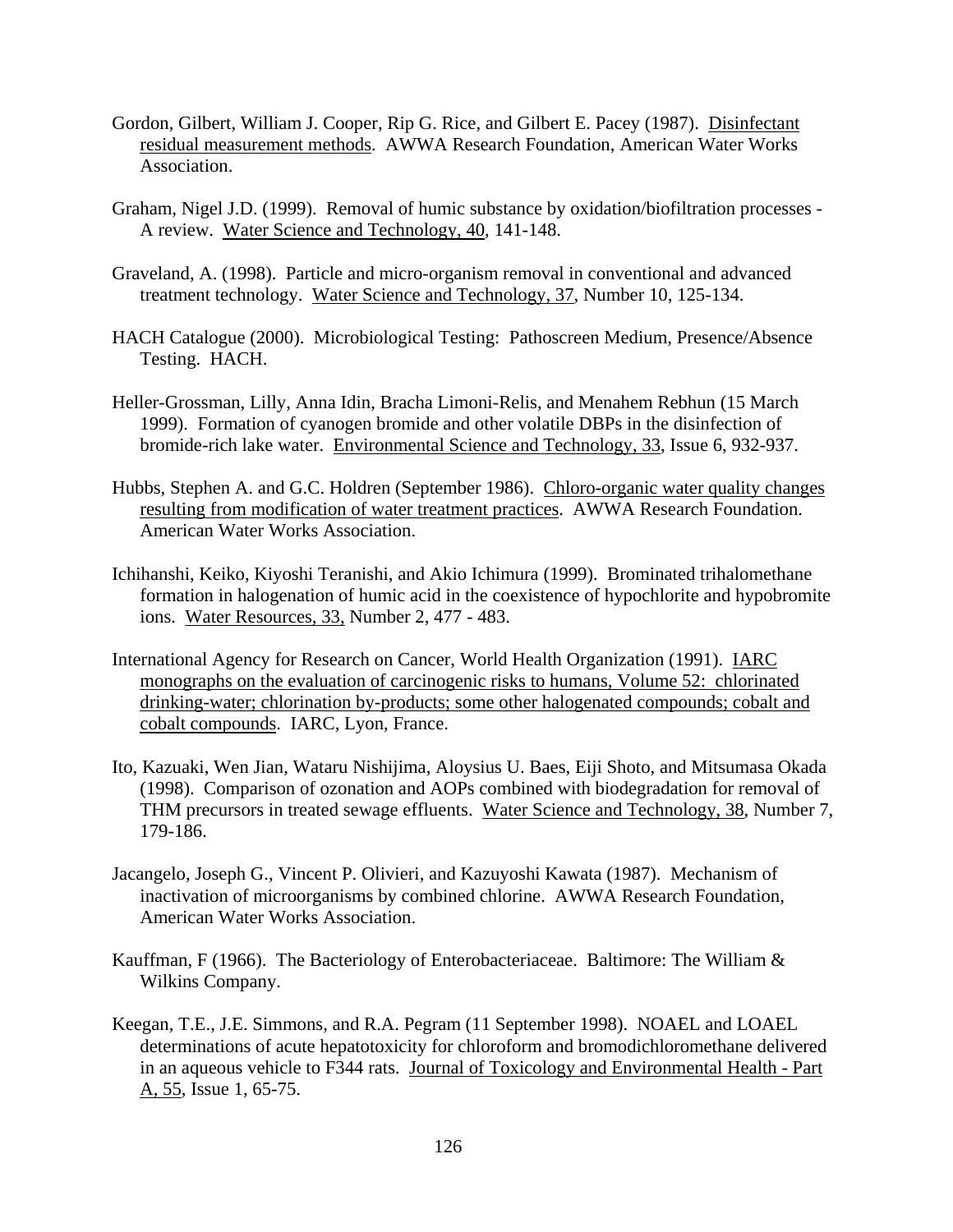- King W.D., L.D. Marrett, and C.G. Woolcott (2000). Case-control study of colon and rectal cancers and chlorination by -products in treated water. Cancer Epidemiology Biomarkers and Prevention, 9, Issue 8, 813-818.
- King W.D., L. Dodds, and A.C. Allen (2000). Relation between stillbirth and specific chlorination by-products in public water supplies. Environmental Health Perspectives, 108, Issue 9, 883 - 886.
- Kleiser, G. and F.H. Frimmel (2000). Removal of precursors for disinfection by-products (DBPs) - differences between ozone- and OH-radical-induces oxidation. The Science of the Total Environment, 256, 1-9.
- Korshin, Gregory V., Chi-Wang Li, and Mark M. Benjamin (1997). The decrease of UV absorbance as an indicator of TOX formation. Water Resources, 31, Number 4, 946-949.
- Kroll, R. B., G.D. Robinson, and J.H Chung (1994). Characterization of trihalomethane (THM) induced renal dysfunction in the rat. II: Relative potency of THMs in promoting renal dysfunction. Archives of Environmental Contamination and Toxicology, 27, Issue 1, 5-7.
- Kuivinen, Jorma and Hakan Johnsson (1999). Determination of trihalomethanes and some chlorinated solvents in drinking water by headspace technique with capillary column gaschromatography. Water Resources, 33, Number 5, 1201-1208.
- Kuo, H.W., T.F. Chiang, I.I. Lo, J.S. Lai, C.C. Chan, and J.D. Wang (1999). VOC concentration in Taiwan's household drinking water. The Science of the Total Environment, 208, 41-47.
- Leitner, N.K.V., J. Vessella, M. Dore, and B. Legube (1 June 1998). Chlorination and formation of organoiodinated compounds: the important role of ammonia. Environmental Science and Technology, 32, Issue 11, 1680-1685.
- Li, Jun Wen, Suobin Yu, Xinpei Cai, Ming Gao, and Fuhuan Chao (1996). Trihalomethanes formation in water treated with chlorine dioxide. Water Resources, 30, Number 1, 2371- 2376.
- Lilly P.D., J.E. Simmons, and R.A. Pegram (1994). Dose-dependent vehicle differences in the acute toxicity of bromodichloromethane. Fundamental and Applied Toxicology, 23, Issue 1, 132-140.
- Lin, Cheng Fang, Tze-Yao Lin, and Oliver J. Hao (2000). Effects of humic substance characteristics on UF performance. Water Resources, 34, No. 4, 1097-1106.
- Lin, Tsair-Fuh and Shih-Wen Hoang (2000). Inhalation exposure to THMs from drinking water in south Taiwan. The Science of the Total Environment, 246, 41-49.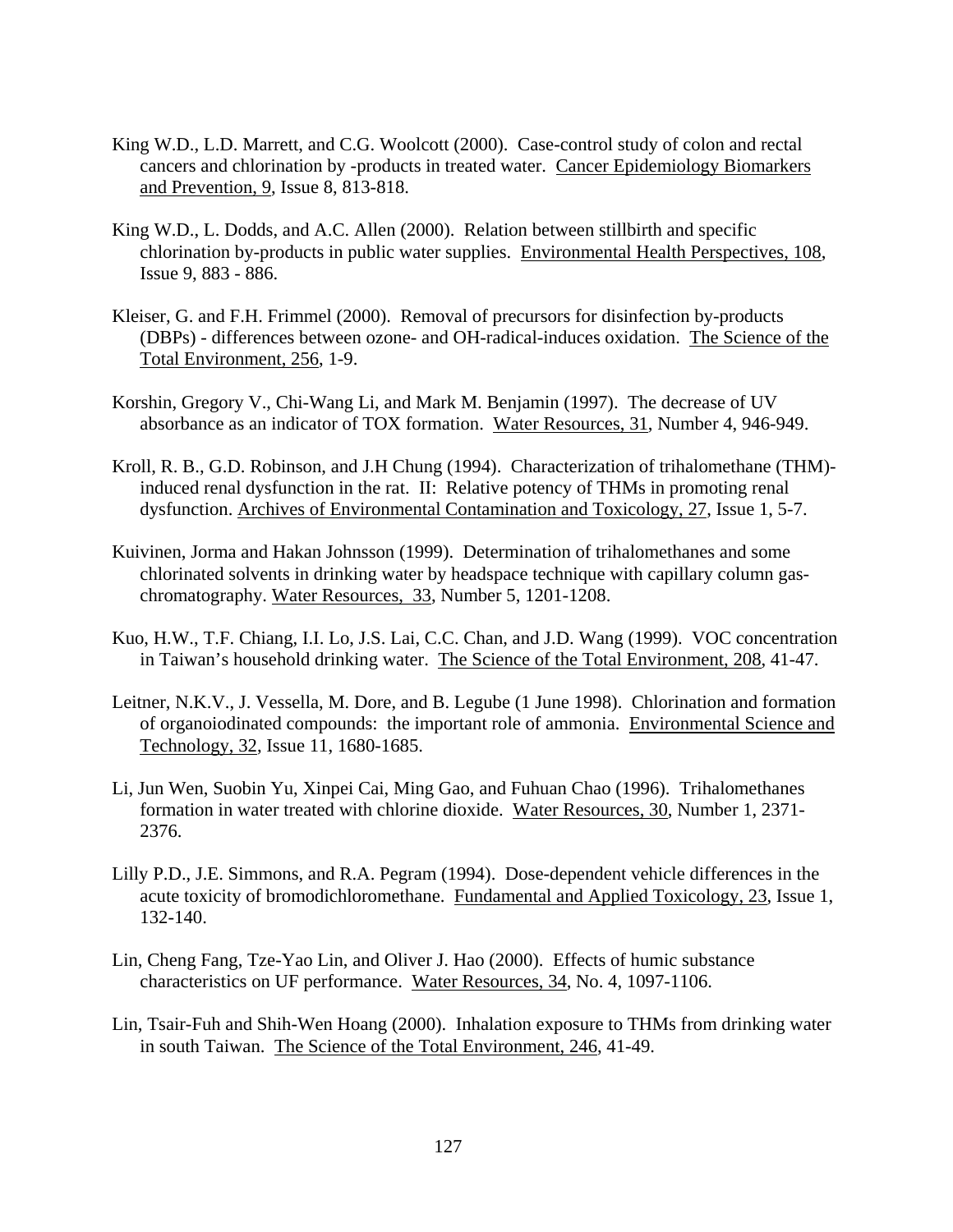- Lynch, J. M and J.E. Hobbie (1988). Micro-organisms in action: concepts and applications in microbial ecology. Blackwell Scientific Publications.
- Maguire, Robert, Edwige Balutansky, Jacques Fomerand, Larry Minear, William G. O'Neill, Thomas G. Weiss, and Sarah Zaidi (1996). Haiti Held Hostage: Internationa Responses to the Quest for Nationhood: 1986 – 1996. Providence, RI: The Thomas J. Watson Jr. Institute for International Studies and the United Nations University.
- Maier, Raina M., Ian L. Pepper, and Charles P. Gerba (1999). Environmental Microbiology. Academic Press, 1999.
- Marhaba, Taha F. and Doanh Van (2000). The variation of mass and disinfection by-product formation potential of dissolved organic matter fractions along a conventional surface water treatment plant. Journal of Hazardous Materials, A74, 133-147.
- Masters, Gilbert M. (1998). Introduction to Environmental Engineering and Science, Second Edition. New Jersey: Prentice Hall.
- Morawski, A.W. and M. Inagaki (1997). Application of modified synthetic carbon for adsorption of trihalomethanes (THMs) from water. Desalination, 114, 23-27.
- Morawski, A.W., R. Kalenczuk, and M. Inagaki (2000). Adsorption of trihalomethanes (THMs) onto carbon spheres. Desalination, 130, 107 -112.
- Nakano, Shigekazu, Tomoko Fukuhara, and Masami Hiasa (1997). PTSA (pressure and thermal swing adsorption) method to remove trihalomethanes from drinking water. Water Science and Technology, 35, Number 7, 243-250.
- Nieuwenhuijsen, M.J., M.B. Toledano, N.E. Eaton, J. Fawell, and P. Elliott (2000). Chlorination disinfection byproducts in water and their association with adverse reproductive outcomes: A review. Occupation and Environmental Medicine, 57, Issue 2, 73-85.
- Nishijima, Waturu, Woo Hang Kim, Eiji Shoto, and Mitsumaso Okada (1998). The performance of an ozonation-biological activated carbon process under long term operation. Water Science and Technology, 38, Number 6, 163-169.
- Nokes, C.J., E. Fenton, and C.J. Randall (1999). Modeling the formation of brominated trihalomethanes in chlorinated drinking waters. Water Resources, 33, Number 17, 3557- 3568.
- Pan American Health Organization (1999). Haiti: Country Health Data. <http://www.paho.org/English/SHA/prflhai.htm> (cited 2-18-01).
- Park, Y.K., C.H. Lee, S.H. Lee, and N.Y. Jang (1997). Purification of polluted river water by ultrafiltration ozonation biological activated carbon filtration. Water Science and Technology, 35, Number 7, 179-186.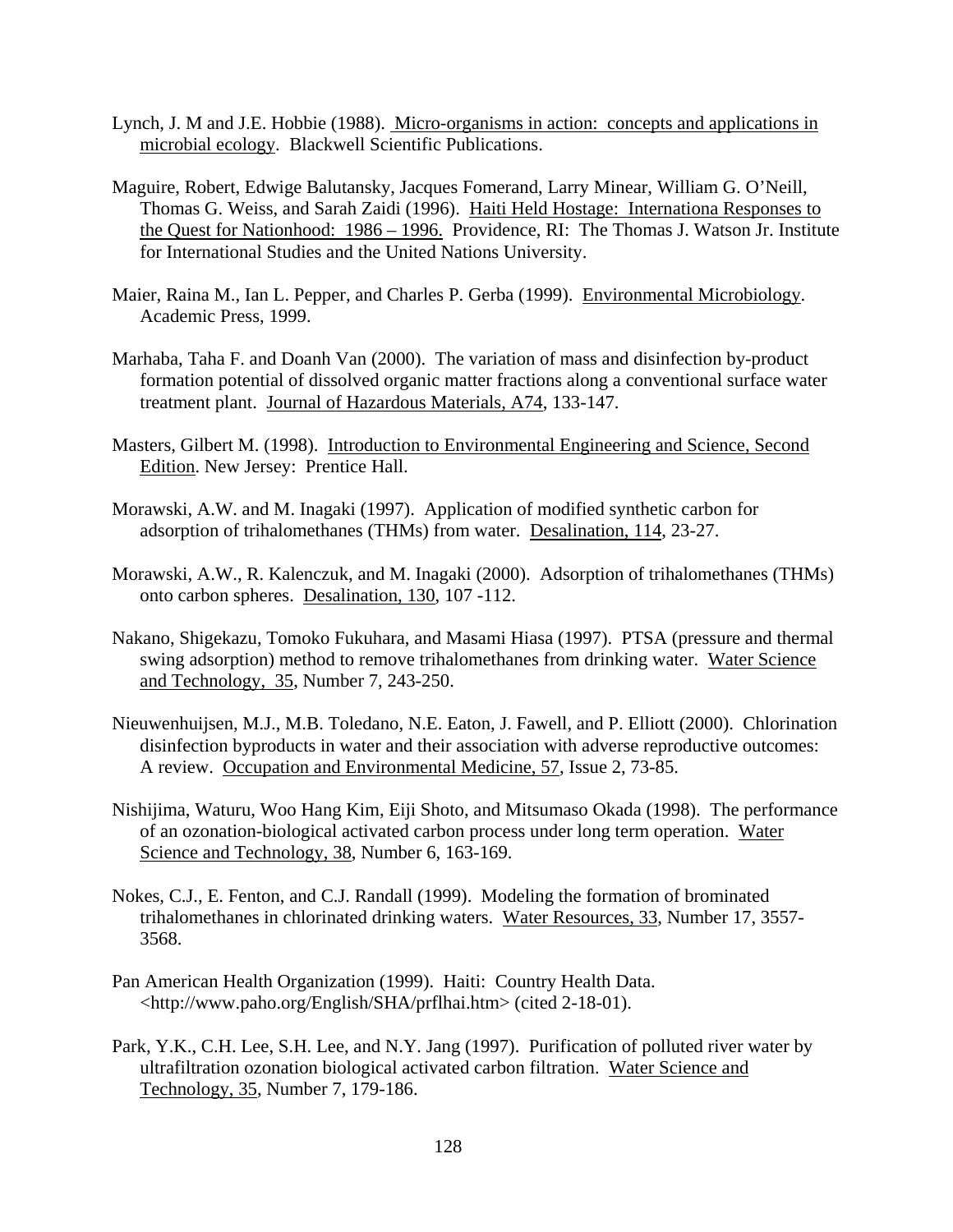- Parrott, Kathleen, Blacke Ross, and Janice Woodard (1998). Household water treatment. <http://www.cdc.gov/niosh/nasd/docs4/va98069b.html> (cited May 6, 2001).
- Pegram, R.A., M.E. Andersen, S.H. Warren, T.M. Ross, and L.D. Claxton (1997). Glutathione S-transferase-mediated mutagenicity of trihalomethanes in Salmonella typhimurium: Contrasting results with bromodichloromethane and chloroform. Toxicology and Applied Pharmacology, 144, Issue 1, 183-188.
- Plummer, Jeanine D and James K. Edzwald (1998). Effect of ozone on disinfection by-product formation of algae. Water Science and Technology, 37, Number 2, 49-55.
- Prince, Rod (1985). Haiti: Family Business. Great Britian: Latin American Bureau.
- Riley, J.P. and R. Chester (1971). Introduction to Marine Chemistry. New York: Academic Press.
- Roberts, Paul V. and James A. Levy (1983). Air stripping of trihalomethanes. In Strategies for the Control of Trihalomethanes. AWWA Seminar Proceedings.
- Rodriguez, Manuel J. and Jean-B. Serodes (2001). Spatial and temporal evolution of trihalomethanes in three water distribution systems. Water Resources, 35, Number 6, 1572- 1586.
- Rook, J.J. (1974). Formation of haloforms during chlorination of natural waters. Water Treatment Examination, 23, 234-243.
- Sansebastiano, G, V. Rebizzi, E. Bellelli, F. Sciarrone, S. Reverberi, S. Saglia, A. Braccaioli, and P. Camerlengo (1995). Total halogenated organic (TOX) measurement in ground waters treated with hypochlorite and with chlorine dioxide. Initial results of an experiment carried out in Emilia-Romagna (Italy). Water Resources, 29, Number 4, 1207-1209.
- Siddiqui, Mohamed, Gary Amy, Joseph Ryan, and Wilbert Odem (2000). Membranes for the control of natural organic matter from surface waters. Water Resources, 34, Number 13, 3355-3370.
- Simpson, Karen L. and Keith P. Hayes (1998). Drinking water disinfection by-products: An Australian perspective. Water Resources, 32, Number 5, 1522-1528.
- Sketchell, Joanne, Hans G. Peterson, and Nick Christofi (1995). Disinfection by-product formation after biologically Assisted GAC treatment of water supplies with different bromide and DOC Content. Water Resources, 29, Number 12, 2635 - 2642.
- Straub, Timothy M., Charles P. Gerba, Xia Zhou, Ralph Price, and Moyasar T. Yahya (1995). Synergistic inactivation of Escherichia coli and MS-2 coliphage by chloramine and cupric chloride. Water Resources, 29, Number 3, 811-818.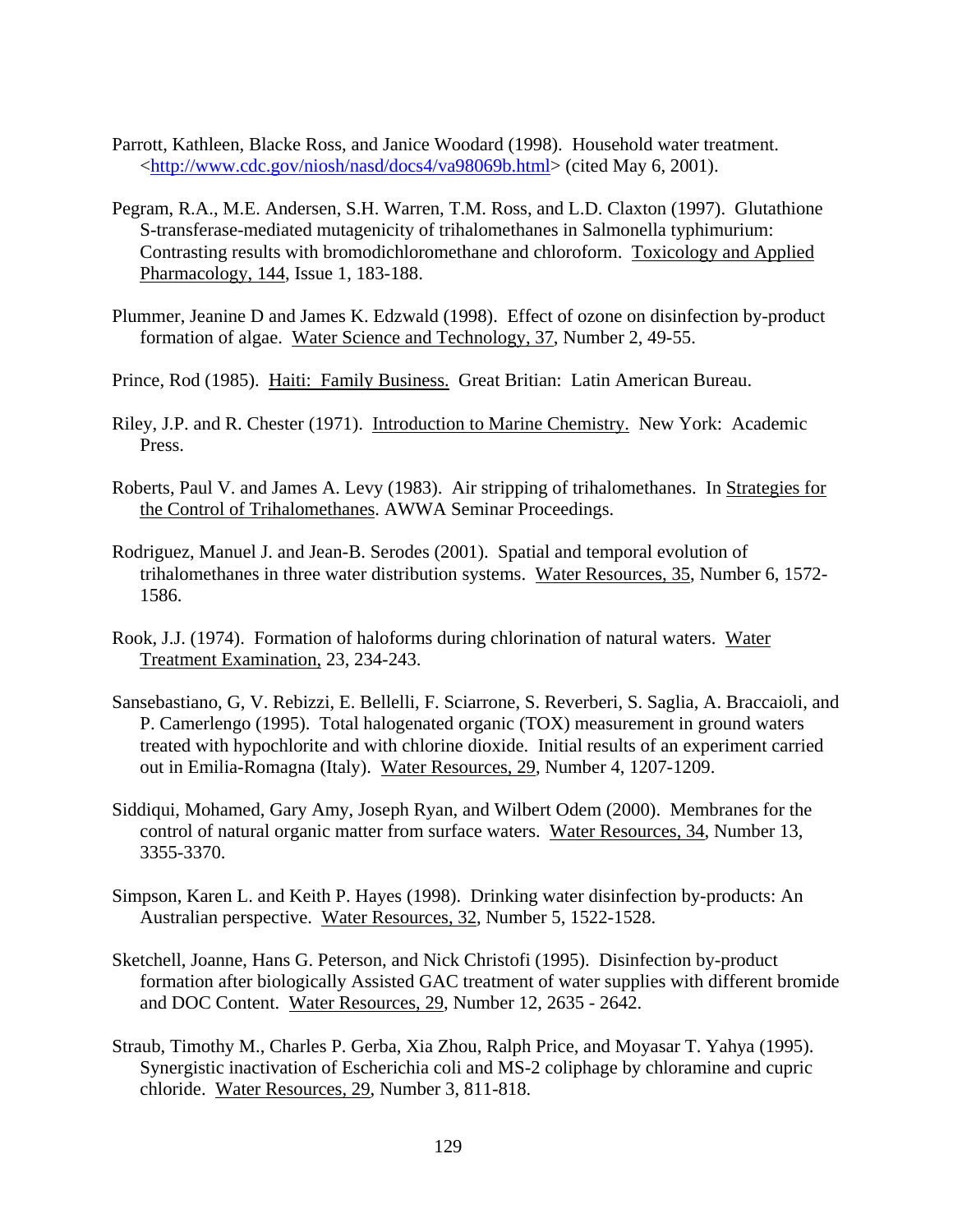- Tanaka, Satoshi, Katsuhisa Numata, Hideshi Kuzumoto, and Masaaki Sekino (1994). New disinfection method in RO seawater desalination systems. Desalination, 96, Issue 1-3, 191- 199.
- Tang, Walter Z. and Stephanie Tassos (1997). Oxidation kinetics and mechanisms of trihalomethanes by Fenton's reagent. Water Resources, 31, Number 5, 1117-1125.
- Teuschler, L.K., C. Gennings, W.M. Stiteler, R.C. Hertzberg, J.T. Colman, A. Thiyagarajah, J.C. Lipscomb, W.R. Hartley, and J.E. Simmons (2000). A multiple-purpose design approach to the evaluation of risks from mixtures of disinfection by-products. Drug and Chemical Toxicology, 23, Issue 1, 307-321.
- United Nations Commission on Sustainable Development (1997). Haiti: Country Profile. <http://www.un.org/dpcsd/earthsummit> (cited 2-18-01).
- United Nations International Children's Education Fund (UNICEF) (2001). Haiti. <http://www.unicef.org/statis/Country\_1Page73.html> (cited May 8, 2001).
- United States Agency for International Development (USAID) (1985). Haiti: Country Environmental Profile. USAID.
- Unites States Agency for International Development (USAID) (1996). GreenCOM Sustainable Cities: Initiative for Sustainable Development Haitian Urban Sanitation Project. USAID.
- United States Environmental Protection Agency (USEPA) (2001). National primary drinking water standards. <http://www.epa.gov/safewater> (cited May 6, 2001).
- Vahala, R., V.A. Langvik, and R. Laukkanen (1999). Controlling adsorbable organic halogens (AOX) and trihalomethanes (THM) formation by ozonation and two-step granulated activated carbon (GAC) tiltration. Water Science and Technology, 40, Number 9, 249-256.

Warwick, Phil. Personal communication with author. April 23, 2001.

- Westerhoof, P. and M. Pinney (2000). Dissolved organic carbon transformations during laboratory-scale groundwater recharge using lagoon-treated wastewater. Waste Management, 20, 75-83.
- Wilson, Richard, Thomas P. Warwick, Rebecca Warner, and Kathleen AmRhein (1996). Understanding and Resolving Water Related Health Issues in Rural Haiti. Florida: Gift of Water.
- World Health Organization (1998). Guidelines for drinking-water quality, 2nd edition. <http://www.who.int/water\_sanitation\_health/GDWQ> (cited March 16, 2001).